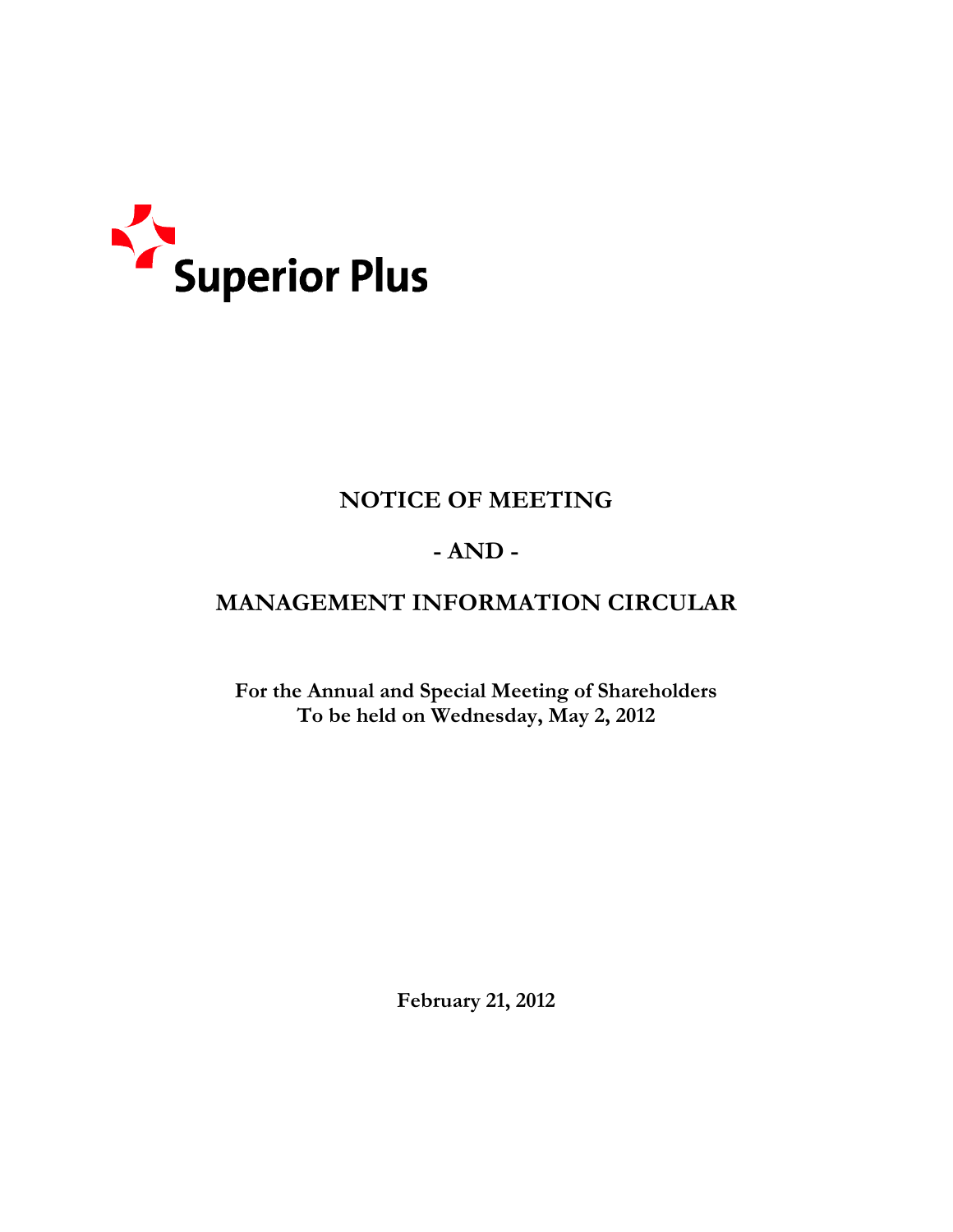

# NOTICE OF ANNUAL AND SPECIAL MEETING

NOTICE IS HEREBY GIVEN that an annual and special meeting of Shareholders of Superior Plus Corp. (the "**Corporation**") will be held in the Bonavista Room of the Westin Calgary,  $320 - 4$ <sup>th</sup> Avenue SW, Calgary, Alberta, Canada on Wednesday, May 2, 2012, at 2:00 p.m. (Calgary time) for the following purposes:

- 1. to receive the audited consolidated financial statements of the Corporation for the year ended December 31, 2011, and the auditors' report thereon;
- 2. to elect ten (10) directors of the Corporation;
- 3. to appoint the auditors of the Corporation and to authorize the Board of Directors of the Corporation to fix the auditors' remuneration;
- 4. to consider and, if deemed appropriate, to pass a special resolution to reduce the stated capital of the Corporation, as more particularly described in the accompanying information circular;
- 5. to consider and, if deemed appropriate, to pass a special resolution to approve and ratify a Shareholder Rights Plan, as more particularly described in the accompanying information circular; and
- 6. to transact such other business as may properly come before the meeting or any adjournment thereof.

DATED at Calgary, Alberta, this 21<sup>st</sup> day of February, 2012.

By order of the Board of Directors of Superior Plus Corp.

# "Luc Desjardins"

Luc Desjardins, President and Chief Executive Officer

Shareholders who are unable to attend the meeting in person are requested to complete, date and sign the enclosed form of proxy and return it, in the envelope provided, to Computershare Trust Company of Canada, Proxy Department, 9th Floor, 100 University Avenue, Toronto, Ontario M5J 2Y1, so that it is received no later than 2:00 p.m. (MST) on Monday, April 30, 2012.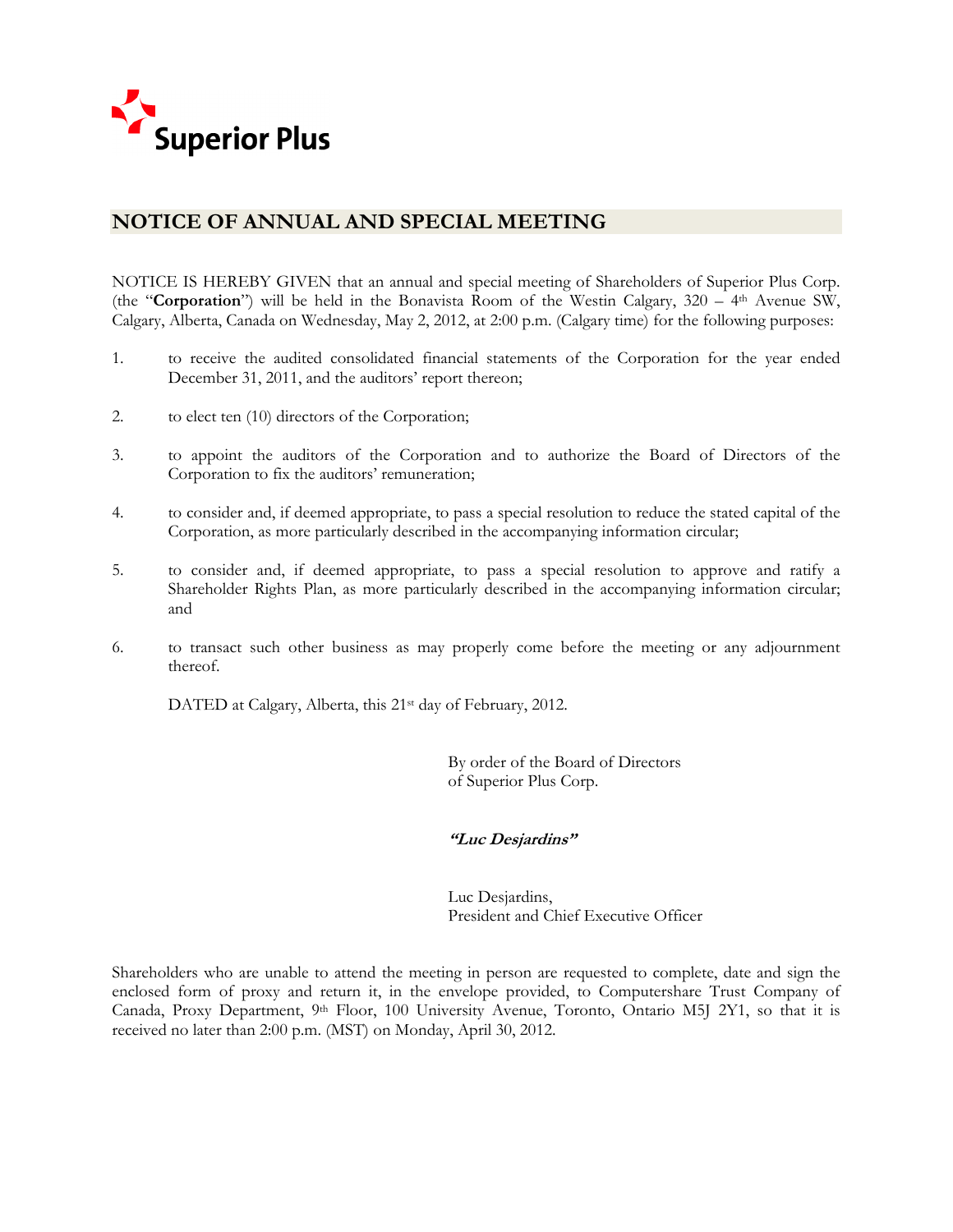# **INFORMATION CIRCULAR**

# **TABLE OF CONTENTS**

| 1.               |  |
|------------------|--|
| 2.               |  |
| 3.               |  |
| $\overline{4}$ . |  |
| 5.               |  |
|                  |  |
|                  |  |
|                  |  |
|                  |  |
|                  |  |
|                  |  |
|                  |  |
|                  |  |
|                  |  |
|                  |  |
|                  |  |
|                  |  |
|                  |  |
|                  |  |
|                  |  |
|                  |  |
|                  |  |
|                  |  |
|                  |  |
|                  |  |
|                  |  |
|                  |  |
|                  |  |
|                  |  |
|                  |  |
|                  |  |
|                  |  |
|                  |  |
|                  |  |
|                  |  |
|                  |  |
|                  |  |
|                  |  |
|                  |  |
|                  |  |
|                  |  |
|                  |  |
|                  |  |
|                  |  |
|                  |  |
|                  |  |
|                  |  |

# All dollar amounts expressed in this Information Circular are in Canadian dollars, unless otherwise specified.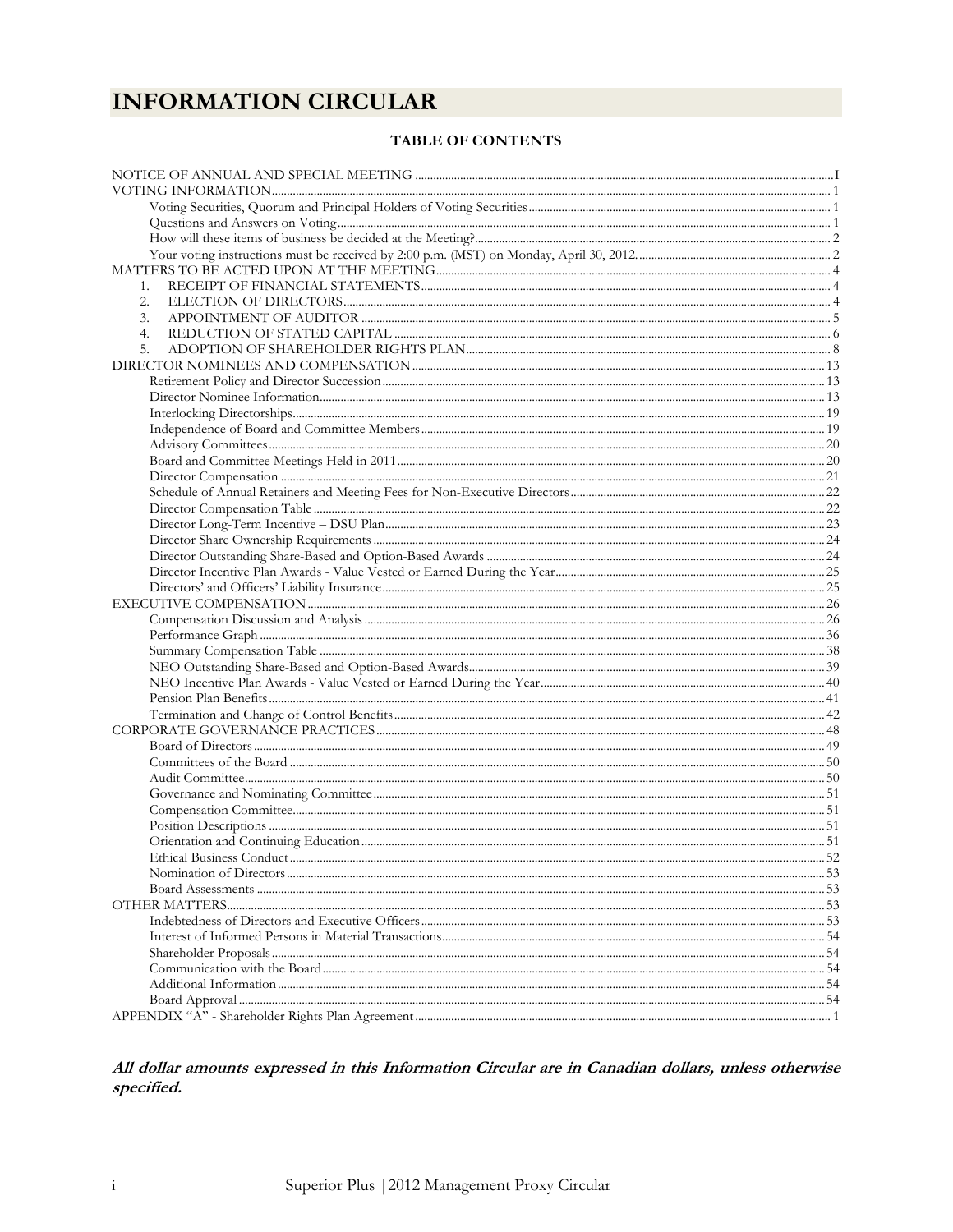# VOTING INFORMATION

This Information Circular is furnished in connection with the solicitation of proxies by management of Superior Plus Corp. (the "Corporation" or "Superior"), for use at the annual and special meeting (the "Meeting") of holders of record of common shares ("Common Shares") of the Corporation ("Shareholders") called for May 2, 2012. This Information Circular and a form of proxy will be mailed on or about March 19, 2012, to the Shareholders of record on March 6, 2012 (the "Record Date"). Information contained herein is given as of February 21, 2012, unless otherwise specifically stated.

## Voting Securities, Quorum and Principal Holders of Voting Securities

Only persons who are Shareholders on March 6, 2012 shall be entitled to attend and vote at the Meeting and to vote thereat. The outstanding Common Shares are listed and posted for trading on the Toronto Stock Exchange (the "TSX") under the symbol "SPB". As of February 21, 2012, 111,218,784 Common Shares were issued and outstanding. Shareholders are entitled to one vote for each Common Share held at all Meetings of Shareholders. A quorum for the transaction of business at the Meeting is at least two individuals present in person at the commencement of the Meeting holding, or representing by proxy, Common Shares carrying in the aggregate not less than 5% of the votes eligible to be cast at the Meeting.

To the best of the knowledge of the directors and officers of the Corporation, no person beneficially owns, controls or directs, directly or indirectly, Common Shares carrying more than 10% of all the votes attached to the outstanding Common Shares of the Corporation.

#### Questions and Answers on Voting

#### Q: Am I entitled to vote?

A: If you are a holder of Common Shares at the close of business on March 6, 2012, you are entitled to vote at the Meeting, or at any adjournment of that Meeting, on the items of business set forth in the Notice of the Meeting of Shareholders.

# Q: Am I a registered or beneficial Shareholder?

A: You are a registered Shareholder if you hold Common Shares in your own name. These Common Shares will be represented by a Common Share certificate.

You are a *beneficial Shareholder* if you hold Common Shares which are registered in the name of a nominee (a bank, trust company, securities broker or other). These Common Shares are not typically represented by a Common Share certificate, but rather, are recorded on an electronic system.

# Q: How many votes am I entitled to?

A: You are entitled to one vote for every Common Share you hold on the Record Date.

#### Q: What items of business am I voting on?

- A: The following items of business will be voted upon at the Meeting:
	- 1. election of directors of the Corporation to hold office until the next annual meeting of Shareholders, or until his or her successor is duly elected or appointed;
	- 2. appointment of auditors of the Corporation and authorization to the Board of Directors of the Corporation to fix the auditors' remuneration;
	- 3. reduction of the stated capital of the Corporation, as more particularly described in this Information Circular;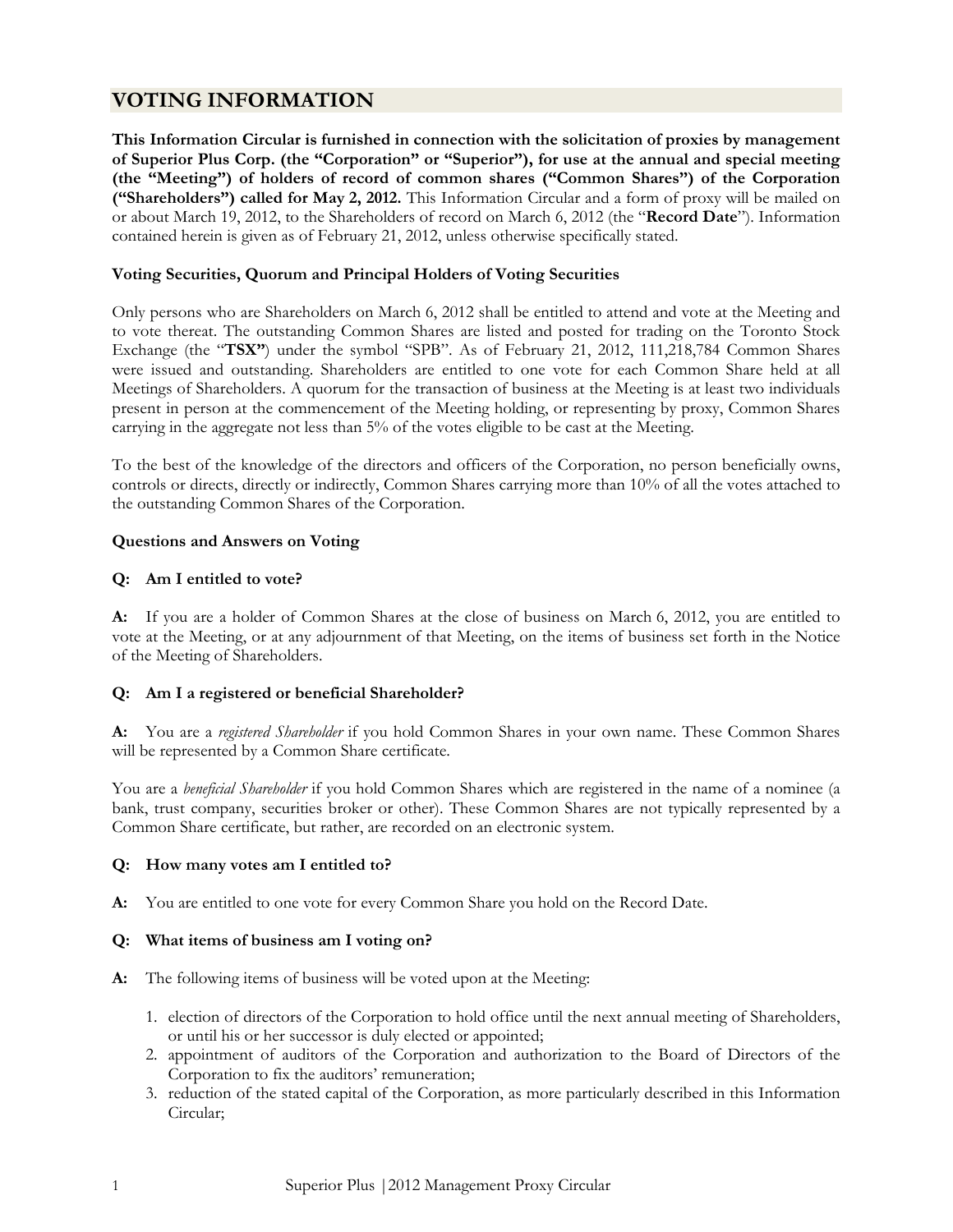- 4. adoption of a Shareholder Rights Plan, as more particularly described in this Information Circular; and
- 5. any other business that may be properly brought before the Meeting or any adjournment thereof.

#### How will these items of business be decided at the Meeting?

A: A simple majority of votes cast (50% plus one vote), by the Shareholders present, in person or represented by proxy, will constitute approval of the election of directors, the appointment of auditors and the approval and ratification of the Shareholder Rights Plan. The special resolution to reduce the stated capital of the Corporation is required to be passed by not less than 66 2/3% of the votes cast by the Shareholders present, in person or represented by proxy.

# Q: How do I vote?

- A: If you are a registered Shareholder, you can vote in person at the Meeting or by proxy.
	- 1. To vote in person Do not complete and return the form of proxy but simply attend the Meeting where your vote will be taken and counted. Be sure to register with Computershare Trust Company of Canada ("Computershare"), the Corporation's transfer agent and registrar, when you arrive at the Meeting.
	- 2. To vote by proxy You can convey your voting instructions by mail, internet, telephone or facsimile and by doing so your Common Shares will be voted at the Meeting. Instructions as to how to convey your voting instructions by any of these means are set forth on the back of the form of proxy and should be carefully followed.

#### Your voting instructions must be received by 2:00 p.m. (MST) on Monday, April 30, 2012.

If you are a beneficial Shareholder, your Common Shares will likely be registered under the name of your broker or an agent of that broker. In Canada, the vast majority of such Common Shares are registered under the name of CDS & Co. (the registration name for CDS Clearing and Depository Services Inc.), which acts as nominee for many Canadian brokerage firms. Common Shares held by brokers or their nominees can only be voted (for or against resolutions) upon the instructions of the beneficial Shareholder. Without specific instructions, the broker/nominees are prohibited from voting Common Shares for their clients. The Corporation does not know for whose benefit the Common Shares registered in the name of CDS & Co. are held.

Applicable regulatory policy requires intermediaries/brokers to seek voting instructions from beneficial Shareholders in advance of shareholders' meetings. Every intermediary/broker has its own mailing procedures and provides its own return instructions, which should be carefully followed by beneficial Shareholders in order to ensure that their Common Shares are voted at the Meeting. Often, the form of proxy supplied to a beneficial Shareholder by its broker is identical to the form of proxy provided to registered Shareholders; however, its purpose is limited to instructing the registered Shareholder (the nominee) on how to vote on behalf of the beneficial Shareholder. The majority of brokers now delegate responsibility for obtaining instructions from clients to Broadridge Financial Solutions, Inc. ("Broadridge"). Broadridge typically mails a Voting Instruction Form in lieu of the form of proxy. The beneficial Shareholder is requested to complete and return the Voting Instruction Form to Broadridge by mail or facsimile. Alternatively, the beneficial Shareholder can follow specific telephone or other voting procedures to vote the Common Shares held by the beneficial Shareholder. Broadridge then tabulates the results of all instructions received and provides appropriate instructions respecting the voting of Common Shares to be represented at the Meeting. A beneficial Shareholder receiving a Voting Instruction Form from Broadridge cannot use that Voting Instruction Form to vote Common Shares directly at the Meeting as the Voting Instruction Form must be returned as directed by Broadridge, or the alternate voting procedures must be completed, well in advance of the Meeting in order to have the Common Shares voted.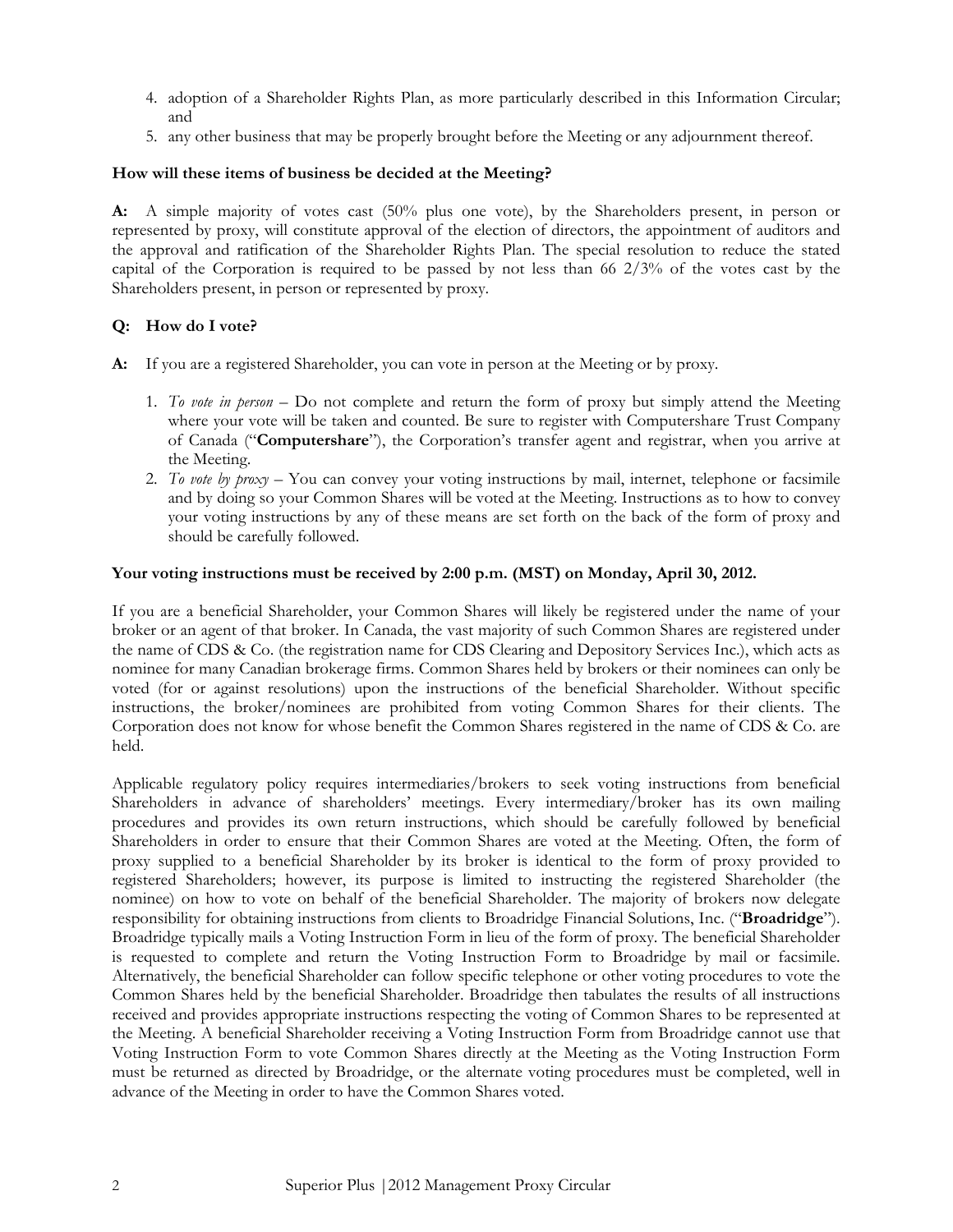# Q: As a beneficial Shareholder can I vote in person at the Meeting?

A: Yes, however, the Corporation does not have the names of the beneficial Shareholders. As such, if you attend the Meeting, you must ensure that your nominee has appointed you as proxyholder. To be appointed, you should insert your own name in the space provided on the Voting Instruction Form provided to you by your nominee and carefully follow the instructions provided. Do not otherwise complete the form. This will allow you to attend the Meeting and vote your Common Shares in person. Be sure to register with Computershare when you arrive at the Meeting.

# Q: Can I appoint someone other than the management nominees, Luc Desjardins and Wayne M. Bingham, to act as my proxyholder at the Meeting?

A: Each of the persons named in the enclosed form of proxy to represent Shareholders at the Meeting is a director or officer of the Corporation. Each Shareholder has the right to appoint some other person to represent him/her at the Meeting and may exercise this right by inserting such other person's name in the blank space provided in the enclosed form of proxy or by completing another form of proxy. A person so appointed to represent a Shareholder at the Meeting need not be a Shareholder.

# Q: Who is soliciting my proxy?

A: The Corporation is soliciting your proxy and the cost of this solicitation will be borne by the Corporation. It is expected that the solicitation of proxies from the Shareholders for use at the Meeting will be primarily by mail, but proxies may also be solicited personally by the directors and officers of the Corporation.

#### Q: How will my proxy be voted?

A: On any ballot that may be called for at the Meeting, all Common Shares in respect of which the persons named in the enclosed form of proxy have been appointed to act will be voted or withheld from voting in accordance with the specifications made in the proxy. If a specification is not made with respect to any matter, the Common Shares will be voted FOR each of the resolutions to be voted on at the Meeting.

# Q: What if there are amendments or variations to the items of business set forth in the Notice of Meeting or other matters are brought before the Meeting?

A: The form of proxy confers discretionary authority upon the persons appointed with respect to amendments to the matters identified in the Notice of Meeting and with respect to any other matters which may properly come before the Meeting. The Corporation knows of no matters to come before the Meeting other than the matters identified in the Notice of Meeting. If any matters which are not known should properly come before the Meeting, the persons named in the enclosed form of proxy will vote on such matters in accordance with their best judgment.

# Q: Can I change my mind once I have submitted my proxy?

A: Yes, you can revoke your proxy at any time before it is acted upon. As a registered Shareholder, if your proxy was submitted by facsimile or mail, you can revoke it by instrument in writing executed by you, or by your attorney authorized in writing, or if the Shareholder is a corporation, under corporate seal or by an officer or attorney duly authorized, and deposit such instrument in writing at the registered office of the Corporation. If you conveyed your voting instructions by telephone or internet, then conveying new instructions will revoke prior instructions.

Instructions can be revoked at any time up to and including 2:00 p.m. (MST) on Monday, April 30, 2012, or by depositing the revoking instrument with the Chair of the Meeting on the day of the Meeting, or any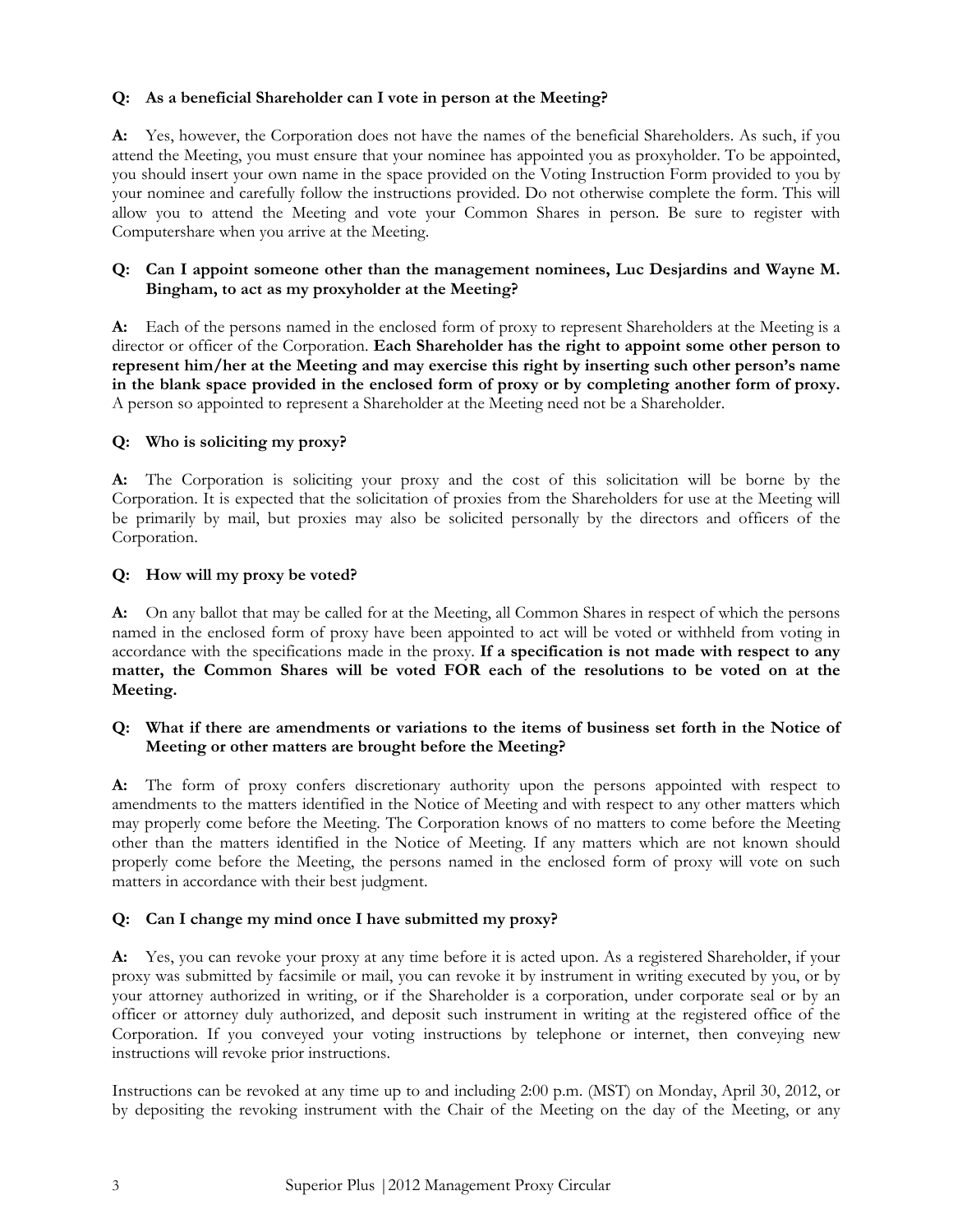adjournment of that Meeting; or in any other manner permitted by law, including personal attendance at the Meeting, or any adjournment of that Meeting.

If an instrument of revocation is deposited with the Chair of the Meeting, it will not be effective with respect to any item of business that has been voted upon prior to the deposit.

If you are a beneficial Shareholder, you should contact your nominee for instructions on how to revoke your proxy.

# Q: Who counts the votes?

A: Computershare, as the Corporation's transfer agent and registrar, who will also act as scrutineer at the Meeting.

## Q: How are my Common Shares voted if a ballot is called at the Meeting on any of the items of business?

A: Your Common Shares will be voted as you specified in your proxy. If no such specification is made, then your Common Shares will be voted FOR the election of directors, the appointment of auditors, the reduction of the stated capital of the Corporation and the approval and ratification of the Shareholder Rights Plan.

#### Q: Who can I contact if I have any further questions on voting at the Meeting?

A: You may contact Computershare, our transfer agent and registrar by telephone at (800) 564-6253.

# MATTERS TO BE ACTED UPON AT THE MEETING

# 1. RECEIPT OF FINANCIAL STATEMENTS

The audited consolidated financial statements of the Corporation for the year ended December 31, 2011 will be placed before the Shareholders at the Meeting. These financial statements were audited by Deloitte & Touche, LLP, Chartered Accountants, of Calgary, Alberta.

# 2. ELECTION OF DIRECTORS

The Board of Directors of the Corporation (the "**Board**") is responsible for overseeing the management of the business and affairs of the Corporation and Shareholders are entitled to elect the directors of the Corporation at each annual meeting of the Corporation.

Currently, Superior's Board consists of 11 members, ten (10) of whom are standing for re-election by the Shareholders at the Meeting. Mr. Peter Valentine, who has been a director of Superior since 2004, is not standing for re-election to the Board at the Meeting. All nominees were duly elected at the last annual meeting of Shareholders held on May 4, 2011 with the exception of Mr. Luc Desjardins, who was appointed by the Board, effective November 14, 2011.

At the Meeting, Shareholders will be asked to elect the persons listed below as directors of the Corporation. To be approved, such resolution must be passed by the affirmative votes cast by holders of more than 50% of the Common Shares represented in person or by proxy at the Meeting that vote on such resolution. Each of the proposed nominees has consented to be named in this Information Circular and to serve as a director of the Corporation, if elected. In the election of directors, votes are cast in favour or withheld from voting for each director individually. The Corporation has no reason to believe that any proposed nominee will be unable to serve as a director, but should any such nominee become unable to do so for any reason prior to the Meeting, the persons named in the enclosed form of proxy, unless directed to withhold from voting, reserve the right to vote for other nominees in their discretion.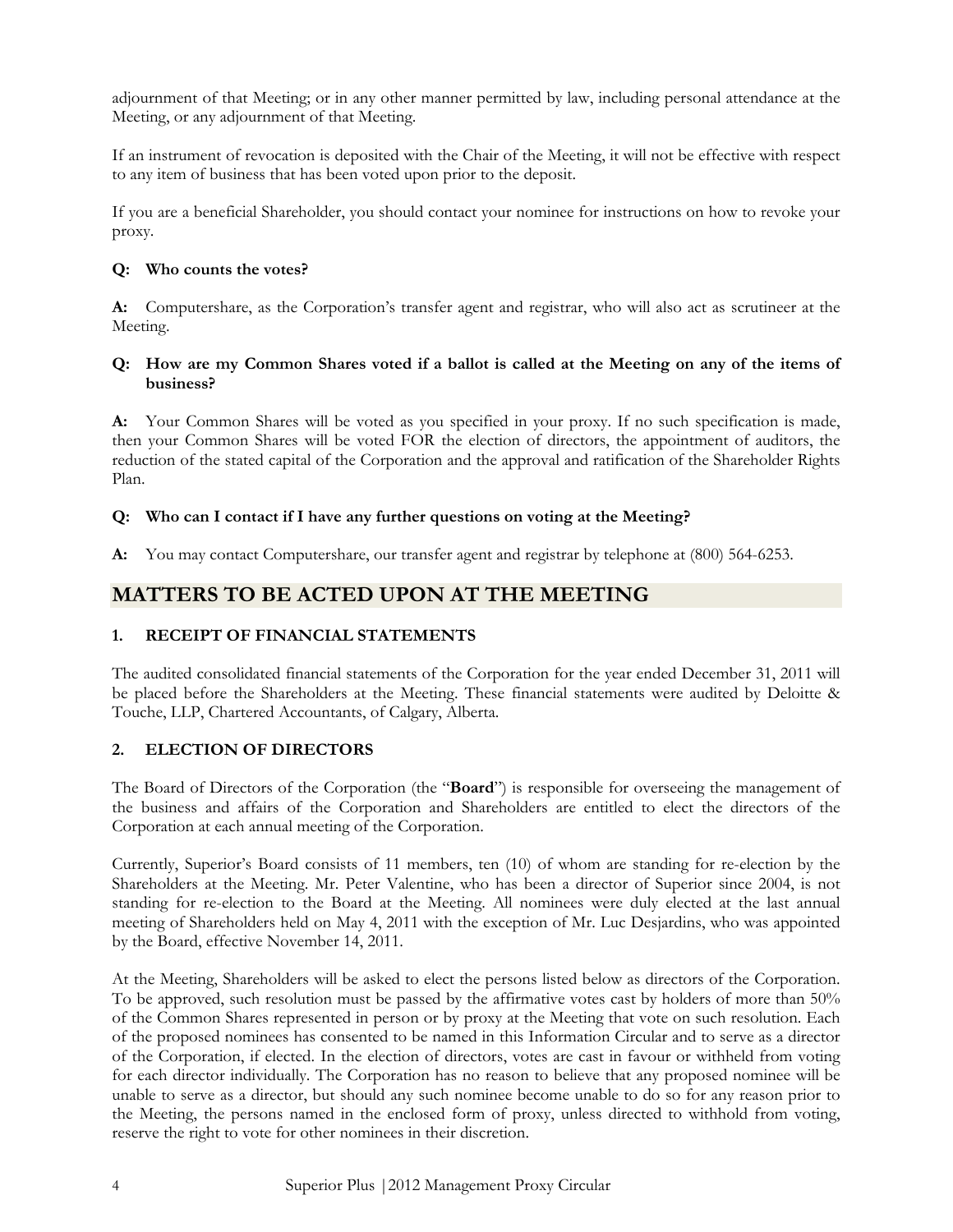The ten (10) nominees for election as directors of Superior by Shareholders are as follows:

Catherine M. Best Grant D. Billing Luc Desjardins Robert J. Engbloom Randall J. Findlay Norman R. Gish Peter A.W. Green James S.A. MacDonald Walentin (Val) Mirosh David P. Smith

For more information on the director nominees, see section "Director Nominees and Compensation" beginning on page 13.

# Majority Voting for Directors

The Board has adopted a policy which provides that if a director nominee has more votes withheld than are voted in favour of him or her, the nominee will submit his or her resignation promptly after the Meeting for the Corporate Governance and Nominating Committee's consideration. The Committee will make a recommendation to the Board after reviewing the matter, and the Board's decision to accept or reject the resignation will be disclosed to the public. The nominee will not participate in any Committee or Board deliberations considering their resignation. The policy does not apply in circumstances involving contested director elections.

# 3. APPOINTMENT OF AUDITOR

At the Meeting, the Shareholders will be asked to vote for the appointment of Deloitte & Touche LLP, Chartered Accountants, as the auditor of the Corporation until the close of the next annual general meeting, at such remuneration as may be approved by the Board. Deloitte & Touche LLP was first appointed auditor of Superior Plus Income Fund (the "Fund") effective August 2, 1996. To be approved, such resolution must be passed by the affirmative votes cast by holders of more than 50% of the Common Shares represented in person or by proxy at the Meeting that vote on such resolution.

# Audit Fees

Fees payable and paid to Deloitte & Touche LLP for the years ended December 31, 2011 and December 31, 2010 are detailed in the following table:

|                    | Year Ended December 31, | Year Ended December 31, |
|--------------------|-------------------------|-------------------------|
|                    | $2011($ \$)             | $2010($ \$)             |
| Audit fees         | 840,619                 | 1.128.509               |
| Audit-related fees | 541,154                 | 530,585                 |
| All other fees     | 673,587                 | 698.562                 |
| Total fees         | 2,055,360               | 2,357,656               |

Audit fees were paid for professional services rendered by the auditors for the audit of the Corporation's and the Superior Plus LP's (the "Partnership") annual financial statements or services provided in connection with statutory and regulatory filings. Audit-related fees were paid for review of quarterly financial statements of Superior, attendance at quarterly audit meetings, pension plan audits, regulatory reviews, and for services provided in connection with financings, including French translation services provided in connection therewith.

"All other fees" reported in the above table in respect of 2011 consists of fees paid to Deloitte and Touche LLP in connection with International Financial Reporting Standards ("IFRS") conversion work, insurance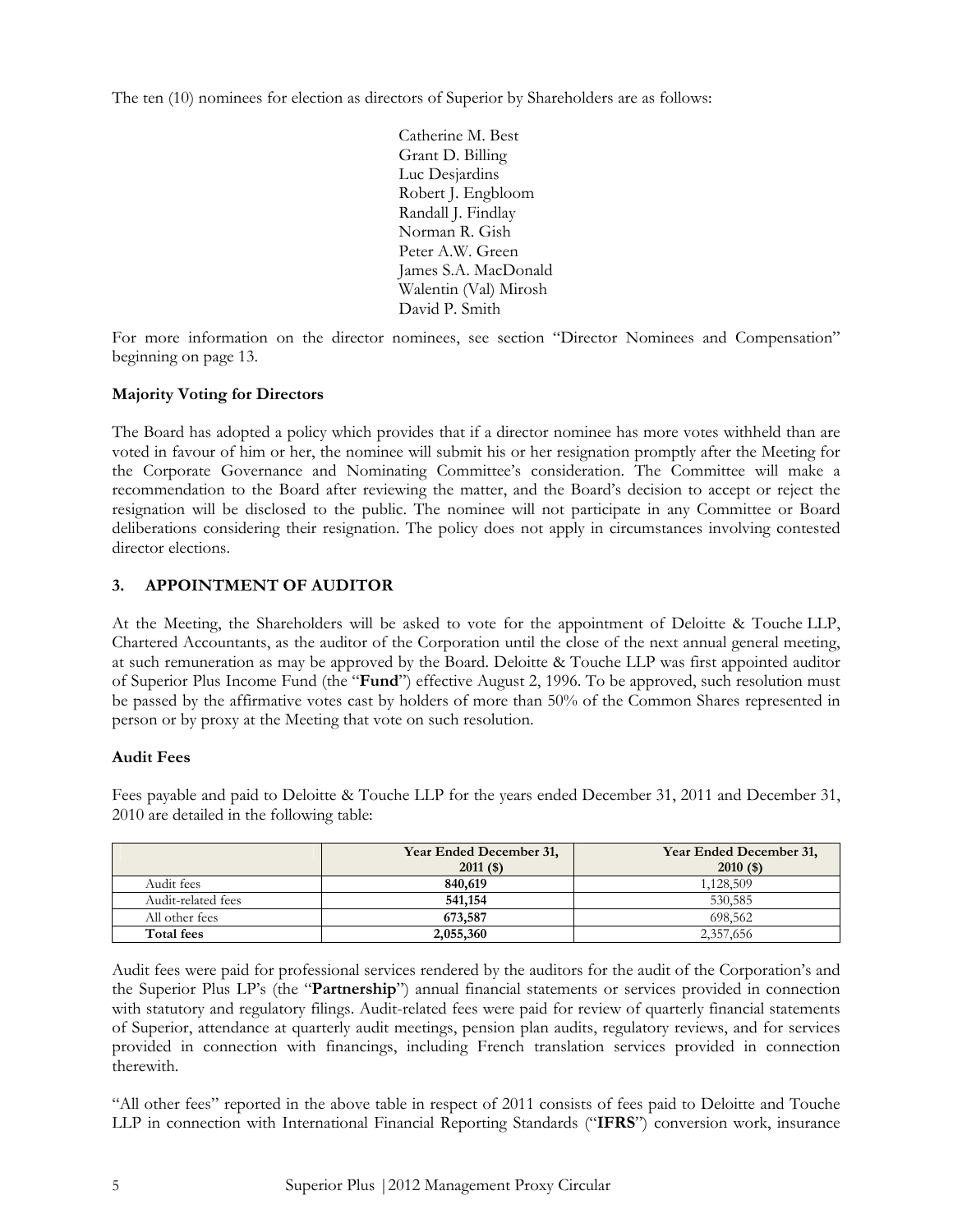claim review, prospectus matters and diagnostic review of the E1 system implementation. "All other fees" reported in the above table in respect of 2010 consists of fees paid to Deloitte and Touche LLP in connection with IFRS reviews and due diligence with respect to prospectus and tax matters. All permissible categories of non-audit services require approval from the Audit Committee.

# REDUCTION OF STATED CAPITAL

At the Meeting, Shareholders will be asked to consider and, if deemed advisable, approve a special resolution to reduce the stated capital of the Common Shares, without a payment to Shareholders, from the current amount such that the stated capital per share is \$4.00, such reduction to take effect on the date to be determined by the Board but in any event no later than 90 days from the date of the Meeting.

#### Background and Reasons for the Reduction of Stated Capital

Under the *Canada Business Corporations Act* (the "**Act**"), a corporation must maintain a separate capital account for each class of shares it issues. Subject to certain limited exceptions, the Act requires that a corporation add to each stated capital account the full amount of any consideration it receives for the shares it issues.

Under the Act, a corporation is prohibited from taking certain actions, including declaring or paying dividends on its shares or purchasing its own shares, if, among other things, there are reasonable grounds for believing that the realizable value of the corporation's assets would thereby be less than the aggregate of its liabilities and stated capital of all classes of the corporation's shares.

At a meeting of the Board held on February 16, 2012, the realizable value of the Corporation's assets, its liabilities and the existing level of the stated capital account for the Common Shares, the current volatility of the financial and capital markets as well as the potential future tax benefits of maintaining the existing level of stated capital were discussed. Based on such discussions, it was determined that in order to give the Board flexibility in managing the Corporation's capital structure given the recent volatility in financial and capital markets and, in particular, to provide flexibility for the Board to continue to declare and pay dividends where it determines it is prudent to do so, a special resolution to reduce the stated capital of the Common Shares would be submitted to the Shareholders for their approval at the Meeting.

The Act further provides that a corporation may not reduce its stated capital if there are reasonable grounds for believing that:

- (a) the corporation is, or would after the reduction be, unable to pay its liabilities as they become due; or
- (b) the realizable value of the corporation's assets would be less than the aggregate of its liabilities.

The Corporation does not have reasonable grounds to believe that it is, or would after the proposed reduction be, unable to pay its liabilities as they become due or that the realizable value of the Corporation's assets would thereby be less than the aggregate of its liabilities.

#### Certain Canadian Federal income Tax Consequences

The following is a summary of the principal Canadian federal income tax considerations generally applicable to Shareholders who hold their Common Shares as capital property and deal at arm's length with the Corporation and are not affiliated with the Corporation, all for purposes of the Income Tax Act (Canada) (the "Tax Act").

This summary is based on the current provisions of the Tax Act, the regulations to the Tax Act, all amendments to the Tax Act proposed by the Minister of Finance (Canada) prior to the date hereof and the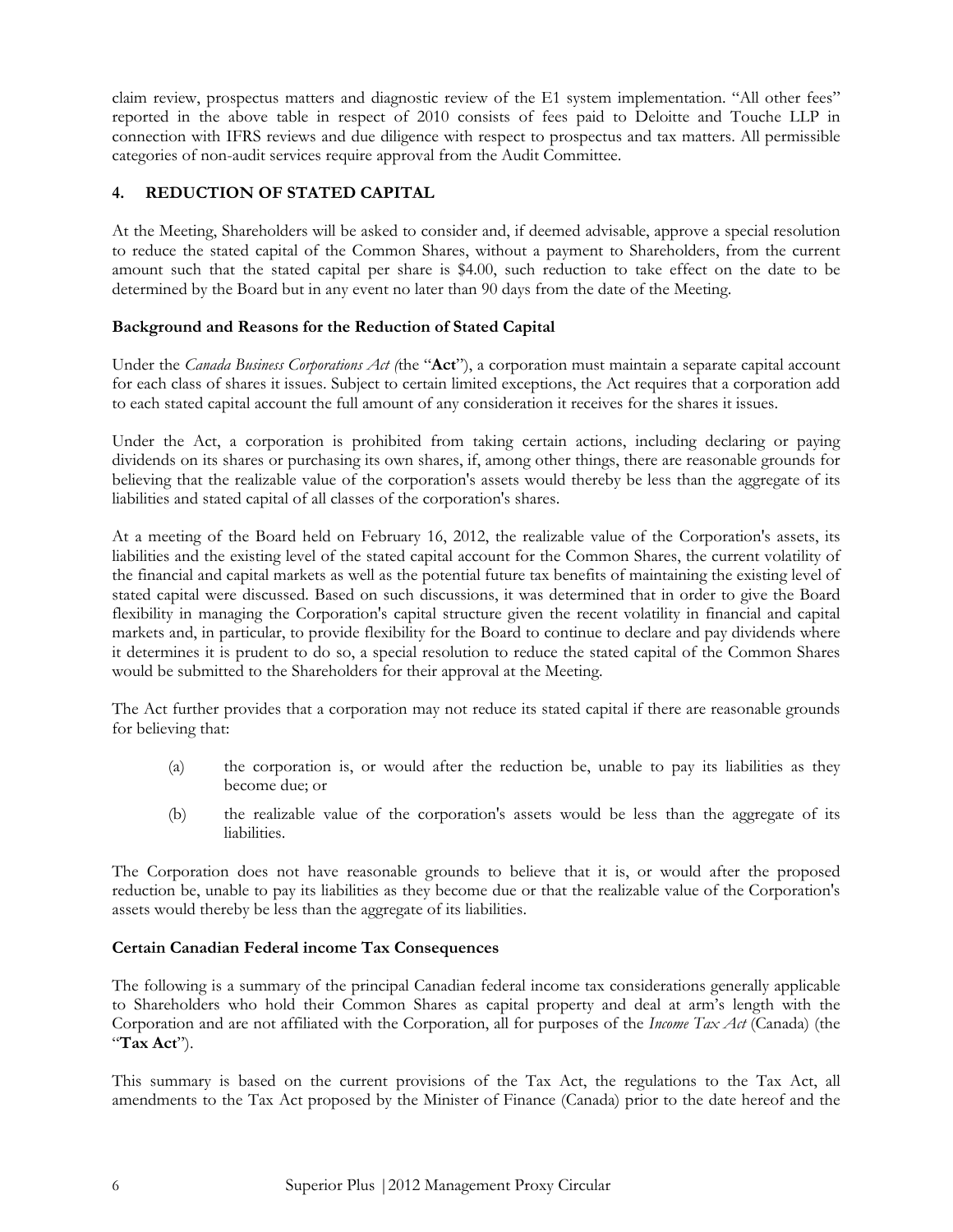current administrative policies and practices published by the Canada Revenue Agency. This summary assumes that any proposed amendments to the Tax Act will be enacted in the form currently proposed.

This summary is not applicable to (i) a Shareholder that is a "financial institution", as defined in the Tax Act for purposes of the mark-to-market rules, (ii) a Shareholder an interest in which would be a "tax shelter investment" as defined in the Tax Act, (iii) a Shareholder that is a "specified financial institution" as defined in the Tax Act or (iv) a Shareholder who makes or has made a functional currency reporting election pursuant to section 261 of the Tax Act. Any such Shareholder should consult its own tax advisor.

This summary is not exhaustive of all Canadian federal income tax considerations, nor does it take into account any provincial or territorial tax laws of Canada or any tax laws of any jurisdiction outside Canada. This summary is of a general nature only and is not intended to be, and should not be construed to be, legal or tax advice to any particular Shareholder. Each Shareholder should obtain advice from his or her own independent tax advisors with respect to his or her particular tax position as such consequences can vary depending upon the particular circumstances of each Shareholder.

The proposal to reduce the stated capital of the Common Shares will not result in any immediate Canadian income tax consequences to Shareholders. The reduction in the stated capital of the Common Shares will not result in an actual or deemed dividend or result in a deemed disposition of such shares by a holder thereof, nor will it affect the Shareholder's adjusted cost base ("ACB") of the Common Shares for purposes of the Tax Act.

The reduction in the stated capital will, however, reduce the paid-up capital ("PUC") of the Common Shares for purposes of the Tax Act by an amount equal to the reduction in stated capital. PUC is generally the aggregate of all of the amounts received by the Corporation upon issuance of its shares (by class) adjusted in certain circumstances in accordance with the Tax Act over the total outstanding number of shares of that class. PUC differs from the ACB of shares to any particular Shareholder as ACB is calculated based on the amount paid by a Shareholder to acquire shares of the Corporation, whether on issuance by the Corporation or through the marketplace.

A reduction of PUC without a distribution of assets to Shareholders will generally not have current Canadian tax consequences. However a reduction of PUC could result in increased future Canadian taxes depending on the nature of certain future transactions undertaken by the Corporation. For example, PUC may be beneficial in a future transaction to effect a distribution of assets from the Corporation to Shareholders potentially without Shareholder level tax. In the absence of PUC, such distributions from the Corporation would generally be characterized as a taxable dividend.

#### Vote Required and Recommendation of the Board of Directors

The text of the special resolution, which will be submitted to Shareholders at the Meeting, is set forth below. For the reasons and after considering the implications indicated above, the Board believes that the proposed reduction of stated capital of the Corporation is in the best interests of the Corporation and its Shareholders and, accordingly, recommends that Shareholders vote FOR the special resolution. To be approved, such special resolution must be passed by the affirmative votes cast by holders of not less than 66 2/3% of the Common Shares represented in person or by proxy at the Meeting that vote on such resolution. Except where a Shareholder who has given the proxy directs that his or her Common Shares be voted against such resolution, the appointees named in the accompanying Form of Proxy will vote the Common Shares represented by such proxy FOR such resolution.

"WHEREAS there are no reasonable grounds for believing that the Corporation is, or would after the reduction of the stated capital of its Common Shares to a value of \$4.00 per share, be unable to pay its liabilities as they become due or that the realizable value of the Corporation's assets would thereby be less than the aggregate of its liabilities.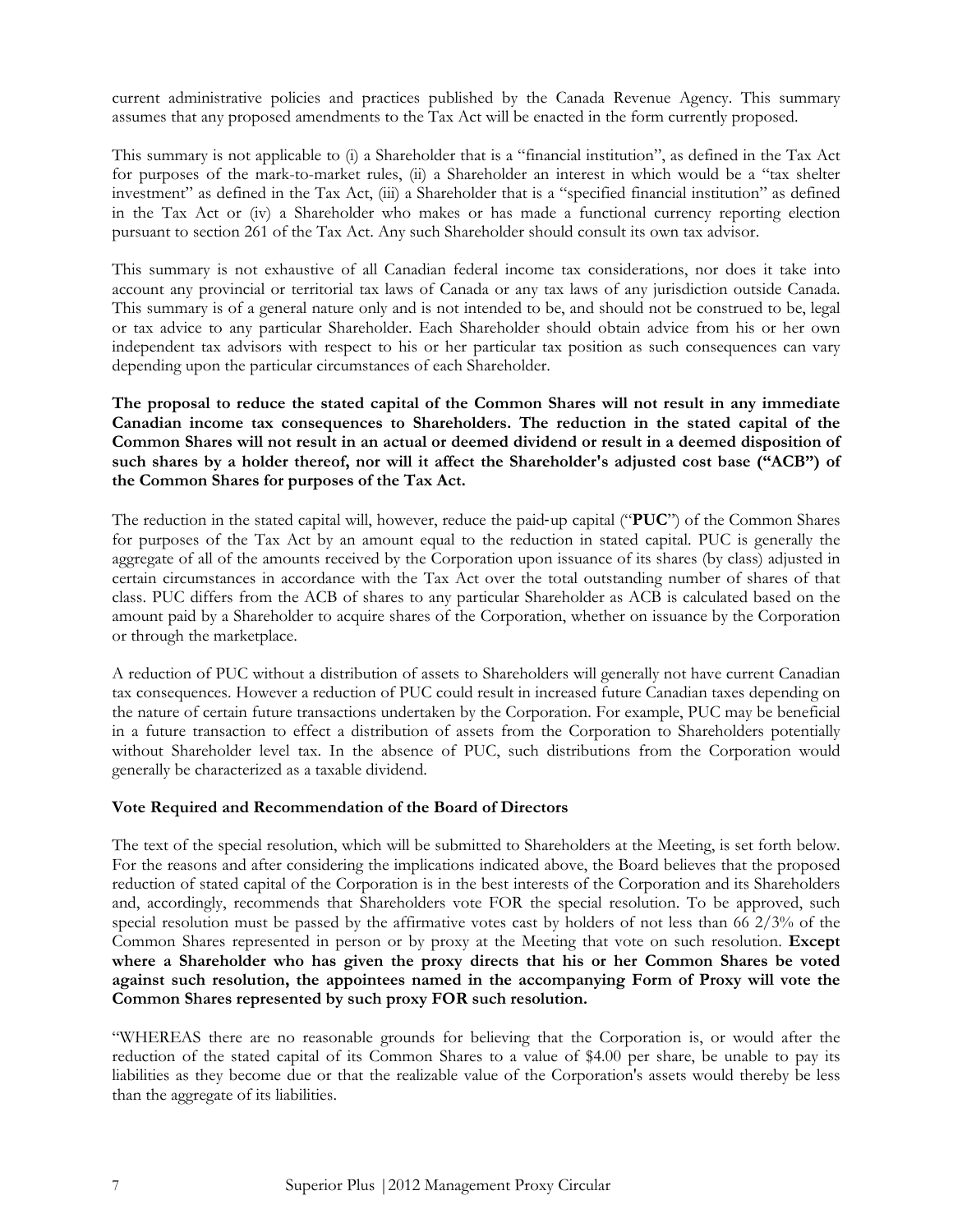BE IT RESOLVED as a special resolution of the Shareholders of the Corporation that:

- 1. the stated capital account maintained in respect of the Common Shares of the Corporation is reduced such that the stated capital per share is \$4.00, such reduction to take effect on the date to be determined by the Board but in any event no later than 90 days from the date of the Meeting;
- 2. nothwithstanding that this special resolution has been passed by the Shareholders, the Board of the Corporation may, in its sole discretion and without further approval of the Shareholders, revoke this special resolution at any time before it is acted upon; and
- 3. any director or officer of the Corporation is authorized and directed, for and on behalf of the Corporation, to execute and deliver, or cause to be executed and delivered, all such documents and instruments, and to do all such other acts and things as in the opinion of such director or officer may be necessary or useful in order to give full effect to the intent and purpose of this resolution."

As indicated in the text of the resolution, the Board has the authority to revoke the resolution at any time before it is acted upon without having to obtain further approval from the Shareholders.

# 5. ADOPTION OF SHAREHOLDER RIGHTS PLAN

#### Approval of the Shareholder Rights Plan

At the Meeting, the Shareholders will be asked to consider and, if deemed advisable, approve a shareholder rights plan agreement in the form attached as Appendix "A" (the "Shareholder Rights Plan"). The following is a brief summary of the Shareholder Rights Plan which is qualified in its entirety by reference to the complete text of the Shareholder Rights Plan Agreement set out in Appendix "A". The approval of the Shareholder Rights Plan is not being recommended in response to or in contemplation of any known takeover bid or other similar transaction.

Unless otherwise defined below, all capitalized terms shall have the meanings specified in the Shareholder Rights Plan Agreement.

# Purpose of the Plan

The objectives of the Shareholder Rights Plan are to ensure, to the extent possible, that all Shareholders are treated equally and fairly in connection with any takeover bid for the Corporation. Takeover bids may be structured to be coercive or may be initiated at a time when the Board will have a difficult time preparing an adequate response to the offer. Accordingly, such offers do not always result in Shareholders receiving equal or fair treatment or full or maximum value for their investment. Under current Canadian securities legislation, a takeover bid is required to remain open for 35 days, a period of time which may be insufficient for the directors to: (i) evaluate a takeover bid (particularly if it includes share consideration); (ii) explore, develop and pursue alternatives which are superior to the takeover bid and which could maximize Shareholder value; and (iii) make reasoned recommendations to the Shareholders.

The Shareholder Rights Plan discourages discriminatory, coercive or unfair takeovers of the Corporation and gives the Board time if, in the circumstances, the Board determines it is appropriate to take such time, to pursue alternatives to maximize Shareholder value in the event an unsolicited takeover bid is made for all or a portion of the outstanding Common Shares. As set forth in detail below, the Shareholder Rights Plan discourages coercive hostile takeover bids by creating the potential that any Common Shares which may be acquired or held by such a bidder will be significantly diluted. The potential for significant dilution to the holdings of such a bidder can occur as the Shareholder Rights Plan provides that all holders of Common Shares who are not related to the bidder will be entitled to exercise rights issued to them under the Shareholder Rights Plan and to acquire Common Shares at a substantial discount to prevailing market prices. The bidder or the persons related to the bidder will not be entitled to exercise any Rights (defined below)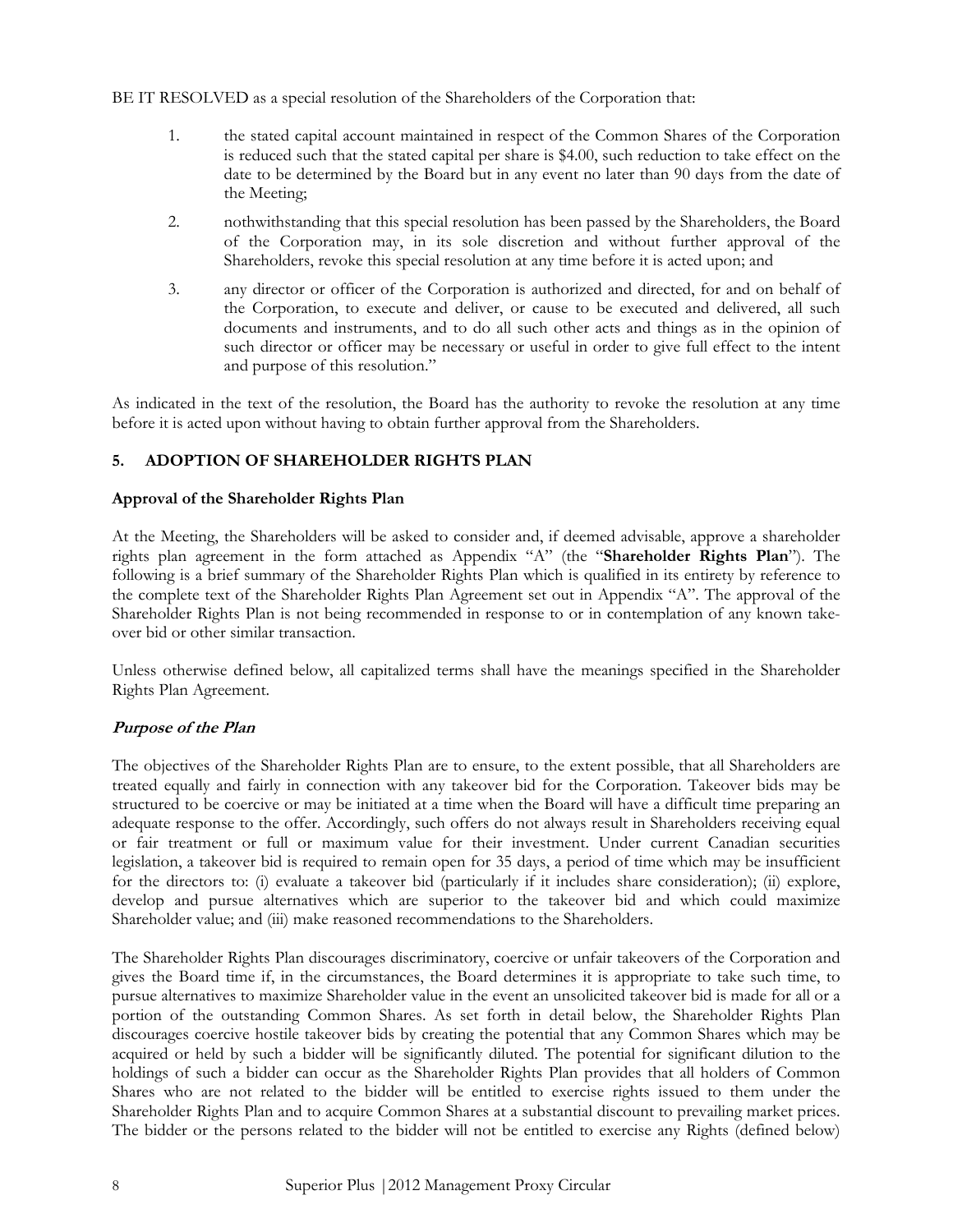under the Shareholder Rights Plan. Accordingly, the Shareholder Rights Plan will encourage potential bidders to make takeover bids by means of a Permitted Bid (as defined below) or to approach the Board to negotiate a mutually acceptable transaction. The Permitted Bid provisions of the Shareholder Rights Plan are designed to ensure that in any takeover bid for outstanding Common Shares of the Shareholders, all Shareholders are treated equally and are given adequate time to properly assess such takeover bid on a fully-informed basis.

The Shareholder Rights Plan is not being proposed to prevent a takeover of the Corporation, to secure the continuance of management or the directors of the Corporation in their respective offices or to deter fair offers for the Common Shares.

## Term

Provided the Shareholder Rights Plan is approved at the Meeting, the Shareholder Rights Plan (unless terminated earlier) will remain in effect until termination of the annual meeting of Shareholders in 2015 unless the term of the Shareholder Rights Plan is extended beyond such date by resolution of Shareholders at such meeting.

#### Issuance of Rights

The Shareholder Rights Plan provides that one right (a "Right") will be issued by the Corporation pursuant to the Shareholder Rights Plan in respect of each Voting Share outstanding as of the close of business (Calgary time) (the "Record Time") on the Effective Date. "Voting Shares" include the Common Shares and any other shares of the Corporation entitled to vote generally in the election of all directors. One Right will also be issued for each additional Voting Share issued after the Record Time and prior to the earlier of the Separation Time and the Expiration Time, subject to the earlier termination or expiration of the Rights as set out in the Rights Agreement.

As of the Effective Date, the only Voting Shares outstanding will be the Common Shares. The issuance of the Rights is not dilutive and will not affect reported earnings or operating cash flow per share until the Rights separate from the underlying Common Shares and become exercisable or until the exercise of the Rights. The issuance of the Rights will not change the manner in which Shareholders trade their Common Shares.

# Certificates and Transferability

Prior to the Separation Time, the Rights will be evidenced by a legend imprinted on certificates for Common Shares issued after the Record Time. Rights are also attached to Common Shares outstanding on the Effective Date, although share certificates issued prior to the Effective Date will not bear such a legend. Shareholders are not required to return their certificates in order to have the benefit of the Rights. Prior to the Separation Time, Rights will trade together with the Common Shares and will not be exercisable or transferable separately from the Common Shares. From and after the Separation Time, the Rights will become exercisable, will be evidenced by Rights Certificates and will be transferable separately from the Common Shares.

# Separation of Rights

The Rights will become exercisable and begin to trade separately from the associated Common Shares at the "Separation Time" which is generally (subject to the ability of the Board to defer the Separation Time) the close of business on the tenth trading day after the earliest to occur of:

 1. a public announcement that a person or group of affiliated or associated persons or persons acting jointly or in concert has become an "Acquiring Person", meaning that such person or group has acquired Beneficial Ownership (as defined in the Rights Plan) of 20% or more of the outstanding Voting Shares other than as a result of: (i) a reduction in the number of Voting Shares outstanding; (ii) a "Permitted Bid" or "Competing Permitted Bid" (as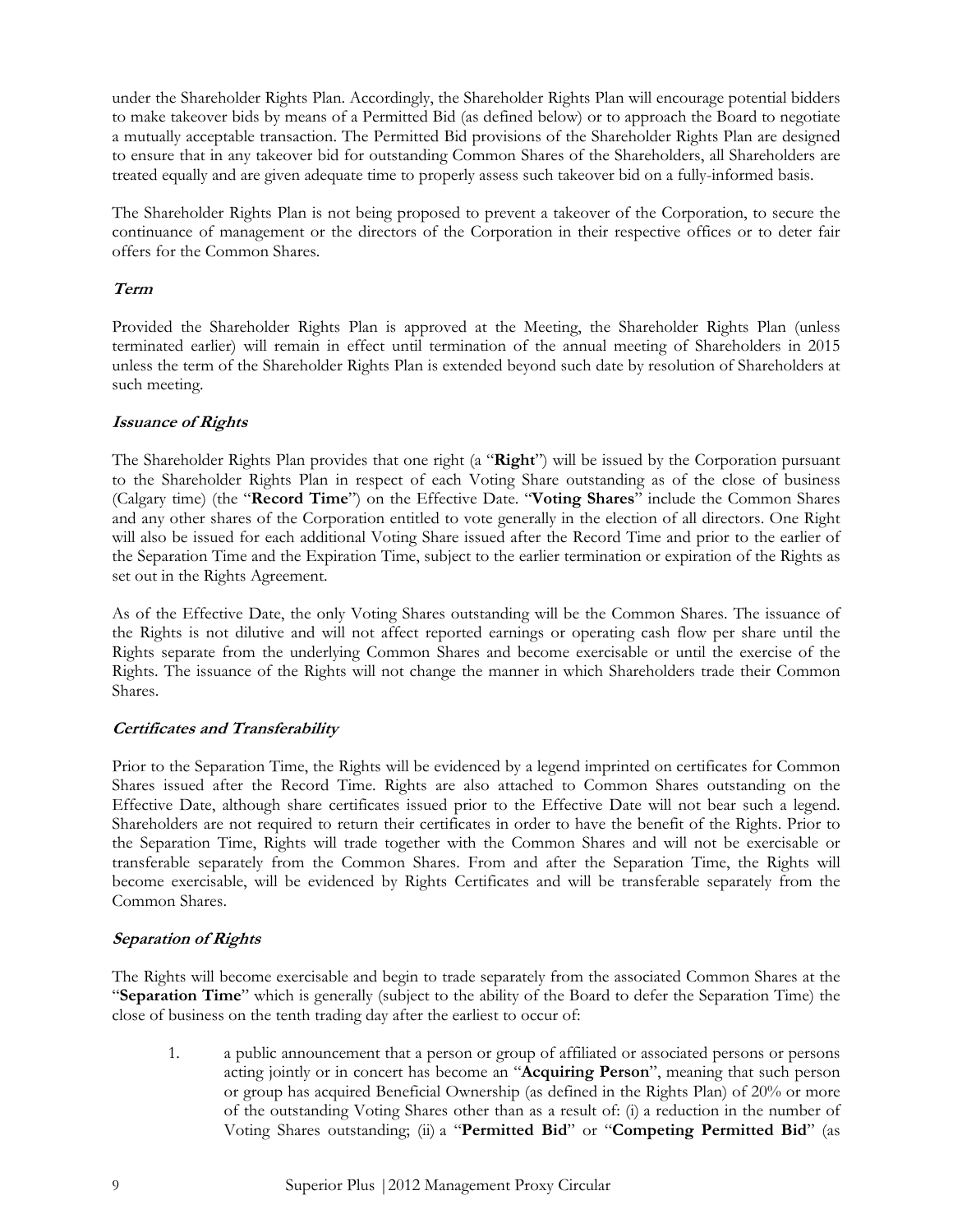defined below); (iii) acquisitions of Voting Shares in respect of which the Board has waived the application of the Rights Agreement; (iv) other specified exempt acquisitions and pro rata acquisitions in which shareholders participate on a pro rata basis; or (v) an acquisition by a person of Voting Shares upon the exercise, conversion or exchange of a security convertible, exercisable or exchangeable into a Voting Share received by a person in the circumstances described in (ii), (iii) or (iv) above;

- 2. the date of commencement of, or the first public announcement of an intention of any person (other than the Corporation or any of its subsidiaries) to commence a takeover bid (other than a Permitted Bid or a Competing Permitted Bid) where the Voting Shares subject to the bid owned by that person (including affiliates, associates and others acting jointly or in concert therewith) would constitute 20% of more of the outstanding Voting Shares; and
- 3. the date upon which a Permitted Bid or Competing Permitted Bid ceases to qualify as such.

Promptly following the Separation Time, separate certificates evidencing rights ("Rights Certificates") will be mailed to the holders of record of the Voting Shares as of the Separation Time and the Rights Certificates alone will evidence the Rights.

# Rights Exercise Privilege

After the Separation Time, each Right entitles the holder thereof to purchase one Common Share at an initial "Exercise Price" equal to three times the "Market Price" at the Separation Time. The Market Price is defined as the average of the daily closing prices per share of such securities on each of the 20 consecutive trading days through and including the trading day immediately preceding the Separation Time. Following a transaction which results in a person becoming an Acquiring Person (a "Flip-In Event"), the Rights entitle the holder thereof to receive, upon exercise, such number of Common Shares which have an aggregate Market Price (as of the date of the Flip-In Event) equal to twice the then Exercise Price of the Rights for an amount in cash equal to the Exercise Price. In such event, however, any Rights beneficially owned by an Acquiring Person (including affiliates, associates and other acting jointly or in concert therewith), or a transferee of any such person, will be null and void. A Flip-In Event does not include acquisitions approved by the Board or acquisitions pursuant to a Permitted Bid or Competing Permitted Bid.

# Permitted Bid Requirements

A bidder can make a takeover bid and acquire Voting Shares without triggering a Flip-In Event under the Rights Plan if the takeover bid qualifies as a Permitted Bid.

The requirements of a "Permitted Bid" include the following:

- the takeover bid must be made by means of a takeover bid circular;
- the takeover bid is made to all holders of Voting Shares on the books of the Corporation, other than the offeror;
- no Voting Shares are taken up or paid for pursuant to the takeover bid unless more than 50% of the Voting Shares held by Independent Shareholders: (i) shall have been deposited or tendered pursuant to the take-over bid and not withdrawn; and (ii) have previously been or are taken up at the same time;
- the takeover bid contains an irrevocable and unqualified provision that, no Voting Shares will be taken up or paid for pursuant to the takeover bid prior to the close of business on the date which is not less than 60 days following the date of the takeover bid;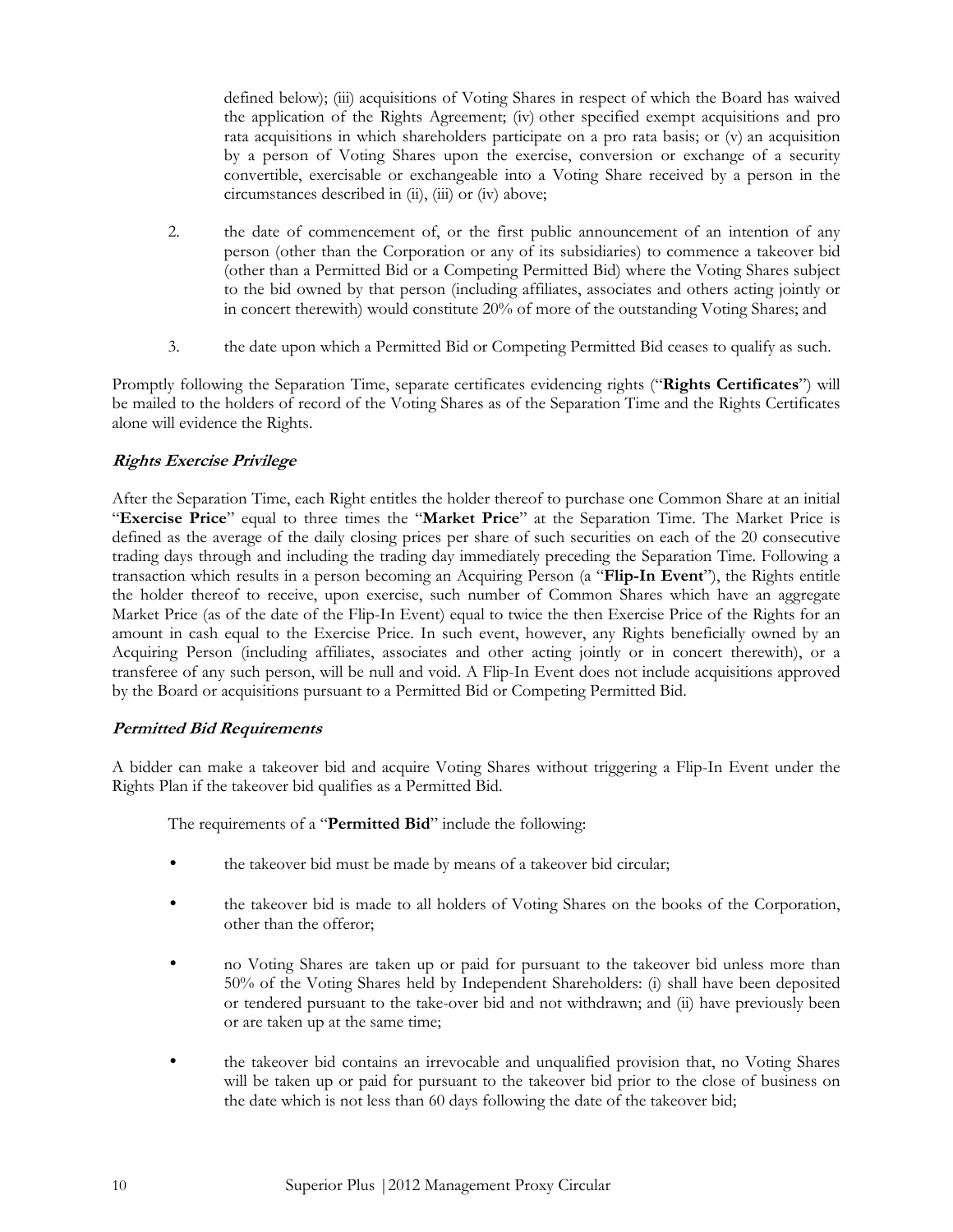- the takeover bid contains an irrevocable and unqualified provision that, Voting Shares may be deposited pursuant to such takeover bid at any time during the period of time between the date of the takeover bid and the date on which Voting Shares may be taken up and paid for and any Voting Shares deposited pursuant to the takeover bid may be withdrawn until taken up and paid for; and
- the takeover bid contains an irrevocable and unqualified provision that, if on the date on which Voting Shares may be taken up and paid for under the takeover bid, more than 50% of the Voting Shares held by Independent Shareholders have been deposited pursuant to the takeover bid and not withdrawn, the offeror will make public announcement of that fact and the takeover bid will remain open for deposits and tenders of Voting Shares for not less than 10 business days from the date of such public announcement.

The Shareholder Rights Plan also allows for a competing Permitted Bid (a "Competing Permitted Bid") to be made while a Permitted Bid is in existence. A Competing Permitted Bid must satisfy all of the requirements of a Permitted Bid except that it may expire on the same date as the Permitted Bid, subject to the requirement that it be outstanding for a minimum period of 35 days (the minimum period required under Canadian securities laws).

# Permitted Lock-Up Agreements

A person will not become an Acquiring Person by virtue of having entered into an agreement (a "Permitted Lock-Up Agreement") with a Shareholder whereby the Shareholder agrees to deposit or tender Voting Shares to a takeover bid (the "Lock-Up Bid") made by such person, provided that the agreement meets certain requirements including:

- 1. the terms of the agreement are publicly disclosed and a copy of the agreement is publicly available not later than the date of the Lock-Up Bid or, if the Lock-Up Bid has not been made prior to the date on which such agreement is entered into, not later than the first business day following the date of such agreement;
- 2. the holder who has agreed to tender Voting Shares to the Lock-Up Bid made by the other party to the agreement is permitted to terminate its obligation under the agreement, and to terminate any obligation with respect to the voting of such Voting Shares, in order to tender Voting Shares to another takeover bid or to support another transaction where: (i) the offer price or value of the consideration payable under the other takeover bid or transaction is greater than the price or value of the consideration per share at which the holder has agreed to deposit or tender Voting Shares to the Lock-Up Bid, or is greater than a specified minimum which is not more than 7% higher than the price or value of the consideration per share at which the holder has agreed to deposit or tender Voting Shares under the Lock-Up Bid; and (ii) if the number of Voting Shares offered to be purchased under the Lock-Up Bid is less than all of the Voting Shares held by Shareholders (excluding Voting Shares held by the offeror), the number of Voting Shares offered to be purchased under the other takeover bid or transaction (at an offer price not lower than in the Lock-Up Bid) is greater than the number of Voting Shares offered to be purchased under the Lock-Up Bid or is greater than a specified number which is not more than 7% higher than the number of Voting Shares offered to be purchased under the Lock-Up Bid; and
- 3. no break-up fees, top-up fees, or other penalties that exceed in the aggregate the greater of 2.5% of the price or value of the consideration payable under the Lock-Up Bid and 50% of the increase in consideration resulting from another takeover bid or transaction shall be payable by the holder if the holder fails to deposit or tender Voting Shares to the Lock-Up Bid.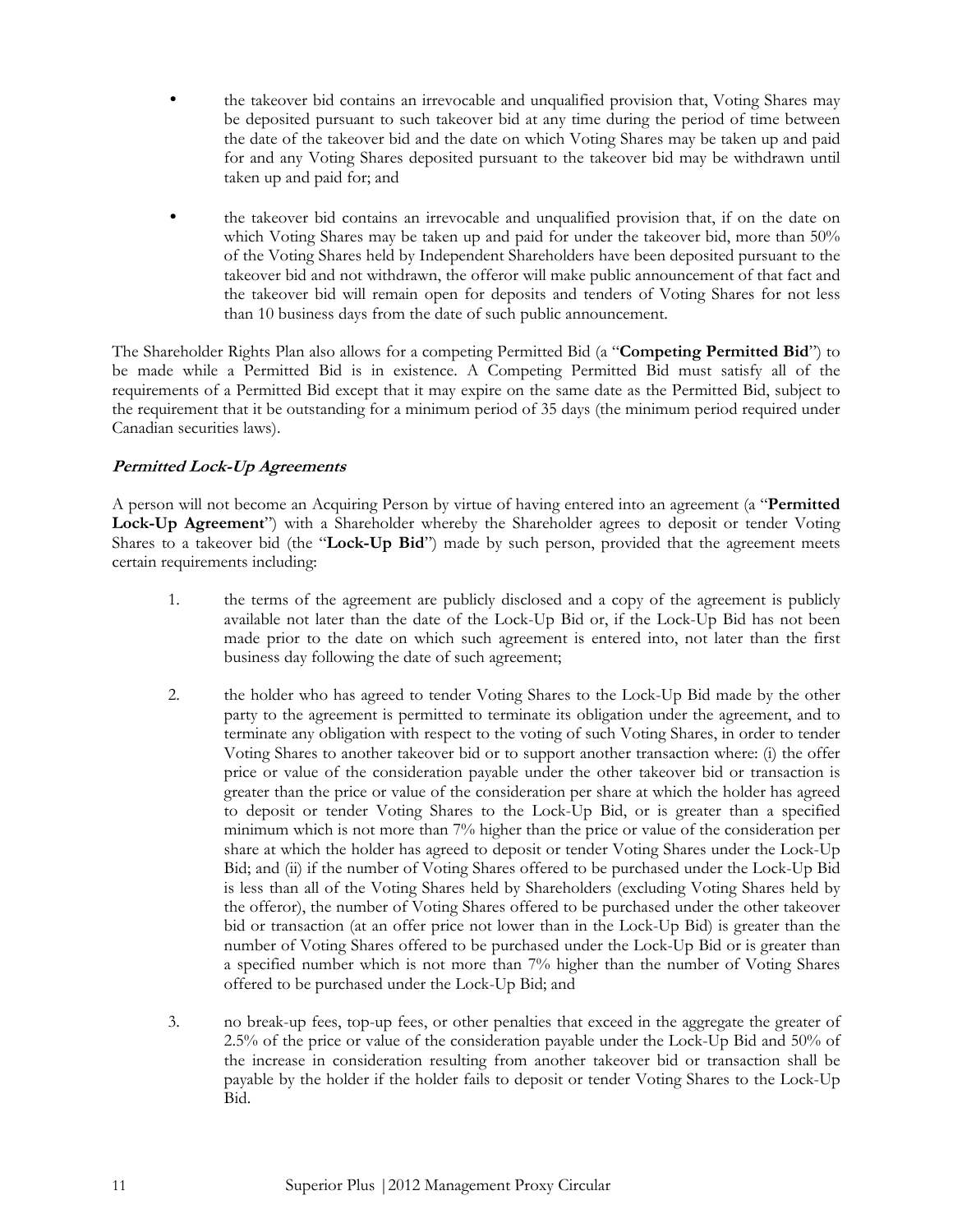#### Waiver and Redemption

If a potential offeror does not desire to make a Permitted Bid, it can negotiate with, and obtain the prior approval of, the Board to make a takeover bid by way of a takeover bid circular sent to all holders of Voting Shares on terms which the Board considers fair to all Shareholders. In such circumstances, the Board may waive the application of the Shareholder Rights Plan thereby allowing such bid to proceed without dilution to the offeror. Any waiver of the application of the Shareholder Rights Plan in respect of a particular takeover bid shall also constitute a waiver of any other takeover bid which is made by means of a takeover bid circular to all holders of Voting Shares while the initial takeover bid is outstanding. The Board may also waive the application of the Shareholder Rights Plan in respect of a particular Flip-in Event that has occurred through inadvertence, provided that the Acquiring Person that inadvertently triggered such Flip-in Event reduces its beneficial holdings to less than 20% of the outstanding Voting Shares within 14 days or such earlier or later date as may be specified by the Board. With the prior consent of the holders of Voting Shares, the Board may, prior to the occurrence of a Flip-in Event that would occur by reason of an acquisition of Voting Shares otherwise than pursuant to the foregoing, waive the application of the Shareholder Rights Plan to such Flipin Event.

The Board may, with the prior consent of the holders of Voting Shares, at any time prior to the occurrence of a Flip-in Event, elect to redeem all but not less than all of the then outstanding Rights at a redemption price of \$0.00001 per Right. Rights are deemed to be redeemed following completion of a Permitted Bid, a Competing Permitted Bid or a takeover bid in respect of which the Board has waived the application of the Rights Plan.

# Protection Against Dilution

The Exercise Price, the number and nature of securities which may be purchased upon the exercise of Rights and the number of Rights outstanding are subject to adjustment from time to time to prevent dilution in the event of dividends, subdivisions, consolidations, reclassifications or other changes in the outstanding Common Shares, pro rata distributions to holders of Common Shares and other circumstances where adjustments are required to appropriately protect the interests of the holders of Rights.

# Exemptions for Investment Advisors

Investment advisors (for client accounts), trust companies (acting in their capacity as trustees or administrators), statutory bodies whose business includes the management of funds (for employee benefit plans, pension plans, or insurance plans of various public bodies) and administrators or trustees of registered pension plans or funds acquiring greater than 20% of the Voting Shares are exempted from triggering a Flipin Event, provided they are not making, either alone or jointly or in concert with any other person, a takeover bid.

# Duties of the Board

The adoption of the Shareholder Rights Plan will not in any way lessen or affect the duty of the Board to act honestly and in good faith with a view to the best interests of the Corporation. The Board, when a takeover bid or similar offer is made, will continue to have the duty and power to take such actions and make such recommendations to Shareholders as are considered appropriate.

# Amendment

The Corporation may make amendments to the Shareholder Rights Plan at any time to correct any clerical or typographical error and may make amendments which are required to maintain the validity of the Shareholder Rights Plan due to changes in any applicable legislation, regulations or rules. The Corporation may, with the prior approval of Shareholders (or the holders of Rights if the Separation Time has occurred), supplement, amend, vary, rescind or delete any of the provisions of the Shareholder Rights Plan.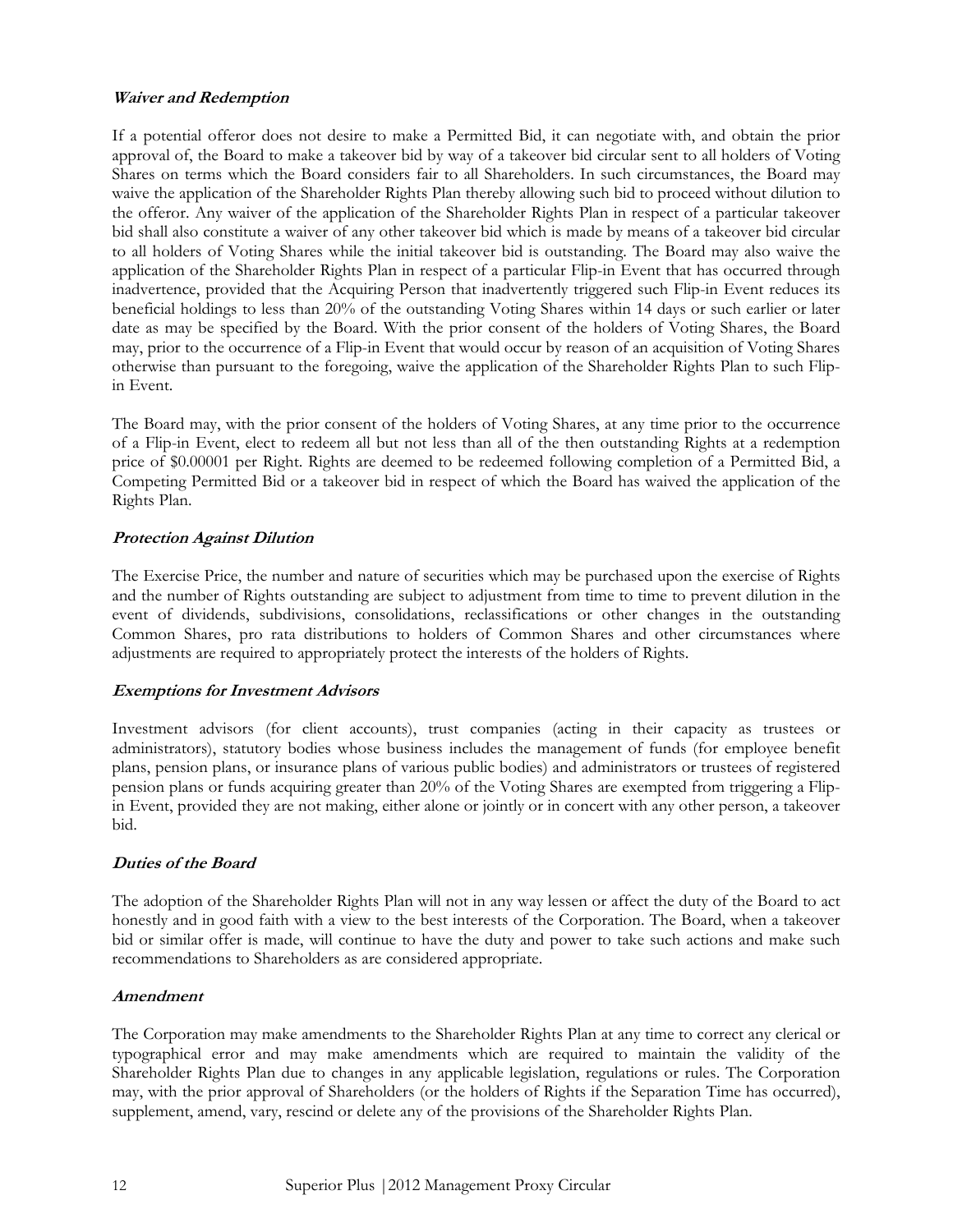#### Vote Required and Recommendation of the Board of Directors

The text of the resolution, which will be submitted to Shareholders at the Meeting, is set forth below. In addition to approving the Shareholder Rights Plan, the resolution also approves any amendments to the Shareholder Rights Plan to respond to any requirements which may be raised by any stock exchange or professional commentators on shareholder rights plans in order to conform the Shareholder Rights Plan to versions of shareholder rights plans currently prevalent for reporting issuers in Canada. The Corporation believes that the Shareholder Rights Plan is consistent with the form of shareholder rights plans now prevalent for public corporations in Canada and so does not anticipate that any such further amendments will be required, but the resolution provides the Corporation with the necessary authority to make any such amendments should the need arise.

The Board believes that the adoption of the Shareholder Rights Plan is in the best interests of the Corporation and its Shareholders and, accordingly, recommends that Shareholders vote FOR the resolution. To be approved, such resolution must be passed by the affirmative votes cast by Independent Shareholders of not less than a majority of the Common Shares represented in person or by proxy at the Meeting that vote on such resolution. In effect, all shareholders will be considered Independent Shareholders provided they are not, at the relevant time, an Acquiring Person or making a takeover bid for the Corporation. The Corporation is not aware of any shareholder whose vote at the Meeting would be excluded for purposes of the approval requirement under the Shareholder Rights Plan. The TSX requires that the resolution be passed by the affirmative votes cast by holders of not less than a majority of the Common Shares represented in person or by proxy at the Meeting. Except where a Shareholder who has given the proxy directs that his or her Common Shares be voted against such resolution, the appointees named in the accompanying Form of Proxy will vote the Common Shares represented by such proxy FOR such resolution.

#### "BE IT RESOLVED that:

- 1. The Shareholder Rights Plan between the Corporation and Computershare Trust Company of Canada as described in the Information Circular of the Corporation dated February 21, 2012 is hereby approved, confirmed and ratified and the Corporation is authorized to issue Rights pursuant thereto, and
- 2. The making on or prior to the date hereof of any other amendments to the Shareholder Rights Plan as the Corporation may consider necessary or advisable to satisfy the requirements of any stock exchange or professional commentators on shareholder rights plans in order to conform the Shareholder Rights Plan to versions of shareholder rights plans currently prevalent for reporting issuers in Canada is hereby approved."

# DIRECTOR NOMINEES AND COMPENSATION

#### Retirement Policy and Director Succession

During 2011, the Board established a retirement age of 72 years, with existing directors being grandfathered and with the ability of a term extension after the age of 72 on a year by year basis. In consideration of the age of several of the directors, the Governance and Nominating Committee commenced a director nomination process in late 2010 to facilitate an orderly replacement. To advance the Board renewal process, Mr. Peter Valentine, who has been a director of Superior since 2004, is not standing for re-election to the Board at the Meeting.

#### Director Nominee Information

The following pages set out information for each of the persons proposed to be nominated for election as a director, including the names, municipalities of residence, ages, and the year each current director first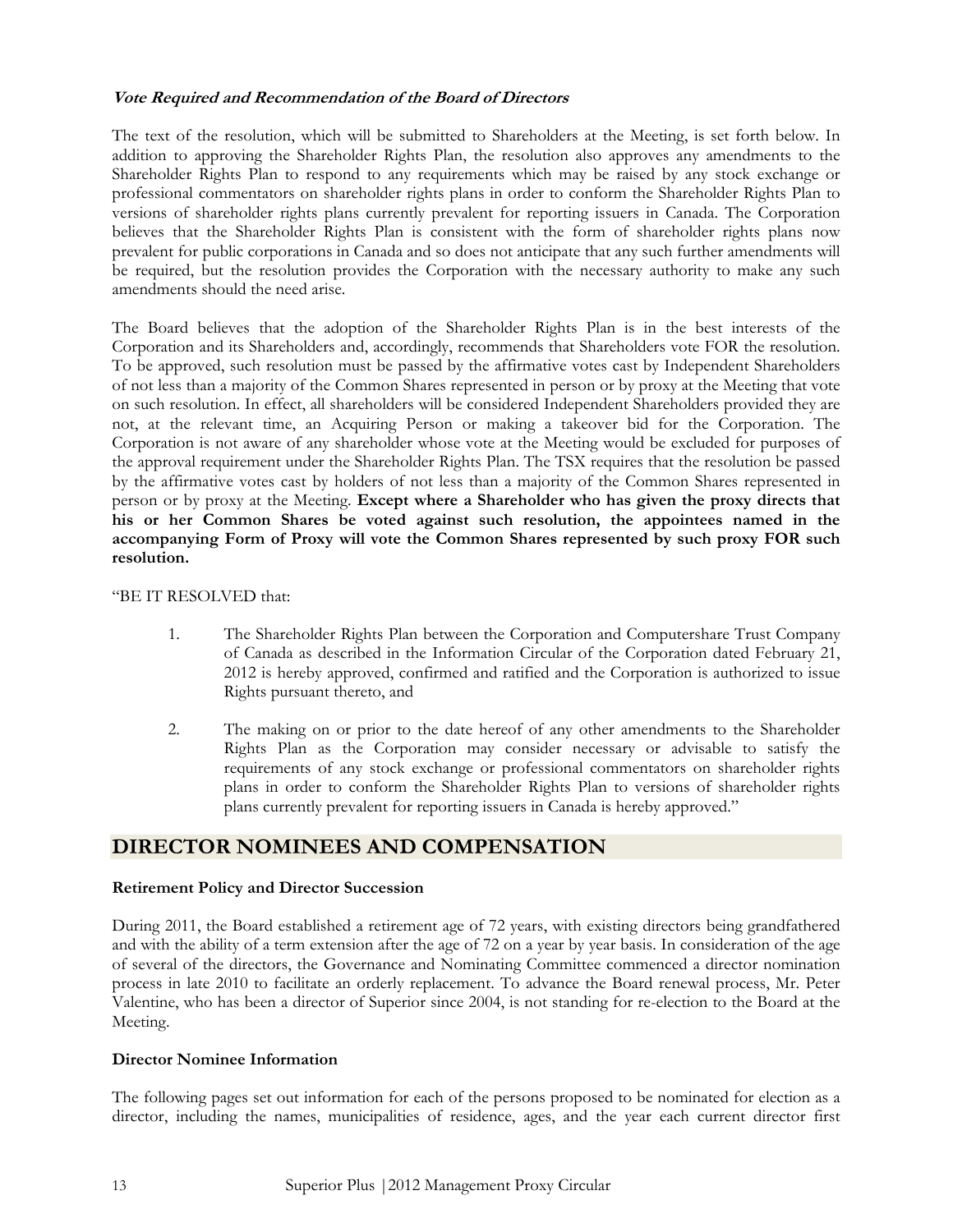became a director of the Corporation or its predecessor, as well as the number and value of Common Shares, deferred share units ("DSUs"), restricted share units ("RSUs") and, in the case of the President and Chief Executive Officer, the performance share units ("PSUs") held as at December 31, 2011 and for the prior year, as applicable. The principal occupations for the five preceding years, career experience and qualifications of the directors of the Corporation (supplemented by qualifications particularly relevant to acting as a director of Superior), Board and committee membership, meeting attendance, and information as to the other reporting issuers for which Superior director nominees currently serve as directors are also shown.

|                                                                                                                     |                                         | Catherine (Kay) M. Best<br>BI.D., FCA, ICD.D<br>Age: 58<br>Calgary, Alberta, Canada<br>Director since: 2007<br>Independent | Ms. Best is a corporate director and consultant. She was Executive Vice-<br>President, Risk Management and Chief Financial Officer of the Calgary<br>Health Region from 2000 to 2008, and Executive Vice-President and Chief<br>Financial Officer of Alberta Health Services until March, 2009. Prior to<br>that, Ms. Best was a partner with Ernst & Young in Calgary.<br>In addition to her extensive experience in the areas of finance, audit,<br>strategic planning, and human resources/compensation, Ms. Best has oil &<br>gas production and development, as well as chemical business experience. |           |            |  |
|---------------------------------------------------------------------------------------------------------------------|-----------------------------------------|----------------------------------------------------------------------------------------------------------------------------|------------------------------------------------------------------------------------------------------------------------------------------------------------------------------------------------------------------------------------------------------------------------------------------------------------------------------------------------------------------------------------------------------------------------------------------------------------------------------------------------------------------------------------------------------------------------------------------------------------|-----------|------------|--|
|                                                                                                                     | <b>Board/Committee Membership</b>       |                                                                                                                            | Attendance <sup>(3)</sup>                                                                                                                                                                                                                                                                                                                                                                                                                                                                                                                                                                                  |           |            |  |
| Board of Directors                                                                                                  |                                         |                                                                                                                            | 8 of 8                                                                                                                                                                                                                                                                                                                                                                                                                                                                                                                                                                                                     | 100%      |            |  |
| <b>Audit Committee</b>                                                                                              |                                         |                                                                                                                            | $3$ of $4$                                                                                                                                                                                                                                                                                                                                                                                                                                                                                                                                                                                                 | 75%       |            |  |
|                                                                                                                     | <b>Other Public Board Directorships</b> |                                                                                                                            | <b>Other Public Board Committee Memberships</b>                                                                                                                                                                                                                                                                                                                                                                                                                                                                                                                                                            |           |            |  |
| AltaGas Ltd. (TSX)                                                                                                  |                                         |                                                                                                                            | Member of the Audit Committee                                                                                                                                                                                                                                                                                                                                                                                                                                                                                                                                                                              |           |            |  |
|                                                                                                                     |                                         | Canadian Natural Resources Limited (TSX, NYSE)                                                                             | Chair of Audit Committee                                                                                                                                                                                                                                                                                                                                                                                                                                                                                                                                                                                   |           |            |  |
|                                                                                                                     |                                         |                                                                                                                            | Member of Compensation Committee                                                                                                                                                                                                                                                                                                                                                                                                                                                                                                                                                                           |           |            |  |
|                                                                                                                     | Enbridge Income Fund Holdings (TSX)     |                                                                                                                            | Chair of Audit Committee                                                                                                                                                                                                                                                                                                                                                                                                                                                                                                                                                                                   |           |            |  |
| 2011 Securities Held as at December 31, 2011 (at a Market Value of \$5.75 per Common Share as at December 31, 2011) |                                         |                                                                                                                            |                                                                                                                                                                                                                                                                                                                                                                                                                                                                                                                                                                                                            |           |            |  |
|                                                                                                                     |                                         |                                                                                                                            | <b>Total Market Value of Common</b><br><b>Meets Ownership</b>                                                                                                                                                                                                                                                                                                                                                                                                                                                                                                                                              |           |            |  |
| Year                                                                                                                | Common Shares <sup>(7)</sup>            | DSUs/RSUs <sup>(8)</sup>                                                                                                   | Requirements <sup>(11)</sup><br>Shares, DSUs and RSUs <sup>(9)</sup>                                                                                                                                                                                                                                                                                                                                                                                                                                                                                                                                       |           |            |  |
| 2010                                                                                                                | 7,000                                   | 8,592                                                                                                                      |                                                                                                                                                                                                                                                                                                                                                                                                                                                                                                                                                                                                            | \$172,759 | <b>Yes</b> |  |
| 2011                                                                                                                | 7,000                                   | 12,544                                                                                                                     |                                                                                                                                                                                                                                                                                                                                                                                                                                                                                                                                                                                                            | \$112,378 | Yes        |  |

|      |                                         | <b>Grant D. Billing</b><br>BSc., CA<br>Age: $60$<br>Calgary, Alberta, Canada<br>Director since: 1994<br>Not Independent | 1998.<br>Petroleum Producers.       |                                                 | Mr. Billing served as Chairman and Chief Executive Officer of Superior<br>since July 2006. On November 14, 2011, he retired as Chief Executive<br>Officer and continues to serve as non-executive Chairman of the Board.<br>Prior to that, Mr. Billing was the Executive Chairman of Superior, since<br>Mr. Billing has extensive strategic and business experience gained over a<br>period of more than 30 years in various CEO/senior management<br>capacities, including as president and CEO of Norcen Energy Resources<br>Ltd. He has served as chairman and director of a number of public<br>companies and as director and chairman of the Canadian Association of |
|------|-----------------------------------------|-------------------------------------------------------------------------------------------------------------------------|-------------------------------------|-------------------------------------------------|---------------------------------------------------------------------------------------------------------------------------------------------------------------------------------------------------------------------------------------------------------------------------------------------------------------------------------------------------------------------------------------------------------------------------------------------------------------------------------------------------------------------------------------------------------------------------------------------------------------------------------------------------------------------------|
|      | <b>Board/Committee Membership</b>       |                                                                                                                         | Attendance $(3)$                    |                                                 |                                                                                                                                                                                                                                                                                                                                                                                                                                                                                                                                                                                                                                                                           |
|      | Board of Directors (Chairman)           |                                                                                                                         | 8 of 8                              | $100\%$                                         |                                                                                                                                                                                                                                                                                                                                                                                                                                                                                                                                                                                                                                                                           |
|      | <b>Other Public Board Directorships</b> |                                                                                                                         |                                     | <b>Other Public Board Committee Memberships</b> |                                                                                                                                                                                                                                                                                                                                                                                                                                                                                                                                                                                                                                                                           |
|      | Provident Energy Ltd. (TSX, NYSE)       |                                                                                                                         | Chair of Audit Committee            |                                                 |                                                                                                                                                                                                                                                                                                                                                                                                                                                                                                                                                                                                                                                                           |
|      |                                         |                                                                                                                         |                                     |                                                 | 2011 Securities Held as at December 31, 2011(6) (at a Market Value of \$5.75 per Common Share as at December 31, 2011)                                                                                                                                                                                                                                                                                                                                                                                                                                                                                                                                                    |
|      |                                         | RSUs/PSUs                                                                                                               | <b>Total Market Value of Common</b> |                                                 | <b>Meets Ownership</b>                                                                                                                                                                                                                                                                                                                                                                                                                                                                                                                                                                                                                                                    |
| Year | Common Shares <sup>(7)</sup>            | $DSUs^{(8)}$                                                                                                            | Shares, DSUs, RSUs and PSUs(9)(10)  |                                                 | Requirements <sup>(11)</sup>                                                                                                                                                                                                                                                                                                                                                                                                                                                                                                                                                                                                                                              |
| 2010 | 1,977,674                               | 306,102                                                                                                                 |                                     | \$25,304,238                                    | Yes                                                                                                                                                                                                                                                                                                                                                                                                                                                                                                                                                                                                                                                                       |
| 2011 | 2,115,217                               | 133,967                                                                                                                 |                                     | \$12,932,808                                    | <b>Yes</b>                                                                                                                                                                                                                                                                                                                                                                                                                                                                                                                                                                                                                                                                |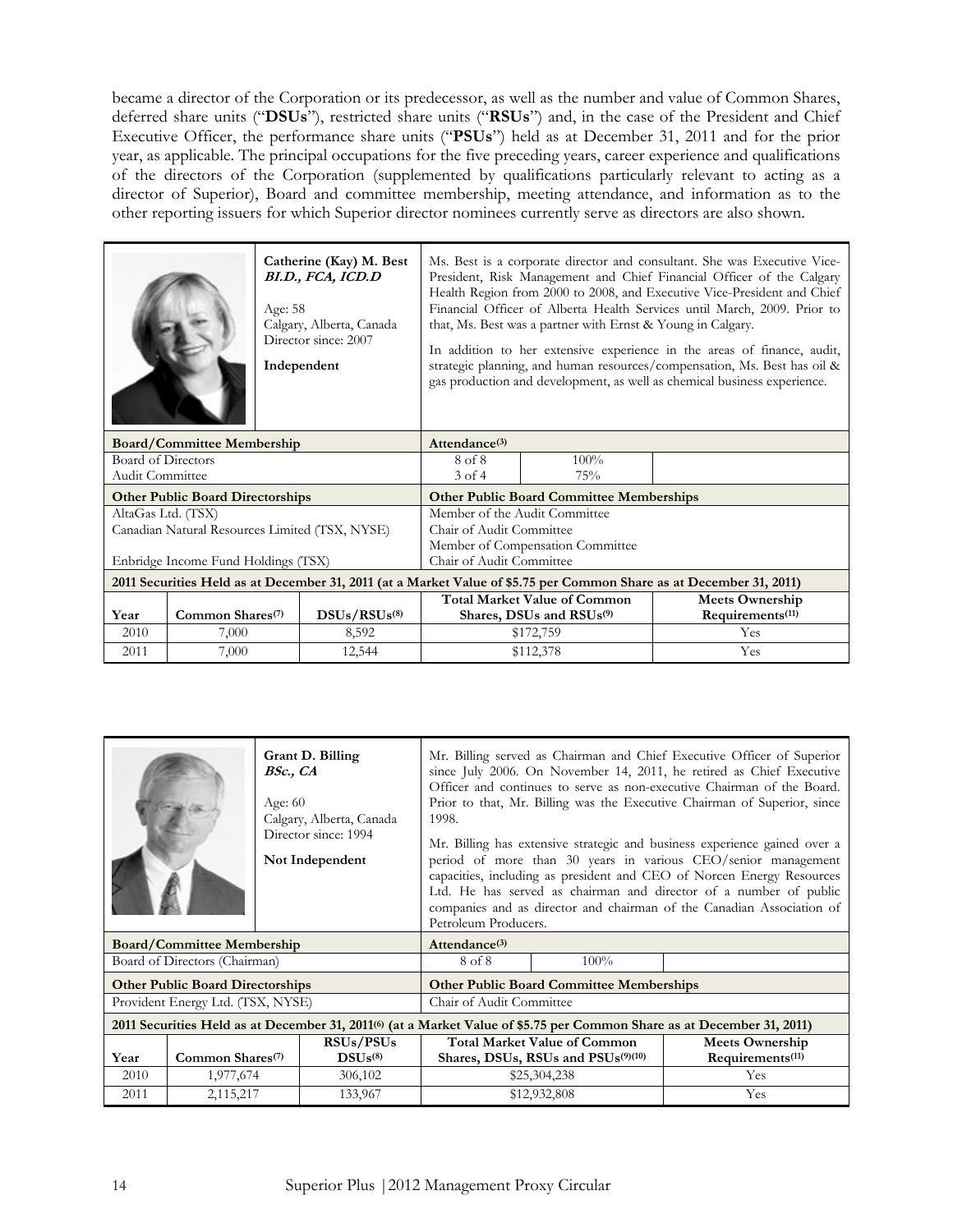|                                                                                                                     |                                         | MBA<br>Age: 59 | Luc Desjardins<br>Calgary, Alberta, Canada<br>Director since: 2011<br>Not Independent | Mr. Desjardins joined Superior as President and Chief Executive Officer on<br>November 14, 2011. Prior to his current position, Mr. Desjardins was<br>operating partner of The Sterling Group LP, a private equity firm. He also<br>served as Chief Executive Officer of Transcontinental Inc., a leading<br>publisher of consumer magazines, from 2004 to 2008 and as its President<br>and Chief Operating Officer from 2000 to 2004.<br>Mr. Desjardins has extensive strategic, finance, U.S. and Canadian business<br>experience, including in the areas of strategic planning, risk management,<br>human resources, and operational management. During his partnership<br>with The Sterling Group LP, he was Executive Chairman of three<br>enterprises involved in the distribution industry, as well as the energy<br>products and services industry. He is a director of Velcon Filters Inc., a<br>manufacturer and distributor of twin filtration products to the energy<br>industry. |                                                 |                              |  |
|---------------------------------------------------------------------------------------------------------------------|-----------------------------------------|----------------|---------------------------------------------------------------------------------------|-----------------------------------------------------------------------------------------------------------------------------------------------------------------------------------------------------------------------------------------------------------------------------------------------------------------------------------------------------------------------------------------------------------------------------------------------------------------------------------------------------------------------------------------------------------------------------------------------------------------------------------------------------------------------------------------------------------------------------------------------------------------------------------------------------------------------------------------------------------------------------------------------------------------------------------------------------------------------------------------------|-------------------------------------------------|------------------------------|--|
|                                                                                                                     | <b>Board/Committee Membership</b>       |                |                                                                                       | Attendance $(3)$                                                                                                                                                                                                                                                                                                                                                                                                                                                                                                                                                                                                                                                                                                                                                                                                                                                                                                                                                                              |                                                 |                              |  |
| Board of Directors                                                                                                  |                                         |                |                                                                                       | N/A                                                                                                                                                                                                                                                                                                                                                                                                                                                                                                                                                                                                                                                                                                                                                                                                                                                                                                                                                                                           |                                                 |                              |  |
|                                                                                                                     | <b>Other Public Board Directorships</b> |                |                                                                                       |                                                                                                                                                                                                                                                                                                                                                                                                                                                                                                                                                                                                                                                                                                                                                                                                                                                                                                                                                                                               | <b>Other Public Board Committee Memberships</b> |                              |  |
|                                                                                                                     | CIBC, a Canadian Chartered Bank         |                |                                                                                       | Member of Management Resources and Compensation Committee                                                                                                                                                                                                                                                                                                                                                                                                                                                                                                                                                                                                                                                                                                                                                                                                                                                                                                                                     |                                                 |                              |  |
| 2011 Securities Held as at December 31, 2011 (at a Market Value of \$5.75 per Common Share as at December 31, 2011) |                                         |                |                                                                                       |                                                                                                                                                                                                                                                                                                                                                                                                                                                                                                                                                                                                                                                                                                                                                                                                                                                                                                                                                                                               |                                                 |                              |  |
|                                                                                                                     |                                         |                |                                                                                       | <b>Total Market Value of Common</b><br><b>Meets Ownership</b>                                                                                                                                                                                                                                                                                                                                                                                                                                                                                                                                                                                                                                                                                                                                                                                                                                                                                                                                 |                                                 |                              |  |
| Year                                                                                                                | Common Shares <sup>(7)</sup>            |                | $RSUs/PSUs^{(8)}$                                                                     |                                                                                                                                                                                                                                                                                                                                                                                                                                                                                                                                                                                                                                                                                                                                                                                                                                                                                                                                                                                               | Shares, RSUs and PSUs <sup>(9)</sup>            | Requirements <sup>(10)</sup> |  |
| 2011                                                                                                                | 112,000                                 |                | 405,855                                                                               |                                                                                                                                                                                                                                                                                                                                                                                                                                                                                                                                                                                                                                                                                                                                                                                                                                                                                                                                                                                               | \$2,977,666                                     | Yes                          |  |

|                                                                                                                     |                                      | Robert J. Engbloom<br>BA., LLB, Q.C. |                                                                                                                                                                                                                                                                                                                                                                                                                                                                                                                                                                                                                                                                                                                                                             | Macleod Dixon LLP) and has been a partner since 1999. | Mr. Engbloom is Deputy Chair of Norton Rose Canada LLP, (formerly |  |
|---------------------------------------------------------------------------------------------------------------------|--------------------------------------|--------------------------------------|-------------------------------------------------------------------------------------------------------------------------------------------------------------------------------------------------------------------------------------------------------------------------------------------------------------------------------------------------------------------------------------------------------------------------------------------------------------------------------------------------------------------------------------------------------------------------------------------------------------------------------------------------------------------------------------------------------------------------------------------------------------|-------------------------------------------------------|-------------------------------------------------------------------|--|
| Age: 61<br>Calgary, Alberta, Canada<br>Director since: 1996<br>Independent                                          |                                      |                                      | Mr. Engbloom practices primarily corporate, mergers and acquisitions and<br>securities law for a board range of businesses operating in Canada and<br>internationally in the natural resource industry, including the oil sands<br>sector, as well as a number of other industries. Mr. Engbloom acts as a lead<br>counsel on a wide variety of significant transactions and has extensive<br>experience in providing advice on mergers and acquisitions, reorganizations<br>and related party transactions. Mr. Engbloom's practice includes advising<br>boards of directors and special committees on both governance matters and<br>substantive transactions. He is a corporate secretary or director of a number<br>of public and private corporations. |                                                       |                                                                   |  |
| <b>Board/Committee Membership</b>                                                                                   |                                      |                                      | Attendance <sup>(3)</sup>                                                                                                                                                                                                                                                                                                                                                                                                                                                                                                                                                                                                                                                                                                                                   |                                                       |                                                                   |  |
| Board of Directors                                                                                                  |                                      |                                      | 7 of 8                                                                                                                                                                                                                                                                                                                                                                                                                                                                                                                                                                                                                                                                                                                                                      | 88%                                                   |                                                                   |  |
|                                                                                                                     | Governance and Nominating Committee  |                                      | 3 of 3                                                                                                                                                                                                                                                                                                                                                                                                                                                                                                                                                                                                                                                                                                                                                      | $100\%$                                               |                                                                   |  |
|                                                                                                                     | Other Public Board Directorships (4) |                                      |                                                                                                                                                                                                                                                                                                                                                                                                                                                                                                                                                                                                                                                                                                                                                             | <b>Other Public Board Committee Memberships</b>       |                                                                   |  |
|                                                                                                                     | Parex Resources Inc. (TSX)           |                                      |                                                                                                                                                                                                                                                                                                                                                                                                                                                                                                                                                                                                                                                                                                                                                             | Member of the Operations Committee and the            |                                                                   |  |
|                                                                                                                     |                                      |                                      | Corporate Governance and Human Resources Committee                                                                                                                                                                                                                                                                                                                                                                                                                                                                                                                                                                                                                                                                                                          |                                                       |                                                                   |  |
| 2011 Securities Held as at December 31, 2011 (at a Market Value of \$5.75 per Common Share as at December 31, 2011) |                                      |                                      |                                                                                                                                                                                                                                                                                                                                                                                                                                                                                                                                                                                                                                                                                                                                                             |                                                       |                                                                   |  |
| Year                                                                                                                | Common Shares <sup>(7)</sup>         |                                      | <b>Total Market Value of Common</b>                                                                                                                                                                                                                                                                                                                                                                                                                                                                                                                                                                                                                                                                                                                         |                                                       | <b>Meets Ownership</b>                                            |  |
| 2010                                                                                                                | 17,352                               | DSUs/RSUs <sup>(8)</sup><br>8,592    | Shares, DSUs and RSUs <sup>(9)</sup><br>\$287,460                                                                                                                                                                                                                                                                                                                                                                                                                                                                                                                                                                                                                                                                                                           |                                                       | Requirements <sup>(11)</sup><br>Yes                               |  |
| 2011                                                                                                                | 17,352                               | 12,544                               |                                                                                                                                                                                                                                                                                                                                                                                                                                                                                                                                                                                                                                                                                                                                                             | \$171,902                                             | Yes                                                               |  |
|                                                                                                                     |                                      |                                      |                                                                                                                                                                                                                                                                                                                                                                                                                                                                                                                                                                                                                                                                                                                                                             |                                                       |                                                                   |  |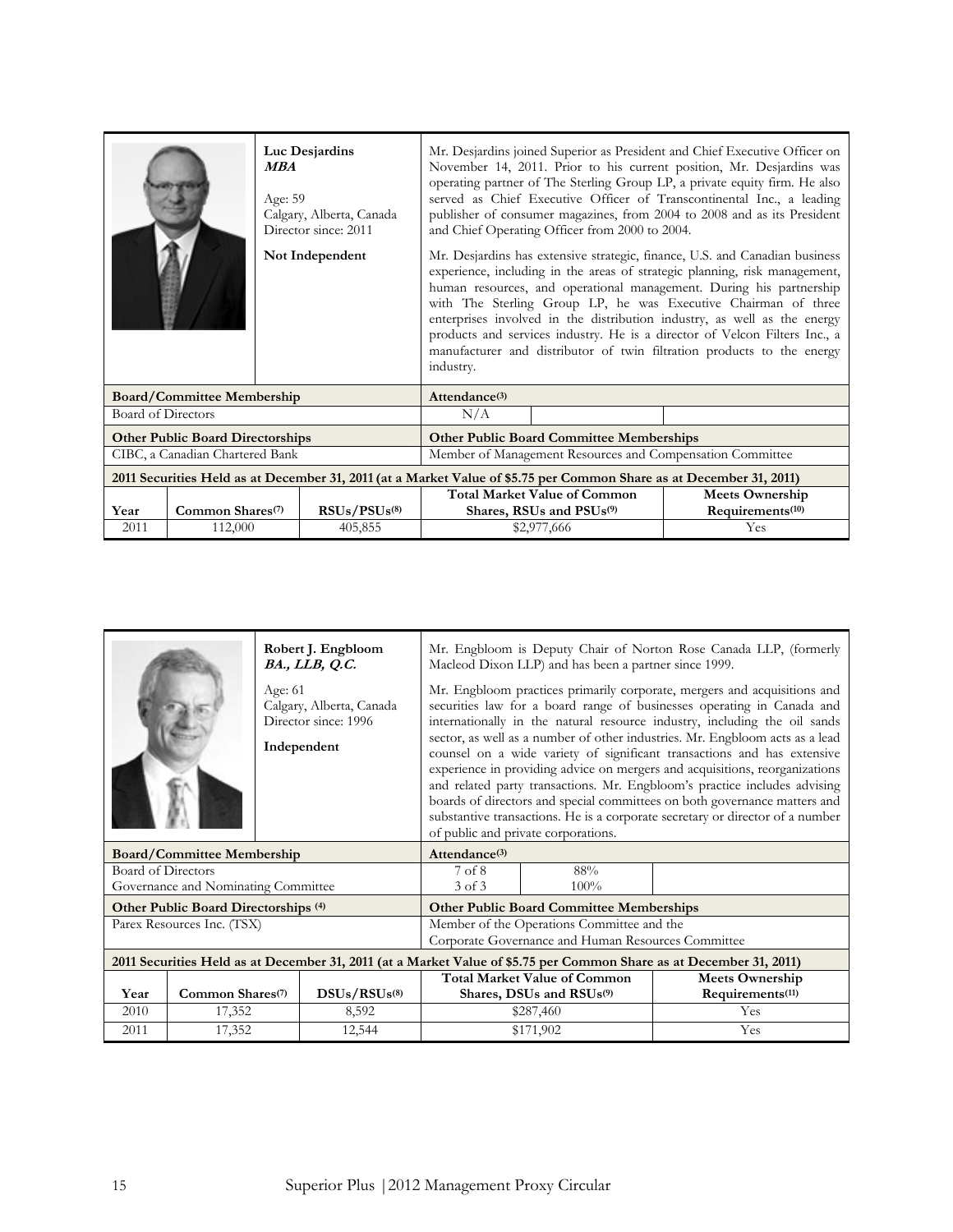|                           |                                           | Age: 61 | Randall J. Findlay<br>BASc., P.Eng.<br>Calgary, Alberta, Canada<br>Director since: 2007<br>Independent | Mr. Findlay is a corporate director. He was the President of Provident<br>Energy Ltd. from 2001 until his retirement in 2006. <sup>(1)</sup><br>Mr. Findlay has extensive strategic and business experience, including oil<br>and natural gas experience with focus in the exploration and production,<br>transportation, midstream and marketing sectors. He was a senior vice<br>president and member of the executive leadership team at TransCanada<br>Pipelines and president of TransCanada's North American mid-stream<br>business. Mr. Findlay currently serves on the board of a number of public<br>and private companies and non-profit organizations. |                                                      |                                                                                                                         |  |
|---------------------------|-------------------------------------------|---------|--------------------------------------------------------------------------------------------------------|-------------------------------------------------------------------------------------------------------------------------------------------------------------------------------------------------------------------------------------------------------------------------------------------------------------------------------------------------------------------------------------------------------------------------------------------------------------------------------------------------------------------------------------------------------------------------------------------------------------------------------------------------------------------|------------------------------------------------------|-------------------------------------------------------------------------------------------------------------------------|--|
|                           | <b>Board/Committee Membership</b>         |         |                                                                                                        | Attendance <sup>(3)</sup>                                                                                                                                                                                                                                                                                                                                                                                                                                                                                                                                                                                                                                         |                                                      |                                                                                                                         |  |
| <b>Board of Directors</b> |                                           |         |                                                                                                        | 7 of 8                                                                                                                                                                                                                                                                                                                                                                                                                                                                                                                                                                                                                                                            | 88%                                                  |                                                                                                                         |  |
|                           | Governance and Nominating Committee       |         |                                                                                                        | 3 of 3                                                                                                                                                                                                                                                                                                                                                                                                                                                                                                                                                                                                                                                            | 100%                                                 |                                                                                                                         |  |
|                           | <b>Other Public Board Directorships</b>   |         |                                                                                                        |                                                                                                                                                                                                                                                                                                                                                                                                                                                                                                                                                                                                                                                                   | <b>Other Public Board Committee Memberships</b>      |                                                                                                                         |  |
|                           | Canadian Helicopters Group Inc. (TSX)     |         |                                                                                                        | Chairman of the Board                                                                                                                                                                                                                                                                                                                                                                                                                                                                                                                                                                                                                                             |                                                      |                                                                                                                         |  |
|                           |                                           |         |                                                                                                        | Member of Audit, and Governance and Nominating committees                                                                                                                                                                                                                                                                                                                                                                                                                                                                                                                                                                                                         |                                                      |                                                                                                                         |  |
|                           | Charger Energy Inc. (TSX-V)               |         |                                                                                                        | Chair of Reserves Committee                                                                                                                                                                                                                                                                                                                                                                                                                                                                                                                                                                                                                                       |                                                      |                                                                                                                         |  |
|                           |                                           |         |                                                                                                        | Member of Audit Committee                                                                                                                                                                                                                                                                                                                                                                                                                                                                                                                                                                                                                                         |                                                      |                                                                                                                         |  |
|                           | Compton Petroleum Corporation (TSX, NYSE) |         |                                                                                                        | Chair of Reserves, Health and Safety Committee                                                                                                                                                                                                                                                                                                                                                                                                                                                                                                                                                                                                                    |                                                      |                                                                                                                         |  |
|                           |                                           |         |                                                                                                        | Member of Audit Committee                                                                                                                                                                                                                                                                                                                                                                                                                                                                                                                                                                                                                                         |                                                      |                                                                                                                         |  |
|                           | Pembina Pipeline Corporation (TSX)        |         |                                                                                                        | Chair of Human Resources and Compensation Committee                                                                                                                                                                                                                                                                                                                                                                                                                                                                                                                                                                                                               |                                                      |                                                                                                                         |  |
|                           |                                           |         |                                                                                                        |                                                                                                                                                                                                                                                                                                                                                                                                                                                                                                                                                                                                                                                                   | Member of Governance Committee                       |                                                                                                                         |  |
|                           | Provident Energy Ltd. (TSX, NYSE)         |         |                                                                                                        |                                                                                                                                                                                                                                                                                                                                                                                                                                                                                                                                                                                                                                                                   | Member of Environmental, Health and Safety Committee |                                                                                                                         |  |
|                           | Whitemud Resources Inc. (TSX-V)           |         |                                                                                                        | Chair of Audit Committee                                                                                                                                                                                                                                                                                                                                                                                                                                                                                                                                                                                                                                          |                                                      |                                                                                                                         |  |
|                           |                                           |         |                                                                                                        |                                                                                                                                                                                                                                                                                                                                                                                                                                                                                                                                                                                                                                                                   |                                                      | 2011 Securities Held as at December 31, 2011 (6) (at a Market Value of \$5.75 per Common Share as at December 31, 2011) |  |
|                           |                                           |         |                                                                                                        | <b>Total Market Value of Common</b><br><b>Meets Ownership</b>                                                                                                                                                                                                                                                                                                                                                                                                                                                                                                                                                                                                     |                                                      |                                                                                                                         |  |
| Year                      | Common Shares <sup>(7)</sup>              |         | DSUs/RSUs <sup>(8)</sup>                                                                               |                                                                                                                                                                                                                                                                                                                                                                                                                                                                                                                                                                                                                                                                   | Shares, DSUs and RSUs <sup>(9)</sup>                 | Requirements <sup>(11)</sup>                                                                                            |  |
| 2010                      | 20,000                                    |         | 8,592                                                                                                  |                                                                                                                                                                                                                                                                                                                                                                                                                                                                                                                                                                                                                                                                   | \$316,799                                            | Yes                                                                                                                     |  |
| 2011                      | 20,000                                    |         | 12,544                                                                                                 |                                                                                                                                                                                                                                                                                                                                                                                                                                                                                                                                                                                                                                                                   | \$187,128                                            | Yes                                                                                                                     |  |

|                    |                                         | Norman R. Gish<br>BA., LLB<br>Age: 76<br>Calgary, Alberta, Canada<br>Director since: 2003<br>Independent                           | Mr. Gish is an independent businessman and corporate director. He served<br>as trustee of the Corporation from September 2000 to October 2003 and as<br>Chairman of ICG Propane Inc. ("ICG"), a predecessor entity to Superior<br>from December 1998 to September 2000. (2)<br>Mr. Gish has extensive business experience, including international business<br>expertise. He served as a Canadian Government Trade Commissioner in<br>Hong Kong and is a past managing director of Fracmaster China. As a past<br>senior executive of British Columbia Forest Products Limited, Mr. Gish has<br>valuable business experience in the pulp and paper business; and as past<br>Chairman, President & CEO of the Alliance group of companies, he also<br>has expertise in natural gas liquids extraction, fractionation and distribution. |                                                 |     |  |
|--------------------|-----------------------------------------|------------------------------------------------------------------------------------------------------------------------------------|---------------------------------------------------------------------------------------------------------------------------------------------------------------------------------------------------------------------------------------------------------------------------------------------------------------------------------------------------------------------------------------------------------------------------------------------------------------------------------------------------------------------------------------------------------------------------------------------------------------------------------------------------------------------------------------------------------------------------------------------------------------------------------------------------------------------------------------|-------------------------------------------------|-----|--|
|                    | <b>Board/Committee Membership</b>       |                                                                                                                                    | Attendance $(3)$                                                                                                                                                                                                                                                                                                                                                                                                                                                                                                                                                                                                                                                                                                                                                                                                                      |                                                 |     |  |
| Board of Directors |                                         |                                                                                                                                    | 8 of 8                                                                                                                                                                                                                                                                                                                                                                                                                                                                                                                                                                                                                                                                                                                                                                                                                                | 100%                                            |     |  |
|                    | Compensation Committee (Chair)          |                                                                                                                                    | 4 of 4                                                                                                                                                                                                                                                                                                                                                                                                                                                                                                                                                                                                                                                                                                                                                                                                                                | $100\%$                                         |     |  |
|                    | <b>Other Public Board Directorships</b> |                                                                                                                                    |                                                                                                                                                                                                                                                                                                                                                                                                                                                                                                                                                                                                                                                                                                                                                                                                                                       | <b>Other Public Board Committee Memberships</b> |     |  |
|                    | Provident Energy Ltd. (TSX, NYSE)       |                                                                                                                                    | Chair of Governance and Human Resources Committee                                                                                                                                                                                                                                                                                                                                                                                                                                                                                                                                                                                                                                                                                                                                                                                     |                                                 |     |  |
|                    |                                         | 2011 Securities Held as at December 31, 2011 <sup>(6)</sup> (at a Market Value of \$5.75 per Common Share as at December 31, 2011) |                                                                                                                                                                                                                                                                                                                                                                                                                                                                                                                                                                                                                                                                                                                                                                                                                                       |                                                 |     |  |
|                    |                                         |                                                                                                                                    | <b>Total Market Value of Common</b><br><b>Meets Ownership</b>                                                                                                                                                                                                                                                                                                                                                                                                                                                                                                                                                                                                                                                                                                                                                                         |                                                 |     |  |
| Year               | Common Shares <sup>(7)</sup>            | DSUs/RSUs <sup>(8)</sup>                                                                                                           | Requirements <sup>(11)</sup><br>Shares, DSUs and RSUs <sup>(9)</sup>                                                                                                                                                                                                                                                                                                                                                                                                                                                                                                                                                                                                                                                                                                                                                                  |                                                 |     |  |
| 2010               | 39,640                                  | 8,592                                                                                                                              |                                                                                                                                                                                                                                                                                                                                                                                                                                                                                                                                                                                                                                                                                                                                                                                                                                       | \$534,411                                       | Yes |  |
| 2011               | 41,140                                  | 12,544                                                                                                                             |                                                                                                                                                                                                                                                                                                                                                                                                                                                                                                                                                                                                                                                                                                                                                                                                                                       | \$308,683                                       | Yes |  |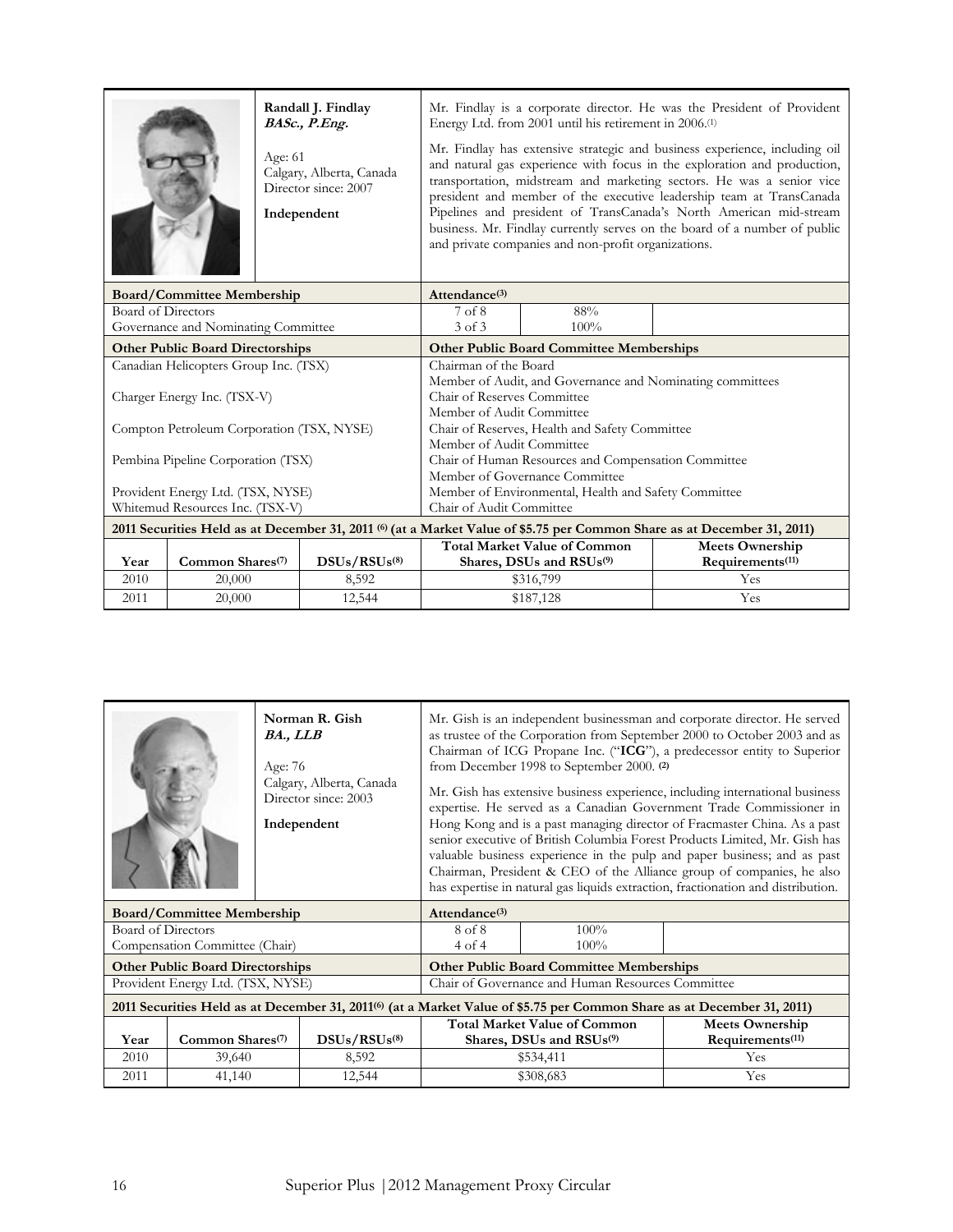|                                   |                                              | Peter A.W. Green<br>Age: 74<br>Campbellville, Ontario,<br>Canada<br>Director since: 1996<br>Independent             | Mr. Green is Chairman of the Frog Hollow Group Inc. (international<br>business advisors), a position he has held for the past 16 years.<br>Mr. Green was appointed Lead Director of Superior on August 11, 2003.<br>Mr. Green is a chartered accountant (UK) and international business<br>advisor with over 30 years of experience in senior executive roles, including<br>25 years as CEO or in chief operating officer roles of international<br>companies. He is also past chairman of Patheon Inc., a global<br>pharmaceutical company. |                                                 |     |  |
|-----------------------------------|----------------------------------------------|---------------------------------------------------------------------------------------------------------------------|----------------------------------------------------------------------------------------------------------------------------------------------------------------------------------------------------------------------------------------------------------------------------------------------------------------------------------------------------------------------------------------------------------------------------------------------------------------------------------------------------------------------------------------------|-------------------------------------------------|-----|--|
| <b>Board/Committee Membership</b> |                                              |                                                                                                                     | Attendance $(3)$                                                                                                                                                                                                                                                                                                                                                                                                                                                                                                                             |                                                 |     |  |
|                                   | Board of Directors (Lead Director)           |                                                                                                                     | 8 of 8                                                                                                                                                                                                                                                                                                                                                                                                                                                                                                                                       | $100\%$                                         |     |  |
| Audit Committee                   |                                              |                                                                                                                     | 4 of 4                                                                                                                                                                                                                                                                                                                                                                                                                                                                                                                                       | 100%                                            |     |  |
|                                   |                                              | Governance and Nominating Committee (Chair)                                                                         | $3$ of $3$                                                                                                                                                                                                                                                                                                                                                                                                                                                                                                                                   | $100\%$                                         |     |  |
|                                   | <b>Other Public Board Directorships</b>      |                                                                                                                     |                                                                                                                                                                                                                                                                                                                                                                                                                                                                                                                                              | <b>Other Public Board Committee Memberships</b> |     |  |
|                                   | Gore Mutual Insurance Company <sup>(5)</sup> |                                                                                                                     |                                                                                                                                                                                                                                                                                                                                                                                                                                                                                                                                              | Chair of Investment Committee                   |     |  |
|                                   |                                              |                                                                                                                     | Member of Audit Committee                                                                                                                                                                                                                                                                                                                                                                                                                                                                                                                    |                                                 |     |  |
|                                   |                                              |                                                                                                                     | Member of Human Resources Committee                                                                                                                                                                                                                                                                                                                                                                                                                                                                                                          |                                                 |     |  |
|                                   |                                              | 2011 Securities Held as at December 31, 2011 (at a Market Value of \$5.75 per Common Share as at December 31, 2011) |                                                                                                                                                                                                                                                                                                                                                                                                                                                                                                                                              |                                                 |     |  |
|                                   |                                              |                                                                                                                     | <b>Total Market Value of Common</b>                                                                                                                                                                                                                                                                                                                                                                                                                                                                                                          | <b>Meets Ownership</b>                          |     |  |
| Year                              | Common Shares <sup>(7)</sup>                 | DSUs/RSUs <sup>(8)</sup>                                                                                            | Requirements <sup>(11)</sup><br>Shares, DSUs and RSUs <sup>(9)</sup>                                                                                                                                                                                                                                                                                                                                                                                                                                                                         |                                                 |     |  |
| 2010                              | 20,466                                       | 8,592                                                                                                               |                                                                                                                                                                                                                                                                                                                                                                                                                                                                                                                                              | \$321,963                                       | Yes |  |
| 2011                              | 20,466                                       | 12,544                                                                                                              |                                                                                                                                                                                                                                                                                                                                                                                                                                                                                                                                              | \$189,808                                       | Yes |  |

|                    | Age: 66                                 | James S.A. MacDonald<br><b>BA(Hons), MBA</b><br>Toronto, Ontario, Canada<br>Director since: 2000<br>Independent | advisory activities.                 | Mr. MacDonald is non-executive Chairman of Cormark Securities Inc. and<br>a corporate director. Prior thereto, he was Managing Partner of Enterprise<br>Capital Management Inc., (an investment management company).<br>From May 1998 to September 2000, he served as a director of ICG.<br>Mr. MacDonald has extensive investment banking and management<br>experience and has served on the board of a number of public and private<br>companies throughout his career. He also served as Deputy Chairman of<br>Scotia McLeod Inc. with responsibilities for merger and acquisition |                                                                                                                                    |
|--------------------|-----------------------------------------|-----------------------------------------------------------------------------------------------------------------|--------------------------------------|---------------------------------------------------------------------------------------------------------------------------------------------------------------------------------------------------------------------------------------------------------------------------------------------------------------------------------------------------------------------------------------------------------------------------------------------------------------------------------------------------------------------------------------------------------------------------------------|------------------------------------------------------------------------------------------------------------------------------------|
|                    | <b>Board/Committee Membership</b>       |                                                                                                                 | Attendance <sup>(3)</sup>            |                                                                                                                                                                                                                                                                                                                                                                                                                                                                                                                                                                                       |                                                                                                                                    |
| Board of Directors |                                         |                                                                                                                 | 8 of 8                               | $100\%$                                                                                                                                                                                                                                                                                                                                                                                                                                                                                                                                                                               |                                                                                                                                    |
|                    | <b>Compensation Committee</b>           |                                                                                                                 | $4$ of $4$                           | $100\%$                                                                                                                                                                                                                                                                                                                                                                                                                                                                                                                                                                               |                                                                                                                                    |
|                    | <b>Other Public Board Directorships</b> |                                                                                                                 |                                      | <b>Other Public Board Committee Memberships</b>                                                                                                                                                                                                                                                                                                                                                                                                                                                                                                                                       |                                                                                                                                    |
| Cymbria Inc.       |                                         |                                                                                                                 | N/A                                  |                                                                                                                                                                                                                                                                                                                                                                                                                                                                                                                                                                                       |                                                                                                                                    |
|                    |                                         |                                                                                                                 |                                      |                                                                                                                                                                                                                                                                                                                                                                                                                                                                                                                                                                                       | 2011 Securities Held as at December 31, 2011 <sup>(6)</sup> (at a Market Value of \$5.75 per Common Share as at December 31, 2011) |
|                    |                                         |                                                                                                                 |                                      | <b>Total Market Value of Common</b>                                                                                                                                                                                                                                                                                                                                                                                                                                                                                                                                                   | <b>Meets Ownership</b>                                                                                                             |
| Year               | Common Shares <sup>(7)</sup>            | DSUs/RSUs <sup>(8)</sup>                                                                                        | Shares, DSUs and RSUs <sup>(9)</sup> |                                                                                                                                                                                                                                                                                                                                                                                                                                                                                                                                                                                       | Requirements <sup>(11)</sup>                                                                                                       |
| 2010               | 147,811                                 | 8,592                                                                                                           |                                      | \$1,732,945                                                                                                                                                                                                                                                                                                                                                                                                                                                                                                                                                                           | Yes                                                                                                                                |
| 2011               | 167,664                                 | 12,544                                                                                                          |                                      | \$1,036,196                                                                                                                                                                                                                                                                                                                                                                                                                                                                                                                                                                           | Yes                                                                                                                                |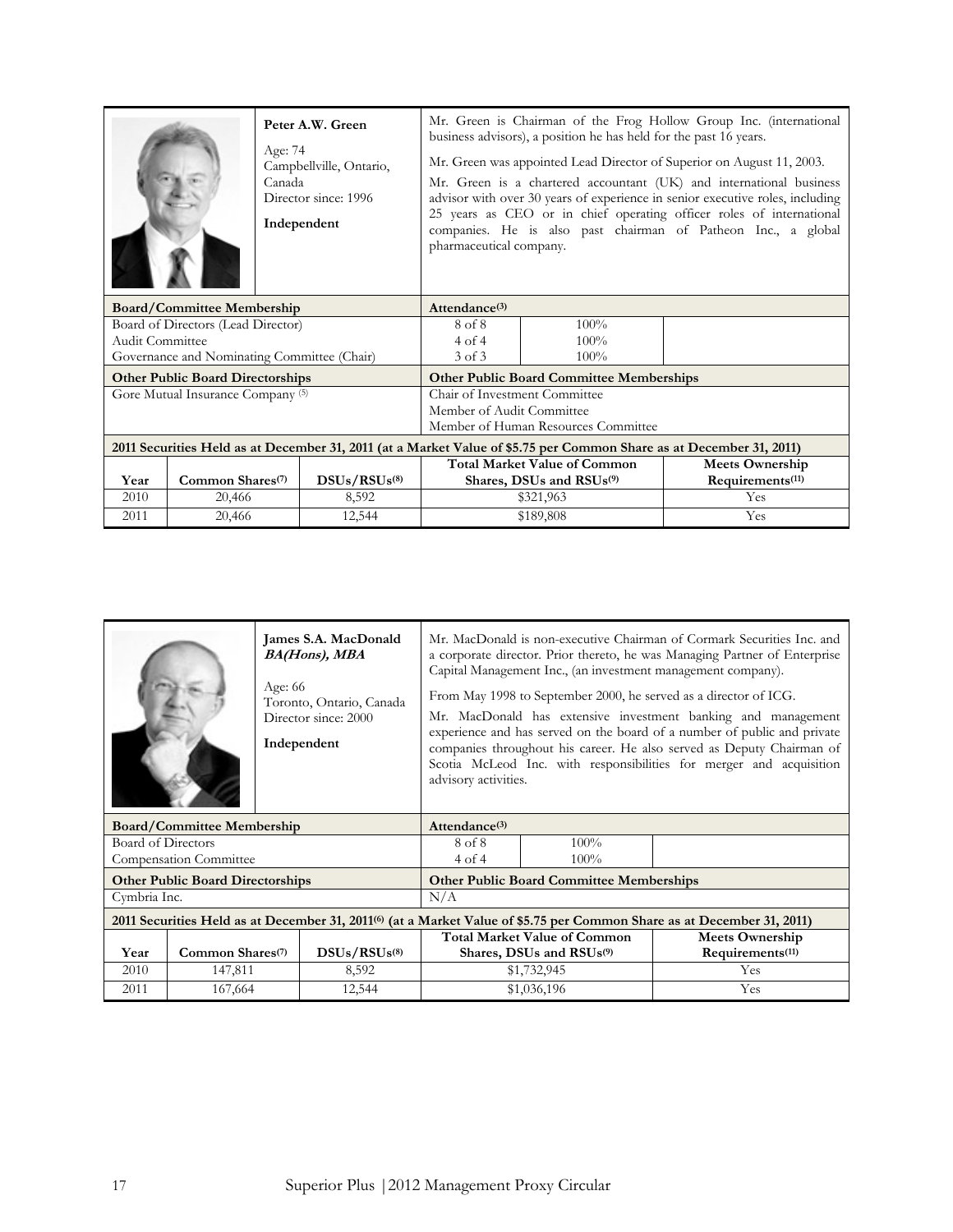|                                                                            |                                         |  | Walentin (Val) Mirosh<br>BSc., MASc., LLB |                                                                                                                                                                                                                                                                                                                                                                                                                                                                                                                                                                                        | (a private investment and consulting company). | Mr. Mirosh is a corporate director and President of Mircan Resources Ltd.                                                         |
|----------------------------------------------------------------------------|-----------------------------------------|--|-------------------------------------------|----------------------------------------------------------------------------------------------------------------------------------------------------------------------------------------------------------------------------------------------------------------------------------------------------------------------------------------------------------------------------------------------------------------------------------------------------------------------------------------------------------------------------------------------------------------------------------------|------------------------------------------------|-----------------------------------------------------------------------------------------------------------------------------------|
| Age: 66<br>Calgary, Alberta, Canada<br>Director since: 2007<br>Independent |                                         |  |                                           | Mr. Mirosh has extensive experience in business development and<br>corporate strategy. From 2003 to 2009, he was Vice-President of NOVA<br>Chemicals Corp., a producer and marketer of ethylene, polyethylene and<br>styrenics. He also served as special advisor to the president and COO of<br>Nova. Previously, Mr. Mirosh was a partner at the law firm of Macleod<br>Dixon LLP where he practiced primarily in the areas of energy and<br>international law, with specialization in oil and gas marketing, midstream,<br>pipeline and regulatory matters and project development. |                                                |                                                                                                                                   |
|                                                                            | <b>Board/Committee Membership</b>       |  |                                           | Attendance $(3)$                                                                                                                                                                                                                                                                                                                                                                                                                                                                                                                                                                       |                                                |                                                                                                                                   |
| Board of Directors                                                         |                                         |  |                                           | 8 of 8                                                                                                                                                                                                                                                                                                                                                                                                                                                                                                                                                                                 | 100%                                           |                                                                                                                                   |
|                                                                            | <b>Compensation Committee</b>           |  |                                           | 4 of 4                                                                                                                                                                                                                                                                                                                                                                                                                                                                                                                                                                                 | $100\%$                                        |                                                                                                                                   |
|                                                                            | <b>Other Public Board Directorships</b> |  |                                           | <b>Other Public Board Committee Memberships</b>                                                                                                                                                                                                                                                                                                                                                                                                                                                                                                                                        |                                                |                                                                                                                                   |
|                                                                            | Murphy Oil Corporation (NYSE)           |  |                                           | Member of Compensation Committee                                                                                                                                                                                                                                                                                                                                                                                                                                                                                                                                                       |                                                |                                                                                                                                   |
|                                                                            | TC Pipelines, LP (NYSE)                 |  |                                           | Member of Audit Committee                                                                                                                                                                                                                                                                                                                                                                                                                                                                                                                                                              |                                                |                                                                                                                                   |
|                                                                            |                                         |  |                                           |                                                                                                                                                                                                                                                                                                                                                                                                                                                                                                                                                                                        |                                                | 2011 Securities Held as at December 31, 2011 <sup>(6)</sup> (at a Market Value of \$5.75per Common Share as at December 31, 2011) |
|                                                                            |                                         |  |                                           | <b>Total Market Value of Common</b>                                                                                                                                                                                                                                                                                                                                                                                                                                                                                                                                                    | <b>Meets Ownership</b>                         |                                                                                                                                   |
| Year                                                                       | Common Shares <sup>(7)</sup>            |  | DSUs/RSUs <sup>(8)</sup>                  | Shares, DSUs and RSUs(9)                                                                                                                                                                                                                                                                                                                                                                                                                                                                                                                                                               |                                                | Requirements <sup>(11)</sup>                                                                                                      |
| 2010                                                                       | 3,000                                   |  | 8,592                                     |                                                                                                                                                                                                                                                                                                                                                                                                                                                                                                                                                                                        | \$128,439                                      | Yes                                                                                                                               |
| 2011                                                                       | 5,000                                   |  | 12,544                                    | \$100,878                                                                                                                                                                                                                                                                                                                                                                                                                                                                                                                                                                              |                                                | Yes                                                                                                                               |

| David P. Smith<br>CFA<br>Age: 53<br>Toronto, Ontario, Canada<br>Director since: 1998<br>Independent |                                         |                                                                                                                     | Mr. Smith is a corporate director. Prior thereto, he was Managing Partner<br>of Enterprise Capital Management Inc.<br>Mr. Smith has almost 30 years of experience in the investment banking,<br>investment research and management industry. His areas of expertise<br>include investment research, mergers & acquisitions, project finance,<br>privatization and corporate finance. |                                                 |                              |
|-----------------------------------------------------------------------------------------------------|-----------------------------------------|---------------------------------------------------------------------------------------------------------------------|--------------------------------------------------------------------------------------------------------------------------------------------------------------------------------------------------------------------------------------------------------------------------------------------------------------------------------------------------------------------------------------|-------------------------------------------------|------------------------------|
|                                                                                                     | <b>Board/Committee Membership</b>       |                                                                                                                     | Attendance <sup>(3)</sup>                                                                                                                                                                                                                                                                                                                                                            |                                                 |                              |
| Board of Directors                                                                                  |                                         |                                                                                                                     | 8 of 8                                                                                                                                                                                                                                                                                                                                                                               | $100\%$                                         |                              |
|                                                                                                     | Audit Committee (Chair)                 |                                                                                                                     | 4 of 4                                                                                                                                                                                                                                                                                                                                                                               | $100\%$                                         |                              |
|                                                                                                     | <b>Other Public Board Directorships</b> |                                                                                                                     |                                                                                                                                                                                                                                                                                                                                                                                      | <b>Other Public Board Committee Memberships</b> |                              |
| Xinergy Ltd. (TSX)                                                                                  |                                         |                                                                                                                     | Chair of Governance Committee                                                                                                                                                                                                                                                                                                                                                        |                                                 |                              |
|                                                                                                     |                                         |                                                                                                                     | Member of Audit and Compensation Committees                                                                                                                                                                                                                                                                                                                                          |                                                 |                              |
|                                                                                                     |                                         | 2011 Securities Held as at December 31, 2011 (at a Market Value of \$5.75 per Common Share as at December 31, 2011) |                                                                                                                                                                                                                                                                                                                                                                                      |                                                 |                              |
|                                                                                                     |                                         |                                                                                                                     | <b>Total Market Value of Common</b>                                                                                                                                                                                                                                                                                                                                                  |                                                 | <b>Meets Ownership</b>       |
| Year                                                                                                | Common Shares <sup>(7)</sup>            | DSUs/RSUs <sup>(8)</sup>                                                                                            | Shares, DSUs and RSUs <sup>(9)</sup>                                                                                                                                                                                                                                                                                                                                                 |                                                 | Requirements <sup>(11)</sup> |
| 2010                                                                                                | 31,048                                  | 8,592                                                                                                               |                                                                                                                                                                                                                                                                                                                                                                                      | \$439,211                                       | Yes                          |
| 2011                                                                                                | 46,048                                  | 12,544                                                                                                              |                                                                                                                                                                                                                                                                                                                                                                                      | \$336,904                                       | Yes                          |

# Notes:<br>1.

Randall J. Findlay was a director of Wellpoint Systems Inc. ("Wellpoint") from June 2008 to January 31, 2011. Wellpoint was placed into receivership by two of its lenders on January 31, 2011. Wellpoint is a TSX Venture Exchange company, supplying software to the energy industry in Canada, the U.S. and internationally.

2. Norman R. Gish was until August 20, 2009 a director of 4504020 Canada Inc. (formerly Railpower Technologies Corp. ("Railpower")), a reporting issuer in all provinces and territories of Canada that filed for court protection under the Companies' Creditors Arrangement Act (Canada) in Canada and under Chapter 15 of the U.S. Bankruptcy Code with the United States Bankruptcy Court for the Western District of Pennsylvania on February 4, 2009 and February 6, 2009, respectively. On May 29, 2009, Railpower concluded the sale of all of its assets, except cash on hand and on deposit in financial institutions, the land and property located in St-Jean-sur-Richelieu (Québec) and two road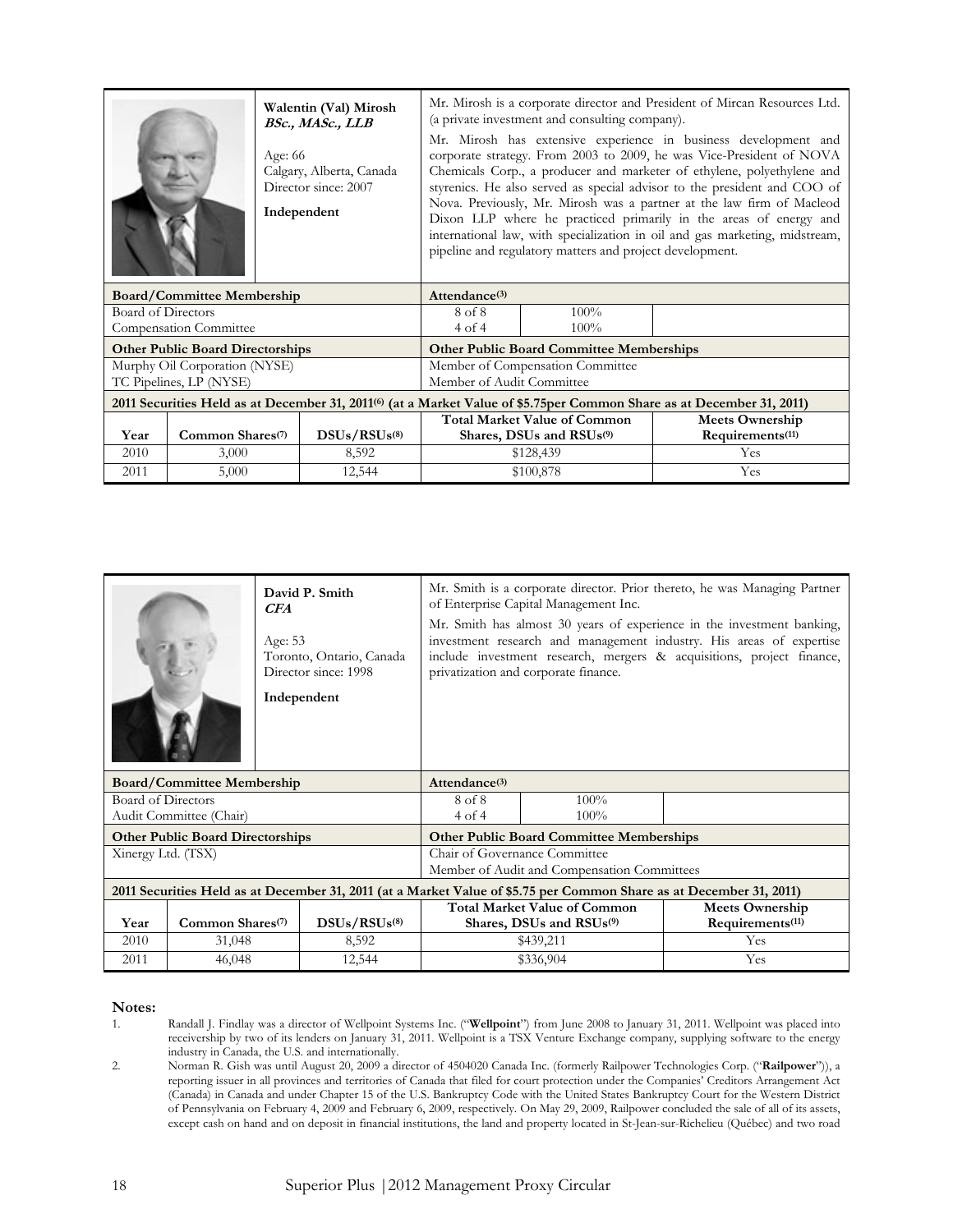switching locomotives, to R.J. Corman Railroad Group, LLC, a Kentucky limited liability company. The largest creditor, Ontario Teacher's Pension Plan, subsequently filed a Petition in Bankruptcy against Railpower which was granted on March 8, 2010.

- 3. For details of Board and committee meetings held during 2011 and each director's attendance, see "Board and Committee Meetings Held in 2011" in this Information Circular.
- 4. Mr. Engbloom acts as Corporate Secretary to Vermillion Energy Inc. and CE Franklin Ltd.
- 5. Regulated by the office of Superintendent of Financial Institutions; not a public issuer.
- 6. As of February 21, 2012, in addition to the stated securities, the following directors also own:

| <b>Director</b>       | Convertible Debentures (\$) | <b>Senior Unsecured Debentures (\$)</b> |
|-----------------------|-----------------------------|-----------------------------------------|
| Grant D. Billing      | 4,427,000                   | 1.800.000                               |
| Randall J. Findlay    | 50,000                      | 30,000                                  |
| Norman R. Gish        | 18,000                      | $\overline{\phantom{a}}$                |
| James S.A. MacDonald  | $\overline{\phantom{a}}$    | 250.000                                 |
| Walentin (Val) Mirosh | 120,000                     | $\overline{\phantom{a}}$                |

- 7. The number of Common Shares beneficially owned, or controlled or directed by each director as at the date of this Information Circular is the same as shown in the respective table as at December 31, 2011. As of February 21, 2012, the directors as a group beneficially owned or controlled, or directed, directly or indirectly, 2,556,144 Common Shares of the Corporation, representing approximately 2.3% of the outstanding Common Shares. The information as to the ownership or control or direction of Common Shares, not being within the knowledge of the Corporation, has been furnished by the directors and nominees individually.
- 8. For details, including the terms of DSUs, RSUs and PSUs see "Director Long-Term Incentive DSU Plan", "Director Compensation Table", "Director Outstanding Share-Based and Option-Based Awards" and "Director Incentive Plan Awards - Value Vested or Earned During the Year" and "Long-Term Incentive and Retention Programs" in this Information Circular.
- 9. The value of DSUs and RSUs reflect the accounting for the notional reinvestment of dividends since the date of grant, multiplied by the closing market price of the Common Shares on the Toronto Stock Exchange ("TSX") at December 31, 2010 (\$11.08) and 2011 (\$5.75). The value of Mr. Billing's 2010 and Mr. Desjardins 2011 PSUs, as disclosed in the above table, is the sum of the number of PSUs granted, adjusted to reflect notional reinvestment of distributions and dividends since the date of grant, multiplied by the closing market price of the Common Shares on the TSX at December 31, 2010 and 2011, as applicable, and assumes a performance multiplier of 1. The value of Superior PSUs upon actual vesting is dependent on both the market price of the Common Shares (as calculated under the terms of the LTIP) as at the vesting date, as well as a performance multiplier. For calculation of the performance multiplier see page 33 of this Information Circular. Therefore, the value of the PSUs as stated in this Information Circular may vary significantly over the respective vesting period.
- 10. There are no RSUs and PSUs outstanding as at December 31, 2011. Mr. Billing accepted 116,315 DSUs as part of his retirement payout as Chief Executive Officer of Superior on November 14, 2011. For further information, see "Grant Billing – Retirement Payouts" on page 46 of this Information Circular.
- 11. For details on the ownership requirements, see "Director Share Ownership Requirements" in this Information Circular.

#### Interlocking Directorships

Messrs. Billing, Findlay and Gish each serve as a member of the board of directors of Provident Energy Inc. but do not sit on the same committees. The Board is of the view that this does not adversely impact the effectiveness of these directors.

#### Independence of Board and Committee Members

Director independence is determined by the Board based on the definition of independence in National Instrument 58-101 – "Disclosure of Corporate Governance Practices" (the "Corporate Governance Rule") and National Policy 58-201 - "Corporate Governance Guidelines" which refers to sections of National Instrument 52-110 - "Audit Committees" (the "Audit Committee Rule"). Director independence for the Corporation's Audit Committee is determined in accordance with the Audit Committee Rule.

Of the ten members of the Board, eight are independent. Mr. Desjardins, President and Chief Executive Officer, is a non-independent director. Mr. Billing is non-executive Chairman of the Board and, based on the terms of the Corporate Governance Rule, cannot be regarded as independent until three years following his November 14, 2011 retirement as Chief Executive Officer. Mr. Green serves as Lead Director to ensure greater independence of the Board from management.

The Board is supported by three standing committees. All members of the Audit Committee, Governance and Nominating Committee and the Compensation Committee are independent. All members of the Audit Committee are independent under additional regulatory requirements in the Audit Committee Rule for audit committee members.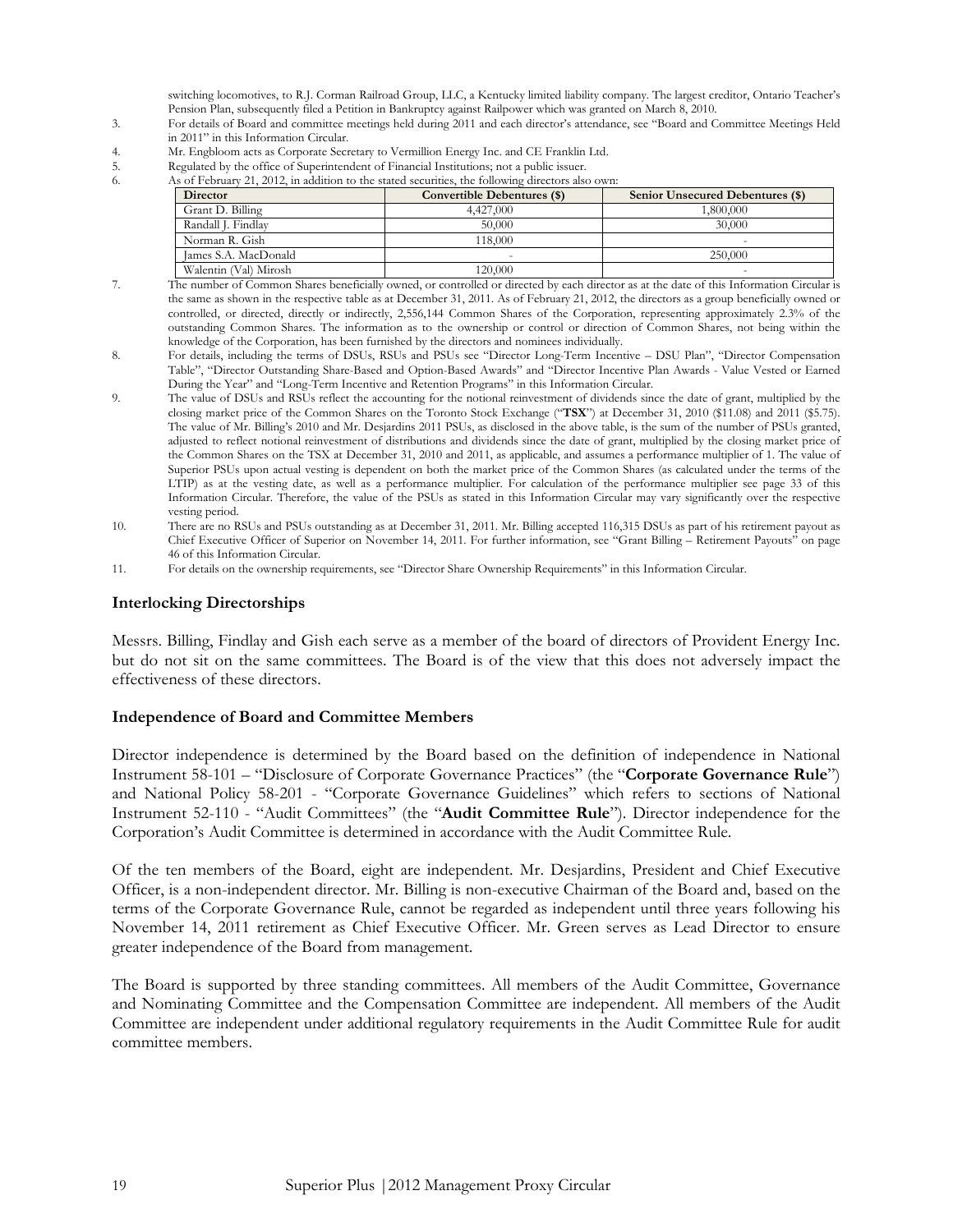|                                         |            | Independent            |           | Governance and |              |
|-----------------------------------------|------------|------------------------|-----------|----------------|--------------|
|                                         |            |                        | Audit     | Nominating     | Compensation |
| <b>Director</b>                         | <b>Yes</b> | $\mathbf{N}\mathbf{o}$ | Committee | Committee      | Committee    |
| Catherine (Kay) M. Best                 |            |                        |           |                |              |
| Grant D. Billing, Chairman              |            | ✓                      |           |                |              |
| Luc Desjardins                          |            | ✓                      |           |                |              |
| Robert J. Engbloom, Q.C. <sup>(1)</sup> |            |                        |           |                |              |
| Randall J. Findlay                      |            |                        |           |                |              |
| Norman R. Gish                          |            |                        |           |                | Chair        |
| Peter A.W. Green                        |            |                        |           | Chair          |              |
| Lead Director                           |            |                        |           |                |              |
| James S.A. MacDonald                    |            |                        |           |                |              |
| Walentin (Val) Mirosh                   |            |                        |           |                |              |
| David P. Smith                          |            |                        | Chair     |                |              |

Notes:<br>1.

#### Advisory Committees

In August, 2006, Superior formed Advisory Committees for each of its businesses. The Advisory Committees are composed of three independent directors and senior corporate management. The Advisory Committees were formed with the intent of allowing for more detailed operational reviews at the different business levels which would result in a more focused strategic review at the Board level. Although not formal Board committees, the Advisory Committee structure provides the directors with additional time to address business opportunities, risks, strategies and challenges and allows the members of the Advisory Committee to provide advice where appropriate and act as the sounding board prior to bringing strategic matters and initiatives to the Board. Membership rotation for the Advisory Committees occurs from time to time in order to provide each Board member with maximum exposure to each of the businesses of Superior.

#### Board and Committee Meetings Held in 2011

The following tables provide a summary of Board and committee meetings and director attendance at such meetings during 2011. Although not committees of the Board, the attendance of the Advisory Committee meetings has been added for informational purposes. In-camera meetings without management present were held at every regular meeting of the Board and each committee meeting during 2011.

| Meeting                                               | <b>Total Number of Meetings Held</b> |
|-------------------------------------------------------|--------------------------------------|
| Board of Directors                                    |                                      |
| Audit Committee                                       |                                      |
| Governance and Nominating Committee                   |                                      |
| <b>Compensation Committee</b>                         |                                      |
| <b>Energy Services Advisory Committee</b>             |                                      |
| Specialty Chemicals Advisory Committee                |                                      |
| Construction Products Distribution Advisory Committee |                                      |

|                         |                         | Audit                    | G&N                      | Compensation  |                   |
|-------------------------|-------------------------|--------------------------|--------------------------|---------------|-------------------|
|                         | <b>Board</b>            | Committee                | Committee                | Committee     | <b>Advisory</b>   |
| Director                | Mectings <sup>(1)</sup> | (Chair: Smith)           | (Chair: Green)           | (Chair: Gish) | <b>Committees</b> |
| Catherine (Kay) M. Best | 8 of 8                  | $3$ of $4$               | $\overline{\phantom{a}}$ |               | $4$ of $4$        |
| Grant D. Billing        | 8 of 8                  | $\qquad \qquad =$        | $\overline{\phantom{0}}$ |               | 11 of 11          |
| Luc Desjardins          | N/A                     | $\overline{\phantom{0}}$ | $\overline{\phantom{0}}$ |               | 2 of 2            |
| Robert J. Engbloom      | 7 of 8                  |                          | $3$ of $3$               |               | $4$ of $4$        |
| Randall J. Findlay      | 7 of 8                  | $\overline{\phantom{0}}$ | 3 of 3                   |               | $4$ of $4$        |
| Norman R. Gish          | 8 of 8                  | $\overline{\phantom{0}}$ |                          | $4$ of $4$    | $4$ of $4$        |
| Peter A.W. Green        | 8 of 8                  | 4 of 4                   | 3 of 3                   |               | $4$ of $4$        |
| James S.A. MacDonald    | 8 of 8                  | $\overline{a}$           | $\overline{\phantom{0}}$ | 4 of 4        | $4$ of $4$        |
| Walentin (Val) Mirosh   | 8 of 8                  | $\overline{\phantom{0}}$ | $\overline{\phantom{a}}$ | $4$ of $4$    | 4 of 4            |

The Board has considered the circumstances of Mr. Engbloom, a partner in a law firm that provides legal services to the Corporation and has determined that he meets the independence requirements of the Corporate Governance Rule, other than for purposes of membership on the Audit Committee.

<sup>2.</sup> The Corporation does not have an Executive Committee.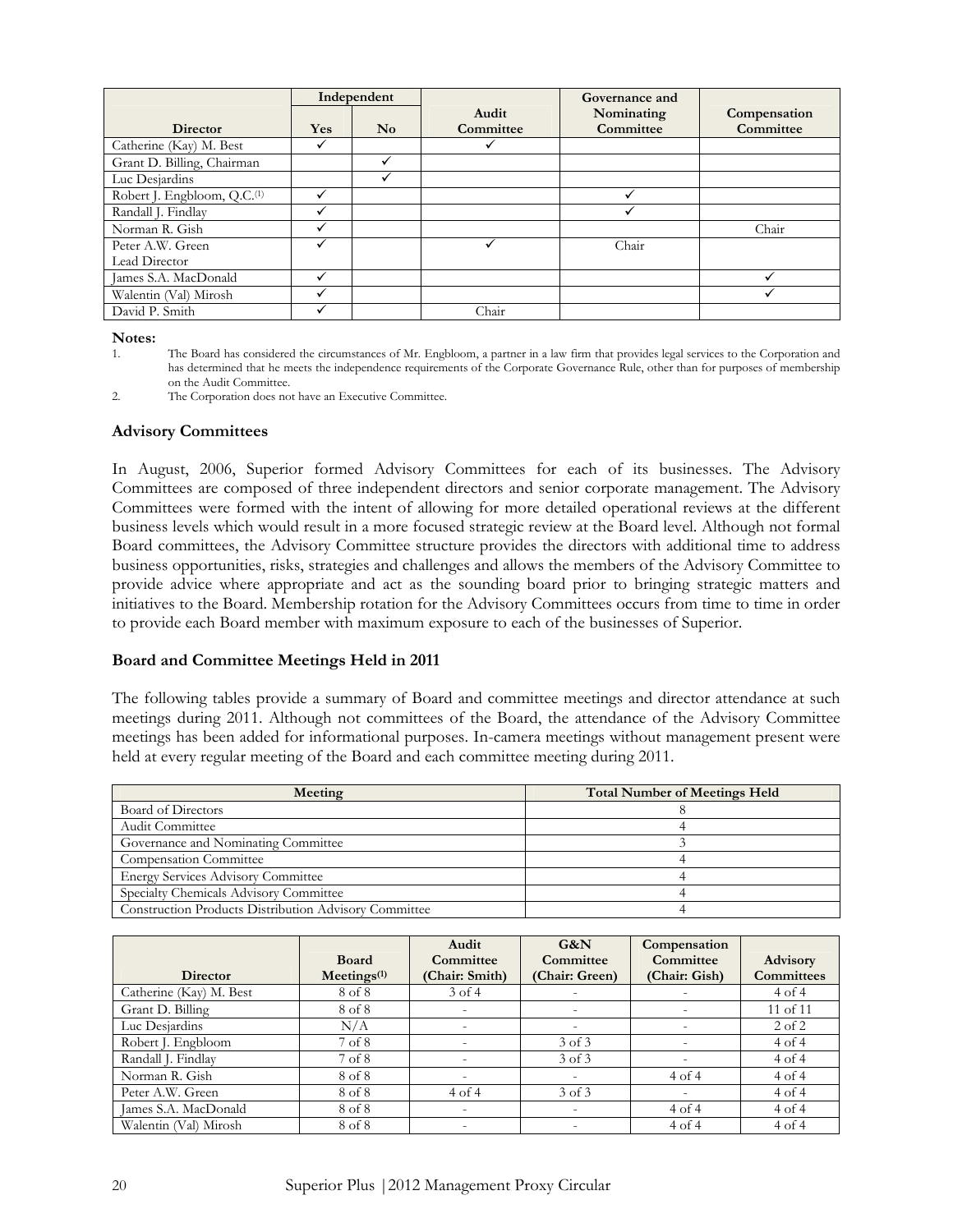| <b>Director</b>                                           | <b>Board</b><br>Mectings <sup>(1)</sup> | Audit<br>Committee<br>(Chair: Smith) | G&N<br>Committee<br>(Chair: Green) | Compensation<br>Committee<br>(Chair: Gish) | <b>Advisory</b><br><b>Committees</b> |
|-----------------------------------------------------------|-----------------------------------------|--------------------------------------|------------------------------------|--------------------------------------------|--------------------------------------|
|                                                           |                                         |                                      |                                    |                                            |                                      |
| David P. Smith                                            | 8 of 8                                  | 4 of 4                               |                                    |                                            | 4 of 4                               |
| Peter Valentine                                           | 8 of 8                                  | 4 of 4                               |                                    |                                            | $4$ of $4$                           |
| Total                                                     | 78/80                                   | 15/16                                | 9 <sub>of</sub> 9                  | 16 of 16                                   | 49 of 49                             |
|                                                           | 98%                                     | $94\%$                               | $100\%$                            | $100\%$                                    | $100\%$                              |
| <b>Overall Number and Percentage of Meetings Attended</b> | 118 of 121                              |                                      |                                    |                                            |                                      |
| (excluding Advisory Committee Meetings)                   | 98%                                     |                                      |                                    |                                            |                                      |

Note:

1. Includes a two-day strategy session of the Board, at which all of the directors were present.

# Director Compensation

The objectives of Superior's compensation program for non-executive directors are to: attract and retain highly qualified Board members by providing market competitive compensation which recognizes the increasing responsibilities, time commitment and accountability of Board members; appropriately reflect the risks, size and complexity of the businesses; and align the interests of the directors with the Shareholders.

The Compensation Committee performs an annual review of Superior's director compensation program to ensure that it continues to achieve the objectives listed above and that these objectives continue to be appropriate. The Compensation Committee formulates and makes recommendations to the Board regarding the form and amount of compensation for directors and the Board considers and approves such compensation for directors based on these recommendations.

Other than for periodic increases in committee chair retainers, there were no substantial increases in Board compensation since the Board retainer was last increased in 2006. In 2010, the Compensation Committee reviewed two broadly available Canadian industry surveys, based on which an increase in certain areas would have been warranted to maintain director compensation levels targeted at the median or middle of the market place. Due to economic challenges and the difficult operating environments in some of the Superior's businesses that prevailed during 2010, and considering that there were no salary increases at the senior management levels, no changes were made to the independent director compensation levels for 2010, consistent with the general restraint practiced throughout the organization.

To bring total Board compensation levels in line with current market practices, in 2011, based on the same review, recommendation and approval mechanism used in 2010, the Board (a) approved an increase to the annual long-term incentive and retention value awarded to directors in share-based compensation to \$40,000 from \$27,000, bringing the total annual retainer from \$57,000 to \$70,000 (\$30,000 cash retainer and \$40,000 target value of share-based compensation), (b) approved an increase to the annual Audit Committee chair retainer from \$14,000 to \$17,000, and (c) established the annual compensation for the non-executive Chairman of the Board, consisting of a \$100,000 cash retainer on a flat fee basis (does not receive meeting fees) and \$100,000 target value of share-based compensation. For details, see "Schedule of Annual Retainers and Meeting Fees for Non-Executive Directors".

Effective November 2, 2011, a Deferred Share Unit Plan (the "DSU Plan") was established to provide nonemployee directors with the opportunity to acquire DSUs in order to allow them to participate in the longterm success of Superior and to promote greater alignment of interests of the non-executive directors with those of the Shareholders. Accordingly, commencing in 2011, the non-executive directors will no longer be awarded RSUs under the terms of the Corporation's LTIP. For more information on the terms of the RSUs or the LTIP, see "Compensation Discussion and Analysis - Long Term Incentive and Retention Programs" and for details regarding the DSU Plan, see "Director Long-Term Incentive - DSU Plan" in this Information Circular.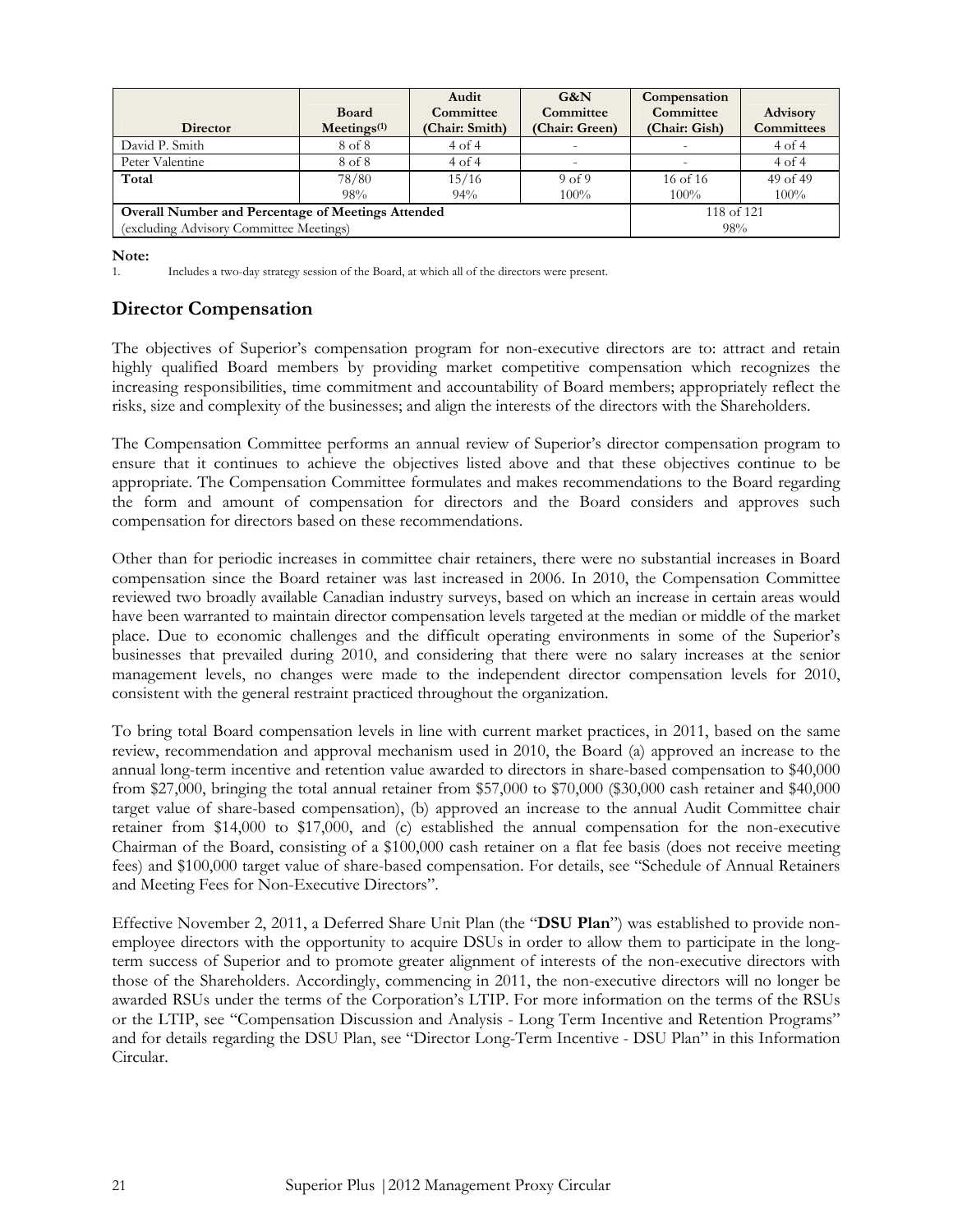#### Schedule of Annual Retainers and Meeting Fees for Non-Executive Directors

Independent directors receive an annual retainer for membership on the Board, any Board committee and the Advisory Committee, as well as a fee for each meeting attended. The Chairman of the Board receives an annual retainer on a flat fee basis and does not receive meeting fees. The Lead Director and the chair of the three Board committees receive an additional annual retainer. Superior reimburses the directors for out-ofpocket expenses incurred to attend meetings.

The annual compensation rates for the non-executive directors of the Corporation are as follows:

|                                                                               | <b>Annual Compensation</b> | <b>Annual Compensation</b> |
|-------------------------------------------------------------------------------|----------------------------|----------------------------|
| Item                                                                          | $2010($ \$)                | $2011($ \$)                |
| Annual Board Retainer <sup>(1)</sup>                                          | 30,000                     | 30,000                     |
| Annual Board Chair Retainer (Flat Fee)                                        | N/A                        | 100,000                    |
| Lead Director Retainer                                                        | 35,000                     | 35,000                     |
| Attendance per Board Meeting and Committee Meeting (non-Chair) <sup>(2)</sup> | 1,500                      | 1,500                      |
| Attendance per Board Meeting and Committee Meeting                            | 1,500                      | 1,500                      |
| (teleconference) <sup>(2)</sup>                                               |                            |                            |
| Annual Committee Retainer(2)                                                  | 5,000                      | 5,000                      |
| Annual Committee Chair Retainer (in addition to Annual Committee              | 9,000                      | 9,000                      |
| Retainer)                                                                     |                            |                            |
| Annual Audit Committee Chair Retainer (in addition to Annual                  | 14,000                     | 17,000                     |
| Committee Retainer)                                                           |                            |                            |
| Attendance per Committee Meeting (Chair)                                      | 2,000                      | 2,000                      |
| Director Long Term Incentive and Retention (annual value awarded)             |                            |                            |
| Board Chair                                                                   | N/A                        | 100,000                    |
| Board Member                                                                  | 27,000                     | 40,000                     |

Notes:

1. With the adoption of the DSU Plan in November 2011, Board members may elect to receive all or a portion of their annual cash retainer in the form of DSUs.

2. Includes Advisory Committee retainers/meeting fees.<br>3. In 2011, a Search Committee was formed in respect.

In 2011, a Search Committee was formed in respect of the Executive Search for the President and Chief Executive Officer (the "CEO Search Committee"). The independent directors who assisted in the Executive Search process received a retainer fee of \$5,000 and full and half day meeting fees of \$3,000 and \$1,500 per day, respectively.

# Director Compensation Table

The following table sets forth the total amount of compensation paid to the non-executive directors of the Corporation in respect of services provided during the year ended December 31, 2011. Compensation to independent directors for services provided during the year ended December 31, 2010 is included for comparative purposes.

|                                    |         | Fees Earned $(1)$ (\$) |         | <b>Share-Based</b><br>Awards <sup>(2)(3)</sup> (\$) | <b>CEO</b><br><b>Search Committee</b> |         | Total $(\$)$ |
|------------------------------------|---------|------------------------|---------|-----------------------------------------------------|---------------------------------------|---------|--------------|
| Name                               | 2010    | 2011                   | 2010    | 2011                                                | Fees $2011$ (\$)                      | 2010    | 2011         |
| Catherine (Kay) M. Best            | 62,500  | 62,500                 | 27,000  | 40,000                                              |                                       | 89,500  | 102,500      |
| Grant D. Billing <sup>(4)(5)</sup> |         | 12,603                 |         | 100,000                                             |                                       |         | 112,603      |
| Luc Desjardins <sup>(4)</sup>      |         |                        |         |                                                     |                                       |         |              |
| Robert J. Engbloom                 | 62,500  | 61,000                 | 27,000  | 40,000                                              | 17,000                                | 89,500  | 118,000      |
| Randall J. Findlav                 | 62,500  | 61,000                 | 27,000  | 40,000                                              | 18,500                                | 89,500  | 119.500      |
| Norman R. Gish                     | 71,500  | 70,000                 | 27,000  | 40,000                                              | 14,000                                | 98,500  | 124,000      |
| Peter A.W. Green                   | 113,500 | 112,500                | 27,000  | 40,000                                              | 14,000                                | 140,500 | 166,500      |
| James S.A. MacDonald               | 65,500  | 64,000                 | 27,000  | 40,000                                              |                                       | 92,500  | 104,000      |
| Walentin (Val) Mirosh              | 65,500  | 64,000                 | 27,000  | 40,000                                              |                                       | 92,500  | 104,000      |
| David P. Smith                     | 75,000  | 76,500                 | 27,000  | 40,000                                              |                                       | 102,000 | 116,500      |
| Peter Valentine                    | 61,000  | 64,000                 | 27,000  | 40,000                                              |                                       | 88,000  | 104,000      |
| Total                              | 639,500 | 648,103                | 243,000 | 460,000                                             | 63,500                                | 882,500 | 1,171,603    |

#### Notes:

1. Includes both annual retainers and meeting attendance fees.<br>
2 On November 11, 2010 and on November 18, 2011 each c

2. On November 11, 2010 and on November 18, 2011 each of the directors, with the exception of Messrs. Billing and Desjardins, received 2,542 RSUs and 6,203 DSUs, respectively. On November 18, 2011, Mr. Billing received 15,508 DSUs as part of his director compensation.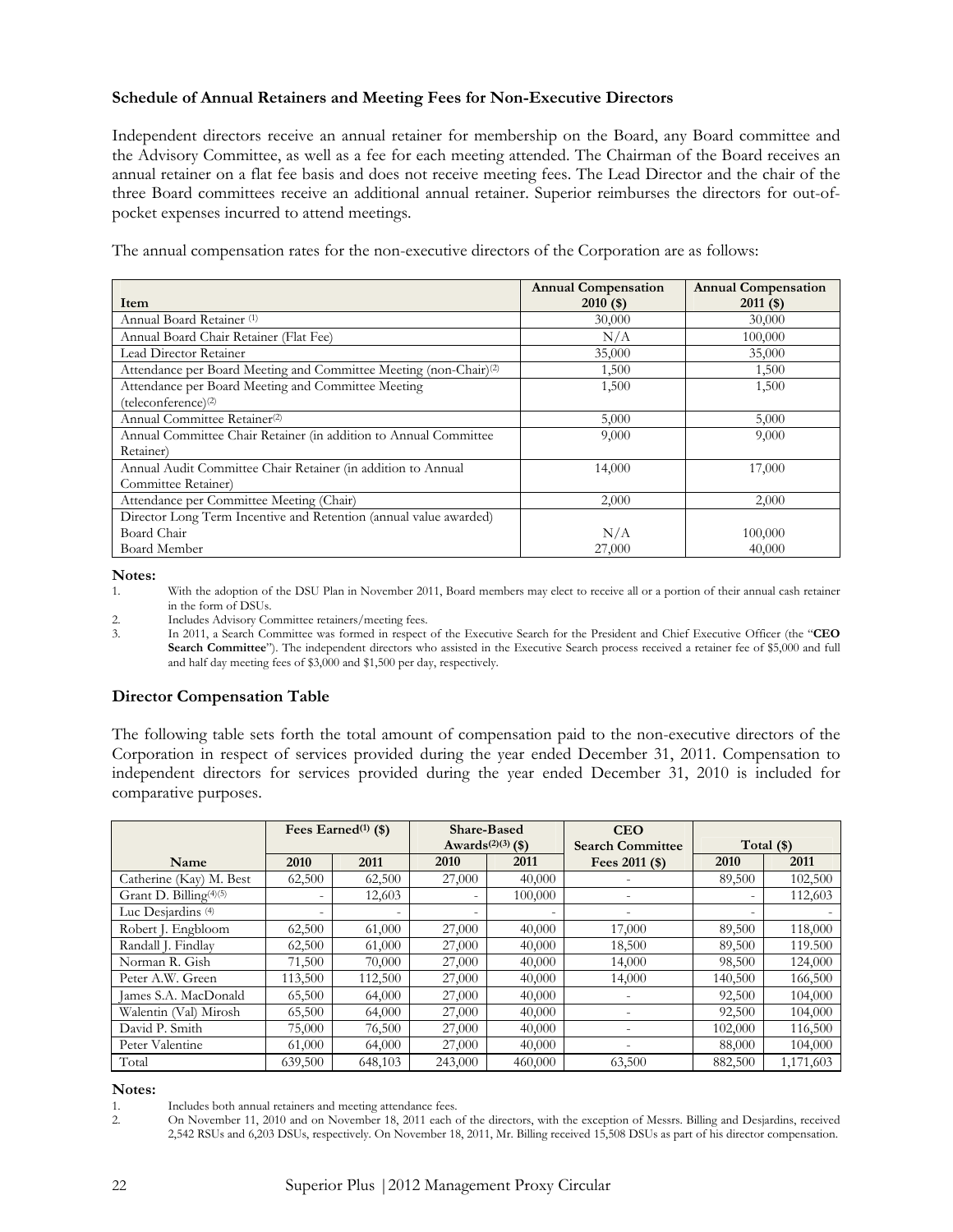- 3. RSUs and DSUs in this table are valued as at the date of grant. The closing market price on the TSX (as calculated under the terms of the LTIP and the DSU Plan) on November 11, 2010 and November 18, 2011 was \$10.62 and \$6.448, respectively. Please refer to Director Nominee Information in this Information Circular which indicates the value of the director RSU and DSU grants as at December 31, 2011, after accounting for the notional reinvestment of dividends since the date of grant.
- 4. Mr. Billing was Chairman and Chief Executive Officer of the Corporation and, until his retirement as Chief Executive Officer on November 14, 2011, did not receive any compensation for serving as a director of the Corporation. Mr. Desjardins joined Superior as President and Chief Executive Officer on November 14, 2011 and does not receive any compensation for serving as a director of the Corporation. Information relating to the compensation received by Messrs. Billing and Desjardins for acting as executive officers of the Corporation is included in the "Summary Compensation Table" found on page 38 of this Information Circular.
- 5. Mr. Billing is eligible to participate in the Corporation's benefit program provided by Superior to employees, excluding participation in the savings or pension portions of the plan.

Each director of the Board is compensated for all reasonable out-of-pocket expenses incurred incidental to attending Board/committee meetings. For the 2010 and 2011 fiscal years, an aggregate of \$87,285 and \$81,203 respectively, was reimbursed to the directors for such out-of-pocket expenses.

#### Director Long-Term Incentive – DSU Plan

In November 2011, the Board adopted a DSU Plan for non-employee directors to replace the annual grant of RSUs to directors as part of their total compensation package. The DSU Plan provides a mechanism to allow non-employee directors to participate in the long term success of Superior and promotes a greater alignment of interests between such directors and Shareholders. For information on the RSUs previously granted to independent directors under the terms of the Corporation's LTIP adopted by the Board in 2006, see "Compensation Discussion and Analysis - Long Term Incentive and Retention Programs" in this Information Circular.

The DSU Plan provides for non-employee directors to elect each year to receive all or a portion of their annual Board member retainer in the form of DSUs. In addition, the Board has the ability under the terms of the DSU Plan to approve discretionary grants to eligible participants, which is used to provide directors with the equity-based component of their overall director compensation in the form of DSUs. The Board will consider, prior to approving such grants, the compensation levels and policies adopted by the Board.

All DSUs granted to directors will be credited to a notional account. DSUs granted in respect of a director's annual Board member retainer will be credited to such notional amount in quarterly instalments at the time such retainers are typically paid. The number of DSUs to be issued under the DSU Plan at any time is generally determined by dividing the amount awarded or to be paid to a director by the Market Value (as defined herein) of the Common Shares on the particular date. Market Value under the Plan on any particular date is equal to the volume weighted average trading price of the Common Shares on the TSX on the five trading days starting on the second day following such date (or, in the event such date is a date on which a blackout is in effect as defined under the Insider Trading Policy of Superior, for the five trading days starting on the second day following the date the blackout ends). A director's DSU account will also be credited with dividend equivalents in the form of additional DSUs on each dividend payment date in respect of which normal cash dividends are paid on the Common Shares.

Directors are entitled to payments from the Corporation in satisfaction of the DSUs only after they cease to be a director of the Corporation. Under the Plan, directors may elect up to two payment dates for the Corporation to make payments in satisfaction of the DSUs (which date(s) cannot be earlier than 90 days following the date the director ceased to be a member of the Board) and, in any event, all of the director's DSUs must be paid out by the Corporation prior to the last business day of the calendar year following the calendar year in which the director ceases to be a member of the Board. The Corporation may, at its option, satisfy its obligations under the DSUs by paying directors the cash value of the DSUs which is equal to Market Value of the Common Shares on the payment date(s) elected by the director or by delivering Common Shares equal in number to the number of DSUs being satisfied, which Common Shares shall be purchased in the secondary market. The DSU Plan does not provide for the issuance of Common Shares from treasury. Upon the death of a director, a cash payment in respect of the DSUs shall be made to the estate of such director on or about the 30th day after the Corporation is notified of the death. The cash payment for each DSU shall be equal to the Market Value of the Common Shares on the date of death of such director.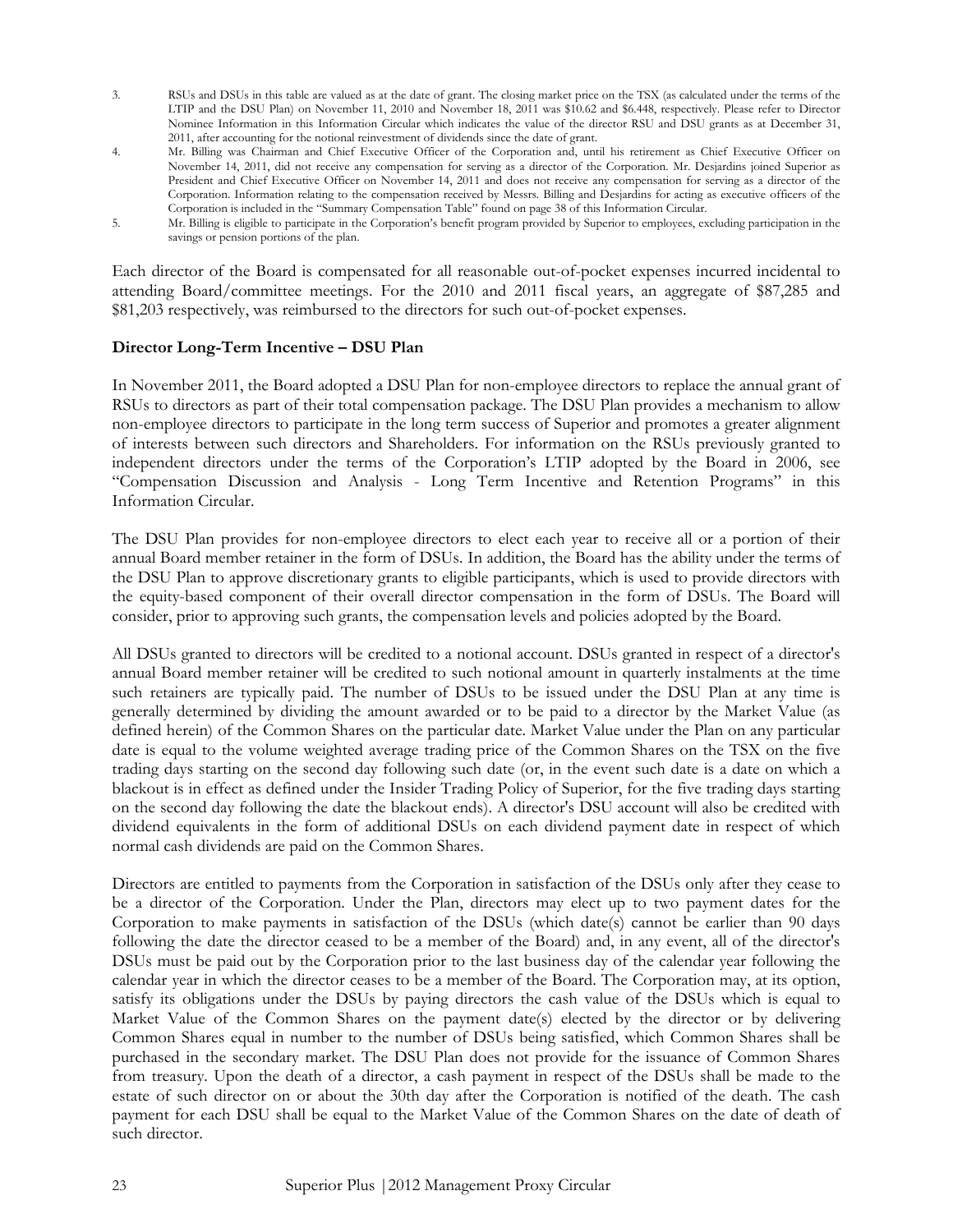The Corporation is authorized to deduct from any amount paid or credited under the DSU Plan, withholding taxes and other source deductions as it may be required by law to withhold pursuant to applicable law.

## Director Share Ownership Requirements

Non-executive directors are required to own Common Shares, RSUs and DSUs equal to the value of three times the annual Board retainer fees (currently \$30,000 per year), of which directors must own at least a number of Common Shares equivalent in value to the current annual Board retainer. The required shareholdings must be attained no later than three years after the effective date of the appointment of such director. In the event that the Board retainer increases, the directors will have three years from the time of the increase to acquire additional Common Shares needed to meet the guidelines.

The President and Chief Executive Officer (the only non-executive director) is also subject to share ownership requirements. The Chief Executive Officer is required to hold four times his annual salary in Common Shares. The required ownership must be attained no later than four years after the effective date of the appointment of such executive. For further information see "Senior Executive Share Ownership Guidelines" on page 34 of this Information Circular.

#### Director Outstanding Share-Based and Option-Based Awards

The following table sets forth information with respect to the outstanding awards granted under the LTIP to the Corporation's directors as of December 31, 2011, which includes awards granted prior to January 1, 2011.

|                               |                                                                                              |                                        | <b>Option-Based Awards</b>   |                                                               | <b>Share-Based Awards</b>                                                                       |                                                                                                                                           |                                                                                                                                                |
|-------------------------------|----------------------------------------------------------------------------------------------|----------------------------------------|------------------------------|---------------------------------------------------------------|-------------------------------------------------------------------------------------------------|-------------------------------------------------------------------------------------------------------------------------------------------|------------------------------------------------------------------------------------------------------------------------------------------------|
| Name                          | Number of<br><b>Securities</b><br>Underlying<br>$Un-$<br>exercised<br><b>Options</b><br>(# ) | Option<br>Exercise<br>Price<br>$($ \$) | Option<br>Expiration<br>Date | Value of<br>Unexercised<br>In-the-Money<br>Options<br>$($ \$) | Number<br>of Shares<br>or Units<br>of Shares<br>that Have<br><b>Not</b><br><b>Vested</b><br>(#) | Market or<br>Payout<br>Value of<br>Share-<br><b>Based</b><br><b>Awards</b><br>That Have<br><b>Not</b><br>Vested <sup>(1)</sup><br>$($ \$) | Market or<br><b>Payout Value</b><br>of Vested<br><b>Share-Based</b><br><b>Awards Not</b><br>Paid Out or<br>Distributed <sup>(2)</sup><br>$($)$ |
| Catherine (Kay) Best          | $\overline{\phantom{a}}$                                                                     | $\overline{a}$                         | $\overline{a}$               |                                                               | 6,240 RSUs                                                                                      | 35,880                                                                                                                                    | 36,248                                                                                                                                         |
| Grant Billing <sup>(3)</sup>  |                                                                                              |                                        |                              |                                                               |                                                                                                 |                                                                                                                                           | 90,626                                                                                                                                         |
| Luc Desjardins <sup>(4)</sup> |                                                                                              |                                        |                              | $\overline{a}$                                                |                                                                                                 | $\overline{\phantom{m}}$                                                                                                                  |                                                                                                                                                |
| Robert J. Engbloom            | $\overline{a}$                                                                               | $\overline{a}$                         | $\overline{a}$               |                                                               | 6,240 RSUs                                                                                      | 35,880                                                                                                                                    | 36,248                                                                                                                                         |
| Randall J. Findlay            | $\overline{a}$                                                                               | $\overline{\phantom{a}}$               | $\overline{a}$               |                                                               | 6,240 RSUs                                                                                      | 35,880                                                                                                                                    | 36,248                                                                                                                                         |
| Norman R. Gish                | $\overline{a}$                                                                               | $\overline{a}$                         | $\overline{a}$               | $\overline{a}$                                                | 6,240 RSUs                                                                                      | 35,880                                                                                                                                    | 36,248                                                                                                                                         |
| Peter A.W. Green              |                                                                                              |                                        |                              |                                                               | 6,240 RSUs                                                                                      | 35,880                                                                                                                                    | 36,248                                                                                                                                         |
| James S.A.<br>MacDonald       |                                                                                              | $\overline{a}$                         |                              |                                                               | 6,240 RSUs                                                                                      | 35,880                                                                                                                                    | 36,248                                                                                                                                         |
| Walentin (Val)<br>Mirosh      | $\overline{a}$                                                                               | $\overline{a}$                         | $\overline{a}$               | $\overline{a}$                                                | 6,240 RSUs                                                                                      | 35,880                                                                                                                                    | 36,248                                                                                                                                         |
| David P. Smith                | $\overline{a}$                                                                               | $\overline{a}$                         | $\overline{\phantom{0}}$     |                                                               | 6,240 RSUs                                                                                      | 35,880                                                                                                                                    | 36,248                                                                                                                                         |
| Peter Valentine               |                                                                                              |                                        |                              |                                                               | 6,240 RSUs                                                                                      | 35,880                                                                                                                                    | 36,248                                                                                                                                         |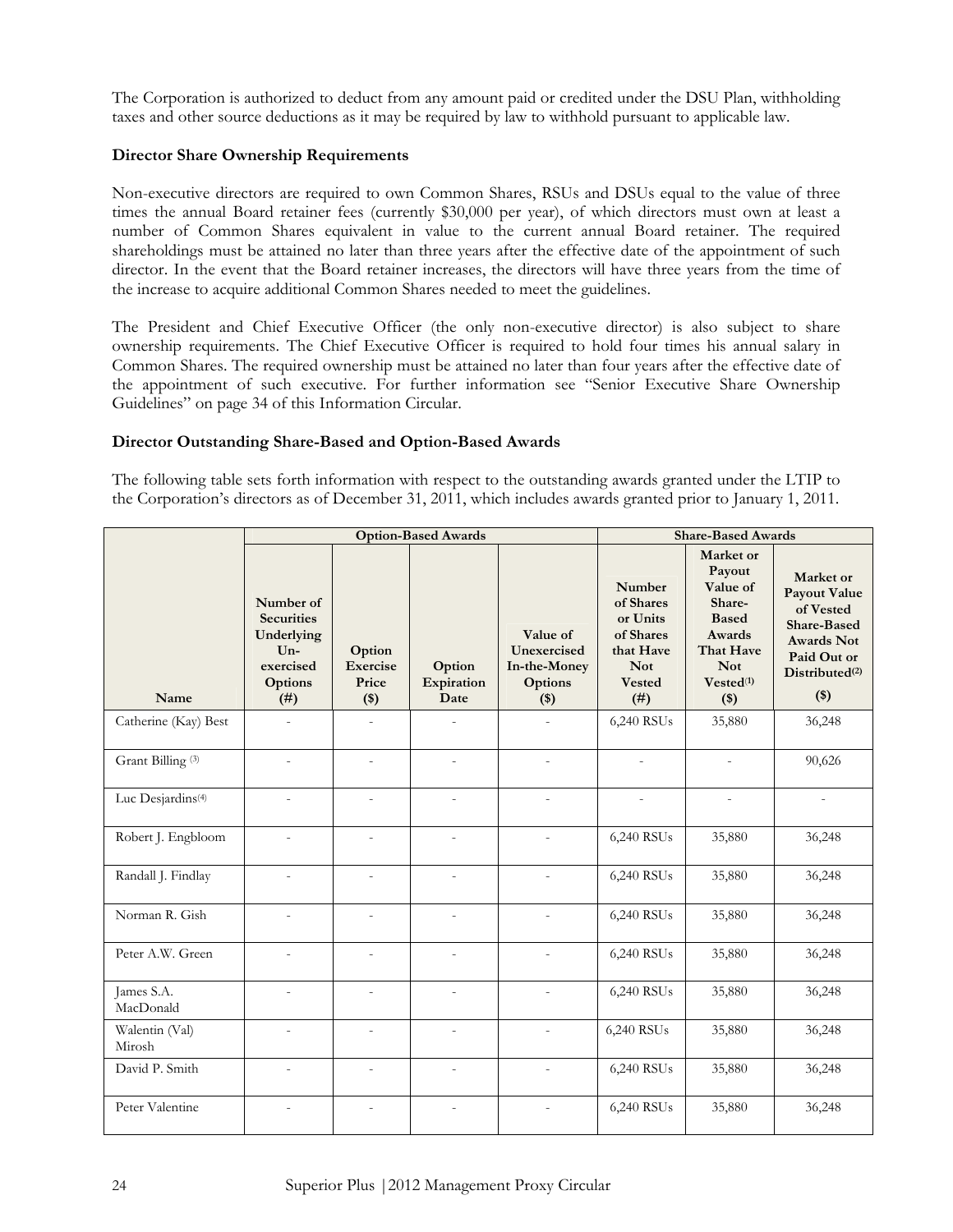#### Notes:

- 1. Market value of RSUs based on the closing market price of the Common Shares on the TSX on December 31, 2011 of \$5.75 per Common Share. The numbers of RSUs disclosed take into consideration the notional reinvestment of dividends from the date of grant to December 31, 2011.
- 2. Market value of DSUs based on the closing market price of the Common Shares on the TSX on December 31, 2011 of \$5.75 per Common Share. The numbers of DSUs disclosed take into consideration the notional reinvestment of dividends from the date of grant to December 31, 2011. No payments are made pursuant to DSUs until the director ceases to be a director.
- 3. Mr. Billing was Chairman and Chief Executive Officer of the Corporation and, until his retirement as Chief Executive Officer on November 14, 2011, did not receive any compensation for serving as a director of the Corporation. For outstanding DSUs granted to Mr. Billing on retirement as Chief Executive Officer, see NEO "Summary Compensation Table", "NEO Outstanding Share-Based and Option-Based Awards" and "Grant Billing – Retirement Payouts" on pages 38, 39 and 46, respectively, of this Information Circular.
- 4. Mr. Desjardins joined Superior as President and Chief Executive Officer on November 14, 2011 and does not receive any compensation for serving as a director of the Corporation. Information relating to outstanding awards granted to Mr. Desjardins as an executive officer of the Corporation under the LTIP is included in the "NEO Outstanding Share-Based and Option-Based Awards Table" found on page 39 of this Information Circular.

#### Director Incentive Plan Awards - Value Vested or Earned During the Year

The following table sets forth information with respect to the value of DSUs and RSUs granted to the Corporation's directors pursuant to the DSU Plan and LTIP respectively, which have vested during the year ended December 31, 2011.

| Name                            | Option-Based Awards -<br><b>Value Vested During Year</b><br>$(\$)$ | <b>Share-Based Awards -</b><br>Value Vested During Year <sup>(1)</sup><br>$($)$ | Non-Equity Incentive Plan<br>Compensation-<br><b>Value Earned During Year</b><br>$($ \$) |
|---------------------------------|--------------------------------------------------------------------|---------------------------------------------------------------------------------|------------------------------------------------------------------------------------------|
| Catherine (Kay) M. Best         |                                                                    | 72,297                                                                          |                                                                                          |
| Grant D. Billing <sup>(2)</sup> |                                                                    | 100,000                                                                         |                                                                                          |
| Luc Desjardins <sup>(2)</sup>   |                                                                    |                                                                                 |                                                                                          |
| Robert J. Engbloom              | $\overline{a}$                                                     | 72,297                                                                          | $\overline{\phantom{a}}$                                                                 |
| Randall J. Findlay              |                                                                    | 72,297                                                                          | $\overline{a}$                                                                           |
| Norman R. Gish                  |                                                                    | 72,297                                                                          |                                                                                          |
| Peter A.W. Green                | $\overline{a}$                                                     | 72,297                                                                          | $\overline{a}$                                                                           |
| James S.A. MacDonald            |                                                                    | 72,297                                                                          |                                                                                          |
| Walentin (Val) Mirosh           |                                                                    | 72,297                                                                          |                                                                                          |
| David P. Smith                  |                                                                    | 72,297                                                                          |                                                                                          |
| Peter Valentine                 |                                                                    | 72,297                                                                          |                                                                                          |

Notes:

1. Director RSUs are granted at the market price of the Common Shares (as calculated under the terms of the LTIP) on the day of grant and vest on the third anniversary of the date of grant. Their value upon vesting is dependent on the market price of the Common Shares, in addition to the notional reinvestment of dividends over the vesting period. DSUs are granted at the market price of the Common Shares (as calculated under the terms of the DSU Plan) and vest immediately but cannot be redeemed until a director ceases to be a director. The value of the director RSUs and DSUs is based on the number of RSUs and DSUs that have vested multiplied by the market price of the Common Shares (as calculated for RSUs under the terms of the LTIP and for DSUs under the terms of the DSU Plan) on the TSX on the date of vesting.

#### Directors' and Officers' Liability Insurance

The Corporation and Superior General Partner Inc. (the "General Partner") maintain directors' and officers' liability insurance for their respective directors and officers, including directors and officers of their respective subsidiaries. Under this insurance, the insurer pays, on behalf of the Corporation and the General Partner, for losses for which each of these entities indemnifies such directors and officers and, on behalf of

<sup>2,</sup> Mr. Billing was Chairman and Chief Executive Officer of the Corporation and, until his retirement as Chief Executive Officer on November 14, 2011, did not receive any compensation for serving as a director of the Corporation. Mr. Desjardins joined Superior as President and Chief Executive Officer on November 14, 2011 and does not receive any compensation for serving as a director of the Corporation. Information relating to value vested or earned during 2011 with respect to incentive awards for Messrs. Billing and Desjardins as officers of the Corporation is included in the "NEO Incentive Plan Awards – Value Vested or Earned During the Year Table" found on page 40 of this Information Circular.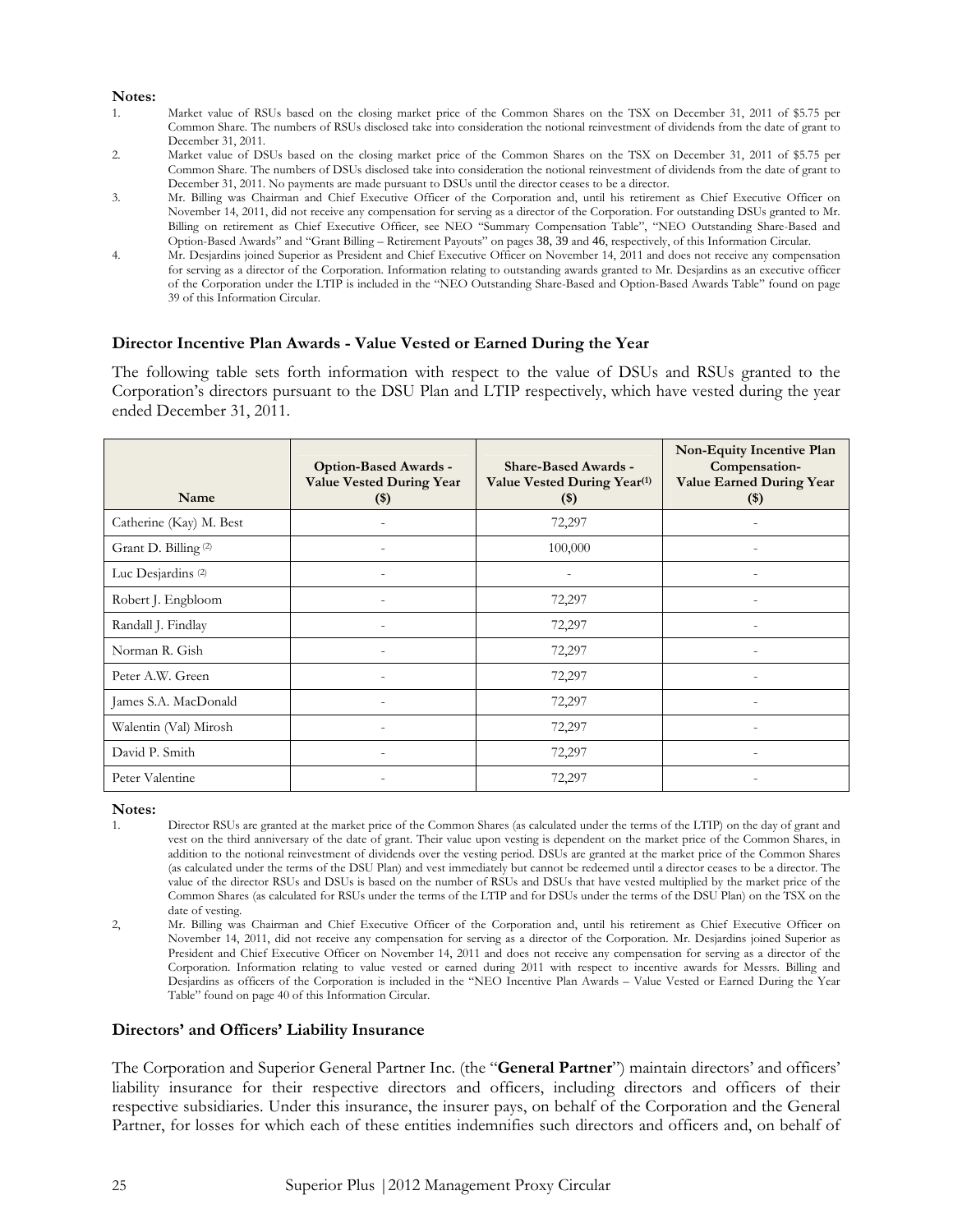such persons, for losses which are suffered during the performance of their duties, which are not indemnified by the Corporation or the General Partner.

The policy has an aggregate coverage limit of US\$35,000,000, subject to a corporate deductible of US\$150,000 for losses in which the Corporation or the General Partner indemnifies such directors and officers. There is no deductible for losses which are non-indemnifiable by the Corporation or the General Partner. In addition, the Corporation has excess Side A coverage of US\$10,000,000 which preserves an additional US\$10,000,000 limit of insurance for directors and officers without increasing the corporate reimbursement coverage.

The annual premium paid by Superior in 2011 in respect of such directors and officers was US\$135,800. This premium is for a 12-month term, November 1, 2011 to October 31, 2012, to coincide with the corporate insurance program.

# EXECUTIVE COMPENSATION

#### Compensation Discussion and Analysis

This Compensation Discussion and Analysis outlines and explains senior executive pay at Superior. It also describes the policies and processes that the Compensation Committee and the Board use to determine the compensation for Superior's directors and executive officers. Certain director compensation disclosure is provided on pages 21 to 25 of this Information Circular.

#### Compensation Governance

#### Compensation Committee

The Compensation Committee consists of three directors, namely Messrs. Gish (Chair), MacDonald and Mirosh, all of whom are independent, as determined by the Board based on the definition of independence within the meaning of the Corporate Governance Rule. All members of the Compensation Committee have extensive experience in executive compensation and risk management through experience as senior leaders of diverse organizations.

Mr. Gish is an independent businessman and corporate director. He holds a law degree and has extensive national and international business experience. As past president, CEO, chairman and director of a number of public companies, including the Alliance group of companies, North Canadian Oils, and Turbo Resources Limited, he has direct experience related to compensation programs, design and implementation, as well as risk management. Mr. Gish also held senior management positions with British Columbia Forest Products Limited and served as Canadian Government Trade Commissioner in Hong Kong and was a managing director of Fracmaster China. His human resources and labour related experience spans across various industries and continents.

Mr. MacDonald is non-executive Chairman of Cormark Securities Inc. and a corporate director. He holds an MBA and has over 30 years' experience in the investment banking, investment research and management industry. Mr. MacDonald has extensive experience in corporate finance, risk management and compensation programs in public and private companies.

Mr. Mirosh is a corporate director and President of Mircan Resources Ltd, a private investment and consulting company. He holds a law degree and has extensive experience in business development, corporate strategy, and operations. Mr. Mirosh was chair of the Compensation committee of Taylor NGL Limited Partnership and currently serves on the Compensation committee of Murphy Oil Corporation. As a former partner in the law firm of Macleod Dixon, LLP and as past senior executive of NOVA Chemicals Corp. and special advisor to the President and Chief Operating Officer of Nova, Mr. Mirosh has extensive legal and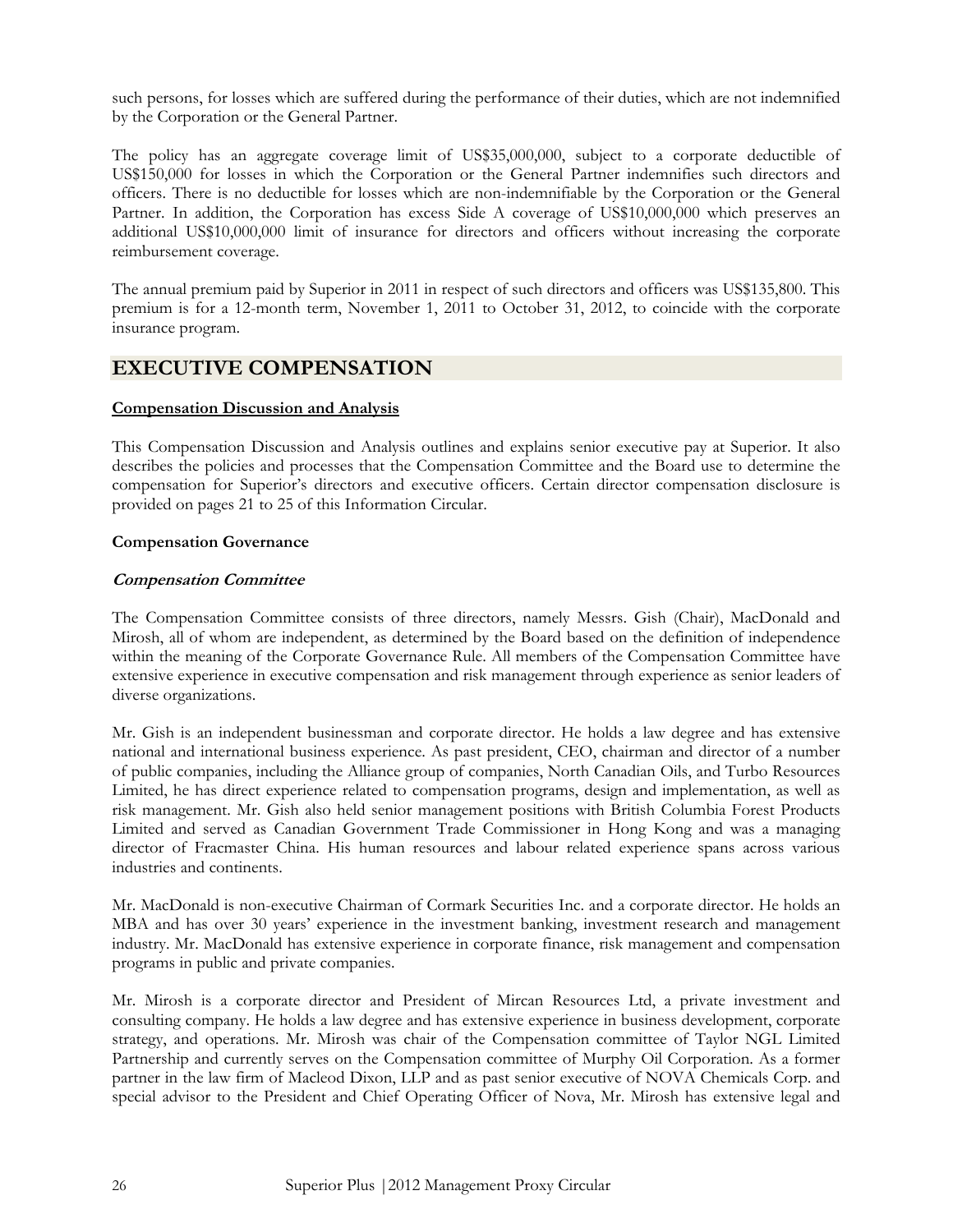business expertise, including in the areas of human resource practices, policies, risk management and regulatory matters.

Based on the Compensation Committee members demonstrated experience in, among other areas, human resources, law, business, risk management and finance, the Board believes that, collectively, it has the knowledge, experience and background required to fulfill its mandate.

# Compensation Committee Responsibilities, Powers and Operation

The Compensation Committee has a written Mandate, which is available at the Corporation's website and in print to any Shareholder who requests a copy from the Vice-President, Investor Relations.

The Compensation Committee assists the Board in fulfilling its oversight responsibilities in relation to human resources, compensation and pension matters. Its role includes making recommendations to the Board with respect to director and executive compensation, human resources policies, as well as management succession and development. The Compensation Committee also evaluates the performance of the Chief Executive Officer and recommends his compensation for approval by the independent directors of the Board. Incamera sessions without management present and non-independent directors (if applicable), are held at every meeting. The Compensation Committee has the authority to engage its own outside consultants and advisors, including independent counsel.

# Key Compensation Committee Activities in 2011

In fulfilling its mandate, the key activities undertaken by the Compensation Committee in 2011 were as follows:

- In consultation with the Board, conducted its annual review of Superior's human resources and compensation policies and was satisfied that its long-term human resource strategies are appropriate for Superior and its businesses.
- In consultation with the CEO Search Committee, reviewed and monitored transition and compensation matters relating to Mr. Desjardins assumption of the job of President and Chief Executive Officer as of November 14, 2011.
- Reviewed the adequacy and form of directors' compensation for 2011.
	- $\rightarrow$  Established and recommended to the Board Non-Executive Chair compensation for Mr. Billing, effective as of November 14, 2011; and
	- $\rightarrow$  Established and recommended to the Board new DSU Plan to replace the annual grant of RSUs as a more appropriate form of equity-based compensation for directors and to better align the interests of directors with those of the Shareholders.
- Reviewed and recommended to the Board Superior's executive compensation and incentive programs for 2011.
- Reviewed senior management goals, assessed performance and made 2011 executive compensation (including Chief Executive Officer) recommendations to the Board.
- Confirmed that appropriate succession plans are in place for senior management roles.
	- → Reviewed with the Board matters relating to organizational structure at the officer level of Superior and its businesses and recommended officer appointments to the Board.
- Reviewed and discussed compensation risks and was satisfied that Superior had put in place sufficient safeguards to mitigate its risks and that its compensation programs did not encourage a senior executive of Superior or any of its businesses to take inappropriate or excessive risks.
- Reviewed and monitored the financial position of Superior's pension plans and the activities of the Management Pension Review Committee.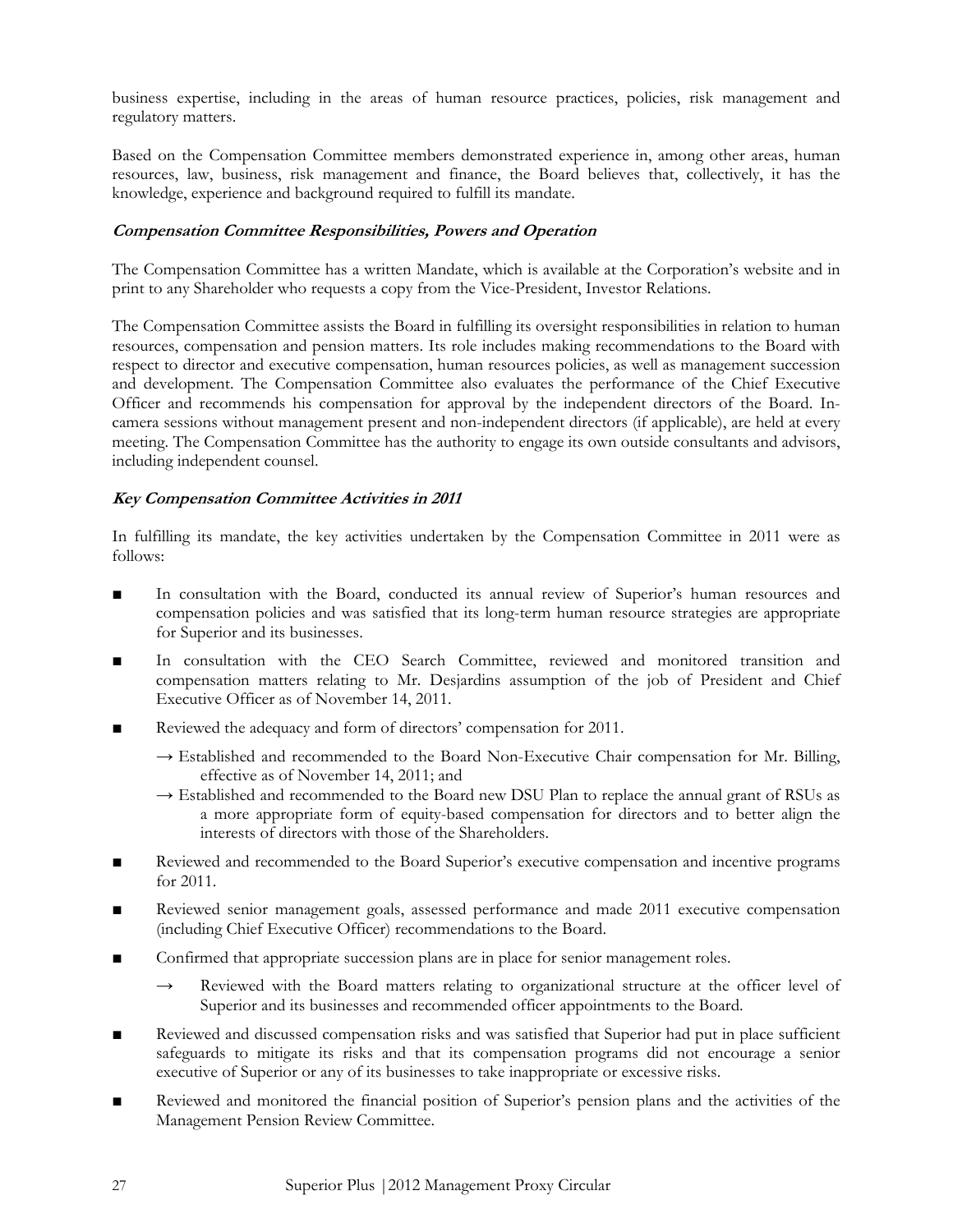- Carried out other regular administrative, monitoring and disclosure matters, including:
	- $\rightarrow$  Monitored labour, pension, compensation and governance trends;
	- $\rightarrow$  Reviewed and amended the Compensation Committee mandate;
	- $\rightarrow$  Evaluated and were satisfied with the Compensation Committee performance; and
	- $\rightarrow$  Reviewed compensation disclosure and recommended approval to the Board prior to publication.

#### Compensation Consultant

The Compensation Committee periodically retains the services of an independent compensation consultant to provide information, analyses, and recommendations on market conditions and appropriate competitive market practices.

For the past two years, the Compensation Committee has not engaged a compensation consultant to assist in determining compensation for any of Superior's directors or executive officers, given the diversified nature of the Corporation's businesses. Executive compensation related fees for the year ended December 31, 2011 consisted of \$12,465 (\$5,100 for the year ended 2010) paid to Mercer Human Resources Consulting LLC ("Mercer") for receipt of industry surveys. A total amount of \$26,450 was paid to Mercer in 2010 relating to providing the Corporation with an estimate of the PSU performance multiplier.

Effective November 2, 2011, should an independent compensation consultant be engaged by the Compensation Committee to assist in determining director or senior executive compensation, the Compensation Committee must pre-approve other services that such independent compensation consultant may provide to Superior or its businesses at the request of management.

#### Named Executive Officers

The following is a discussion of the compensation arrangements for the President and Chief Executive Officer, the past Chairman and Chief Executive Officer, the Executive Vice-President and Chief Financial Officer and the other three most highly compensated executive officers of Superior and its businesses acting in such capacity as at end of the most recently completed financial year (each a "Named Executive Officer" or a "NEO" and collectively the "Named Executive Officers" or "NEOs"). For the period ended December 31, 2011, the Corporation had the following six NEOs:

| Luc Desjardins | President and Chief Executive Officer                        |
|----------------|--------------------------------------------------------------|
| Grant Billing  | Past Chairman and Chief Executive Officer                    |
| Wayne Bingham  | Executive Vice-President and Chief Financial Officer         |
| Eric McFadden  | <b>Executive Vice-President, Business Development</b>        |
| Paul Timmons   | President, Specialty Chemicals                               |
| Greg McCamus   | President, U.S. Refined Fuels and Superior Energy Management |
|                |                                                              |

#### Review Process and Benchmarking

The performance and compensation of the Chief Executive Officer (the "CEO") is reviewed annually by the Compensation Committee. Upon evaluating the CEO's performance in light of established goals and objectives, the Compensation Committee makes a recommendation to the Board with respect to the compensation of the CEO. The CEO annually assesses the individual performance and development of each executive officer, including the NEOs and establishes target compensation levels based on (a) individual performance and contribution, (b) strategic value to the Corporation's future plans and compensation history; and (c) relative level of total compensation compared to marketplace, which he then reviews and recommends for approval to the Compensation Committee.

In determining the appropriate range of total compensation to be paid to NEOs in respect of 2011 performance, other than for the new President and CEO, the Compensation Committee reviewed broad Canadian industry surveys. No peer group has been identified due to the geographic and industry diversified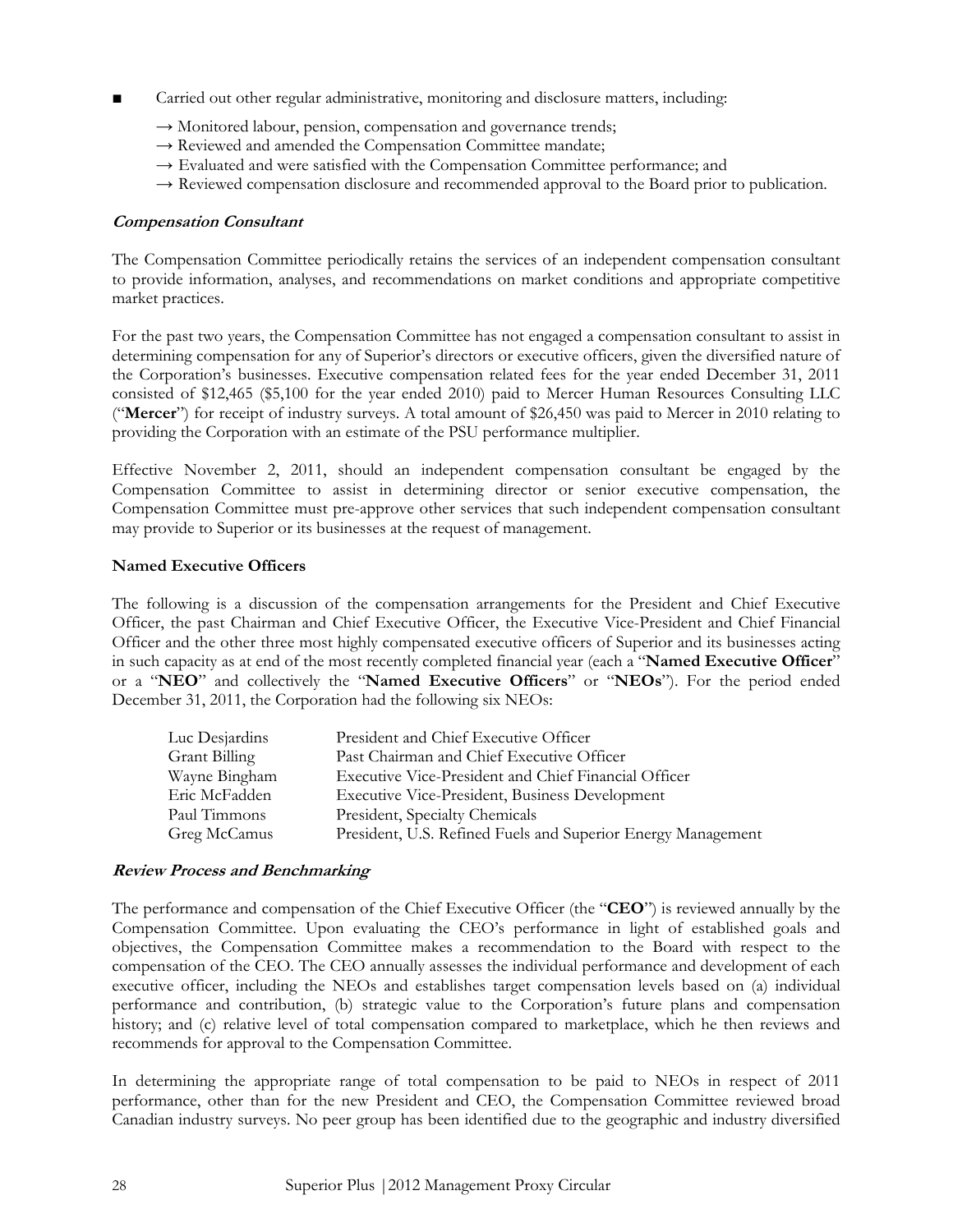nature of Superior's businesses. The Canadian industry surveys reviewed reflected a trend towards weighing the value of total compensation in favour of long-term incentive programs and annual bonuses with less emphasis being placed on base salary and benefits.

Mr. Desjardins joined Superior on November 14, 2011 as President and CEO. His compensation was determined based on the recommendations of the CEO Search Committee, with input from Korn/Ferry International, engaged by the CEO Search Committee to assist with the executive search and related matters.

## Compensation Principles, Objectives and Program Design

The Corporation utilizes a "pay-for-performance" approach to compensation. As such, executive compensation programs focus on rewarding performance and contributions to the achievement of corporate and business goals and objectives. The programs reflect a total compensation philosophy for all employees. The guiding principle is to align employee and executive interests with those of the Shareholders. To this end, compensation programs are competitive and market-based within the industries from which the Corporation recruits, and base salaries and benefits are targeted at the median. The incentive programs are designed to reward performance at Superior's corporate and business level, depending on the executive's position within the organization. Sustained strong performance is rewarded through the short and long-term incentive plans with compensation that can exceed the executive's annual base salary.

#### Elements of Compensation

The compensation package for officers and senior employees, including the NEOs has three components:

- base salary and benefits;
- annual bonus program; and
- long-term incentive programs.

The Corporation provides a significant proportion of pay at risk through the annual bonus and long-term incentive programs. The actual compensation mix varies by executive level. Generally, the higher the level of responsibility, the greater the proportion of total target compensation that is variable or at risk.

For 2011, approximate target compensation components for the executive officers (other than for the new President and CEO) consisted of:

|                                                      | <b>Fixed Compensation</b> |              | Variable or "At Risk" Compensation |                  |
|------------------------------------------------------|---------------------------|--------------|------------------------------------|------------------|
|                                                      |                           | Annual       | Long-Term                          | <b>Total Pay</b> |
| <b>Position</b>                                      | <b>Base Salary</b>        | <b>Bonus</b> | Incentives                         | At-Risk          |
| Chief Executive Officer                              | 30%                       | 15%          | $55\%$                             | 70%              |
| Executive Vice-President and Chief Financial Officer | 40%                       | 20%          | 40%                                | 60%              |
| Other NEOs                                           | 40%                       | 20%          | 40%                                | 60%              |

A significant portion of "at risk" compensation consists of long-term incentives in the form of PSUs and RSUs which better aligns compensation with the risk horizon and focuses senior executives on generating long-term and sustainable value for Shareholders.

#### Base Salary and Benefits

The Corporation pays base salary in order to provide a fixed level of income to its executives. In determining base salaries, Superior and its businesses review competitive data obtained from Canadian industry surveys in order to compare the Corporation's compensation programs with other companies whose operations, general business activities, number of employees and geographical location are similar. The base pay for each employee, including that of each NEO, is targeted at the median or middle of the market place and is compared to other employees and executive officers to ensure internal equity.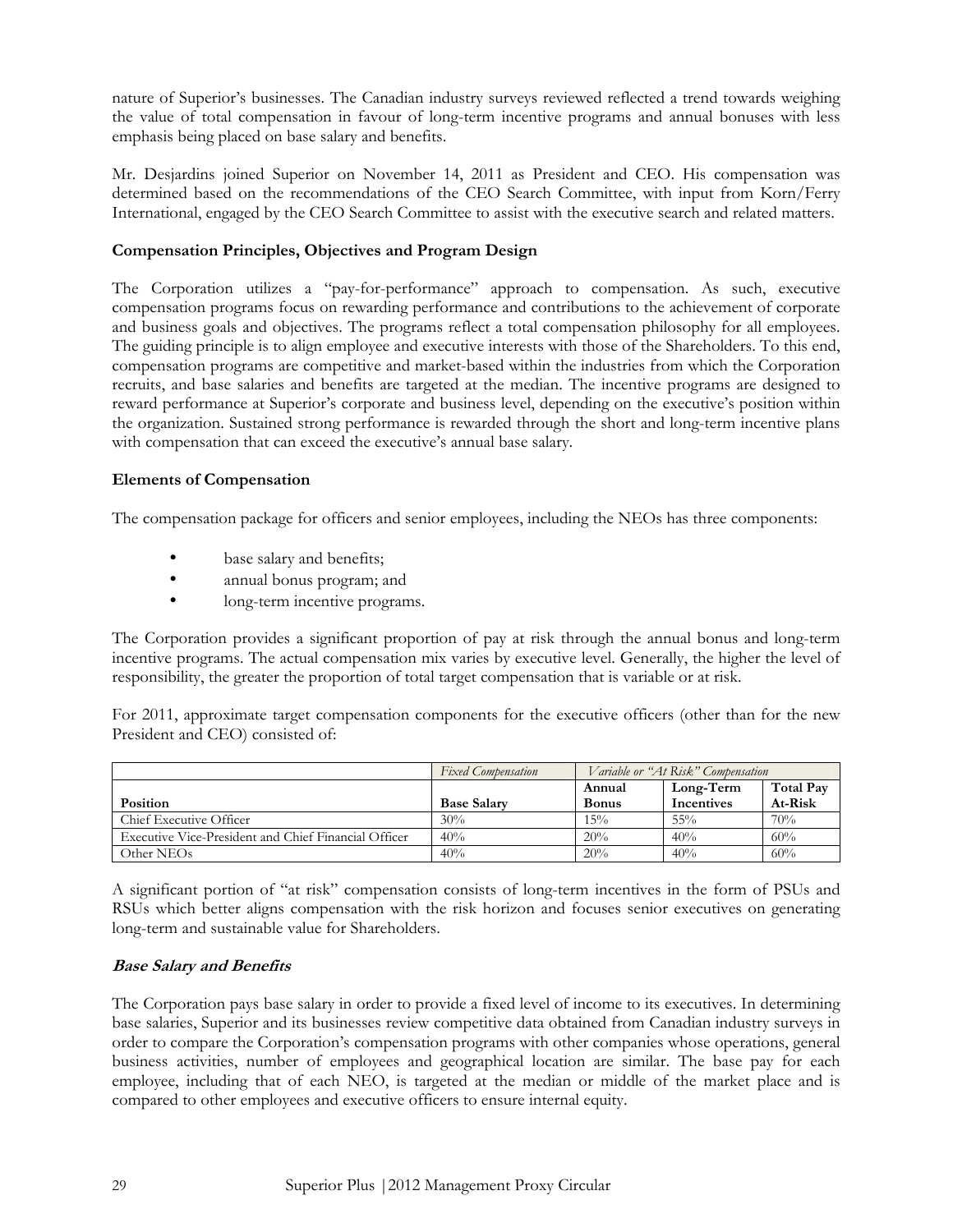For 2009, in light of the difficult economic environment, Superior instituted salary control mechanisms, including salary reductions in those areas that were particularly affected by these economic challenges. Due to a slower than anticipated economic recovery and the difficult operating environment that prevailed during 2010, there were no salary increases for NEOs and management for 2010, other than for promotions and special adjustments. For 2011, other than for the past CEO who did not receive a salary increase, modest salary increases were made to remain competitive in the market place and to move towards normal salary progression levels. It is anticipated that this trend will continue for 2012. The annual salary of the President and CEO will be reviewed commencing in January 2013, based on the terms of his employment agreement.

Benefit plans provided by Superior and its businesses are in the form of group life, health and medical, pension/savings plans and other benefits. The NEOs participate in the same benefit plans as are made available to all salaried, and a majority of hourly employees of the Corporation. Benefits are evaluated for each of Superior's businesses and are set at competitive rates. From time to time Superior's businesses conduct reviews of their benefit packages with the assistance of third party consultants.

# Annual Bonus Program

The annual bonus program rewards employees for their contribution to the overall performance of Superior and in the case of the business employees, to the performance of their respective business. The principal performance measures are based on financial targets and other key objectives for the period for both corporate and business employees and if such set objectives are met, payout levels may range from 0% to 150% of base salary, depending on the employee's position. A payout band has been established to set minimum and maximum opportunities. The payout band varies for different businesses but is generally between 90% to 110% of the financial targets. In general, the achievement of financial targets is given more significance (70% - 80% of the total bonus award) than the realization of key objectives (20% - 30% of the total bonus award) in determining bonus amounts.

The financial targets and other key objectives used to assess bonuses are established at the beginning of each year in a goal document prepared for each NEO. Performance of the NEO is assessed against these targets and objectives by the Board, in the case of the CEO, and by the CEO, in the case of all other NEOs. The bonus assessments take place at the beginning of the year which follows the year in respect of performance being evaluated. The Board and the CEO, as the case may be, meet with the NEOs to assess whether the prescribed key objectives have been satisfied in a given year.

Notwithstanding the foregoing, the Compensation Committee and the Board, at their discretion, may adjust the absolute and relative financial performance and the weight given to the achievement of financial targets and key objectives and the amount of the incentive bonus to the extent that there were elements of (a) unusual business environment challenges in which the results were achieved, (b) extra-ordinary, unusual or non-recurring items, and (c) performance that was not contemplated in the goal document for the particular NEO. The adjustment to the incentive bonus can be positive or negative depending on the nature of the unforeseen factor(s). The Compensation Committee and the Board did not make any adjustments to the bonus payouts for 2011.

For the year ended December 31, 2011, the Corporation generated consolidated adjusted operating cash flow ("AOCF") of \$1.65 per Common Share (\$1.70 after normalization for one-time extra-ordinary items, as contemplated under the bonus plan payout calculations) which was within the annual guidance range of \$1.55 to \$1.90 per Common Share, but below the financial bonus plan target of \$1.77 to allow for a full bonus payout at the 100% target level for corporate NEOs. Mr. Desjardins joined the Corporation as President and CEO in November 2011 and was not eligible to participate in the annual bonus program for 2011. Mr. Billing retired as CEO in November, 2011 and was not eligible to receive a bonus payout for 2011.

For the year ended December 31, 2011, the Specialty Chemicals business achieved strong financial performance beyond target. Accordingly, the annual bonus payout for Mr. Timmons, President of the Speciality Chemicals business, was at the upper range of the financial target threshold. Mr. McCamus is President of U.S. Refined Fuels and Superior Energy Management. For the year ended December 31, 2011,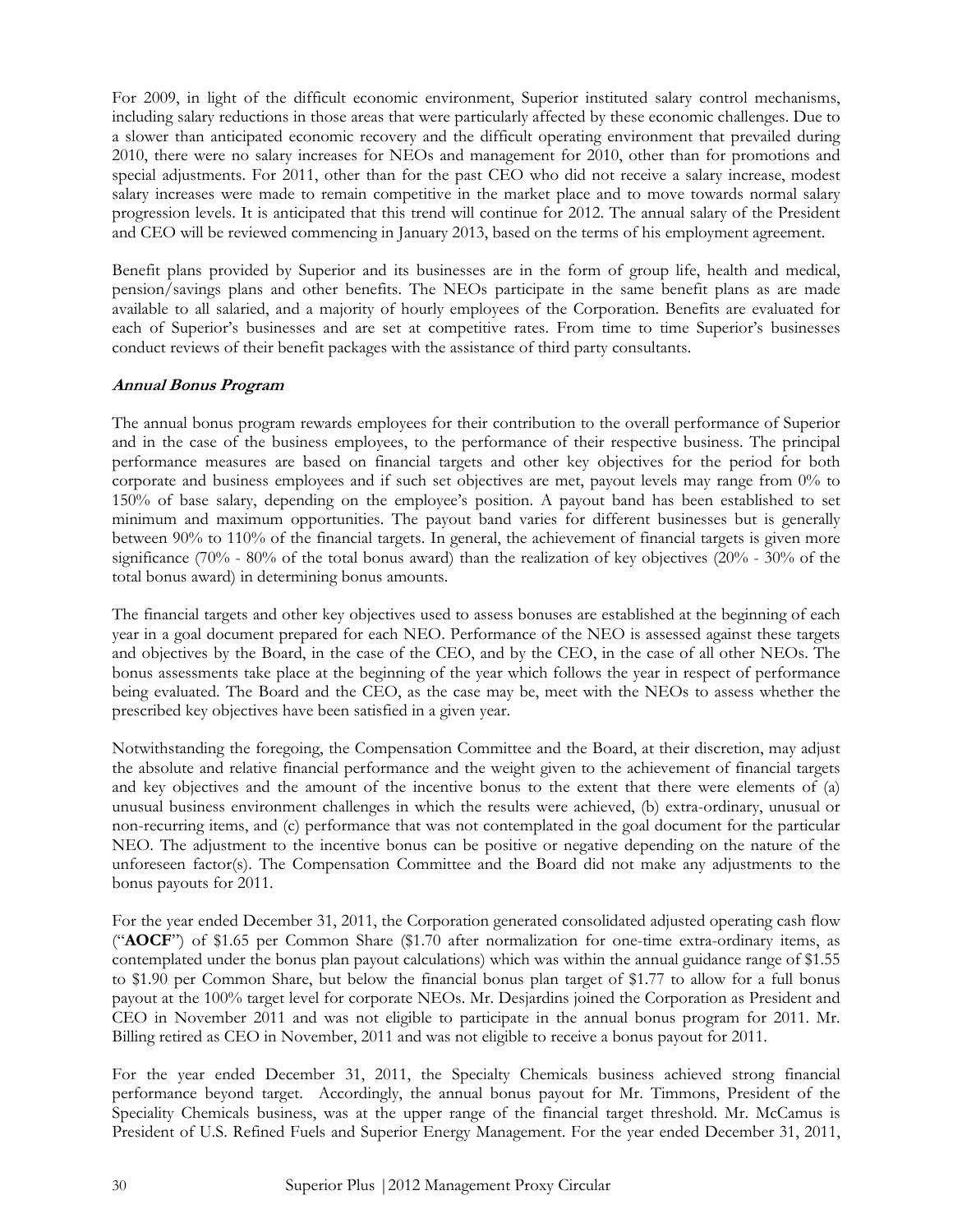Superior Energy Management achieved record levels of EBIDTA while the financial performance of U.S. Refined Fuels was slightly below the annual bonus target payout level. The bonus payouts for Mr. McCamus reflect the relative performance of each business. For the business presidents, 80% of the total bonus award is measured on financial targets.

All of the NEOs met or exceeded their key personal objectives. The personal objectives for each NEO eligible to receive a bonus payout for 2011, are set out in the table below. For the 2011 cash bonus amounts paid to the NEOs, see "Summary Compensation Table."

| Target/<br>Weight | Goals                                                                                                                                                                    |
|-------------------|--------------------------------------------------------------------------------------------------------------------------------------------------------------------------|
| Key Objectives    | Assessing sustainability of business and related dividend, including developing a                                                                                        |
|                   | refinancing plan for 2012 debentures; enhancing banking relationship, implementing<br>IFRS reporting and providing guidance and support to the Vice-President of Finance |
|                   | and the President of Superior Propane regarding E1 system issues.                                                                                                        |
| Key Objectives    | Developing and maintaining acquisition opportunities to profitably grow the businesses                                                                                   |
|                   | and to support the business development activities within each business, as well as                                                                                      |
|                   | supporting and contributing to strategic planning activities.                                                                                                            |
|                   |                                                                                                                                                                          |
|                   | Continuing achievement of growth in various business areas, including the completion                                                                                     |
|                   | of supply projects and advancing management succession plans.                                                                                                            |
|                   | Advancing sales and marketing and product expansion strategies, minimizing cost                                                                                          |
|                   | structure and attaining integration synergies; focusing on leadership structure, including                                                                               |
|                   | executive succession planning, and continue to build culture and employee                                                                                                |
|                   | engagement.                                                                                                                                                              |
|                   |                                                                                                                                                                          |
|                   | 20%<br>50%<br>Key Objectives<br>20%<br>Key Objectives<br>20%                                                                                                             |

Note:

1. For a description of how AOCF and EBITDA is calculated, please refer to Superior's 2011 Management Discussion and Analysis ("MD&A") for the year ended December 31, 2011.

# Long-Term Incentive and Retention Programs

Established in 2006, the purpose of the LTIP is to attract and to provide proper incentives to retain key employees, as well as to focus management on the operating and financial performance of Superior and longterm Shareholder return. The LTIP does not provide for the issuance of Common Shares or any rights to acquire Common Shares and provides only for the granting of cash awards.

The LTIP is available to employees, directors and officers of Superior and its businesses. Effective November 2, 2011, a DSU Plan was established for non-employee directors, replacing their participation in the LTIP. For further information on the DSU Plan, see "Director Long-Term Incentive – DSU Plan" on page 23 of this Information Circular.

Under the terms of the LTIP, participants are eligible to receive grants of RSUs or PSUs annually, or as otherwise may be required (i.e. executive recruitment). The number of RSUs or PSUs granted is evaluated using a combination of measures including, the desire and ability of the grantee to be promoted within Superior, the exhibition by the grantee of leadership qualities, a demonstrated competence by the grantee in the skills required to excel in his or her role and level and the market demand for the particular skills and qualifications possessed by the grantee. RSUs for employees at the Superior level ("Superior RSUs") are issued at the market price of the Common Shares and adjustments are made to simulate the reinvestment of dividends. For purposes of RSU grants made prior to November, 2011, the market price was based on the average closing price of Common Shares on the TSX for five consecutive trading days commencing on the second day following the day of approval of the grant by the Board. RSUs for business employees ("Business RSUs") are issued based on a notional valuation for each business which takes into account,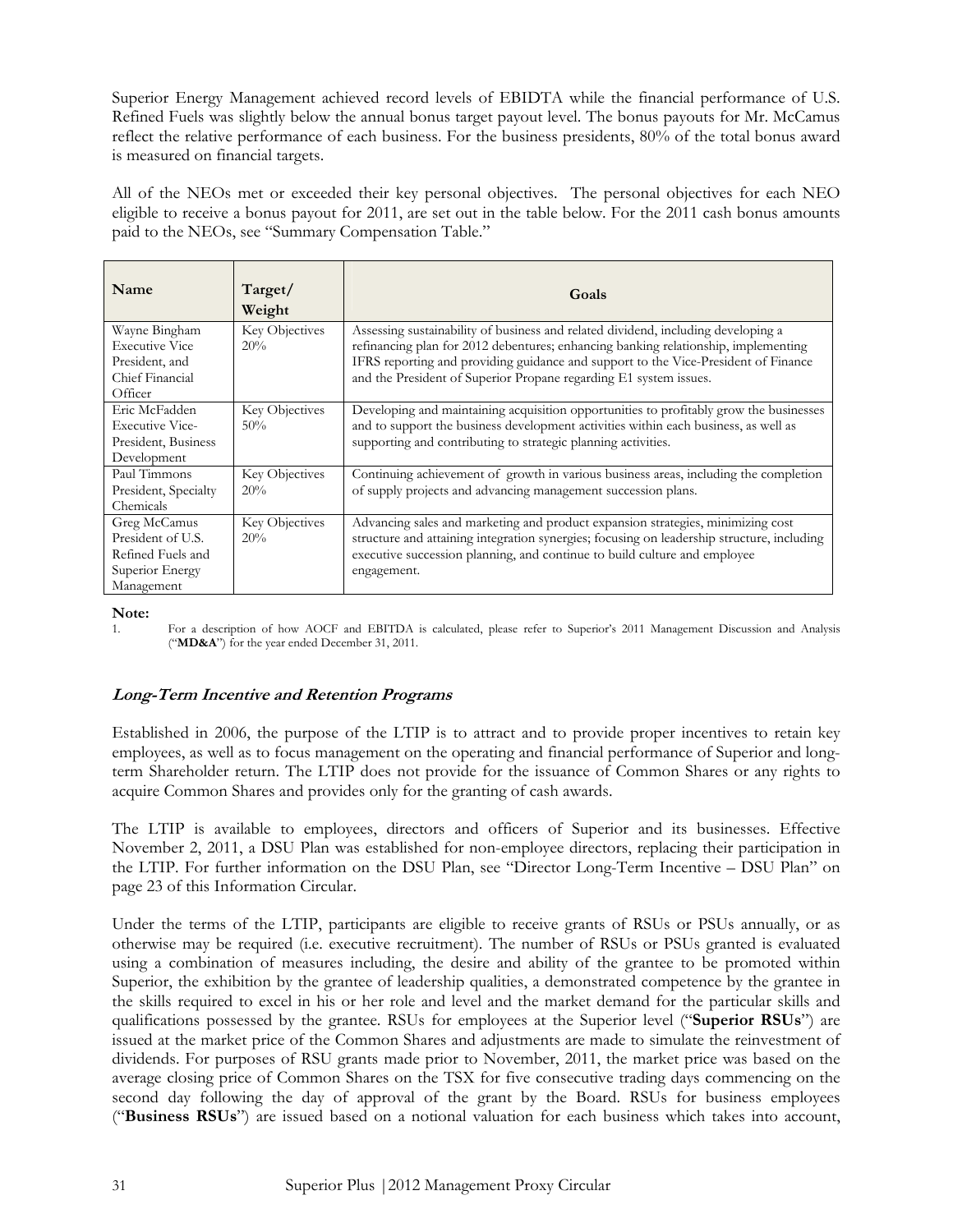among other factors, the previous twelve months of cash flow for the business as well as, for those issued prior to November 2011, a relative valuation of the Common Shares. Adjustments are made to Business RSUs to simulate the reinvestment of dividends based on the cash generated by the business after growth capital and investment in working capital. RSUs vest over a three year period (33.3% at the end of year one and half of the remaining amount at the end of year two and the remaining amount at the end of year three) except in the case of RSUs issued to directors of the Corporation which vest on the third anniversary of the date of grant. For each RSU, the market price of the Common Shares (or the value of the business) upon vesting, plus an adjustment to account for the value of the dividends (or value of the cash generated by the business) notionally reinvested into Common Shares (or notional units of the business) over the year, will be paid to the participant in cash at each vesting date which is typically, other than in the case of RSUs granted to directors, the first, second, and third anniversary from the date of the original grant. The market price of the Common Shares upon vesting for RSUs issued prior to November 2011 is based on the closing price of the Common Shares on the TSX for the five consecutive trading days immediately prior to the vesting date. The value of the business for Business RSUs is based on the most recent approved quarterly business unit valuation. RSUs granted to the presidents of the businesses have been disclosed as "share-based awards" in the executive compensation tables in this Information Circular to provide clearer disclosure, given the nature of the instruments and to maintain consistency with the disclosure in the Corporation's financial statements.

The Corporation instituted the LTIP in 2006 and the first grant of PSUs for employees at the Superior level ("Superior PSUs") occurred in July, 2006. Superior PSUs are granted at the market price of the Common Shares. For purposes of Superior PSU grants made prior to November 2011, the market price was based on the average closing price of Common Shares on the TSX for five consecutive trading days commencing on the second day following the day of approval of the grant by the Board. Superior PSUs vest on the third anniversary of the date of grant. For each Superior PSU, the market price of the Common Shares upon vesting, plus an adjustment to account for the value of the dividends notionally reinvested into Common Shares over three years, multiplied by a performance multiplier, will be paid to the participant in cash at the end of such three year period. The market price of the Common Shares upon vesting for Superior PSUs issued prior to November 2011 is based on the closing price of the Common Shares on the TSX for the five consecutive trading days immediately prior to the vesting date. The first grant of PSUs for business employees ("Business PSUs") was made in August, 2008. Business PSUs are issued based on a notional valuation for each business which takes into account, among other factors, the previous twelve months of cash flow for the business as well as, for those issued prior to November, 2011, a relative valuation of the Common Shares. Adjustments are made to Business PSUs to simulate the reinvestment of dividends based on the cash generated by the business after growth capital and investment in working capital. Business PSUs vest on the third anniversary of the date of grant. For each Business PSU, the notional per share value of the respective business on vesting (based on the most recent approved quarterly business valuation), plus an adjustment to account for the value of the cash generated by the business notionally reinvested into notional shares of the business, multiplied by a performance multiplier, will be paid to the participant in cash at the end of such three year period.

In August, 2008, the Board approved an amendment to the LTIP which allowed holders of RSUs, other than in the case of RSUs granted to directors, to defer the payment of the award due to the holder upon vesting of RSUs (the "Deferred RSUs") until such date (the "Deferral Date") that is chosen by the holder (which date can be chosen by the holder at any time during the deferral period), provided that such date is not more than two years from the date of grant of the Deferred RSUs. Since RSUs vest over a three year period, 33.3% of the payment of an RSU award can be deferred for up to two years from the date of grant of the Deferred RSUs, half of the remaining amount can be deferred for up to one year from the date of grant of the Deferred RSUs and the remaining amount cannot be deferred. The amount to be paid by the Corporation to an officer of the Corporation upon realization of the benefit of the Deferred RSUs on the Deferral Date is based upon the market price of the Common Shares on the TSX determined in accordance with the LTIP on the Deferral Date. The amount to be paid by the Corporation to an officer of one of the divisions upon the realization of the benefit of the Deferred RSUs on the Deferral Date is determined based upon the last approved quarterly business unit valuation for the division immediately prior to the Deferral Date.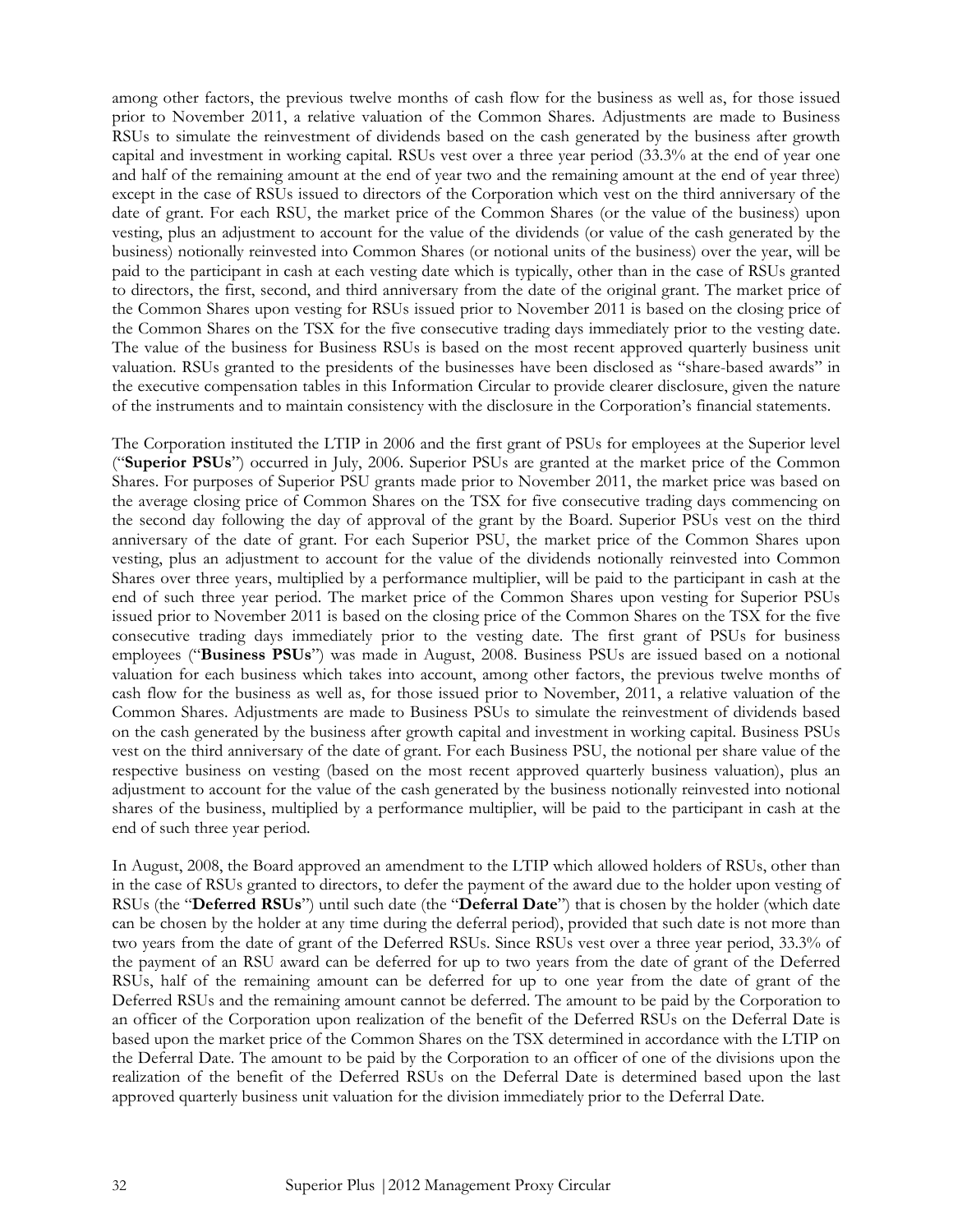Effective November 1, 2010, the LTIP was amended to remove the ability to defer the vesting/payout provisions of the RSUs. During 2010 and 2011, none of the payments to NEOs were deferred.

In November, 2011, the Board approved certain changes to the LTIP, including changing the calculation of the number of Superior PSUs from being based on a five day average closing price of the Common Shares on the TSX to a five day volume weighted average trading price and changing the calculation of the payment obligation under Superior PSUs from being based on the five day average closing price of the Common Shares on the TSX to a two day volume weighted average trading price. In addition, the calculation of the timing of determining the payment obligations under Superior PSUs was changed from an automatic calculation on the third anniversary of the grant to a default automatic calculation on the date that is 30 months following the Approval Date (the "Default Date"). However, holders of Superior PSUs are entitled, on notice to the Corporation, to extend that date up to the third anniversary of the date of grant and the amounts to be paid out will be determined based on the two trading day volume weighted average closing price of the Common Shares on the TSX and the performance multiplier in effect immediately following such extended date. The Board also amended the LTIP in respect of the Business RSUs and Business PSUs to remove any reference in the calculation of the notional value of such Business RSUs and Business PSUs to the market price or value of the Common Shares. These changes are only effective for grants that occur on or after November 2, 2011.

Calculation of Performance Multiplier: Commencing with Superior PSU grants made in 2008, the Corporation moved from a peer group analysis to targeting achieving a 10% total return on the Common Shares (the "Total Shareholder Return Target") during the three year vesting period for the purposes of calculating the performance multiplier to be applied upon vesting of an award, which can vary from 0 to 2. If the total shareholder return is below 50% of the Total Shareholder Return Target, the contribution of the performance measure to the weighted performance multiplier is zero. If the total shareholder return is between 50% and 150% of the Total Shareholder Return Target, the multiplier will be adjusted linearly between zero and two, and if the total shareholder return is above 150% of the Total Shareholder Return Target, the multiplier will be two. The impetus for the change included the Corporation's conversion from an income fund structure to a corporation, the resulting difficulty in making peer comparisons due to the types of businesses that Superior owns and the shrinking group of public peer markets.

The performance multiplier, in the case of Business PSUs, is calculated in reference to the performance of the business, based on targeting a total return to the business on notional units of the business of 10% during the three-year vesting period and can vary from 0 to 2.

The vesting provisions attached to the RSUs and PSUs provide that in the event of any Takeover Bid Transaction (as defined in the LTIP document) payment shall be made on outstanding RSUs and PSUs on the earlier of: (i) the payment date determined in accordance with the provisions of the grant of RSUs or PSUs, and (ii) the date which is immediately prior to the date upon which a Takeover Bid Transaction is completed. The LTIP also provides for the vesting of RSU and PSU awards in the event of death of a holder and termination of RSU and PSU awards in the event of the cessation of employment. The cost of the LTIP is expensed in the consolidated financial statements of the Corporation on a quarterly basis in accordance with IFRS.

All of the NEOs received a grant of RSUs and PSUs pursuant to the LTIP in 2011. See "Common Share Ownership Guidelines", "Summary Compensation Table", "NEO Outstanding Share-Based and Option-Based Awards" and "NEO Incentive Plan Awards - Value Vested or Earned During the Year".

The performance multiplier for the Superior PSUs granted on January 1, 2008 and paid out on January 1, 2011 was 1.6 calculated in compliance with the terms of the LTIP. For certain PSUs granted during the second half of 2008 and paid out on their respective vesting dates in 2011, the Compensation Committee used discretion and, on August 3, 2011, approved an adjustment to the PSU multiplier to 1 in case it should fall below 1 on the vesting date, due to the then prevailing short-term volatility in the price of the Common Shares. The estimated payout multiplier as at June 30, 2011 was 1.1. The adjusted multiplier of 1 was applied to 2011 PSU payouts of three NEOs.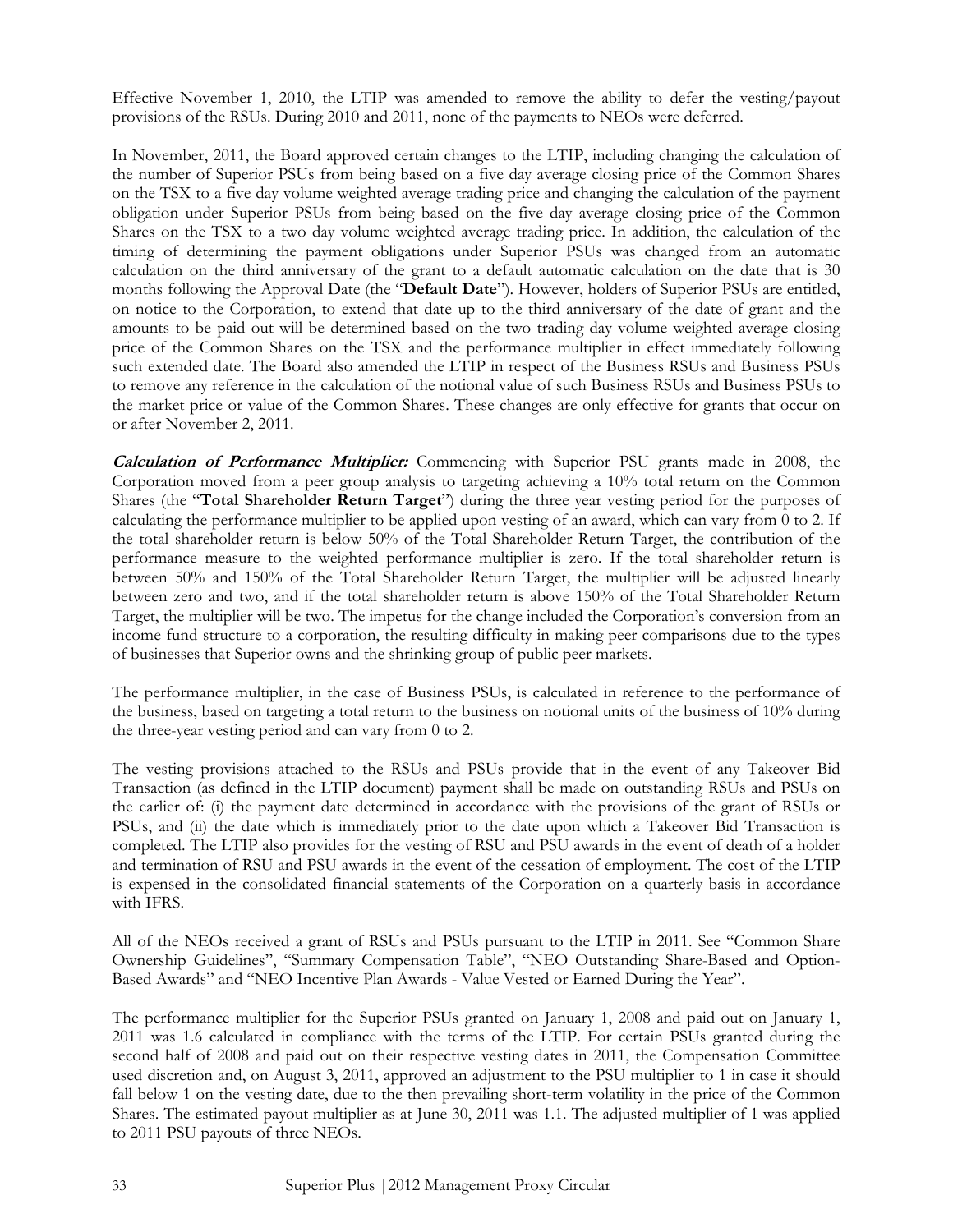The performance multiplier for the Business PSUs granted in August 2008 that had vested in August 2011 ranged between 0 and 2, depending on the performance of the respective business, as calculated in compliance with the terms of the LTIP.

# Executive Hedging

Under Superior's Insider Trading Policy all of Superior's director, officers, employees or consultants are prohibited from short-selling securities of Superior where such person does not own or has not fully paid for the securities being sold. On November 2, 2011, the Insider Trading Policy was amended to include an explicit provision prohibiting Superior's directors and officers from hedging equity-based compensation awards and securities held under share ownership requirements.

#### Senior Executive Share Ownership Guidelines

Superior maintains share ownership guidelines for senior executives to further align executive and Shareholder interests, as follows:

**Chief Executive Officer:** Required to hold four times annual salary in Common Shares. The required ownership must be attained no later than four years after the effective date of the appointment of such executive.

**Executive Vice-Presidents:** Required to hold three times annual salary in Common Shares, PSUs and RSUs. The Executive Vice-Presidents must hold at least one times annual salary in Common Shares. The required ownership must be attained no later than three years after the effective date of the appointment of such executive.

**Business Presidents:** Required to hold three times current annual salary in Common Shares, PSUs and RSUs. The business Presidents must hold at least one times current annual salary in Common Shares. Business Presidents appointed prior to March 6, 2007 are encouraged, but not required to meet the current guideline to hold one times current annual salary in Common Shares. The required ownership must be attained no later than three years after the effective date of the appointment of such executive.

In calculating Common Share ownership, other than for the CEO, the guidelines allow for the value of RSUs and PSUs to be considered. Any options, warrants or convertible debentures are excluded from the calculation. Included in the Common Share ownership calculation shall be Common Share holdings over which the director and/or Senior Executive exercises control or direction (such as in relation to a trust or in relation to minor children or spouse) and securities which are indirectly owned (such as in RRSPs or through a wholly-owned corporation), as filed under Insider Reporting requirements.

As detailed below, all of the NEOs exceed the current senior executive share ownership guidelines, except for Mr. Timmons who, temporarily, was slightly below his ownership requirements as at December 31, 2011. For Mr. Billing's share ownership requirement, see "Director Share Ownership Requirement" in this Information Circular.

|                                                        | Common<br><b>Shares</b> | <b>RSUs</b> | <b>PSUs</b> | <b>Estimated</b><br>Value of<br>Common | Current<br>Ownership<br>Requirement<br>of Common | <b>Estimated</b><br>Value of Common<br>Shares, RSUs and | Current<br>Ownership<br>Requirement<br>of Common<br>Shares, RSUs |
|--------------------------------------------------------|-------------------------|-------------|-------------|----------------------------------------|--------------------------------------------------|---------------------------------------------------------|------------------------------------------------------------------|
| Name & Position                                        | Held                    | Held        | Held        | Shares $(1)$                           | <b>Shares</b>                                    | $PSUs$ (1)(2)(3)(4)                                     | and PSUs                                                         |
| Luc Desjardins<br>President and CEO                    | 112,000                 | 267,934     | 137,921     | \$644,000                              | $$3,000,000^{(5)}$$                              | \$2,977,666                                             | N/A                                                              |
| Wayne Bingham<br>Executive VP and CFO                  | 138,616                 | 52,998      | 79,650      | \$797,042                              | \$365,000                                        | \$1,559,768                                             | \$1,095,000                                                      |
| Eric McFadden<br>Executive VP, Business<br>Development | 228,601                 | 74,986      | 67,987      | \$1,314,456                            | \$335,000                                        | \$2,136,551                                             | \$1,005,000                                                      |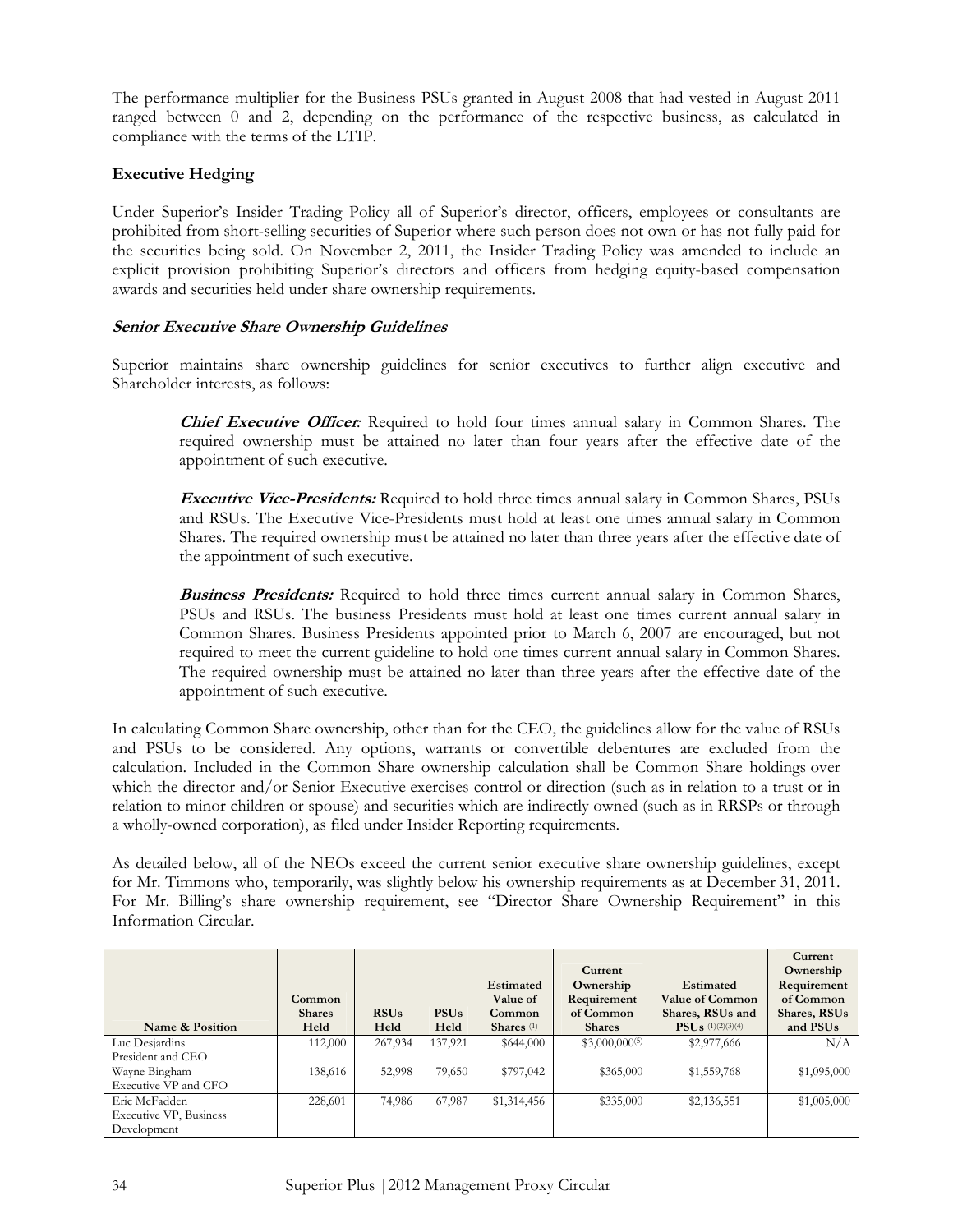| Name & Position                | Common<br><b>Shares</b><br>Held | <b>RSUs</b><br>Held | <b>PSUs</b><br>Held | <b>Estimated</b><br>Value of<br>Common<br>Shares $(1)$ | Current<br>Ownership<br>Requirement<br>of Common<br><b>Shares</b> | <b>Estimated</b><br><b>Value of Common</b><br>Shares, RSUs and<br><b>PSUs</b> $(1)(2)(3)(4)$ | Current<br>Ownership<br>Requirement<br>of Common<br>Shares, RSUs<br>and PSUs |
|--------------------------------|---------------------------------|---------------------|---------------------|--------------------------------------------------------|-------------------------------------------------------------------|----------------------------------------------------------------------------------------------|------------------------------------------------------------------------------|
| Paul Timmons                   | 16,291                          | 30,170              | 74,388              | \$93,673                                               | Nil                                                               | \$953,095                                                                                    | \$1,080,000                                                                  |
| President, Specialty Chemicals |                                 |                     |                     |                                                        |                                                                   |                                                                                              |                                                                              |
| Greg McCamus                   | 16,751                          | 37,609              | 80,003              | \$96,318                                               | Nil                                                               | \$1,172,379                                                                                  | \$1,080,000                                                                  |
| President U.S. Refined Fuels   |                                 |                     |                     |                                                        |                                                                   |                                                                                              |                                                                              |
| and Superior Energy            |                                 |                     |                     |                                                        |                                                                   |                                                                                              |                                                                              |
| Management                     |                                 |                     |                     |                                                        |                                                                   |                                                                                              |                                                                              |

#### Notes:

- 1. The estimated value of the Common Shares is the sum of the total number of Common Shares held as at December 31, 2011 multiplied by the closing market price of the Common Shares on the TSX as at December 31, 2011 (\$5.75).
- 2. The estimated value of the RSUs held by Messrs. Desjardins, Bingham and McFadden is the sum of the total number of RSUs held as at December 31, 2011 (including the notional reinvestment of dividends since the date of grant), multiplied by the closing market price of Common Shares on the TSX as at December 31, 2011 (\$5.75).
- 3. The estimated value of the RSUs held by Messrs. Timmons and McCamus is based on the notional valuation of the respective business as at December 31, 2011, in addition to an adjustment to account for the value of the cash generated by the business, notionally reinvested into notional shares of the business.
- 4. Messrs. Desjardins, Bingham and McFadden hold Superior PSUs, while Messrs. Timmons and McCamus hold a combination of Superior and Business PSUs. The value of the Superior PSUs is the number of PSUs granted (including the notional reinvestment of dividends since the date of grant) multiplied by the closing market price of Common Shares on the TSX as at December 31, 2011 (\$5.75) and a performance multiplier. The estimated value of the Business PSUs is the number of Business PSUs granted (including an adjustment to amount for the value of the cash generated by the business notionally invested into notional shares of the business) multiplied by the notional per share valuation of the respective business as at December 31, 2011 and in each case a performance multiplier of 1 is assumed. The value of PSUs is dependent on both the market price of the Common Shares or the business valuation, as the case may be, as at the vesting date, as well as a performance multiplier. For calculation of the performance multiplier see page 33 of this Information Circular. Therefore, the value of the PSUs as stated in this Information Circular may vary significantly over the respective vesting period.
- 5. Mr. Desjardins joined Superior in November 2011 as President and CEO and has four years from the date of his appointment to meet the guidelines.

#### Risk Assessment and Oversight

Effective risk management is one of the key oversight responsibilities of the Board and critical to Superior's success and achievement of its business strategies. The Board considers Superior's overall risk profile and aims to achieve a proper balance between risks incurred and potential return to Shareholders. The committees of the Board assist in identifying, assessing and monitoring the Corporation's risks.

Current and evolving operational and other key risks are continuously monitored at each of Superior's businesses. At the corporate level, management reviews on a monthly basis, strategic, financial, operational, compliance and reputation risks, taking an enterprise-wide approach and ensures that appropriate systems, policies and procedures are in place to mitigate these risks.

The Audit Committee reviews with management their assessment of significant financial, derivative and disclosure risks and assesses the steps that management has taken to mitigate such risks. The results are reported to and reviewed by the Board at each regularly scheduled meeting together with reports on other key current and evolving operational and other enterprise-wide risks, including risk mitigation policies, processes and strategies.

Human resources, labour relations and executive compensation matters are an integral part of this risk assessment process with oversight support provided by the Compensation Committee. The Compensation Committee has discussed the implications of the risks associated with Superior's compensation policies and practices and does not believe that its compensation programs encourage a senior executive of Superior or any of its businesses to take inappropriate or excessive risks. Reasons include the following:

- The compensation policies and practices for each of Superior's business and at the corporate level have similar structures and fit within the Corporation's overall compensation strategy.
- Superior's overall compensation programs are market-based and aligned with its annual business and long-term strategic plans. Performance metrics used in determining compensation are consistent with and directly linked to our business goals.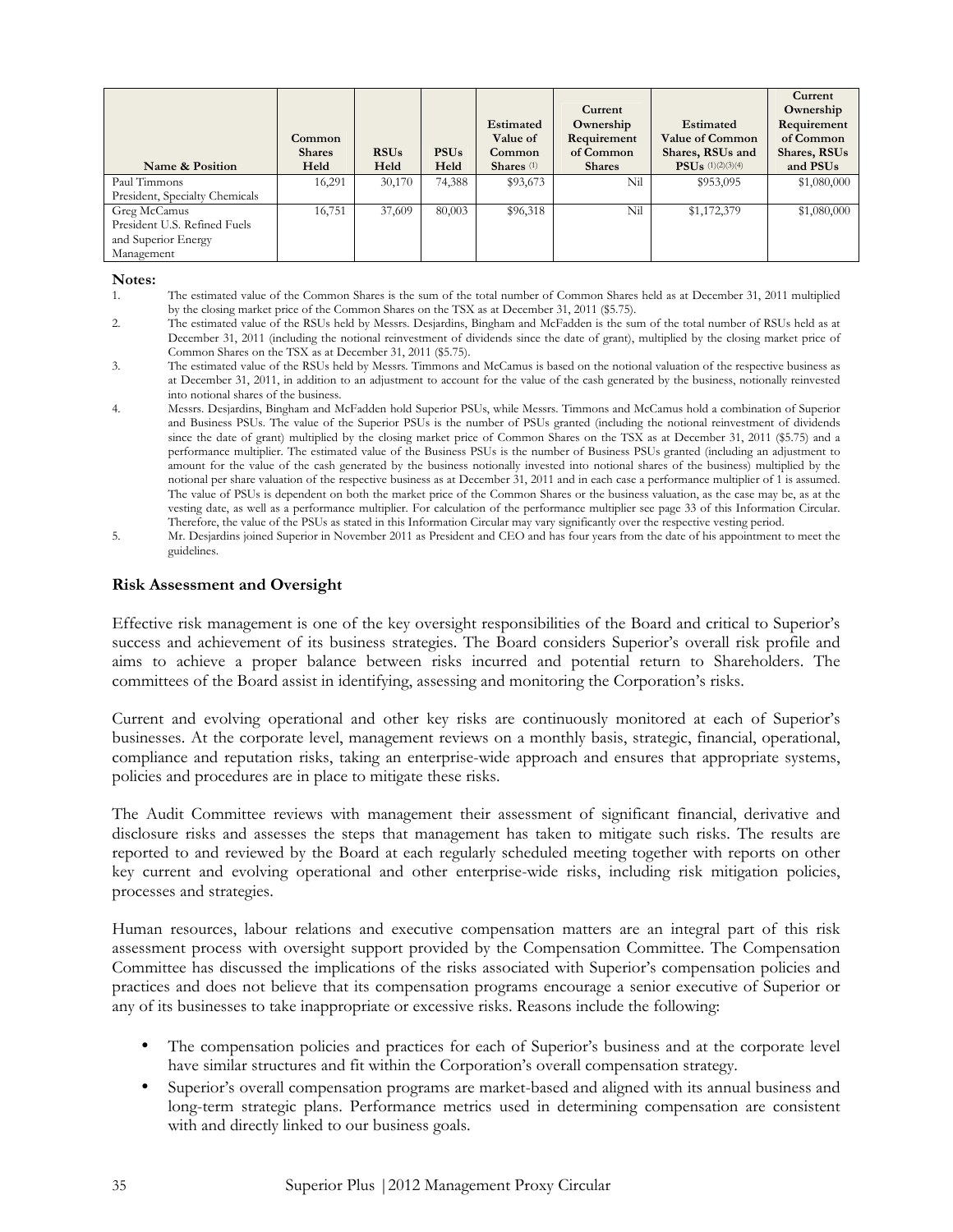- There are no compensation policies and practices that are structured significantly differently for any of Superior's senior executives.
- Compensation expense and incentive pools are linked to the financial risk management process and monitored on an ongoing basis.
- The compensation expense to our executive officers is not a significant percentage of Superior's revenue.
- The compensation package for officers and senior employees consists of fixed (base salary) and variable (Annual Bonus and LTIP) compensation, designed to balance the level of risk taking, while focusing on generating long-term and sustainable value for Shareholders.
- Bonus plan payouts and LTIP awards are capped based on a percentage of salary and subject to overall maximum thresholds.
- On an annual basis, senior executive goals and objectives, as well as performance assessments are reviewed and discussed.
- Discretion is permitted under Superior's compensation policies and judgment is applied when necessary, particularly to performance measures, in cases where performance targets are not attainable due to circumstances that are not within the executive's control to avoid potential diversion of focus to reach short-term goals and compromise long-term sustainability and growth.
- RSUs and PSUs vest over a three-year period and generally represent 40-55% of total senior executive compensation which further mitigates any short-term risk taking potential.
- An executive who resigns or is terminated for cause will forfeit all bonus and LTIP payouts.
- Senior executives and business presidents have share-ownership guidelines to further align executive and Shareholder interests. See "Senior Executive Share Ownership Guidelines".
- Superior's directors and officers are prohibited from hedging equity based compensation awards and securities held under share ownership requirements.
- Employment agreements and LTIP plan provisions are structured to provide fair treatment in the event of involuntary termination or change of control and provide a sense of security for Superior's senior executives.

The Compensation Committee intends to monitor compensation governance and risk assessment practices, as these continue to evolve.

# Summary Remarks and 2012 Compensation Program Outlook

The Compensation Committee has reviewed, discussed and recommended the CD&A to be included in this Information Circular.

Superior is focused on the stability of its cash flow and the generation of value growth within its businesses. In support of Superior's corporate strategy, compensation philosophy and programs are periodically reviewed by the Compensation Committee to (a) assess their competitiveness, (b) be satisfied that they continue to meet the Corporation's compensation objectives, taking into account changing market conditions and Superior's risks and opportunities, and (c) improve its overall ability to attract experienced directors and to recruit, retain, and motivate high-performing employees. The Compensation Committee believes that it understands the long-term implications of the Corporation's executive compensation plans and is satisfied that its current executive compensation programs and levels of compensation are aligned with Superior's performance and reflect competitive market practices.

At this time, the Corporation does not intend to make significant changes to its compensation policies and practices for 2012.

# Performance Graph

The following graph illustrates changes from December 31, 2006 to December 31, 2011, in cumulative return to Shareholders of an investment in the Common Shares of the Corporation compared to the cumulative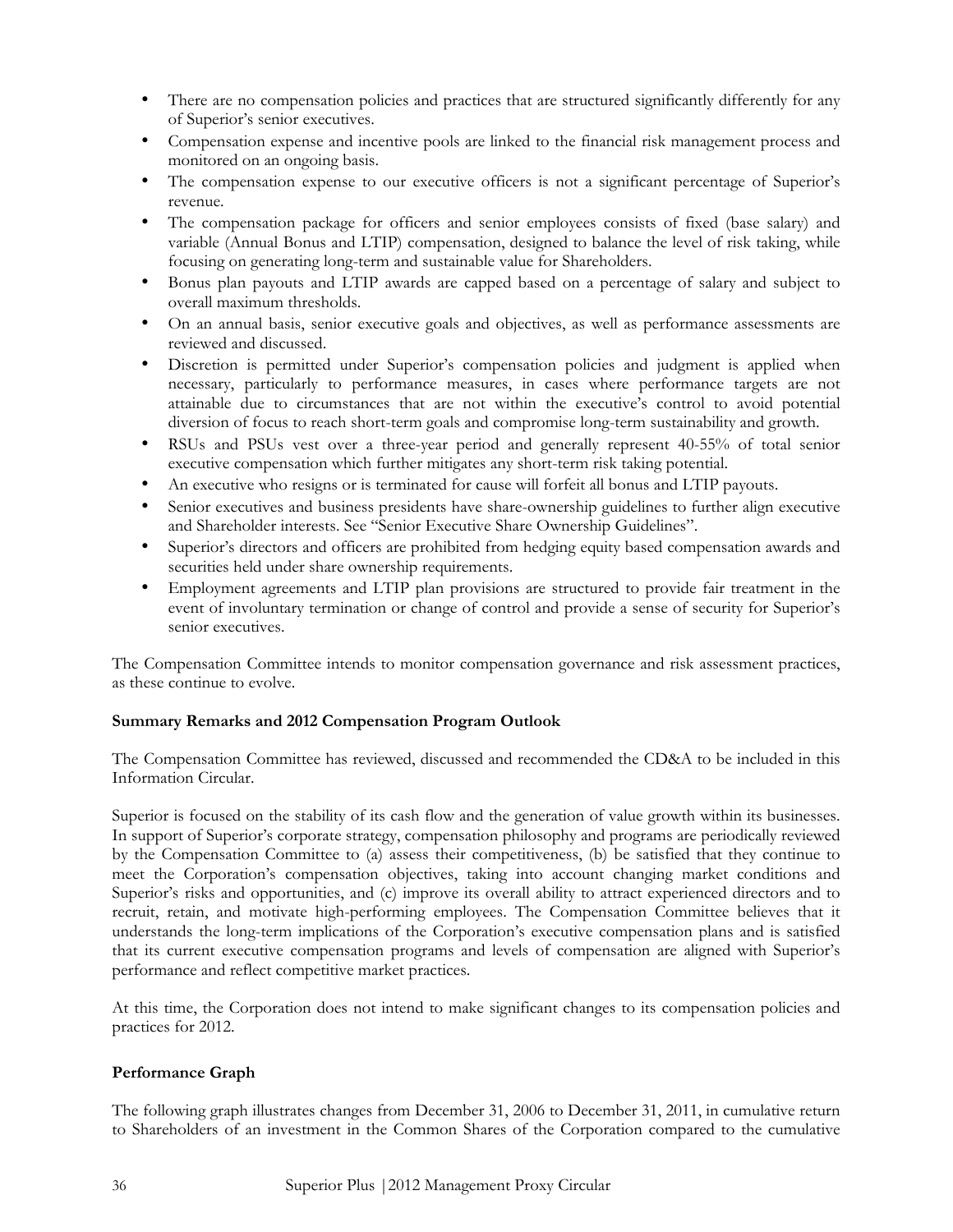total return on the Standard & Poors/TSX Composite Total Return Index ("TSX Composite") and the cumulative total return on the Standard & Poors/TSX Capped Industrial Index ("TSX Capped Industrial"), assuming the reinvestment of cash distributions and/or dividends.



|                       | Dec. 31, 2006 | Dec. 31, 2007 | Dec. 31, 2008 | Dec. 31, 2009 | Dec. 31, 2010 | Dec. 31, 2011 |
|-----------------------|---------------|---------------|---------------|---------------|---------------|---------------|
| <b>SPB</b>            | 100           | 124           | 133           | 198           |               | 107           |
| <b>TSX</b> Composite  | 100           | 110           |               | 99            |               | 107           |
| TSX Capped Industrial | 100           | 113           | 83            | 105           | 123           | 123           |

In April 2006, Superior initiated a comprehensive strategic review process intended to maximize unitholder value and, in connection therewith, Mr. Billing took on the role of Chief Executive Officer in addition to serving as Chairman of the Fund. In 2006, management successfully executed on several main elements of the strategic plan and continued to make significant strides in executing its strategic plan over the subsequent two years, including the completion of the Conversion on December 31, 2008. In 2009, Superior successfully completed several strategic growth initiatives, despite the general economic downturn that prevailed throughout most of the year. The full impact of the recession and record warm weather impacted Superior's businesses in 2010. NEO salaries were frozen along with most management positions and bonus levels were minimal with a few exceptions where significant achievements were rewarded. In February 2011, the Board approved and Superior reduced its Common Share dividend by 3.5 cents per month to align the payout with the estimated performance of the businesses; and in November 2011, a further reduction of 5 cents per month was made as part of a focused debt reduction program in response to volatile capital markets. Superior recorded a 2011 AOCF of \$1.65 per share, which was within its forecasted guidance of \$1.55 to \$1.90 per share. Modest salary increases were made in 2011 to remain competitive in the market place. Over the five year period ending December 31, 2011, Superior has achieved a cumulative total return to Shareholders comparable to that of the TSX Composite.

LTIP programs form a significant part of executive compensation. Due to the link between the value of Superior RSUs/PSUs and fluctuations in the market price of the Common Shares, the underlying value of the LTIP awards tends to correspond with Superior's cumulative total return over the five year period represented by the graph. The trend in executive compensation is generally in line with broad industry compensation trends for those industries that Superior serves. It also reflects the progress made in adjusting the strategy and positioning the Corporation for long-term sustainable growth.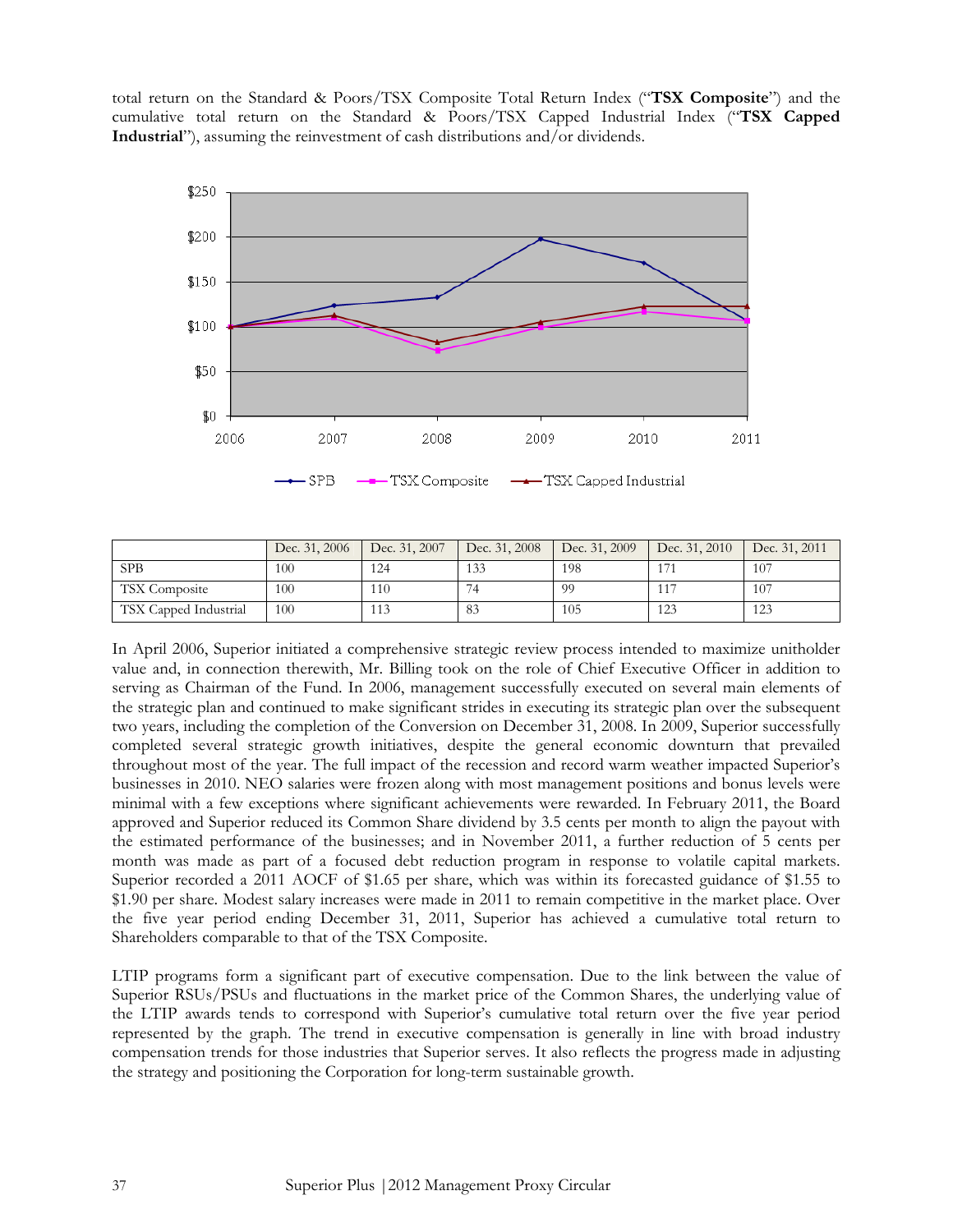#### Summary Compensation Table

The following table sets out a summary of the NEOs executive compensation for the three years ended December 31, 2011.

|                                                                              |      |                   |                                   |                                            |                                                                     | <b>Non-Equity Incentive</b><br><b>Plan Compensation</b> |                                            |                                    |                                  |
|------------------------------------------------------------------------------|------|-------------------|-----------------------------------|--------------------------------------------|---------------------------------------------------------------------|---------------------------------------------------------|--------------------------------------------|------------------------------------|----------------------------------|
| Name and<br>Principal<br>Position                                            | Year | Salary<br>$($ \$) | <b>Share-Based</b><br>Awards (\$) | Option-<br><b>Based</b><br>Awards<br>$($)$ | Annual<br><b>Incentive</b><br>Plans<br>$($ \$ $)($ <sup>1</sup> $)$ | Long-<br>Term<br><b>Incentive</b><br>Plans<br>$($)$     | Pension<br>Value<br>$($ \$) <sup>(2)</sup> | All Other<br>Compensation<br>$($)$ | Total<br>Compensation<br>$($ \$) |
| Luc Desjardins<br>President and<br>Chief Executive<br>Officer <sup>(3)</sup> | 2011 | 86,538            | $2,575,000^{(4)(5)}$              | ÷                                          | ÷.                                                                  | ÷.                                                      | 6,923                                      | ä,                                 | 2,668,461                        |
| Grant Billing<br>Past Chairman                                               | 2011 | 533,078           | 750,0007                          | ÷.                                         | $N/A^{(8)}$                                                         | ä,                                                      | 11,485                                     | 1,833,267(9)(12)                   | 3,127,830                        |
| and Chief                                                                    | 2010 | 600,000           | 1,200,000(4)                      |                                            | 300,000                                                             |                                                         | 11,225                                     | 36,775(12)                         | 2,148,000                        |
| Executive<br>Officer <sup>(6)</sup>                                          | 2009 | 600,000           | 1,200,000(4)                      |                                            | Ni <sup>1</sup> (8)                                                 |                                                         | 11,000                                     | 43,846(12)                         | 1,854,846                        |
| Wayne Bingham                                                                | 2011 | 365,000           | 438,000(4)                        | ÷,                                         | 160,000                                                             | ä,                                                      | 11,485                                     | 19,098(12)                         | 993,583                          |
| <b>Executive Vice-</b><br>President and                                      | 2010 | 352,000           | 352,000(4)                        |                                            | 125,000                                                             | ä,                                                      | 11,225                                     | 20,915(12)                         | 861,140                          |
| Chief Financial<br>Officer                                                   | 2009 | 352,000           | 352,000(4)                        |                                            | 100,000                                                             |                                                         | 11,000                                     | 23,206(12)                         | 838,206                          |
| Eric McFadden                                                                | 2011 | 335,000           | 535,000)(4)(11)                   |                                            | 135,000                                                             | ÷,                                                      | 11,485                                     | 15,575(12)                         | 1,032,060                        |
| <b>Executive Vice-</b>                                                       | 2010 | 325,000           | 325,000(4)                        |                                            | 100,000                                                             | ä,                                                      | 11,225                                     | 14,775(12)                         | 776,000                          |
| President,<br><b>Business</b><br>Development                                 | 2009 | 325,000           | 325,000(4)                        |                                            | 200,000                                                             |                                                         | 11,000                                     | $14,250^{(12)}$                    | 875,250                          |
| Paul Timmons                                                                 | 2011 | 360,000           | 360,000(10)                       |                                            | 360,000                                                             |                                                         | 67,000                                     | 12,600(12)                         | 1,159,600                        |
| President,                                                                   | 2010 | 350,000           | 350,000(10)                       |                                            | 200,000                                                             |                                                         | 26,000                                     | $12,250^{(12)}$                    | 926,000                          |
| Specialty<br>Chemicals                                                       | 2009 | 350,000           | 350,000(10)                       |                                            | 50,000                                                              | ä,                                                      | 51,000                                     | 12,192(12)                         | 813,192                          |
| Greg McCamus                                                                 | 2011 | 360,000           | 435,600(10)                       |                                            | 200,000                                                             |                                                         | 11,485                                     | 17,300(12)                         | 1,024,385                        |
| President, U.S.<br>Refined Fuels and                                         | 2010 | 350,000           | 350,000(10)                       |                                            | 100,000                                                             |                                                         | 11,225                                     | 16,775(12)                         | 828,000                          |
| Superior Energy<br>Management                                                | 2009 | 350,000           | 350,000(10)                       |                                            | 280,000                                                             |                                                         | 11,000                                     | 18,046(12)                         | 1,009,046                        |

# Notes:<br>1.

- 1. The reported amounts represent bonuses which are based on prior year performance, but paid in the first quarter of the current year (2011 bonuses are based on the achievement of goals in 2011, but paid in the first quarter of 2012). See "Annual Bonus Program – 2011 Bonus Program Payouts".
- 2. The benefit provisions of Superior's pension and savings plan provide employees with a defined contribution benefit pension/savings plan option. Superior matches an employee's contribution under this plan from 4% to 8% of base salary. The plan is available to employees generally, except for employees of the Specialty Chemicals and Construction Products Distribution businesses. The Specialty Chemicals business has a similar plan matching up to 3.5% of base salary.
- 3. Mr. Desjardins joined Superior as President and Chief Executive Officer on November 14, 2011.
- 4. Includes Superior RSUs and PSUs. The grant date fair market value of the Superior RSUs and PSUs is based on the market price of the Common Shares (as calculated under the terms of the LTIP) on the grant date consistent with IFRS 2 - Share-based Payments ("IFRS 2"). Using the market price of the Common Shares as the grant date fair market value is seen as being an effective way to determine the fair market value of the Superior RSUs and PSUs as such information is constantly being updated. See "Compensation Discussion and Analysis - Long-Term Incentive and Retention Programs" for additional information relating to the Corporation's RSUs and PSUs.
- 5. Includes a one-time grant of RSUs and PSUs for a total value of \$1,450,000 based on the terms of Mr. Desjardins' employment agreement (See "Employment Contract").
- 6. Mr. Billing retired as Chief Executive Officer on November 14, 2011 and continues to serve as non-executive Chairman of the Board. For compensation received in 2011 as Chairman of the Board, see "Director Compensation Table" in this Information Circular.
- 7. Represents DSUs granted to Mr. Billing on retirement in exchange for termination of all rights under his outstanding RSUs and PSUs, including those granted in 2011 with a grant date fair value of \$1,200,000.
- 8. Due to his retirement in November, 2011, Mr. Billing was not eligible to receive a bonus payout for 2011. For 2009, he declined to accept his bonus award, in light of the overall 2009 financial performance of the Corporation.
- 9. Includes \$1,800,000 cash received by Mr. Billing upon retirement under the terms of his employment agreement and the LTIP. For information on the retirement payouts see "Grant Billing – Retirement Payouts" on page 46 of this Information Circular and \$33,267 contributed to his non-registered savings plan by Superior.
- 10. Includes Superior PSUs, Business PSUs and Business RSUs. Refer to note 4 above for details regarding the methodology employed to calculate the grant date fair market value of the Superior PSUs. The grant date fair market value of the Business RSUs and PSUs is based on the most recently completed quarterly notional value of the business which takes into account, among other factors, the previous twelve months of cash flow for the business as well as, for grants prior to November, 2011, a relative valuation of Superior Common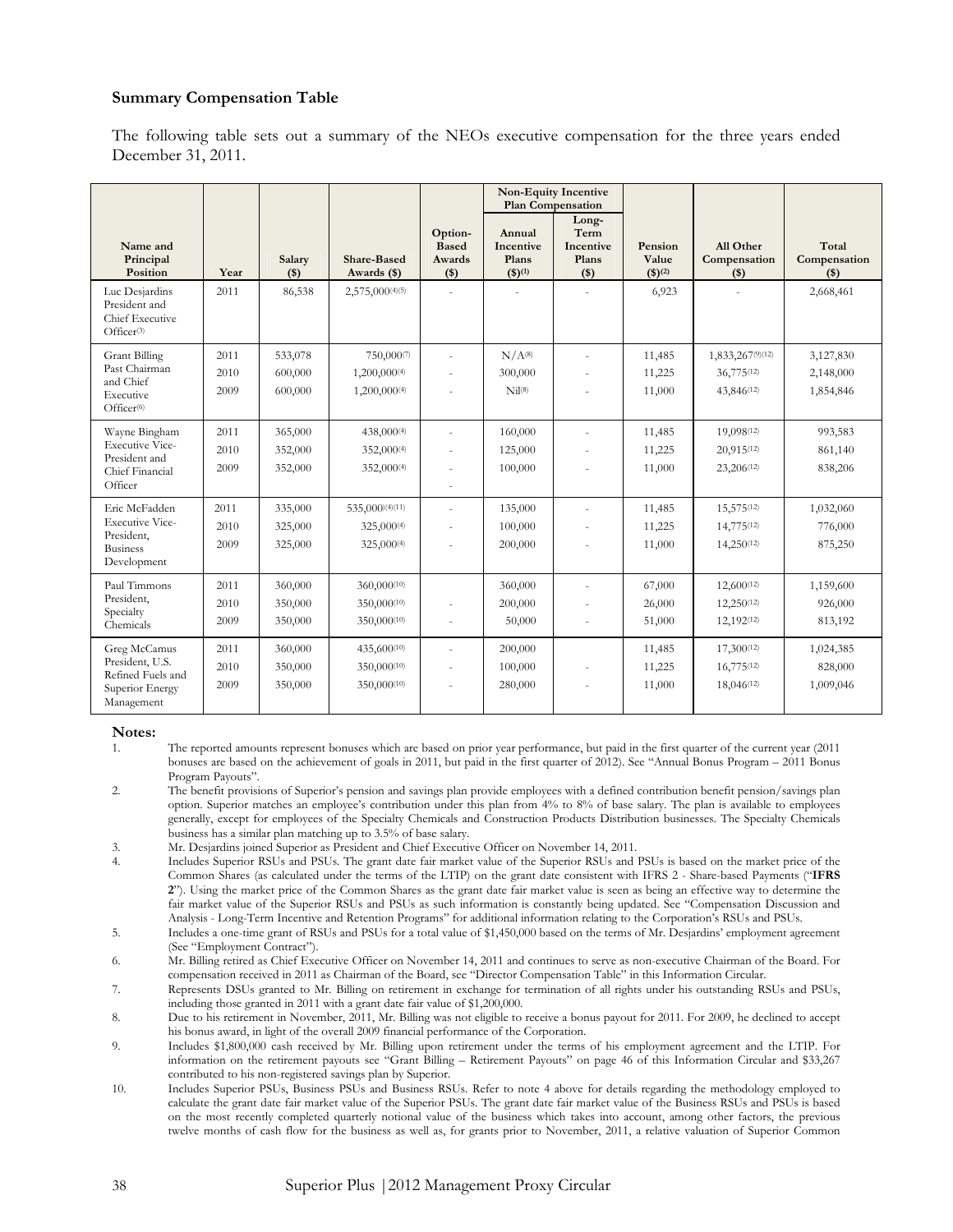Shares consistent with IFRS 2. This methodology of determining the grant date fair market value of the Business RSUs and PSUs is employed because the relevant information can be best collected on a quarterly basis. See "Compensation Discussion and Analysis - Long-Term Incentive and Retention Programs" for additional information relating to the RSUs and PSUs.

- 11. Includes a value of \$200,000 for 31,017 RSUs awarded on November 18, 2011 to Mr. McFadden at a grant date fair market value of \$6.448 in lieu of payment for his 2008 PSU grant that vested in 2011.
- 12. Represents the amounts contributed to the non-registered savings plans by Superior or its businesses on behalf of the NEO. Perquisites and other personal benefits did not exceed \$50,000 or 10% of the total of the annual salary of the NEO for the financial year.

#### NEO Outstanding Share-Based and Option-Based Awards

The following table sets forth information with respect to the outstanding awards granted under the LTIP to the Corporation's NEOs as of December 31, 2011, which includes awards granted prior to January 1, 2011.

|                                                                                       |                                                                                       |                                        | <b>Option-Based Awards</b>   |                                                                               | <b>Share-Based Awards</b>                                                                     |                                                                                                                                      |                                                                                                                                   |  |
|---------------------------------------------------------------------------------------|---------------------------------------------------------------------------------------|----------------------------------------|------------------------------|-------------------------------------------------------------------------------|-----------------------------------------------------------------------------------------------|--------------------------------------------------------------------------------------------------------------------------------------|-----------------------------------------------------------------------------------------------------------------------------------|--|
| Name                                                                                  | Number of<br><b>Securities</b><br>Underlying<br>$Un-$<br>exercised<br>Options<br>(# ) | Option<br>Exercise<br>Price<br>$($ \$) | Option<br>Expiration<br>Date | Value of<br>$Un-$<br>exercised<br>In-the-<br>Money<br><b>Options</b><br>$($)$ | Number<br>of Shares<br>or Units<br>of Shares that<br><b>Have Not</b><br><b>Vested</b><br>(# ) | Market or<br>Payout<br>Value of<br>Share-<br><b>Based</b><br><b>Awards</b><br>That Have<br><b>Not Vested</b><br>(1)(2)(3)<br>$($ \$) | Market or<br>Payout Value<br>of Vested<br><b>Share-Based</b><br><b>Awards Not</b><br>Paid Out or<br><b>Distributed</b><br>$($ \$) |  |
| Luc Desjardins<br>President and Chief<br><b>Executive Officer</b>                     |                                                                                       |                                        |                              |                                                                               | 267,934 RSUs<br>137,921 PSUs                                                                  | 2,333,666                                                                                                                            | Nil                                                                                                                               |  |
| <b>Grant Billing</b><br>Past Chairman and<br>Chief Executive<br>Officer               |                                                                                       |                                        |                              | $\overline{a}$                                                                |                                                                                               |                                                                                                                                      | 679,684(4)                                                                                                                        |  |
| Wayne Bingham<br><b>Executive Vice-</b><br>President and Chief<br>Financial Officer   |                                                                                       |                                        |                              |                                                                               | 52,998 RSUs<br>79,560 PSUs                                                                    | 762,209                                                                                                                              | Nil                                                                                                                               |  |
| Eric McFadden<br><b>Executive Vice-</b><br>President, Business<br>Development         |                                                                                       |                                        |                              |                                                                               | 74,986 RSUs<br>67,987 PSUs                                                                    | 822,095                                                                                                                              | Nil                                                                                                                               |  |
| Paul Timmons<br>President, Specialty<br>Chemicals                                     |                                                                                       |                                        |                              |                                                                               | 30,170 RSUs<br>74,388 PSUs                                                                    | 859,422                                                                                                                              | Nil                                                                                                                               |  |
| Greg McCamus<br>President, U.S.<br>Refined Fuels and<br>Superior Energy<br>Management |                                                                                       |                                        |                              |                                                                               | 37,609 RSUs<br>80,003 PSUs                                                                    | 1,076,061                                                                                                                            | Nil                                                                                                                               |  |

# Notes:

- 1. The estimated value of the unvested RSUs held by Messrs. Desjardins, Bingham and McFadden is the total number of RSUs held as at December 31, 2011 (including the notional reinvestment of dividends since the date of grant), multiplied by the closing market price of Common Shares on the TSX as at December 31, 2011 (\$5.75).
- 2.. The estimated value of the unvested Business RSUs held by Messrs. Timmons and McCamus is the total number of Business RSUs held as at December 31, 2011 (including an adjustment to account for the value of the cash generated by the business notionally reinvested into notional shares of the business) multiplied by the notional per share valuation of the respective business as at December 31, 2011.
- 3. Messrs. Desjardins, Bingham and McFadden hold Superior PSUs, while Messrs. Timmons and McCamus hold a combination of Superior and Business PSUs. The value of the Superior PSUs is the number of PSUs granted (including the notional reinvestment of dividends since the date of grant) multiplied by the closing market price of Common Shares on the TSX as at December 31, 2011 (\$5.75) and the estimated value of the Business PSUs is the number of Business PSUs granted (including an adjustment to account for the value of the cash generated by the business, notionally reinvested into notional shares of the business) multiplied by the notional per share valuation of the respective business as at December 31, 2011 in each case multiplied by the performance multiplier. For both Superior and Business PSUs, a performance multiplier of 1 is assumed. The value of PSUs is dependent on both the market price of the Common Shares, in case of the Superior PSUs and the notional per share valuation of the respective business, in case of the Business PSUs, as at the vesting date, as well as a performance multiplier. Therefore, the value of the PSUs as stated in this Information Circular may vary significantly over the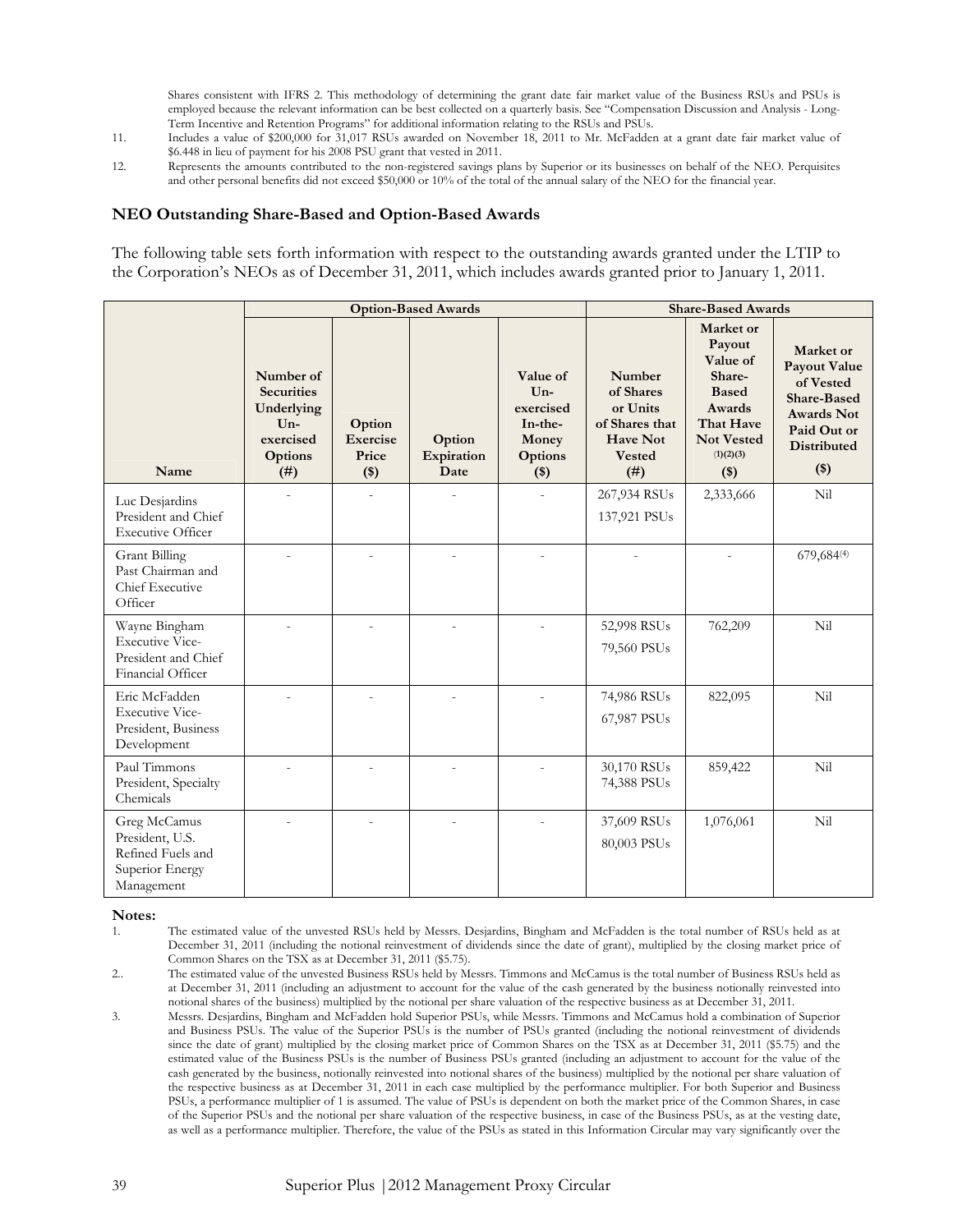respective vesting period. For calculation of the performance multiplier see page 33 of this Information Circular. See "Compensation Discussion and Analysis - Long-Term Incentive Plan" for additional details regarding the PSUs.

4. Market value of DSUs granted to Mr. Billing on retirement as Chief Executive Officer based on the closing market price of the Common Shares on the TSX on December 31, 2011 of \$5.75 per Common Share. See "Summary Compensation Table" and "Grant Billing – Retirement Payouts" in this Information Circular.

#### NEO Incentive Plan Awards - Value Vested or Earned During the Year

The following table sets forth information with respect to the value of awards granted to NEOs pursuant to the LTIP that have vested during the year ended December 31, 2011 and bonuses paid to NEOs in respect of achievements attained over the same period.

| Name                                                                               | <b>Option-Based Awards -</b><br><b>Value Vested During Year</b><br>$($)$ | <b>Share-Based Awards -</b><br><b>Value Vested During Year</b><br>(3)(1) | <b>Non-Equity Incentive Plan</b><br>Compensation-<br><b>Value Earned During Year</b><br>(3)(2) |
|------------------------------------------------------------------------------------|--------------------------------------------------------------------------|--------------------------------------------------------------------------|------------------------------------------------------------------------------------------------|
| Luc Desjardins<br>President and Chief Executive<br>Officer                         |                                                                          |                                                                          |                                                                                                |
| <b>Grant Billing</b><br>Past Chairman and Chief<br><b>Executive Officer</b>        |                                                                          | 2,091,658                                                                |                                                                                                |
| Wayne Bingham<br>Executive Vice-President and<br>Chief Financial Officer           |                                                                          | 425,551                                                                  | 160,000                                                                                        |
| Eric McFadden<br>Executive Vice-President,<br><b>Business Development</b>          |                                                                          | 345,540                                                                  | 135,000                                                                                        |
| Paul Timmons<br>President, Specialty Chemicals                                     |                                                                          | 330,965                                                                  | 360,000                                                                                        |
| Greg McCamus<br>President, U.S. Refined Fuels<br>and Superior Energy<br>Management |                                                                          | 1,080,192                                                                | 200,000                                                                                        |

#### Notes:

1. Consists of the cash payouts made, as applicable to each NEO, in respect of the following, on an aggregate basis:

- (a) For Superior RSUs, the final 33.3% granted in 2008, the second 33.3% granted in 2009, and the first 33.3% granted in 2010. Superior RSUs are granted at the market price of the Common Shares (as calculated under the terms of the LTIP) on the day of grant and their value upon vesting is dependent on the market price of the Common Shares (as calculated under the terms of the LTIP) in addition to the notional reinvestment of dividends over the three year vesting period. For the purposes of this table, the value of the Superior RSUs is based on the number of RSUs that have vested (including the notional reinvestment of dividends since the date of grant) multiplied by the market price of the Common Shares on the TSX (as calculated under the terms of the LTIP) on the date of vesting.
- (b) The Superior PSUs granted in January, 2008 and those granted during the second half of 2008, which vested in 2011, had a performance multiplier of 1.6 and 1.0, respectively. Superior PSUs vest on the third anniversary of the date of grant. The value of the Superior PSUs is the number of PSUs granted (including the notional reinvestment of dividends since the date of grant) multiplied by the closing market price of Common Shares on the TSX (as calculated under the terms of the LTIP) as at the vesting date and multiplied by the performance multiplier. For the calculation of the performance multiplier, see page 33 of this Information Circular; and
- (c) Business RSUs are issued based on a notional valuation for each business and adjustments are made to simulate the reinvestment of dividends based on the cash generated by the business. See "Compensation Discussion and Analysis - Long-Term Incentive Plan" for details regarding the Business RSUs.
- (d) Business PSUs granted in August 2008, which vested in 2011, had a performance multiplier between 0 and 2, depending on the performance of the respective business. Business PSUs vest on the third anniversary of the date of grant. The value of the Business PSUs is the number of Business PSUs granted (including an adjustment made to account for the value of the cash generated by the business, notionally reinvested into notional shares of the business) multiplied by the notional per share valuation of the business at the vesting date and multiplied by a performance multiplier. For calculation of the performance multiplier see page 33 of this Information Circular.
- 2. Bonuses are based on prior year performance, but paid in the first quarter of the current year (2011 bonuses are based on the achievement of goals in 2011, but paid in the first quarter of 2012).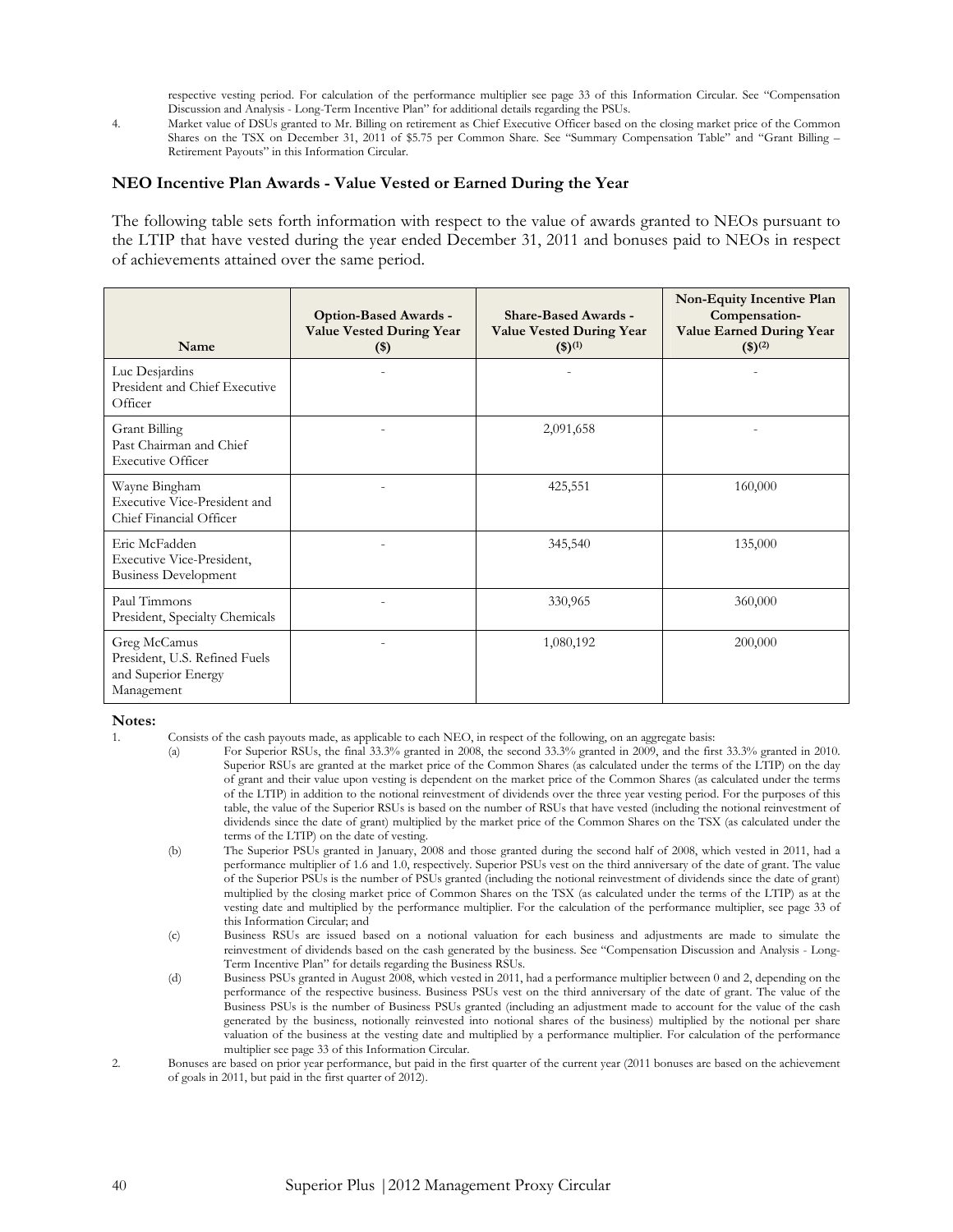#### Pension Plan Benefits

#### Defined Benefits Plans

Mr. Timmons is the only NEO who participates in a defined benefit pension plan. The following table sets forth information with respect to the pension plans that provide for payments or benefits at, following, or in connection with the retirement of Mr. Timmons, President of Specialty Chemicals and ERCO Worldwide, excluding defined contribution plans.

|                      |          | Annual Benefits    |            | Opening    |                            |              | Closing                    |
|----------------------|----------|--------------------|------------|------------|----------------------------|--------------|----------------------------|
|                      | Number   | Payable            |            | Present    |                            |              | Present                    |
|                      | of       | (5)                |            | Value of   |                            |              | Value of                   |
|                      | Years    |                    |            | Defined    |                            | $Non-$       | Defined                    |
|                      | Credited |                    |            | Benefit    | Compensatory               | Compensatory | Benefit                    |
|                      | Service  | At year            | At Age     | Obligation | Change                     | Change       | Obligation                 |
| Name                 | (# )     | End <sup>(1)</sup> | $65^{(2)}$ |            | $\left( \mathbb{S}\right)$ |              | $\left( \mathbb{S}\right)$ |
| Paul Timmons         | 30.5     | 193,000            | 212,000    | 2,142,000  | 67,000                     | 297,000      | 2,506,000                  |
| President, Specialty |          |                    |            |            |                            |              |                            |
| Chemicals            |          |                    |            |            |                            |              |                            |

Notes:

1. Includes both the registered defined benefit entitlement of \$78,000 as well as an ERCO unfunded supplemental pension of \$115,000.

2. Includes both the registered defined benefit entitlement of \$87,000 as well as an ERCO unfunded supplemental pension of \$125,000.

Obligations at the beginning of the year are calculated using the same assumptions and methods as were used for financial statement reporting purposes for preparing the Corporation's financial statements for the year ended December 31, 2010; specifically this includes use of a discount rate of 5.25% per annum, a salary scale of 3.25% and the projected unit credit cost method pro-rated by service. Obligations at the end of the year are calculated using the same assumptions and methods as were used for financial statement reporting purposes for preparing the Corporation's financial statements for the year ended December 31, 2011; specifically this includes use of a discount rate of 4.25% per annum, a salary scale of 3.25% and the projected unit credit cost method pro-rated by service. The compensatory change includes the service cost for 2011 as well as any increases or decreases in pension liability that the plan experienced due to salary increases being different than assumed. Non-compensatory changes include all other effects, mainly changes in liability due to changes in assumptions.

The annual retirement benefit is equal to the sum of: (i) 1.25% of the best average earnings up to and including the final three-year average yearly maximum pensionable earnings ("YMPE") (average is \$47,267 at December 31, 2011); and (ii) 1.875% of the best average earnings in excess of the three-year average YMPE, multiplied by the number of years and completed months of credited service. Earnings or remuneration for defined benefit pension purposes consist of base salary. Normal retirement is at age 65, however retirement is allowed as early as age 55. An unreduced pension is payable if retirement is after age 60 with 25 or more years of service, or after attainment of age 65. Early retirement reductions apply if a retirement occurs prior to meeting these requirements. Mr. Timmons became eligible for an unreduced pension on his 60th birthday. The normal form of pension pays a pension for the life of the member, and is guaranteed for the first 60 monthly payments. There is no maximum applied to credited services, nor is there any offset or reduction at age 65 due to Canada Pension or Old Age Security.

# Defined Contribution Plans

The following table sets forth information with respect to the pension plans that provide for payments or benefits at, following, or in connection with retirement of certain of the NEOs of Superior, excluding defined benefit plans. The NEO of the Specialty Chemicals business does not participate in a defined contribution plan. The disclosure in the following table was prepared by using the same assumptions and methods used for financial statement reporting purposes under the accounting principles used to prepare the Corporation's financial statements.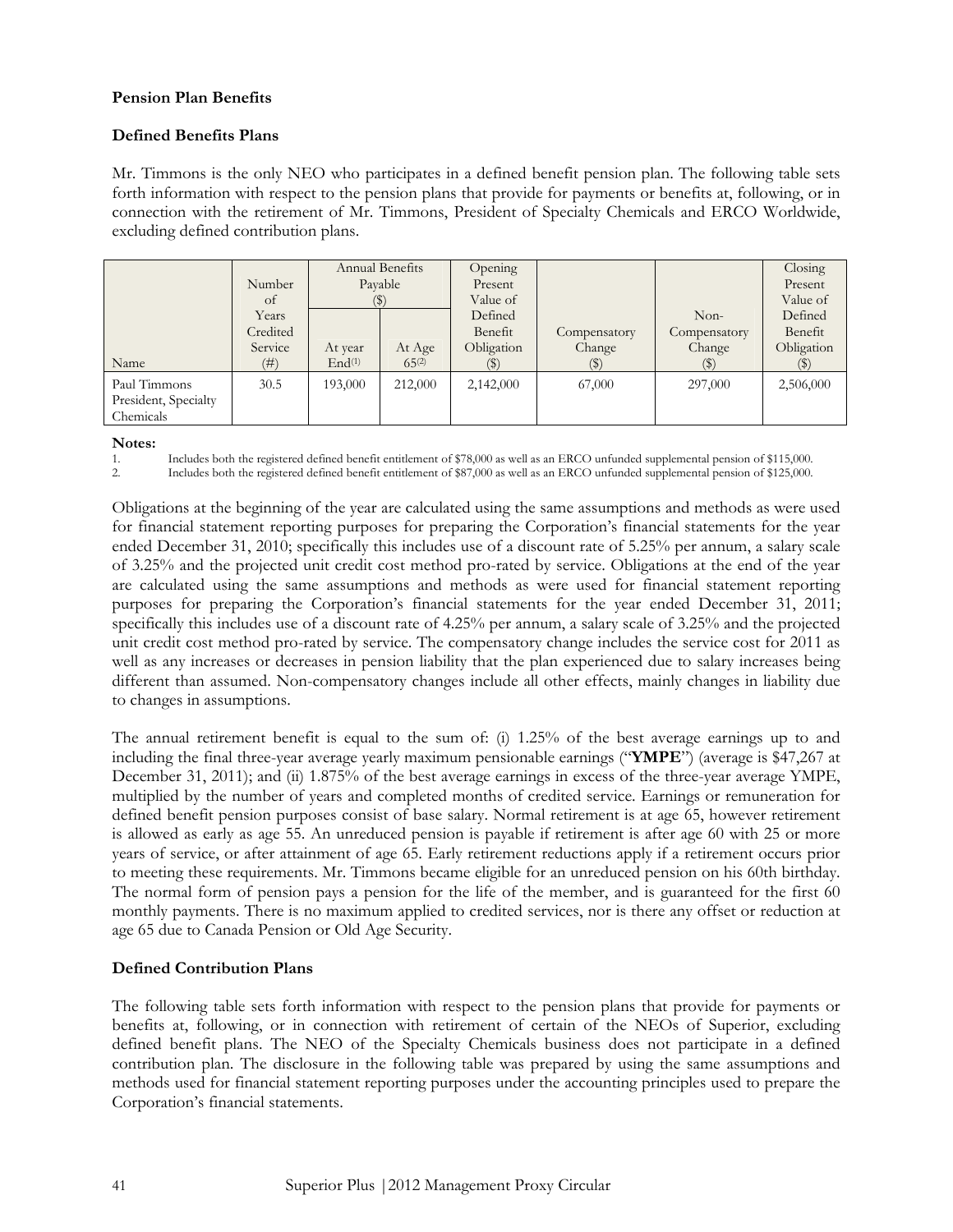| Name                                                                            | Accumulated<br><b>Value at Start</b><br>of Year<br>$($)$ | Compensatory<br>$(\$)$ | Accumulated<br>Value at<br><b>Year End</b><br>$($ \$) |
|---------------------------------------------------------------------------------|----------------------------------------------------------|------------------------|-------------------------------------------------------|
| Luc Desjardins<br>President and Chief Executive<br>Officer                      | $\Omega$                                                 | 6,923                  | 13,846                                                |
| Grant Billing<br>Past Chairman and Chief Executive<br>Officer                   | 278,270                                                  | 11,485                 | 291,323                                               |
| Wayne Bingham<br>Executive Vice-President and Chief<br>Financial Officer        | 97,811                                                   | 11,485                 | 119,928                                               |
| Eric McFadden<br><b>Executive Vice-President, Business</b><br>Development       | 49,652                                                   | 11,485                 | 68,486                                                |
| Paul Timmons <sup>(1)</sup><br>President, Specialty Chemicals                   |                                                          | $\overline{a}$         |                                                       |
| Greg McCamus<br>President, U.S. Refined Fuels and<br>Superior Energy Management | 137,932                                                  | 11,485                 | 149,417                                               |

#### Notes:

1. Mr. Timmons does not participate in a defined contribution plan.

All NEOs for whom values are provided in the above table participate in the Superior Propane employee pension plan (the "Pension Plan"). The Pension Plan is a registered pension plan governed by provincial/federal pension legislation and the Income Tax Act (Canada). All full-time and part-time employees of Superior Propane working at least 20 hours a week may participate in the Pension Plan on the first day of the month following the commencement of their employment. For salaried employees, there is no mandatory requirement to participate in the Pension Plan. Non-salaried employees must begin to make contributions to the program no later than the first day in January which follows their 39th birthday. NEOs can contribute from 1% to 8% of their base pay earnings (which include base pay, vacation pay, statutory holiday pay and short term disability pay and excludes overtime pay, taxable benefits and incentive compensation). For NEOs, Superior provides an 8% company-matched contribution on the first 8% of base pay. The money purchase limits for contributions to the Pension Plan is the lesser of 18% of the current year's compensation or \$22,970. All contributions to the Pension Plan are vested immediately and no withdrawals are allowed from the Pension Plan while the employee is employed by Superior. The Pension Plan defines retirement as any date subsequent to the date that the employee reaches an age of 55 and no later than December 1st of the year in which the employee reaches age 69.

# Termination and Change of Control Benefits

#### Employment Contracts

Each of the NEOs, has an Employment Agreement with Superior (each an "Employment Agreement") with the exception of Mr. Timmons. Should Mr. Timmons be removed from his current positions at Superior for reasons other than for cause, it is anticipated that he would receive compensation in connection with general industry practice.

Each Employment Agreement has an indefinite term and provides for the salary, short and long-term incentives and benefits to be paid to the NEOs as set forth below. For the amount of salary and bonus paid to each of the NEOs, please refer to the "Summary Compensation Table" in this Information Circular.

# Luc Desjardins

Mr. Desjardins is party to an Employment Agreement dated October 13, 2011 and effective November 14, 2011 with Superior. Pursuant to the terms of his Employment Agreement, Mr. Desjardins receives an annual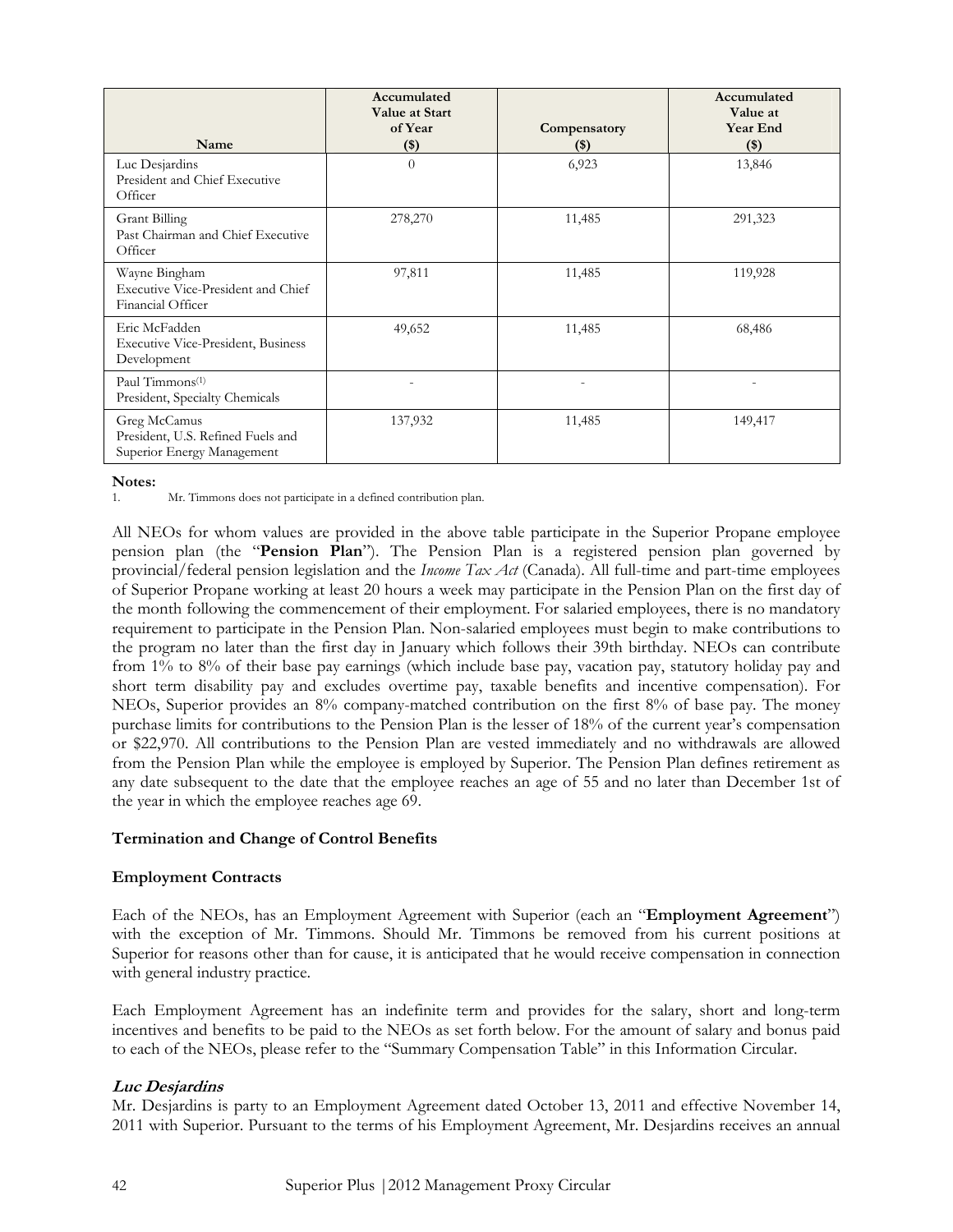salary of \$750,000 (as at the effective date of the Employment Agreement). The annual salary will be reviewed annually, commencing in January 2013, and may be increased to reflect the market. In addition, Mr. Desjardins is entitled to participate in the Pension Plan and receive any and all fringe benefits, coverages and other perquisites made available from time to time to Superior's senior officers and executives.

Mr. Desjardins' Employment Agreement provides that he is entitled to receive an annual bonus between 0% and 150% of his annual salary, with a target bonus value of 75%, based on whether Mr. Desjardins satisfies the performance criteria set forth in the goal document prepared for him for the given year. In addition, the Employment Agreement provided for a one-time grant of RSUs and PSUs at a total value of \$1,450,000. In addition, Mr. Desjardins is eligible to receive annual LTIP grants with target values totalling 150% and a maximum of 250% of his annual salary, such amounts to be determined by the Board. Mr. Desjardins received an initial grant of RSUs and PSUs with a value of \$1,125,000 in November, 2011.

# Grant Billing

Mr. Billing retired as Chief Executive Officer on November 14, 2011 (the "Retirement Date") and continues to serve as non-executive Chairman of the Board.

For information on his payouts based on the retirement terms of his Employment Agreement and the LTIP, see "Termination of Employment and Change of Control – Grant Billing Retirement Payouts" below.

# Wayne Bingham

Mr. Bingham is party to an Employment Agreement dated October 11, 2006 with the General Partner. Pursuant to the terms of the Employment Agreement, Mr. Bingham's initial annual salary was \$325,000 (as at the date of such Employment Agreement) and has subsequently increased to \$365,000 since that time. In addition, he is entitled to participate in the Pension Plan and receive any and all fringe benefits, coverages and other perquisites made available from time to time to Superior's senior officers and executives.

Mr. Bingham's Employment Agreement provides that he is entitled to receive an annual bonus of between 0% and 100% of his current annual salary, based on whether Mr. Bingham satisfies the performance criteria set forth in the goal document prepared for him for the given year.

# Eric McFadden

Mr. McFadden is party to an Employment Agreement dated October 1, 2008 with the General Partner. Pursuant to the terms of the Employment Agreement, Mr. McFadden's initial annual salary was \$325,000 (as at the date of such Employment Agreement) and has subsequently increased to \$335,000 since that time. In addition, he is entitled to participate in the Pension Plan and receive any and all fringe benefit plans, coverages and other perquisites made available from time to time to Superior's senior officers and executives.

Mr. McFadden's Employment Agreement provides that he is entitled to receive an annual bonus of between 0% and 100% of his current annual salary, based on whether Mr. McFadden satisfies the performance criteria set forth in the goal document prepared for him for the given year. In addition, Mr. McFadden was also provided with a LTIP grant of 12,884 RSUs and 19,326 PSUs valued at \$130,000 and \$195,000, respectively (as at the second day following the date of such Employment Agreement).

# Greg McCamus

Mr. McCamus is party to an Employment Agreement dated September 6, 2005 with SEM, a business of the General Partner. Under the Employment Agreement, Mr. McCamus's initial annual salary was \$300,000 (as at the date of such Employment Agreement), and has subsequently increased to \$360,000 since that time. In addition, he is entitled to participate in the Pension Plan and in any and all other incentive compensation plans and to receive any and all fringe benefits, coverages and other perquisites made available from time to time to Superior's senior executives.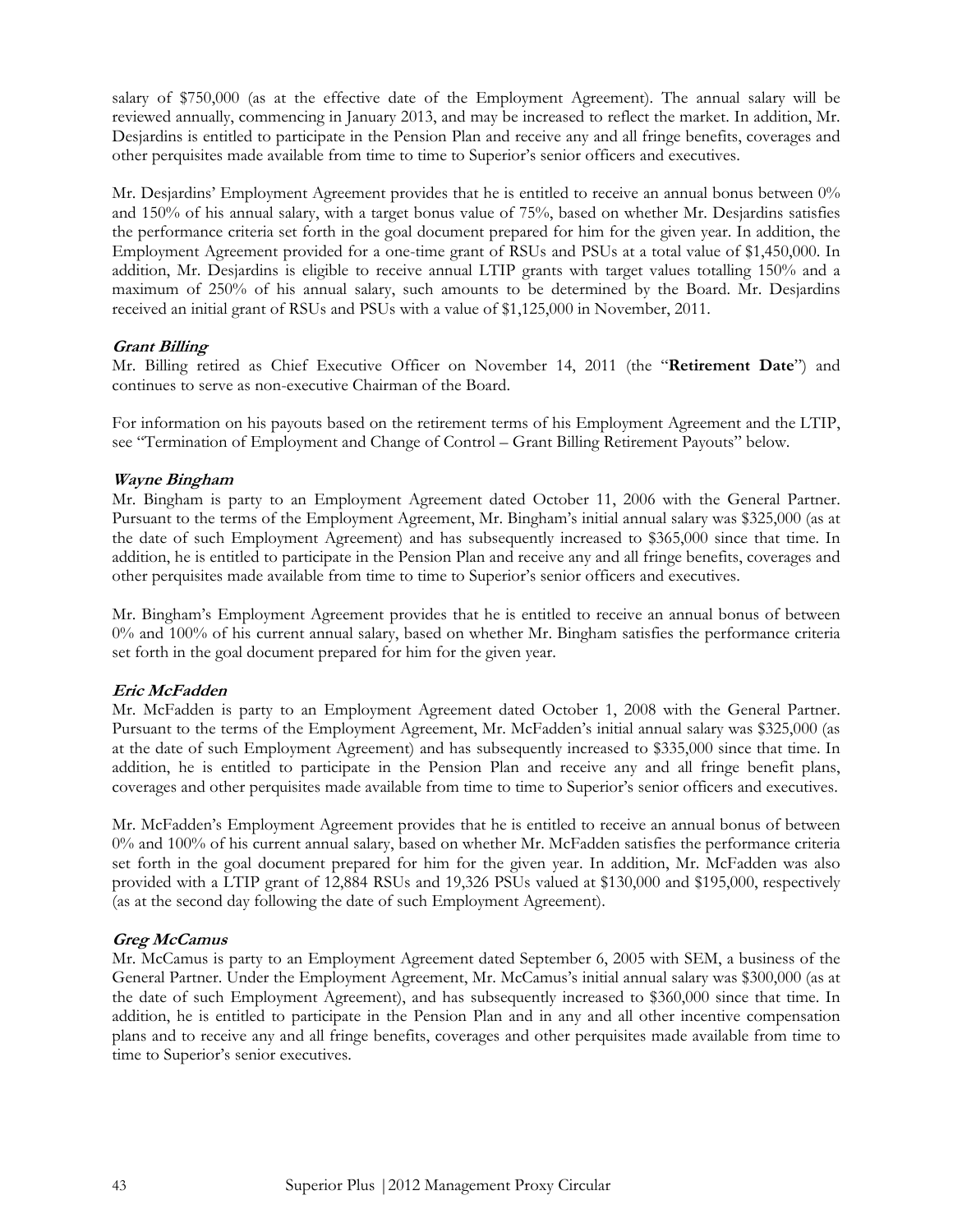#### Confidentiality and Non-Compete Provisions

Each of the above-referenced Employment Agreements contains extensive confidentiality provisions whereby for the duration of the NEOs employment and at any time thereafter, he has, subject to certain limited exceptions set forth in the Employment Agreement, agreed to hold all confidential information in confidence and to comply with the policies established by Superior in connection with such information. Any breach of the confidentiality provisions set forth in the Employment Agreement will constitute grounds for termination of employment for Cause (as defined below).

The Employment Agreement for Mr. Desjardins and for Mr. McCamus contain both confidentiality and non-compete provisions.

Mr. Desjardins agreed that for the duration of his employment and for a term of 18 months immediately following the date of termination, Mr. Desjardins will not be employed by, consult with or otherwise perform services for, own, manage, operate, join, control or participate in the ownership, management, operations or control of or be connected with, in any manner, a competitor who carries on business anywhere in Canada. In addition, Mr. Desjardins is prohibited from soliciting any employees or consultants of Superior or its affiliated corporations for the purpose of having such person employed or in any way engaged by another person, firm or corporation, to the detriment of Superior or its affiliated corporations.

Mr. McCamus agreed that for the duration of his employment and for a term of 12 months immediately following the date of termination, Mr. McCamus will not provide services to any entity in Canada or the United States which competes, directly or indirectly, or is engaged in activities which are substantially the same as the business carried on by Superior, its subsidiaries or businesses. In addition, Mr. McCamus is prohibited from soliciting any employee of Superior, its subsidiaries or businesses with the view of having that employee resign his or her employment to accept employment with any other entity.

#### Termination of Employment and Change of Control

Pursuant to and in accordance with the terms of their respective Employment Agreements, the employment of a NEO may be terminated upon the occurrence of certain events.

Generally, Superior may at any time terminate the employment of the NEO, subject to certain variances in individual contracts:

- (a) "with cause" is defined to include, but is not limited to, the continued failure of the NEO to perform his duties in accordance with the terms of his employment after receiving notice of such failure, a material breach of any term of the Employment Agreement including confidentiality provisions, the conviction of the NEO of an indictable offence, fraud or a violation of securities laws or regulation or fraud, theft or willful misconduct by the NEO that relates to or affects Superior or the NEO's employment with Superior (each or any of them referred to as an event constituting "Cause"); or
- (b) at any time without Cause.

Alternatively, the NEO may terminate his employment with Superior:

- (a) upon written notice setting forth the circumstances for which he is terminating such employment including, but not limited to, a material change in the NEO's position, duties, title or office, reduction in annual salary or other such benefits, and in certain employment agreements a transfer to an area that does not also contain the executive offices of Superior (unless by mutual agreement) and harassment designed to cause the NEO to resign (each or any of them referred to as an event constituting "Good Reason"); or
- (b) at any time without Good Reason.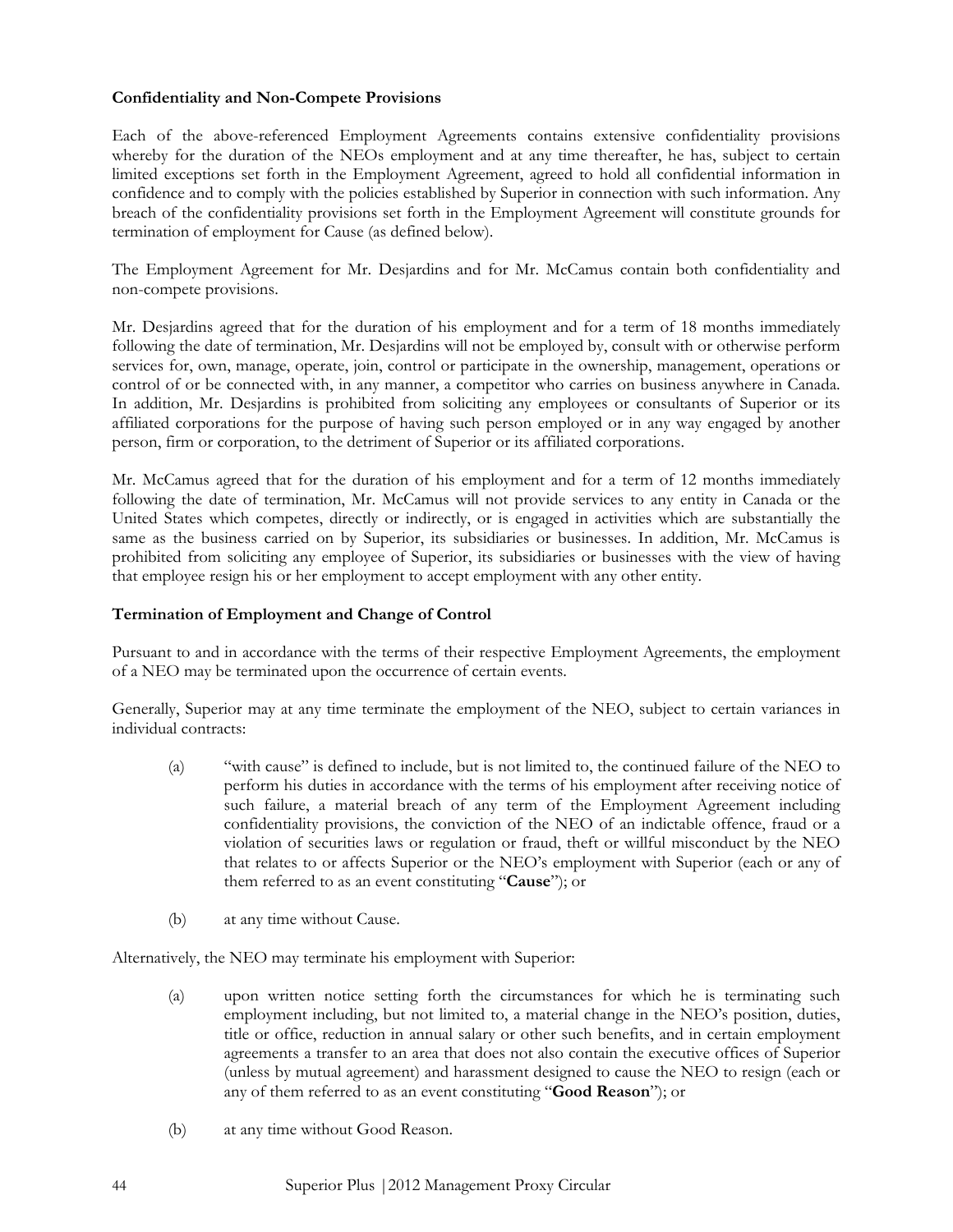In circumstances whereby Superior terminates the employment of the NEO for Cause or the NEO elects to terminate his employment with Superior without Good Reason ("Termination For Cause"), the NEO is entitled to receive (subject to variances in individual Employment Agreements as set forth below):

- (a) the amount, if any, of earned but unpaid annual salary up to and including the date of termination;
- (b) the amount of any declared but unpaid bonus; and
- (c) all outstanding vacation pay and expense reimbursements.

In circumstances whereby Superior terminates the employment of the NEO without Cause or the NEO elects to terminate his employment with Superior with Good Reason ("Termination Without Cause"), the NEO is entitled to (subject to variances in individual Employment Agreements as set forth below):

- (a) the amount, if any, of earned but unpaid annual salary up to and including the date of termination;
- (b) the amount of any declared but unpaid bonus;
- (c) all outstanding vacation pay and expense reimbursements; and
- (d) termination pay according to the terms of the Employment Agreement upon receipt of an executed release (the "Termination Amount").

Assuming that (a) the date of termination is the last day of the most recently completed financial year of Superior; and (b) any allowable vacation has been taken in full, the following sets forth estimates of the payments owed to the NEOs pursuant to the terms of their respective Employment Agreements. The Corporation's practice is to declare and pay bonuses in the first quarter of a given year in respect of the prior year's performance. As such, having assumed that the date of termination is the last day of the most recently completed financial year, bonuses in respect of 2011 performance have not been included in the estimate of the payments owed to the NEOs pursuant to the terms of their respective Employment Agreements as such bonuses were not declared until February, 2012. No bonus amounts would have been owed to any of the NEOs on December 31, 2011 in respect of 2011 performance. In addition, pursuant to the LTIP, there would be no payments due and owing to any of the NEOs in respect of RSUs as at the assumed date of termination. In addition, the estimates set forth below with respect to the payments owed to each of the NEOs in respect of PSUs assume a performance multiplier of 1. Finally, the LTIP generally provides that in the event of a "takeover bid transaction" which is defined as a takeover bid transaction or other transaction which results in the Common Shares of Superior ceasing to be listed and posted for trading on the TSX, that is completed pursuant to an offer made generally to the holders of Common Shares to acquire, directly or indirectly, the outstanding Common Shares and which is in the nature of a "takeover bid" as defined in the Securities Act (Alberta) and, where the Common Shares are listed and posted for trading on a stock exchange, is not exempt from the formal bid requirements of the *Securities Act* (Alberta), and includes a statutory plan of arrangement which results in the Common Shares of Superior ceasing to be listed and posted for trading on the TSX, that is completed pursuant to applicable corporate law ("takeover bid transaction"), all existing awards of PSUs or RSUs accelerate and vest immediately prior to completion of such transaction.

# Luc Desjardins

Pursuant to the terms of Mr. Desjardins' Employment Agreement, upon an event of Termination For Cause, Mr. Desjardins is entitled to receive, and Superior is obligated to pay (a) the amount, if any, of earned but unpaid annual salary up to and including the date of termination, (b) any declared but unpaid bonus, and (c) any incurred but unpaid vacation and expense reimbursements (in each case, less applicable withholdings and deductions).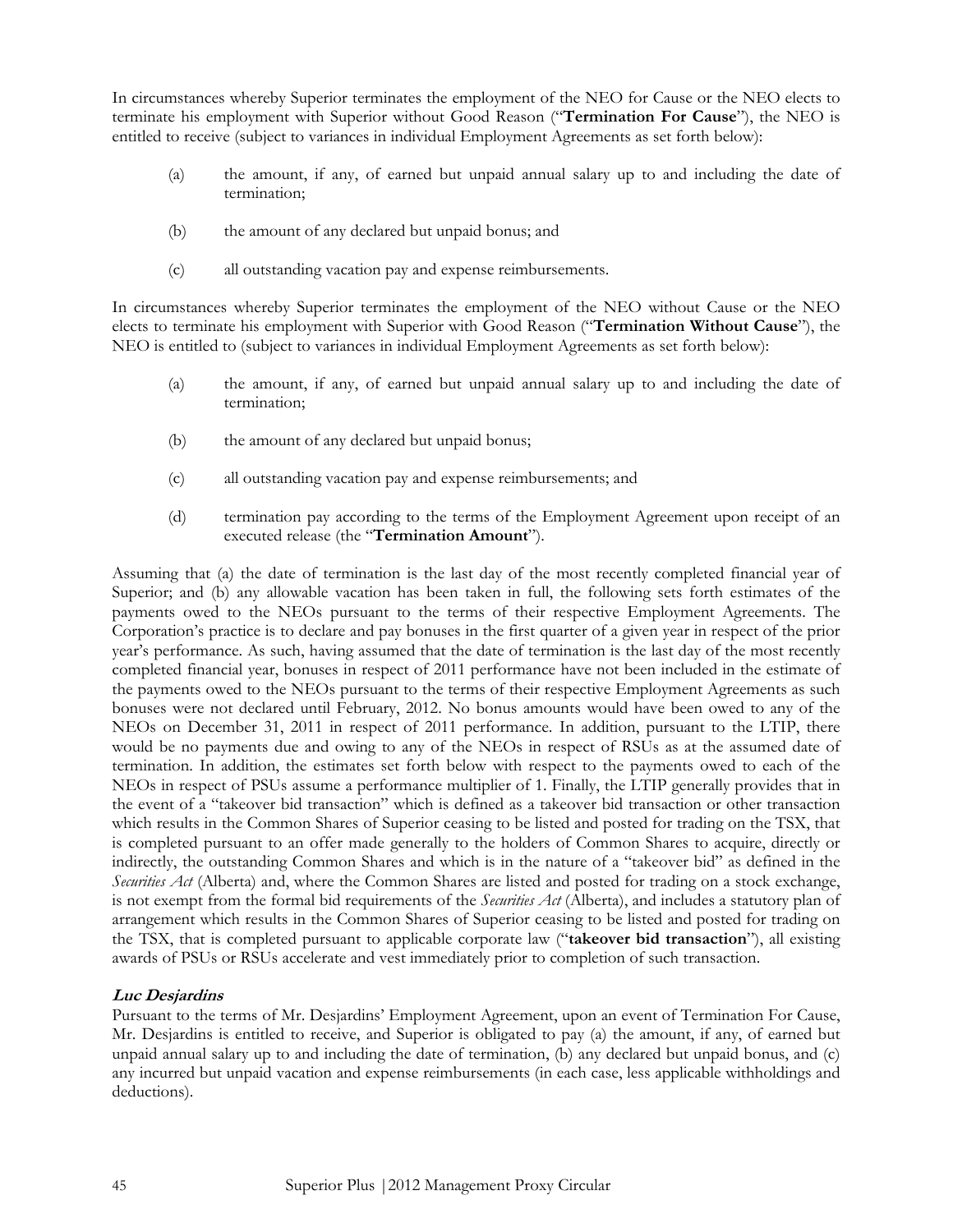Upon an event of Termination Without Cause, Mr. Desjardins is entitled to receive, and Superior is obligated to pay (a) the amount, if any, of earned but unpaid annual salary up to and including the date of termination, (b) any declared but unpaid bonus, (c) any incurred but unpaid vacation and expense reimbursements and (d) upon receipt of an executed release, the Termination Amount equal to an aggregate payment of \$2,625,000, calculated as Mr. Desjardins' annual salary plus his annual bonus times two where the annual bonus is equal to the average of the bonuses paid to Mr. Desjardins over the immediately preceding three years, provided that if three years of employment history have not been established, then the target bonus shall be used for the purposes of the calculation (in each case less applicable withholdings and deductions). In addition, Mr. Desjardins would be entitled to receive an aggregate payment of approximately \$33,045 in respect of PSUs issued to him prior to the assumed date of termination of December 31, 2011, such amount having been prorated to reflect the length of time Mr. Desjardins was employed during the three year period over which the PSUs vest in accordance with the provisions of the LTIP. In addition, Mr Desjardins would be entitled to retain his one-time grant of RSUs and PSUs (with a grant date value of \$1,450,000) until they vest and are paid out in accordance with their terms.

Mr. Desjardins' Employment Agreement includes a double trigger change of control clause, such that in the event of a change of control (as defined below), the severance, bonus payout and other benefits become payable only in the event that there was a change of control and Mr. Desjardins had good reason (as defined in the Employment Agreement) to treat the employment relationship as terminated. In the event of (a) the acquisition and/or exercise of direct or indirect control over 20% of the issued and outstanding voting securities or securities having the right to acquire voting securities of Superior (the "Voting Securities"), excluding the acquisition of direct or indirect control over 20% of the Voting Securities by a holder who does not exercise any votes to elect a member of the Board of Directors of Superior other than the directors nominated by Superior or (b) a change of three or more of the members of the Board of Directors of Superior which is initiated, other than by management of Superior, through a proxy solicitation process (a "Change of Control"), Superior shall pay to Mr. Desjardins, upon receipt of an executed release, the Termination Amount as calculated above. However, if the Change of Control occurs within three years of the effective date of the Employment Agreement, the Termination Amount shall be three times (i) the annual salary, plus (ii) the average of the bonuses paid to Mr. Desjardins over the immediately preceding three years, provided that if three years of employment history have not been established, then the target bonus shall be used for the purposes of the calculation (in each case less applicable withholdings and deductions) for an aggregate payment of \$3,937,500. In addition, pursuant to the LTIP, Mr. Desjardins would be entitled to receive an aggregate payment of approximately \$33,045 representing the value attributable to PSUs that had vested in accordance with the LTIP prior to the assumed date of termination of December 31, 2011, such amount having been pro-rated to reflect the length of time Mr. Desjardins was employed during the three year period over which the PSUs vest in accordance with the provisions of the LTIP. If the Change of Control also constituted a takeover bid transaction, Mr. Desjardins would be entitled to receive an aggregate payment of \$2,333,666 rather than \$33,045, representing the value attributable to PSUs and RSUs that had accelerated and vested in accordance with the LTIP prior to the assumed date of the takeover bid transaction of December 31, 2011. If neither Superior nor Mr. Desjardins exercise the option to terminate employment, the employment of Mr. Desjardins shall continue in accordance with the terms of the Employment Agreement or on such other terms as mutually agreed upon.

# Grant Billing – Retirement Payouts

Pursuant to the terms of Mr. Billings Employment Agreement, upon retirement after June 30, 2008, Superior was obligated to pay him (a) the amount, if any, of earned but unpaid annual salary up to and including the date of termination, (b) any declared but unpaid annual bonus, (c) any incurred but unpaid vacation and expense reimbursements and (c) the Termination Amount calculated as Mr. Billing's annual salary plus his annual bonus times two and for greater clarity, the annual bonus shall be equal to the greater of (i) the annual bonus received in the previous year prior to the date of termination and (ii) the average of the annual bonus awarded in the two years prior to the date of termination (in each case, less applicable withholdings and deductions). In addition, pursuant to the LTIP, Mr. Billing was or would be entitled to receive payment pursuant to outstanding RSUs and PSUs, such amounts being pro-rated to reflect the length of time Mr.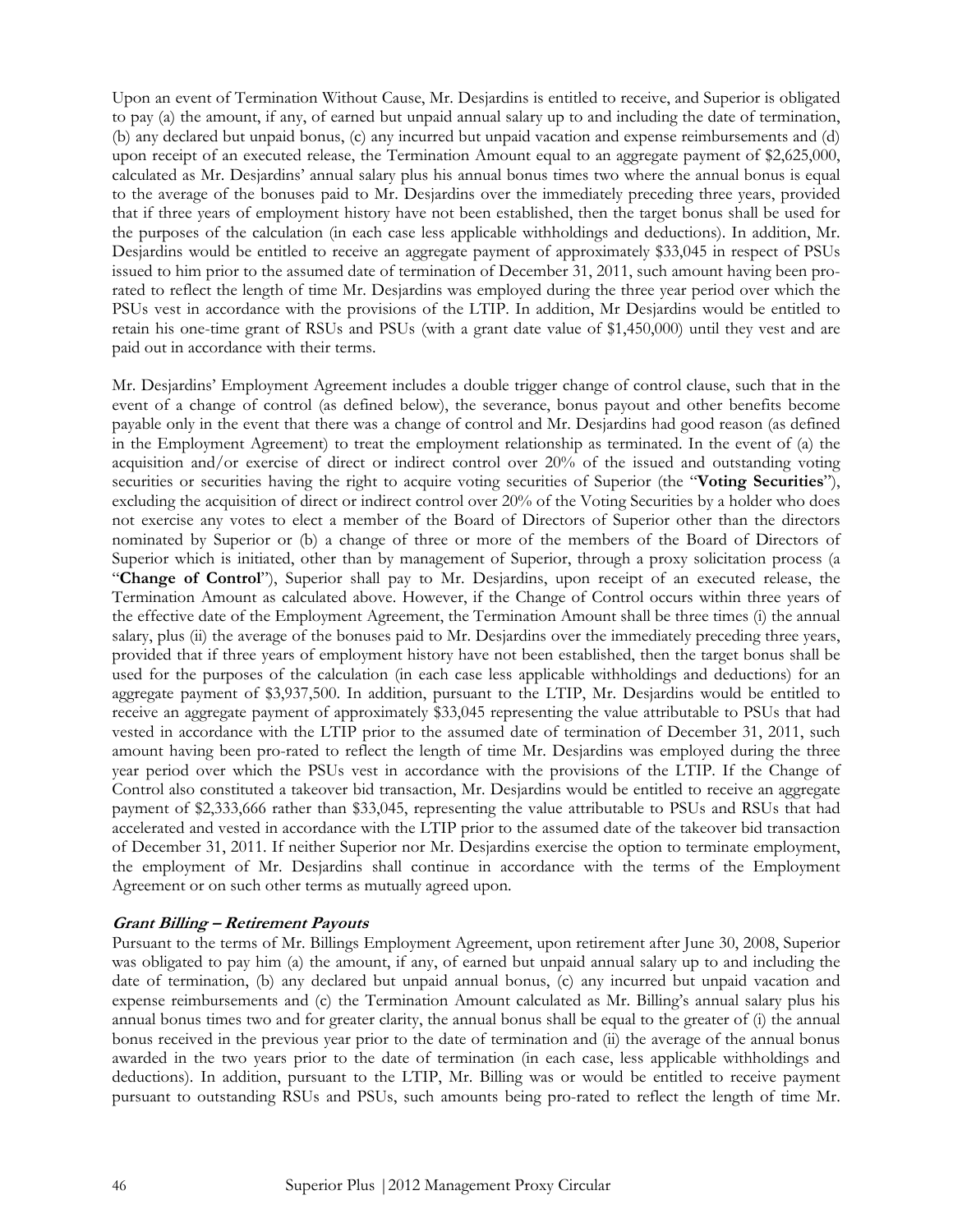Billing was employed during the three year period over which the RSUs and PSUs vest in accordance with the provisions of the LTIP.

On his retirement, effective November 14, 2011, Mr. Billing received a cash payment of \$1,800,000 calculated in compliance with the retirement provisions of his Employment Agreement and accepted a one-time grant of 116,315 DSUs at a grant date fair market value of \$6.448 per DSU, valued at a total of \$750,000 in satisfaction of all other retirement rights and entitlements pursuant to the terms of the Employment Agreement and the LTIP, including any entitlements pursuant to his outstanding RSUs and PSUs described above.

#### Wayne Bingham

Pursuant to the terms of Mr. Bingham's Employment Agreement, upon an event of Termination For Cause, Mr. Bingham is entitled to receive, and Superior is obligated to pay (a) the amount, if any, of earned but unpaid annual salary up to and including the date of termination and (b) any incurred but unpaid expense reimbursements (in each case, less applicable withholdings and deductions).

Upon an event of Termination Without Cause, Mr. Bingham is entitled to receive, and Superior is obligated to pay (a) the amount, if any, of earned but unpaid annual salary up to and including the date of termination, (b) any incurred but unpaid expense reimbursements and (c) upon receipt of an executed release, the Termination Amount equal to an aggregate payment of \$730,000 (calculated as two times Mr. Bingham's annual salary) (in each case, less applicable withholdings and deductions). In addition, pursuant to the LTIP, Mr. Bingham would be entitled to receive an aggregate payment of approximately \$169,642 in respect of PSUs issued to him prior to the assumed date of termination of December 31, 2011, such amount having been pro-rated to reflect the length of time Mr. Bingham was employed during the three year period over which the PSUs vest in accordance with the provisions of the LTIP.

In the event of a Change of Control, Superior shall pay to Mr. Bingham, upon receipt of an executed release, the Termination Amount as calculated above for an aggregate payment of \$730,000. In addition, pursuant to the LTIP, Mr. Bingham would be entitled to receive an aggregate payment of approximately \$169,642 representing the value attributable to PSUs that had vested in accordance with the LTIP prior to the assumed date of termination of December 31, 2011, such amount having been pro-rated to reflect the length of time Mr. Bingham was employed during the three year period over which the PSUs vest in accordance with the provisions of the LTIP. If the Change of Control also constituted a takeover bid transaction, Mr. Bingham would be entitled to receive an aggregate payment of \$762,209 (rather than \$169,642), representing the value attributable to PSUs and RSUs that had accelerated and vested in accordance with the LTIP prior to the assumed date of the takeover bid transaction of December 31, 2011. If neither Superior nor Mr. Bingham exercise the option to terminate employment, the employment of Mr. Bingham shall continue in accordance with the terms of the Employment Agreement or on such other terms as mutually agreed upon.

# Eric McFadden

Pursuant to the terms of Mr. McFadden's Employment Agreement, upon an event of Termination For Cause, Mr. McFadden is entitled to receive, and Superior is obligated to pay (a) the amount, if any, of earned but unpaid annual salary up to and including the date of termination and (b) any incurred but unpaid expense reimbursements (in each case, less applicable withholdings and deductions).

Upon an event of Termination Without Cause, Mr. McFadden is entitled to receive, and Superior is obligated to pay (a) the amount, if any, of earned but unpaid annual salary up to and including the date of termination, (b) any incurred but unpaid expense reimbursements and (c) upon receipt of an executed release, the Termination Amount equal to an aggregate payment of \$670,000 (calculated as two times Mr. McFadden's annual salary) (in each case, less applicable withholdings and deductions). In addition, Mr. McFadden would be entitled to receive an aggregate payment of approximately \$155,302 in respect of PSUs issued to him prior to the assumed date of termination of December 31, 2011, such amount having been pro-rated to reflect the length of time Mr. McFadden was employed during the three year period over which the PSUs vest in accordance with the provisions of the LTIP.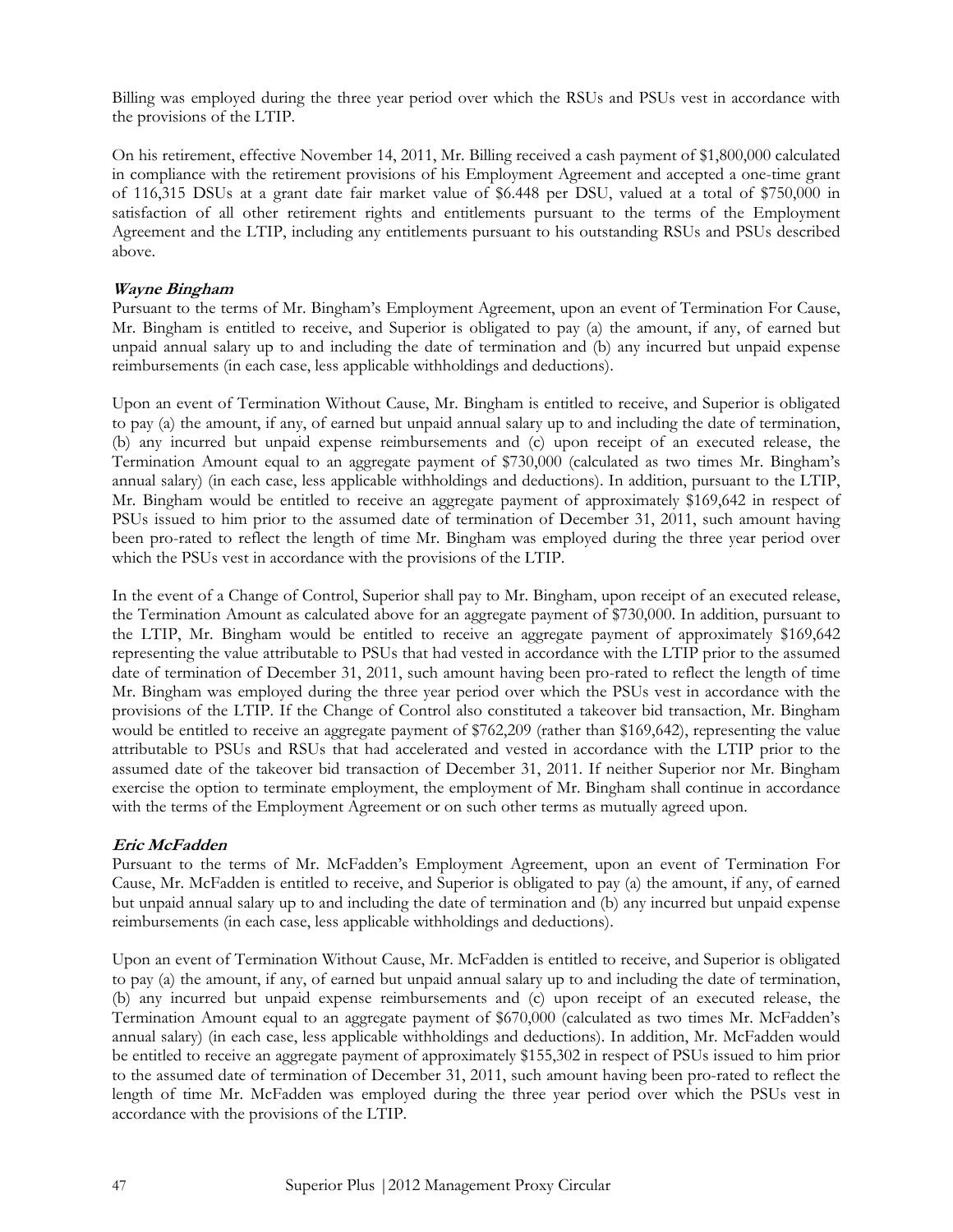In the event of a Change of Control, Superior shall pay to Mr. McFadden, upon receipt of an executed release, the Termination Amount as calculated above for an aggregate payment of \$670,000. In addition Mr. McFadden would be entitled to receive an aggregate payment of approximately \$155,302 in respect of PSUs issued to him prior to the assumed date of termination of December 31, 2011, such amount having been prorated to reflect the length of time Mr. McFadden was employed during the three year period over which the PSUs vest in accordance with the provisions of the LTIP. If the Change of Control also constituted a takeover bid transaction, Mr. McFadden would be entitled to receive an aggregate payment of \$822,095 rather than \$155,302, representing the value attributable to PSUs and RSUs that had accelerated and vested in accordance with the LTIP prior to the assumed date of the takeover bid transaction of December 31, 2011. If neither Superior nor Mr. McFadden exercise the option to terminate employment, the employment of Mr. McFadden shall continue in accordance with the terms of the Employment Agreement or on such other terms as mutually agreed upon.

# Paul Timmons

Mr. Timmons is not party to an employment agreement, however, Mr. Timmons is a beneficiary under a defined benefit plan and participates in Superior's LTIP. For details of his retirement benefits, see "Defined Benefits Plans". Pursuant to the terms of the LTIP, upon an event of Termination Without Cause or retirement, Mr. Timmons would be entitled to receive an aggregate payment of approximately \$216,171 in respect of PSUs issued to him prior to the assumed date of termination of December 31, 2011, such amount having been pro-rated to reflect the length of time Mr. Timmons was employed during the three year period over which the PSUs vest in accordance with the provisions of the LTIP. In the event of a takeover bid transaction, Mr. Timmons would be entitled to receive an aggregate payment of \$859,422 rather than \$216,171 representing the value attributable to PSUs and RSUs that had accelerated and vested in accordance with the LTIP prior to the assumed date of the takeover bid transaction of December 31, 2011.

# Greg McCamus

Pursuant to the terms of Mr. McCamus's Employment Agreement, upon an event of Termination For Cause or as a result of the death or Complete Disability of Mr. McCamus, he is entitled to receive, and Superior is obligated to pay (a) the amount, if any, of earned but unpaid annual salary up to and including the date of termination and (b) any amounts required to be paid by law (in each case, less applicable withholdings and deductions).

Upon an event of Termination Without Cause, Mr. McCamus is entitled to receive, and Superior is obligated to pay, conditional upon the receipt of a fully executed release from Mr. McCamus, (a) the amount, if any, of earned but unpaid annual salary up to and including the date of termination, (b) any incurred but unpaid expense reimbursements and (c) the Termination Amount equal to an aggregate payment of \$594,000 (calculated as 18 months of Mr. McCamus's then current annual salary plus 10% of the Termination Amount as compensation for the loss of employment benefits) (in each case, less applicable withholdings and deductions). In addition, Mr. McCamus would be entitled to receive an aggregate payment of approximately \$301,261 in respect of PSUs issued to him prior to the assumed date of termination of December 31, 2011, such amount having been pro-rated to reflect the length of time Mr. McCamus was employed during the three year period over which the PSUs vest in accordance with the provisions of the LTIP. In the event of a takeover bid transaction, Mr. McCamus would be entitled to receive an aggregate payment of \$1,076,061 rather than \$301,261 representing the value attributable to PSUs and RSUs that had accelerated and vested in accordance with the LTIP prior to the assumed date of the takeover bid transaction of December 31, 2011.

# CORPORATE GOVERNANCE PRACTICES

The Corporation is committed to maintaining high standards of corporate governance and continually assesses its governance practices against evolving policies, practices and requirements.

This Statement of Corporate Governance Practices has been approved by the Governance and Nominating Committee of the Board of Directors of the Corporation. The Board has determined that Superior's corporate governance practices are aligned with the Canadian Securities Administrators' ("CSA") disclosure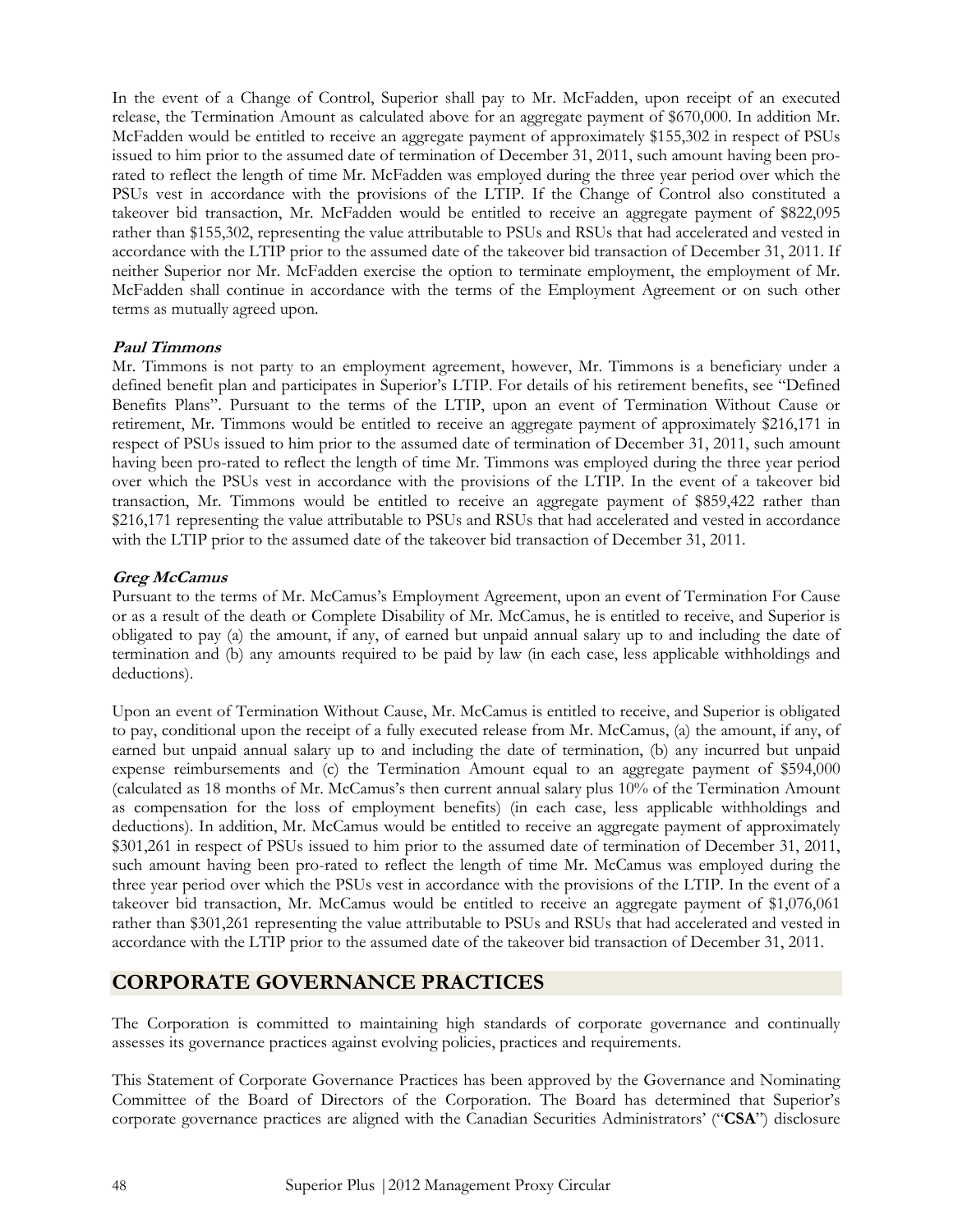standards. Set forth below is a description of certain corporate governance practices of the Corporation, as required by the Corporate Governance Rule.

#### Board of Directors

The Board is responsible for administrating the affairs of the Corporation in accordance with the requirements of the *Canada Business Corporations Act* (the "CBCA").

The Board is responsible for the stewardship of the Corporation. Its role is to provide effective leadership and oversight of Superior. Superior has officers and employees responsible for the day-to-day management and conduct of the businesses of Superior and the implementation of the strategic plan approved by the Board. Fundamentally, the Board seeks to ensure that the Corporation conducts its business with honesty and integrity, with a view to creating sustainable and long-term value and profitable growth. Supported by its committees, the Board's processes are designed to achieve an appropriate degree of independence from management; to oversee succession planning; to consider, approve and monitor the Corporation's strategic, operating, capital and financial plans; to monitor safety and the environment as it applies to Superior's businesses; and to monitor the risk management framework, including the integrity of internal financial and management systems. The duties and responsibilities of the Board are set out in a written mandate of the Board which can be found on the Corporation's website at www.superiorplus.com. and on SEDAR at www.sedar.com and, upon request, a copy will be provided promptly and free of charge to any Shareholder of the Corporation.

The Board is currently comprised of eleven members, ten (10) of whom are standing for re-election by the Shareholders at the Meeting. All of the directors possess extensive business and board experience and high standards of ethics. Of the ten nominee members, eight are independent. Mr. Desjardins, President and Chief Executive Officer, is a non-independent director. Mr. Billing is non-executive Chairman of the Board and, based on the terms of the Corporate Governance Rule, cannot be regarded as independent until three years following his November 14, 2011 retirement as Chief Executive Officer. Since 2003, Peter Green has served as lead director (the "Lead Director") of Superior to strengthen the independence of the Board from management. Currently, the Lead Director also serves as Chair of the Governance and Nominating Committee. Key duties of the Lead Director include enhancing the ability of the Board to act independently of management and non-independent directors, reviewing conflict of interest issues that may arise, in conjunction with the Chairman and the relevant committees of the Board, reviewing and assessing director attendance, performance, compensation and the size and composition of the Board and its committees, and chairing Board meetings when the Chairman is unavailable or when there is any potential conflict. Position descriptions of the Chairman of the Board, the President and Chief Executive Officer and the Lead Director delineate their roles and responsibilities. To locate the complete text of these position descriptions, see "Position Descriptions" below.

The Board, with the assistance of the Governance and Nominating Committee, has assessed the independence of each director. For more information on the assessment and director independence, see "Independence of Board and Committee Members" on page 19. To ensure directors exercise independent judgment in considering transactions and agreements, at the beginning of each Board meeting, the directors are asked if there are any independence or conflict of interest issues that may compromise independent judgment. If, at any meeting, a director has a material interest in a matter being considered, such director would not be present for discussions relating to the matter and would not participate in a vote on the matter. Following each and every meeting, the Board and the committees conduct in-camera sessions, at which nonindependent directors and management are not in attendance. For a summary of the Board and committee meetings held in 2011 and for the attendance record for each director, see page 20 of the Information Circular. Only independent directors within the meaning of the Corporate Governance Rule serve on committees of the Board and all independent members currently participate in at least one standing committee.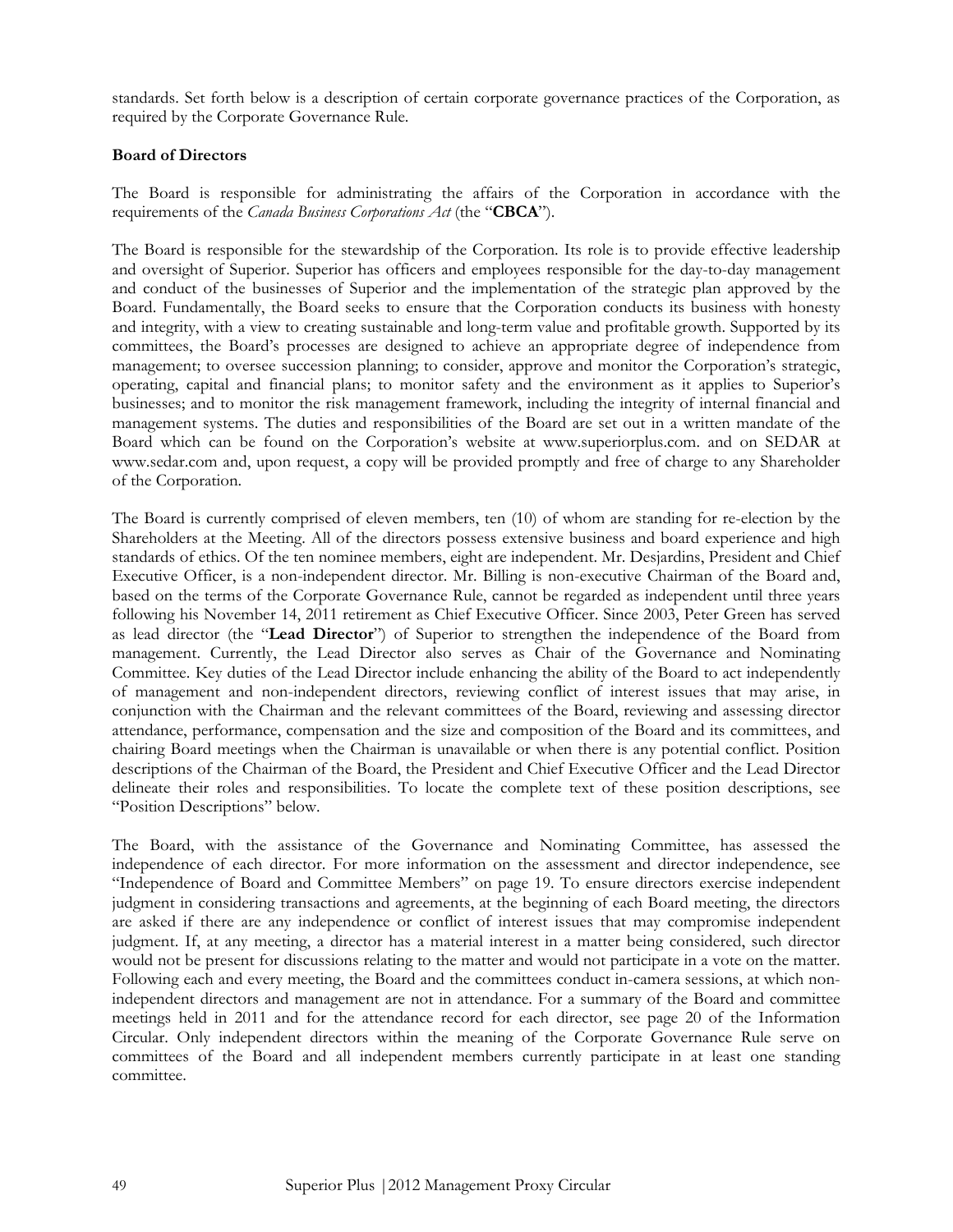Currently, certain directors of Superior serve on board of directors of other public companies. For further information, see "Director Nominee Information" and "Interlocking Directorships" commencing on page 13 of the Information Circular.

#### Committees of the Board

To assist the Board with its fiduciary responsibilities, the Board is supported by three standing committees; an Audit Committee, a Governance and Nominating Committee, and a Compensation Committee. In 2007, the Board formed advisory committees for each of the businesses, composed of three independent directors, and senior corporate management. The Board does not have any other standing committees. For further information, see "Advisory Committees" on page 20 of the Information Circular. All members of the Audit Committee, Governance and Nominating Committee and the Compensation Committee are independent.

The mandate of the Board, as well as the mandates of the Audit Committee, the Governance and Nominating Committee, and the Compensation Committee of the Corporation are posted on the Corporation's website at www.superiorplus.com.

# Audit Committee

#### Composition and Qualifications

The Audit Committee consists of four directors, Mr. Smith (Chair), Ms. Best, and Messrs. Green and Valentine. Mr. Valentine will not be standing for re-election as a director at the Meeting and the Audit Committee will then consist of three directors. All of the members of the Audit Committee are "financially literate", and "independent" within the meaning of the Audit Committee Rule. In considering criteria for the determination of financial literacy, the Board looks at the ability to read and understand a balance sheet, an income statement and a statement of cash flow of a public entity. Mr. Smith is a chartered financial analyst with almost 30 years' experience in the investment banking, investment research and management industry. His experience includes investment research, mergers and acquisitions, project finance, privatization and corporate finance. Mr. Smith is a corporate director and was managing director and founding partner of Enterprise Capital Management Inc. Ms. Best is a chartered accountant with over 30 years' experience. Ms. Best is a corporate director and consultant. Previously, she served as Executive Vice-President, Risk Management and Chief Financial Officer for the Calgary and Alberta Health Region where she was responsible for all finance functions, including financial operations, budgeting, forecasting and planning, business support for operating and corporate portfolios, performance reporting, business planning and treasury management. Ms. Best was a chartered accountant at Ernst & Young for nineteen years, the last ten years as Corporate Audit Partner. Mr. Green is a chartered accountant and international business advisor with over 30 years of experience in senior executive roles, including 25 years as Chief Executive Officer or Chief Operating Officer of international companies. Mr. Valentine is a consultant and corporate director. Mr. Valentine is a chartered accountant, served as Auditor General of Alberta from 1995 to 2002 and held various senior accounting, audit and advisory positions with KPMG LLP over a 38-year period. He served as a member of the Accounting Standards Committee and the Public Sector Accounting Standards Board of the Canadian Institute of Chartered Accountants. Mr. Valentine also served as senior advisor to the CEO, Calgary Health Region and senior advisor to the Dean of Medicine, University of Calgary until 2007.

#### Responsibilities and Terms of Reference

The Audit Committee reviews with management and the external auditors, and recommends to the Board for approval, the annual and interim financial statements of the Corporation, the reports of the external auditors thereon and related financial reporting, including management's discussion and analysis and financial press releases. The Audit Committee reviews and oversees, in conjunction with the external auditors and management, audit plans and procedures and meets with the auditors independent of management at each quarterly meeting. The Audit Committee is responsible for reviewing auditor independence, approving all non-audit services, reviewing and making recommendations to the Board on internal control procedures and management information systems. In addition, the committee is responsible for assessing and reporting to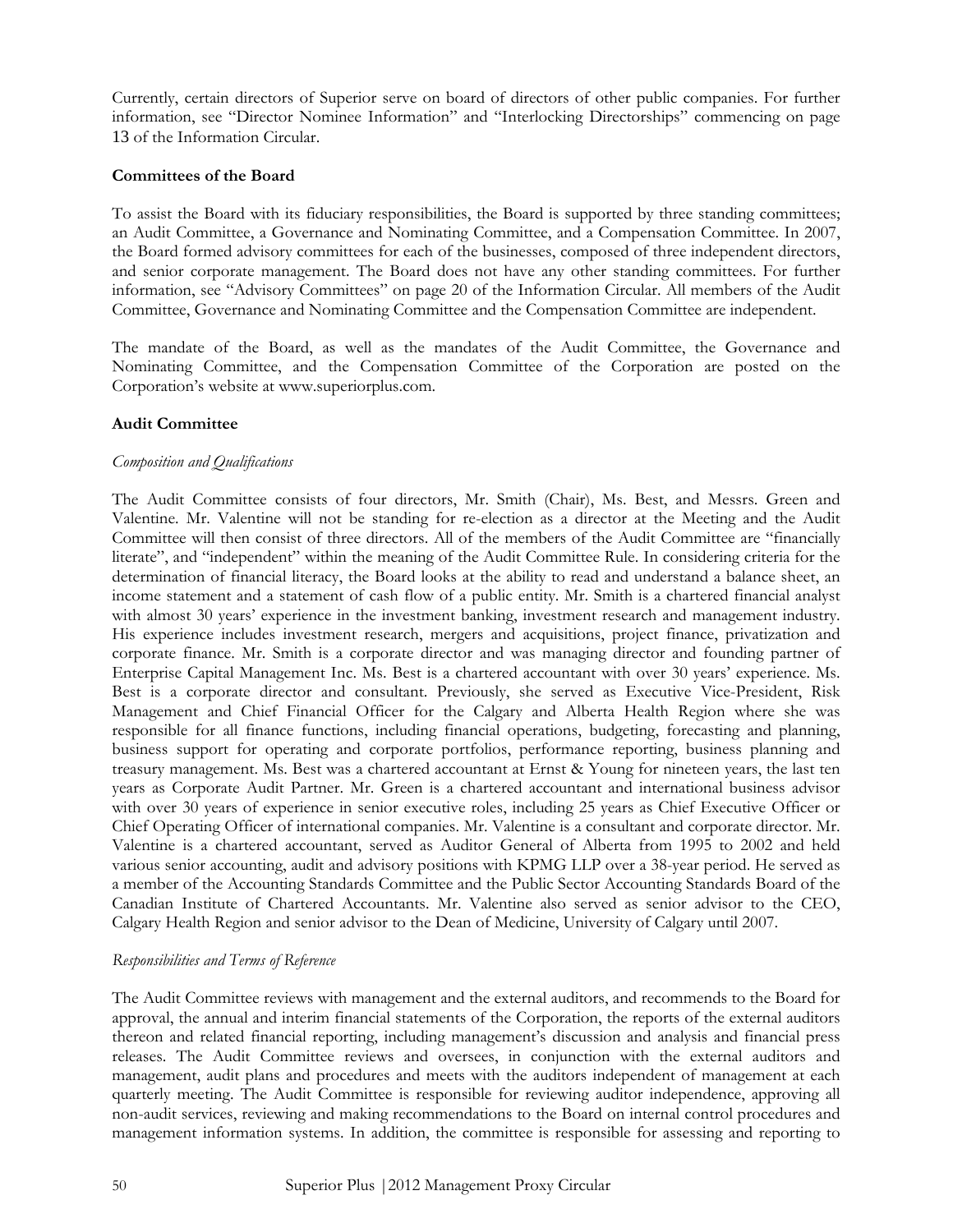the Board on financial risk management positions and monitoring the processes and compliance with respect to National Instrument 52-109 "Certification of Disclosure in Issuer's Annual and Interim Filings" requirements. The mandate of the Audit Committee is posted on the Corporation's website at www.superiorplus.com.

#### Governance and Nominating Committee

The Governance and Nominating Committee consists of three independent directors: Messrs. Green (Chair), Engbloom, and Findlay. The Governance and Nominating Committee has the overall responsibility for reviewing the corporate governance practices and assessing the functioning and effectiveness of the Board, its committees and individual members. It is also responsible for recommending suitable candidates to the Board and for maintaining plans for orderly succession of directors to keep the Board balanced in terms of skills and experience. In addition, the Governance and Nominating Committee oversees continuous education programs for Board members and effective orientation and education programs for new directors. In fulfilling its mandate, the Governance and Nominating Committee has developed and conducts an annual effectiveness survey designed to assess the effectiveness of the Board, its committees and individual directors. It also monitors developments in corporate governance issues and best practices among major Canadian companies and other business organizations to be satisfied that the Corporation continues to carry out high standards of corporate governance. The mandate of the Governance and Nominating Committee can be found on the Corporation's website at www.superiorplus.com.

#### Compensation Committee

For a description of the mandate and composition of the Compensation Committee, see "Executive Compensation – Compensation Committee" on page 26 of this Information Circular.

#### Position Descriptions

The Board has developed written position descriptions for the Chairman of the Board, the President and Chief Executive Officer, the Lead Director, and for the Chair of each of the Audit Committee, the Governance and Nominating Committee and the Compensation Committee. The complete text of these position descriptions can be found on the Corporation's website at www.superiorplus.com.

#### Orientation and Continuing Education

The Corporate Governance and Nominating Committee is responsible for overseeing the orientation processes and/or education programs for new directors, as well as for the continuous education for Board members so that individuals may maintain and enhance their skills and abilities as directors, and to improve their knowledge of the Corporation and its businesses.

#### Orientation:

- The Chairman of the Board and the Lead Director discuss with new directors the role of the Board, their committees, governance, integrity and corporate values and the contribution individual directors are expected to make.
- The President and Chief Executive Officer and other members of senior management provide orientation and education on operations, the strategic plan, the financial position, risks and risk management processes and current issues facing Superior's businesses.
- Trips to operating sites are arranged for directors.
- An information binder has been developed for new directors, containing the Corporation's constating documents, public disclosure documents and policies and guidelines, as well as Board information,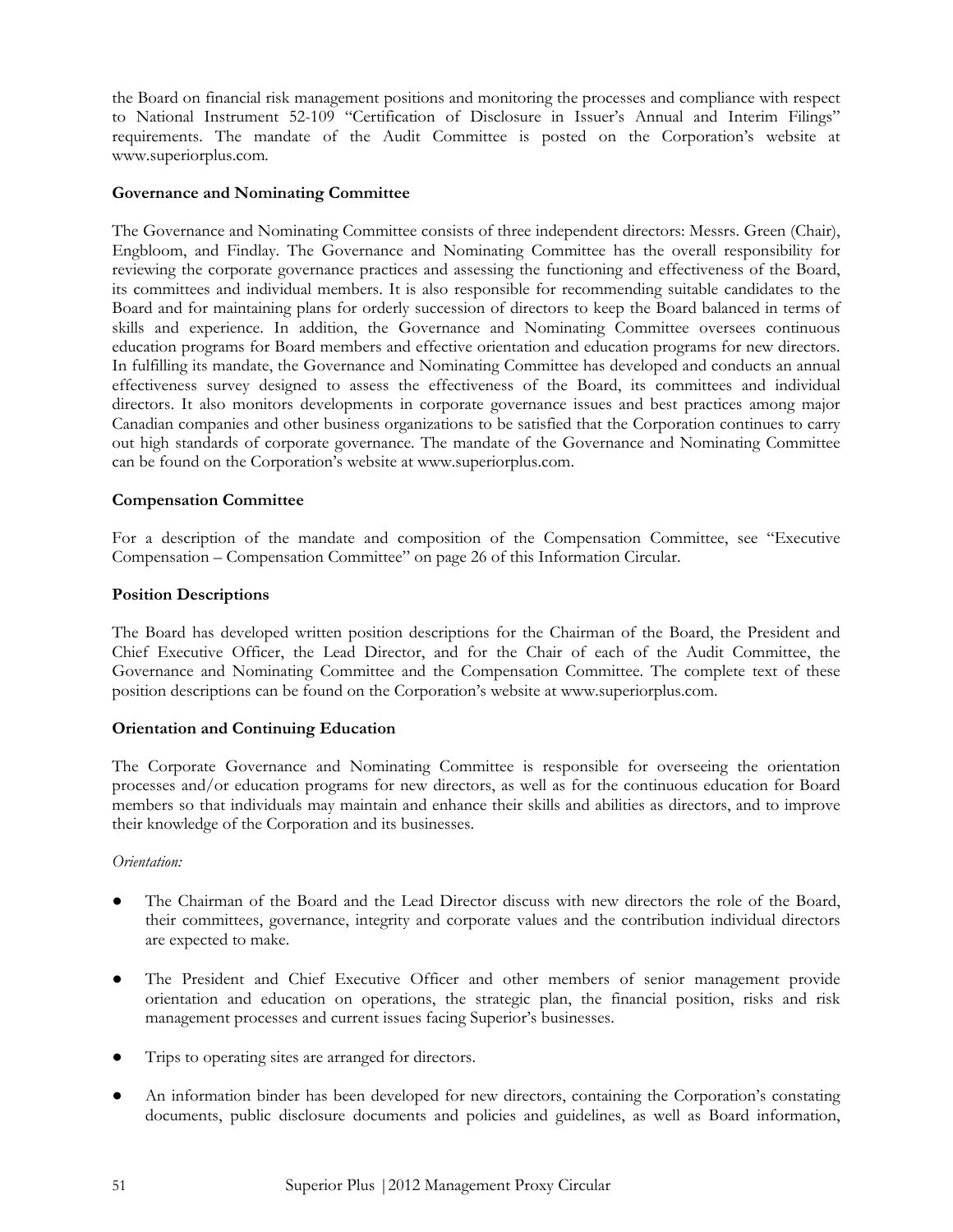including Board and committee mandates, meeting dates, remuneration and indemnification, and relevant business and operational information. The information binder is updated, as required.

# Continuing Education:

- Directors are surveyed annually, in conjunction with the performance evaluation, to determine areas that would assist them in maximizing effectiveness. This information serves as a basis for developing an annual continuing education program.
- Board or Advisory Committee meetings are conducted from different locations to allow directors to tour Superior's plants and facilities.
- Presentations are made to the Board at all regularly scheduled board meetings to educate and keep them informed of changes within Superior and in regulatory and industry requirements and standards.
- Specific information on risks, commodity pricing, supply and demand and the current business commercial environment is regularly provided and discussed.
- Advisory Committees for each of Superior's businesses have been formed to better allow directors to review and consider financial and operating performance, strategic plans and communication strategies for each respective business.
- The Governance and Nominating Committee reviews information on available educational opportunities and ensures directors are aware of those opportunities.
- External parties are invited to present to the Board and committees topics of specific interest.
- Superior offers membership in the Institute of Corporate Directors ("ICD") to all members of the Board.
- Superior pays for director education.

Ms. Best and Mr. Valentine have completed a Directors Education Program and hold the ICD.D designation.

#### Ethical Business Conduct

The Corporation's ethics efforts have strong support by the Board. The President and Chief Executive Officer is responsible for fostering a corporate culture that promotes ethical conduct and integrity of the Corporation as well as ensuring that appropriate processes and rules are in place and observed so that ethical conduct and integrity is achieved in practice.

On August 9, 2005, Superior Plus Inc. adopted a written Code of Business Conduct and Ethics (the "Code"). The Code was last reviewed by the Board and amended on November 2, 2011. The Code supplements the Corporation's existing principles and value statements designed to promote honesty and integrity across its operating businesses. The Code addresses the following issues: (a) conflicts of interest, including transactions and agreements in respect of which a director or executive officer has a material interest; (b) protection and proper use of corporate assets and opportunities; (c) confidentiality of corporate information; (d) fair dealing with the Corporation's Shareholders and Superior's customers, suppliers, competitors and employees; (e) compliance with laws, rules and regulations; and (f) reporting of any illegal or unethical behaviour. The Code applies to all directors, officers, employees and consultants of the Corporation. Superior has a process in place by which employees certify on an annual basis their familiarity with and adherence to the principles of the Code and to any other of the Corporation's policies, including the Communication and Disclosure Policy and Practices, Insider Trading, Anti-Corruption, Privacy and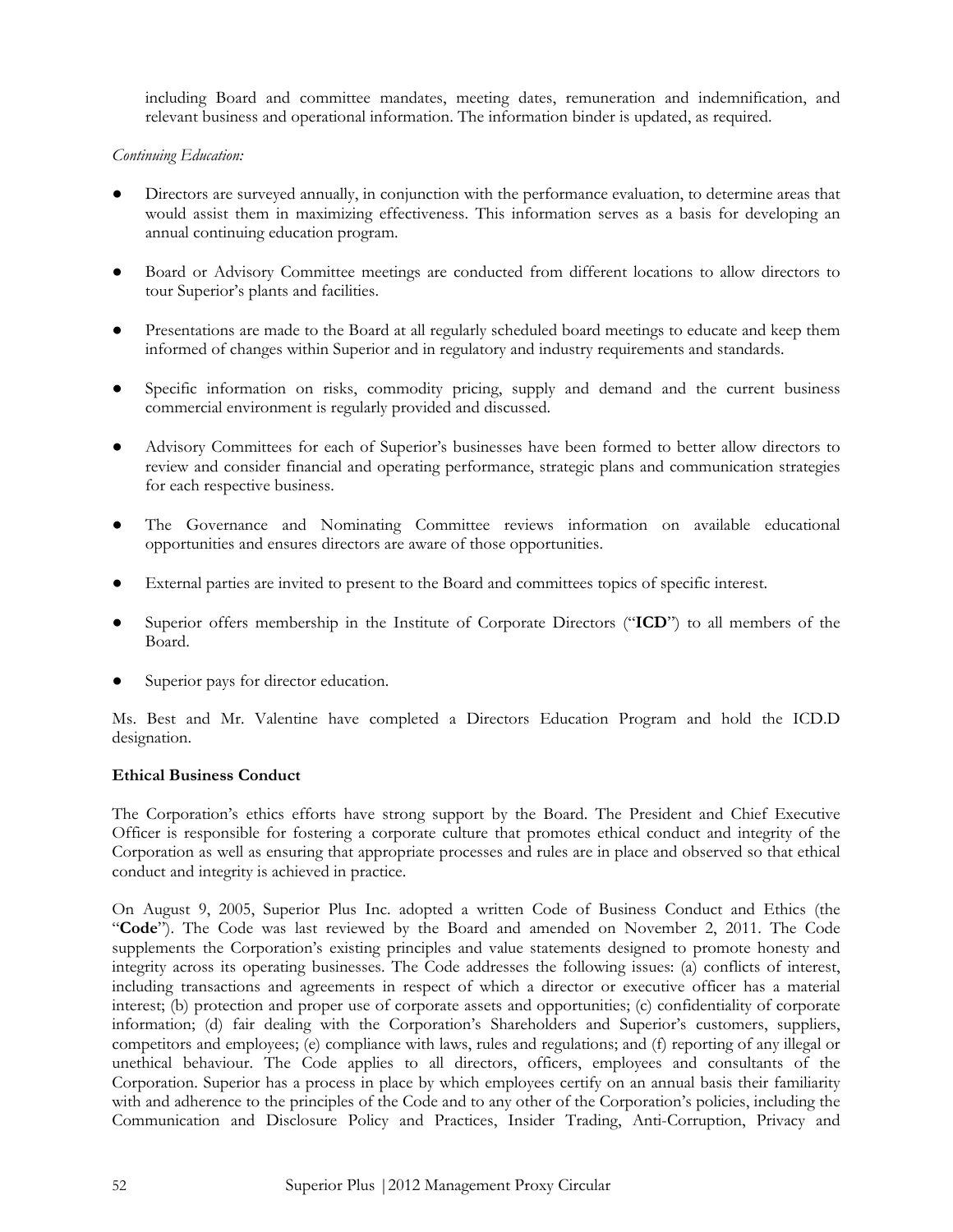Whistleblower policies. Results of annual certifications and any incidents of non-compliance are reported through the respective committees to the Board. The Code encourages employees to seek advice or report concerns without fear of retribution through the Whistleblower Policy, the administration of which is outsourced for greater anonymity. A waiver of the Code for directors, officers, employees and consultants may be granted only by the Board and must promptly be disclosed, as required by applicable rules and regulations. The Code is available on the SEDAR website at www.sedar.com and on the Corporation's website at www.superiorplus.com. The Communication and Disclosure Policy and Practices, Insider Trading, Anti-Corruption, Privacy and Whistleblower policies are also available on the Corporation's website.

The Board has not granted any waiver of the Code in favour of a director or executive officer during 2011. No material change report pertaining to conduct departing from the Code was required to be filed in 2011 or at any time prior thereto.

To ensure directors exercise independent judgment in considering transactions and agreements, at the beginning of each Board meeting, the directors are asked if there are any independence or conflict of interest issues that may compromise independent judgment. If at any Board meeting a director or executive officer has a material interest in a matter being considered, such director or officer would not be present for discussions relating to the matter and would not participate in any vote on the matter.

# Nomination of Directors

The Governance and Nominating Committee is responsible for assisting the Board in identifying suitable director candidates and for maintaining plans for orderly succession of directors to keep the Board balanced in terms of skills and experience. The Committee annually reviews a skills matrix, outlining the various skills and areas of expertise which were determined to be essential to the Board, and updates it as necessary. This matrix is then used as a basis in recruiting new members to the Board. The Committee has the authority to hire outside consultants to assist in identifying and screening qualified candidates. The Board will also consider whether a new nominee can devote sufficient time and resources to their duties as a director.

#### Board Assessments

The Governance and Nominating Committee leads a full annual evaluation of the effectiveness and performance of the Board, all Board Committees and individual directors. The Committee has developed an annual board effectiveness survey which includes an individual director self-evaluation questionnaire and guide and evaluation of peer performance. The evaluation uses confidential director questionnaires which encourage candid and constructive commentary. The assessment mechanism is led by the Chair of the Committee, who is also the Lead Director. He tabulates, analyzes and reports the results to the Governance and Nominating Committee and the Board, after periodically conducting an interview with each director. Confidentiality of individual director comments is maintained.

The results of the last evaluation completed in November of 2011, indicated that the Board was the appropriate size and possessed the necessary competencies to efficiently discharge its duties and responsibilities. In consideration of the age of several of the directors, the Governance and Nominating Committee commenced a director nomination process in late 2010 to facilitate an orderly replacement. See "Retirement Policy and Director Succession" on page 13 of this Information Circular.

# OTHER MATTERS

# Indebtedness of Directors and Executive Officers

None of the directors or executive officers of the Corporation, nor any proposed nominee as a director of the Corporation, nor any associate or affiliate of any one of them, is or was indebted, directly or indirectly, to Superior at any time since the beginning of the year ended December 31, 2011.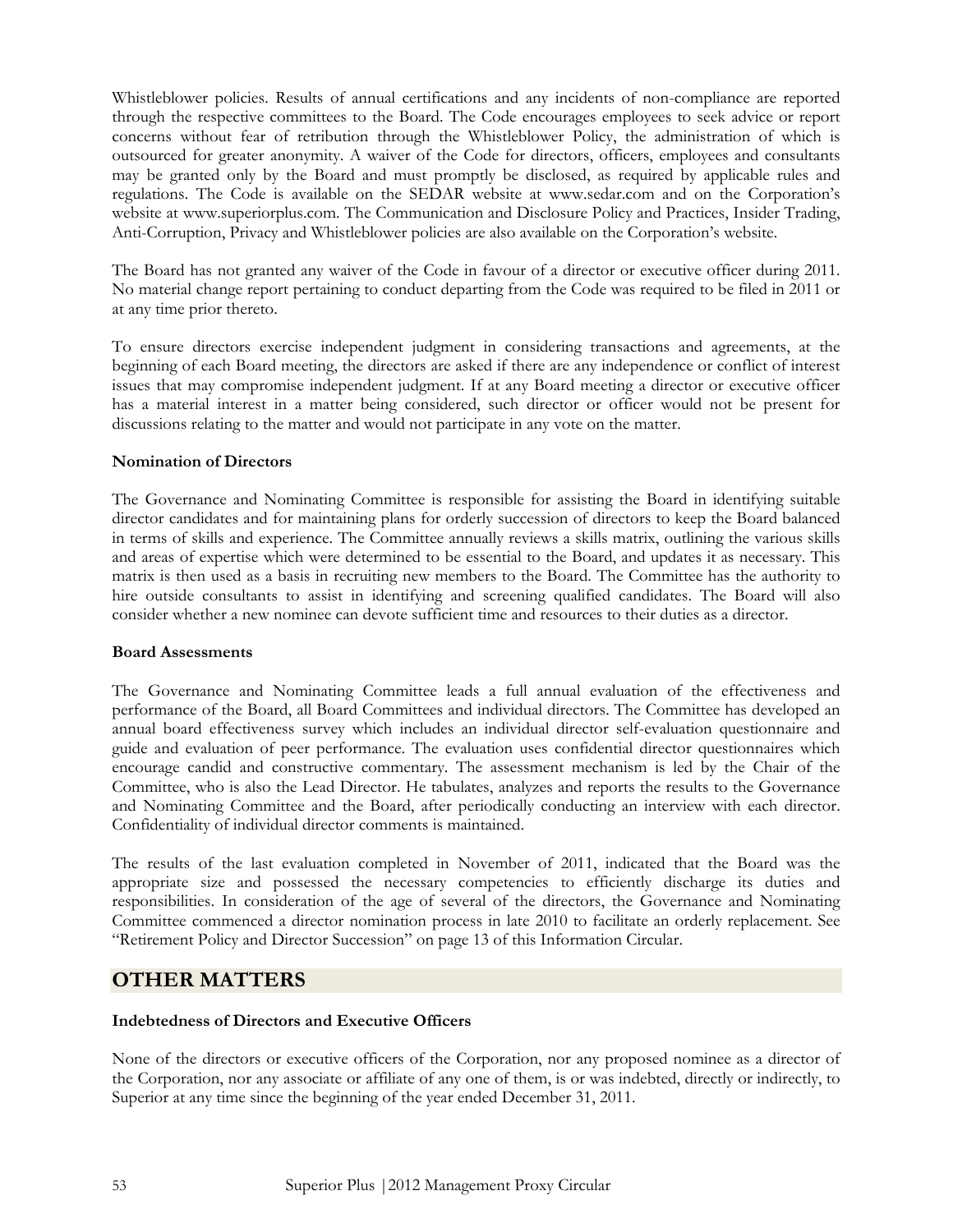#### Interest of Informed Persons in Material Transactions

No informed person of the Corporation, nor any proposed nominee for the election as a director of the Corporation, nor any associate or affiliate of any of them, has or had, at any time since the beginning of the year ended December 31, 2011, any material interest, direct or indirect, in any transaction or proposed transaction that has materially affected or would materially affect the Corporation.

#### Shareholder Proposals

Shareholders who comply with the applicable provisions of the CBCA are, subject to certain conditions in the CBCA, entitled to have Superior include in its Information Circular any matter that the person proposes to raise at an annual meeting. Any Shareholder who intends to make such a proposal to be considered by Superior for the 2013 annual meeting must arrange for Superior to receive the proposal at is principal executive office no later than November 5, 2012. Shareholders should consult their legal advisors for more information.

#### Communication with the Board

Shareholders who would like to communicate directly with the Board should direct their communication to: Grant D. Billing, Chairman of the Board or Peter A.W. Green, Lead Director, Superior Plus Corp., 840 - 7th Avenue SW, Suite 1400, Calgary, Alberta, T2P 3G2.

#### Additional Information

Copies of this Information Circular, the Corporation's Annual Report which contains the financial statements, MD&A and the auditor's report thereon for the Corporation's most recently completed financial year, any interim financial statements of the Corporation subsequent to those statements contained in the Annual Report, and the Corporation's Annual Information Form for the fiscal year ended December 31, 2011, as filed with the applicable Canadian regulatory authorities, are available on SEDAR at www.sedar.com and on Superior's website at www.superiorplus.com and may also be obtained without charge by writing to the Vice President, Investor Relations and Treasury at 840 – 7th Avenue SW, Suite 1400, Calgary, Alberta, T2P 3G2 or by e-mail at jbachman@superiorplus.com.

# Board Approval

The Board has approved the contents of this Information Circular and the sending of this Information Circular to the Shareholders of the Corporation.

Dated at Calgary, Alberta this 21st day of February, 2012.

# SUPERIOR PLUS CORP.

"Luc Desjardins" "Wayne M. Bingham" Luc Desjardins Wayne M. Bingham

President and Chief Executive Officer Executive Vice-President and Chief Financial Officer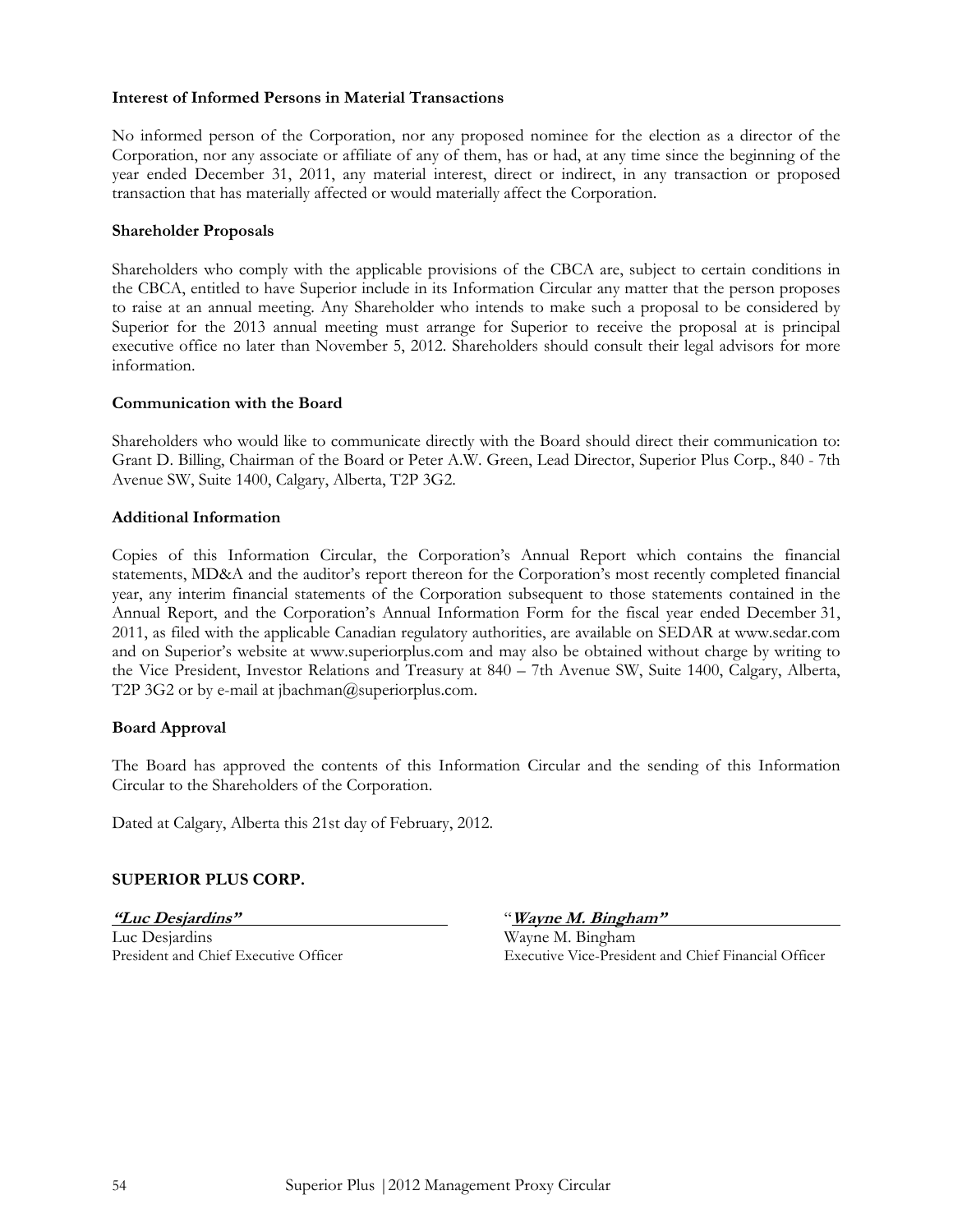# SHAREHOLDER RIGHTS PLAN AGREEMENT

**DATED AS OF** 

**February 16, 2012** 

# **BETWEEN**

# **SUPERIOR PLUS CORPORATION**

**AND** 

**COMPUTERSHARE TRUST COMPANY OF CANADA** 

**AS RIGHTS AGENT**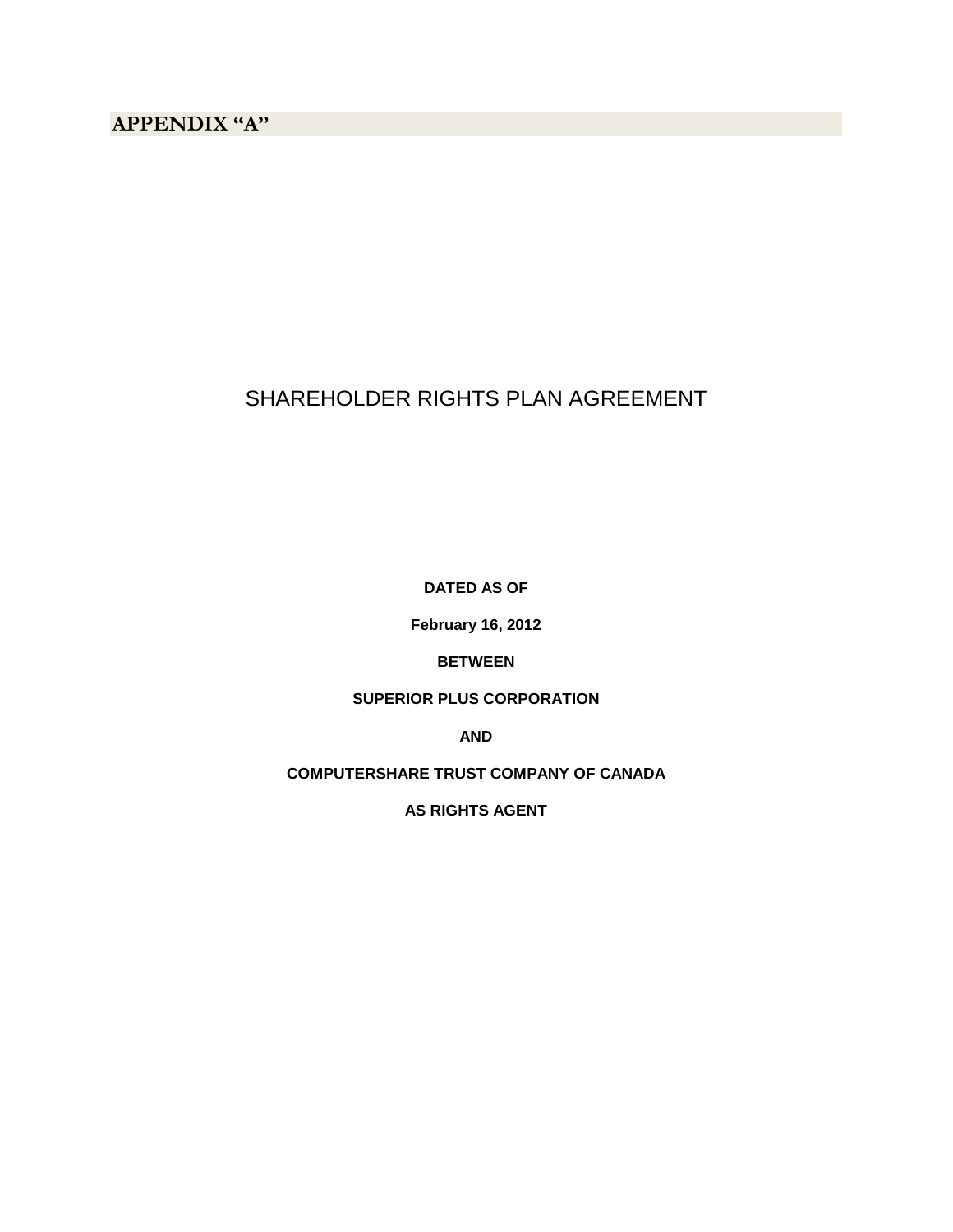#### Contents

# Page

| <b>ARTICLE 1</b> |                                                                             |  |
|------------------|-----------------------------------------------------------------------------|--|
| 1.1<br>1.2       |                                                                             |  |
| 1.3<br>1.4       | Calculation of Number and Percentage of Beneficial Ownership of Outstanding |  |
| 1.5<br>1.6       |                                                                             |  |
| <b>ARTICLE 2</b> |                                                                             |  |
| 2.1              |                                                                             |  |
| 2.2              |                                                                             |  |
| 2.3              |                                                                             |  |
| 2.4              |                                                                             |  |
| 2.5<br>2.6       | Execution, Authentication, Delivery and Dating of Rights Certificates  19   |  |
| 2.7              |                                                                             |  |
| 2.8              |                                                                             |  |
| 2.9              |                                                                             |  |
| 2.10             |                                                                             |  |
| 2.11             |                                                                             |  |
| <b>ARTICLE 3</b> |                                                                             |  |
| 3.1              |                                                                             |  |
| <b>ARTICLE 4</b> |                                                                             |  |
| 4.1              |                                                                             |  |
| 4.2              | Merger, Amalgamation or Consolidation or Change of Name of Rights Agent24   |  |
| 4.3              |                                                                             |  |
| 4.4              |                                                                             |  |
| <b>ARTICLE 5</b> |                                                                             |  |
| 5.1              |                                                                             |  |
| 5.2              |                                                                             |  |
| 5.3              |                                                                             |  |
| 5.4              |                                                                             |  |
| 5.5<br>5.6       |                                                                             |  |
| 5.7              |                                                                             |  |
| 5.8              |                                                                             |  |
| 5.9              |                                                                             |  |
| 5.10             |                                                                             |  |
| 5.11             |                                                                             |  |
| 5.12             |                                                                             |  |
|                  |                                                                             |  |
| 5.15             |                                                                             |  |
|                  |                                                                             |  |
| 5.17             |                                                                             |  |
| 5.18             |                                                                             |  |
| 5.19             |                                                                             |  |
| 5.20             |                                                                             |  |
| 5.21             |                                                                             |  |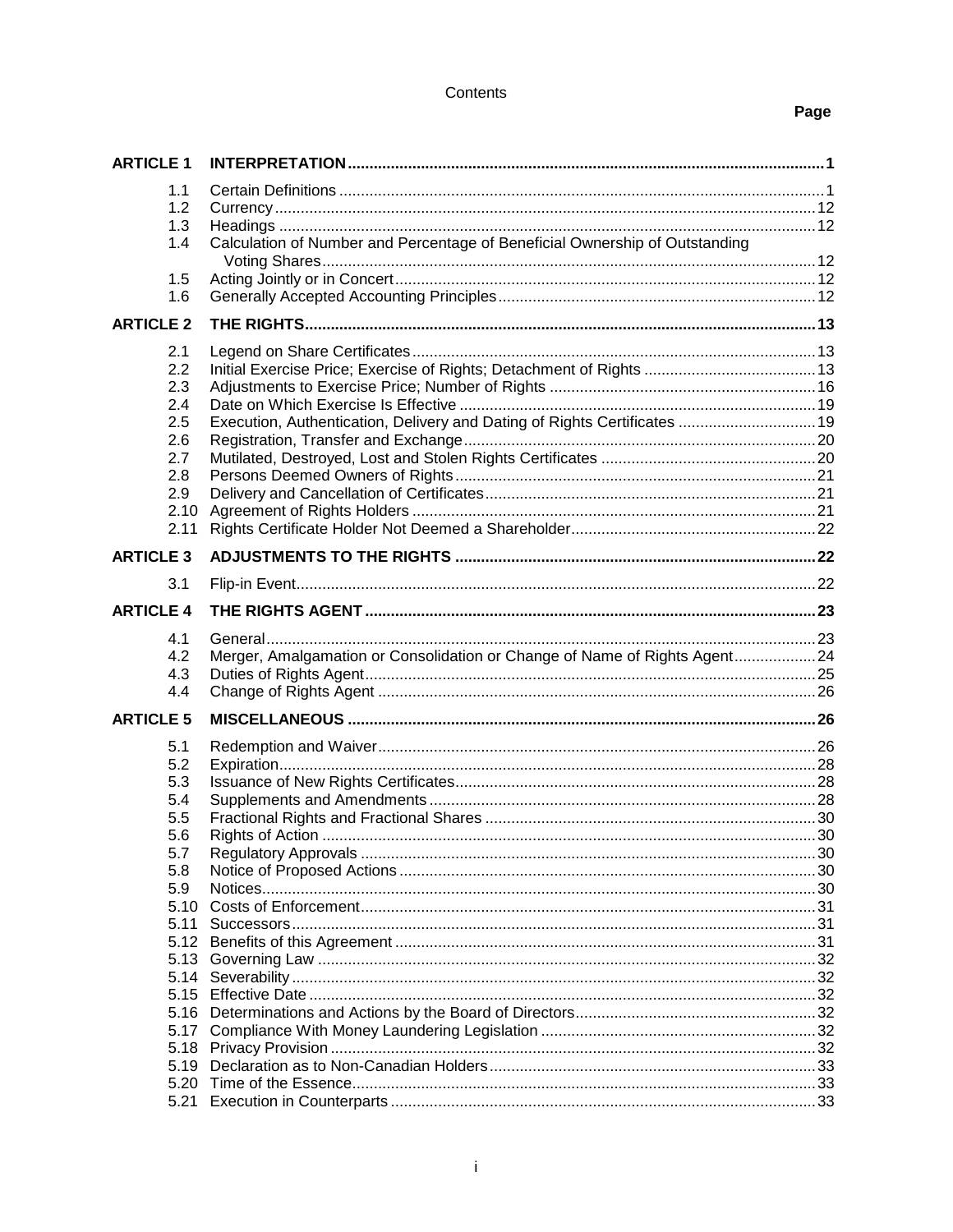#### **SHAREHOLDER RIGHTS PLAN AGREEMENT**

MEMORANDUM OF AGREEMENT, dated as of February 16, 2012 between Superior Plus Corporation (the "**Corporation**"), a corporation incorporated under the laws of Canada and Computershare Trust Company of Canada, a trust company incorporated under the laws of Canada (the "**Rights Agent**");

WHEREAS the Board of Directors of the Corporation, in the exercise of its fiduciary duties to the Corporation, has determined that it is advisable for the Corporation to adopt a shareholder rights plan (the "**Rights Plan**") to take effect on the Effective Date (as hereinafter defined) to prevent, to the extent possible, a creeping takeover of the Corporation and to ensure that any offer to acquire shares of the Corporation is made to all shareholders and cannot be completed unless shareholders holding at least 50% of the outstanding shares (other than the offeror and related parties) are deposited or tendered in acceptance of the offer, to ensure, to the extent possible, the fair treatment of all shareholders in connection with any take-over bid for the securities of the Corporation, and to ensure that the Board of Directors is provided with sufficient time to evaluate unsolicited take-over bids and to explore and develop alternatives to maximize shareholder value;

AND WHEREAS in order to implement the adoption of a shareholder rights plan as established by this Agreement, the board of directors of the Corporation has:

- (a) authorized the issuance, effective at the close of business (Calgary time) on the Effective Date, of one Right (as hereinafter defined) in respect of each Share (as hereinafter defined) outstanding at the close of business (Calgary time) on the Effective Date (the "**Record Time**");
- (b) authorized the issuance of one Right in respect of each Voting Share (as hereinafter defined) of the Corporation issued after the Record Time and prior to the earlier of the Separation Time (as hereinafter defined) and the Expiration Time (as hereinafter defined); and
- (c) authorized the issuance of Rights Certificates (as hereinafter defined) to holders of Rights pursuant to the terms and subject to the conditions set forth herein;

AND WHEREAS each Right entitles the holder thereof, after the Separation Time, to purchase securities of the Corporation pursuant to the terms and subject to the conditions set forth herein;

AND WHEREAS the Corporation desires to appoint the Rights Agent to act on behalf of the Corporation and the holders of Rights, and the Rights Agent is willing to so act, in connection with the issuance, transfer, exchange and replacement of Rights Certificates, the exercise of Rights and other matters referred to herein;

NOW THEREFORE, in consideration of the premises and the respective covenants and agreements set forth herein, and subject to such covenants and agreements, the parties hereby agree as follows:

#### **ARTICLE 1 INTERPRETATION**

#### **1.1** Certain Definitions

For purposes of this Agreement, the following terms have the meanings indicated:

(a) "**1934 Exchange Act**" means the Securities Exchange Act of 1934 of the United States, as amended, and the rules and regulations thereunder as now in effect or as the same may from time to time be amended, re-enacted or replaced;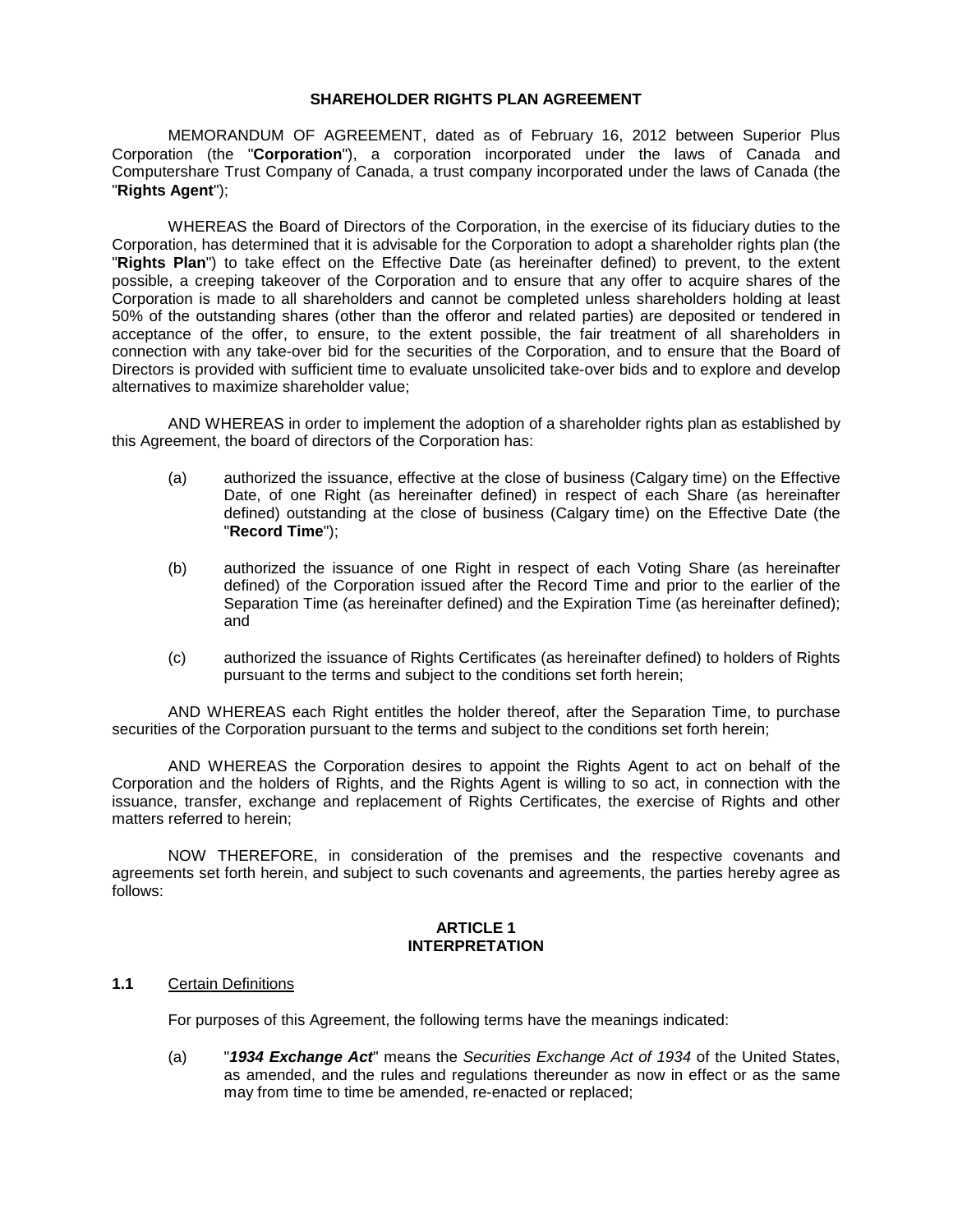- (b) "**Acquiring Person**" shall mean any Person who is the Beneficial Owner of 20% or more of the outstanding Voting Shares; provided, however, that the term "**Acquiring Person**" shall not include:
	- (i) the Corporation or any Subsidiary of the Corporation;
	- (ii) any Person who becomes the Beneficial Owner of 20% or more of the outstanding Voting Shares as a result of one or any combination of:
		- (A) a Voting Share Reduction;
		- (B) Permitted Bid Acquisitions;
		- (C) an Exempt Acquisition;
		- (D) Pro Rata Acquisitions; or
		- (E) a Convertible Security Acquisition;

provided, however, that if a Person becomes the Beneficial Owner of 20% or more of the outstanding Voting Shares by reason of one or any combination of the operation of Paragraphs (A), (B), (C), (D) or (E) above and such Person's Beneficial Ownership of Voting Shares thereafter increases by more than 1% of the number of Voting Shares outstanding (other than pursuant to one or any combination of a Voting Share Reduction, a Permitted Bid Acquisition, an Exempt Acquisition, a Pro Rata Acquisition or a Convertible Security Acquisition), then as of the date such Person becomes the Beneficial Owner of such additional Voting Shares, such Person shall become an "**Acquiring Person**";

- (iii) for a period of ten days after the Disqualification Date (as defined below), any Person who becomes the Beneficial Owner of 20% or more of the outstanding Voting Shares as a result of such Person becoming disqualified from relying on Clause  $1.1(g)(B)$  because such Person is making or has announced a current intention to make a Take-over Bid, either alone or by acting jointly or in concert with any other Person. For the purposes of this definition, "**Disqualification Date**" means the first date of public announcement that any Person is making or intends to make a Take-over Bid;
- (iv) an underwriter or member of a banking or selling group that becomes the Beneficial Owner of 20% or more of the Voting Shares in connection with a distribution of securities of the Corporation pursuant to an underwriting agreement with the Corporation; or
- (v) a Person (a "**Grandfathered Person**") who is the Beneficial Owner of 20% or more of the outstanding Voting Shares determined as at the Record Time, provided, however, that this exception shall not be, and shall cease to be, applicable to a Grandfathered Person in the event that such Grandfathered Person shall, after the Record Time, become the Beneficial Owner of any additional Voting Shares that increases its Beneficial Ownership of Voting Shares by more than 1% of the number of Voting Shares outstanding, other than through one or any combination of a Permitted Bid Acquisition, an Exempt Acquisition, a Voting Share Reduction, a Pro Rata Acquisition or a Convertible Security Acquisition; and provided, further, that a Person shall cease to be a Grandfathered Person in the event that such Person ceases to Beneficially Own 20% or more of the then outstanding Voting Shares at any time after the Record Time;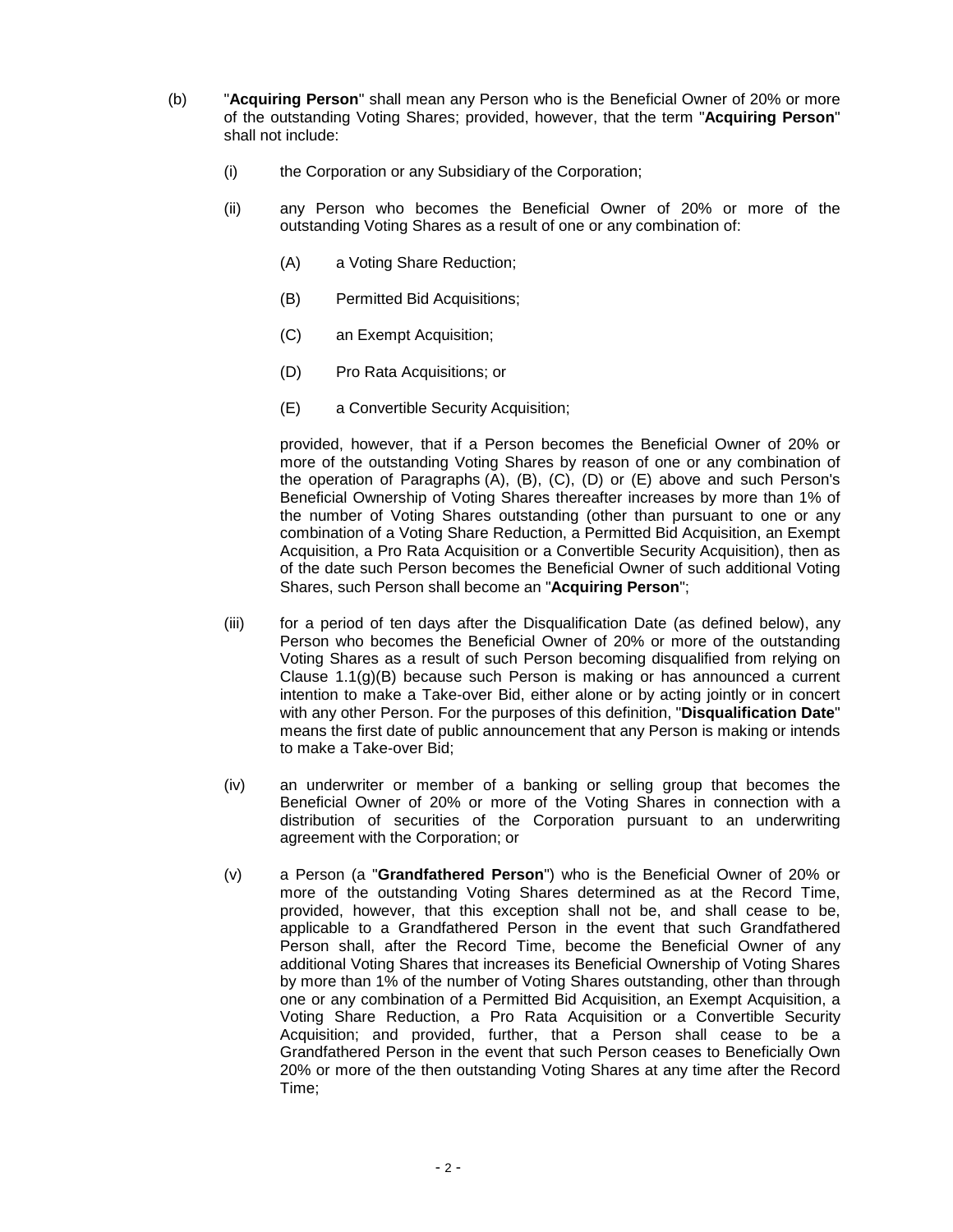- (c) "**Affiliate**", when used to indicate a relationship with a specified Person, shall mean a Person that directly, or indirectly through one or more intermediaries, controls, or is controlled by, or is under common control with, such specified Person;
- (d) "**Agreement**" shall mean this shareholder rights plan agreement dated as of February 16, 2012 between the Corporation and the Rights Agent, as amended or supplemented from time to time; "hereof", "herein", "hereto" and similar expressions mean and refer to this Agreement as a whole and not to any particular part of this Agreement;
- (e) "**annual cash dividend**" shall mean cash dividends paid in any fiscal year of the Corporation to the extent that such cash dividends do not exceed, in the aggregate on a per share basis, in any fiscal year, the greatest of:
	- (i) 200% of the aggregate amount of cash dividends, on a per share basis, declared payable by the Corporation on its Shares in its immediately preceding fiscal year; and
	- (ii) 300% of the arithmetic mean of the aggregate amounts of the cash dividends, on a per share basis, declared payable by the Corporation on its Shares in its three immediately preceding fiscal years;
- (f) "**Associate**" shall mean, when used to indicate a relationship with a specified Person, a spouse of that Person, any Person of the same or opposite sex with whom that Person is living in a conjugal relationship outside marriage, a child of that Person or a relative of that Person if that relative has the same residence as that Person;
- (g) A Person shall be deemed the "**Beneficial Owner**" of, and to have "**Beneficial Ownership**" of, and to "**Beneficially Own**",
	- (i) any securities as to which such Person or any of such Person's Affiliates or Associates is the owner at law or in equity;
	- (ii) any securities as to which such Person or any of such Person's Affiliates or Associates has the right to become the owner at law or in equity (where such right is exercisable within a period of 60 days, whether or not on condition or on the happening of any contingency) pursuant to any agreement, arrangement, pledge or understanding, whether or not in writing, or upon the exercise of any conversion, exchange or purchase right (other than the Rights) attaching to a Convertible Security; other than pursuant to (x) customary agreements between the Company and underwriters or between underwriters and/or banking group members and/or selling group members with respect to a distribution of securities by the Corporation, (y) pledges of securities in the ordinary course of business), and (z) any agreement between the Company and any Person or Persons relating to a plan of arrangement, amalgamation or other statutory procedure which is subject to the approval of the holders of Voting Shares;
	- (iii) any securities which are Beneficially Owned within the meaning of Clauses  $1.1(g)(i)$  or (ii) by any other Person with which such Person is acting jointly or in concert;

provided, however, that a Person shall not be deemed the "**Beneficial Owner**" of, or to have "**Beneficial Ownership**" of, or to "**Beneficially Own**", any security:

(A) where such security has been deposited or tendered pursuant to any Take-over Bid or where the holder of such security has agreed pursuant to a Permitted Lock-Up Agreement to deposit or tender such security pursuant to a Take-Over Bid, in each case made by such Person, made by any of such Person's Affiliates or Associates or made by any other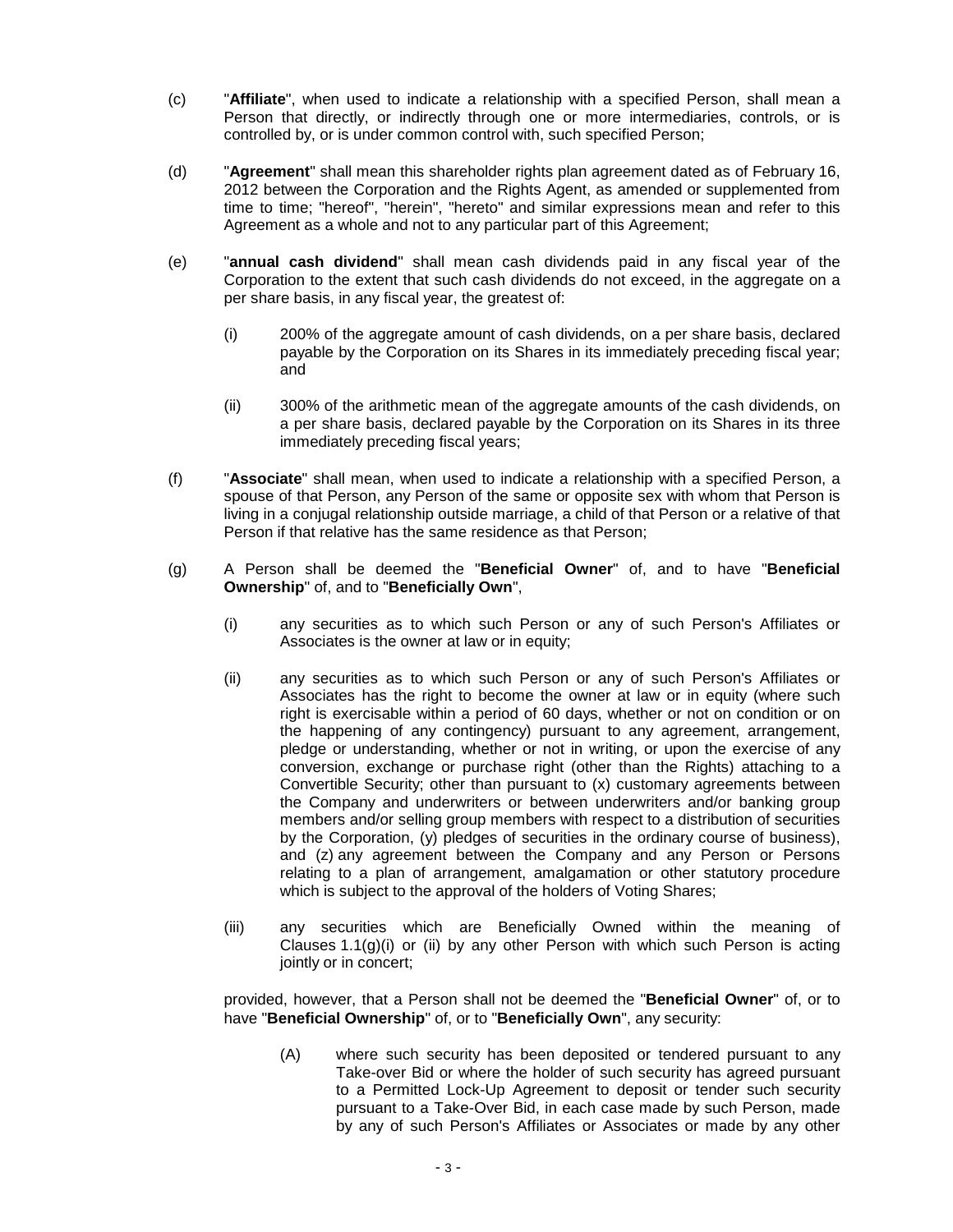Person acting jointly or in concert with such Person, until such deposited or tendered security has been taken up or paid for, whichever shall first occur;

- (B) where such Person, any of such Person's Affiliates or Associates or any other Person referred to in Clause 1.1(g)(iii), holds such security provided that (1) the ordinary business of any such Person (the "**Investment Manager**") includes the management of mutual funds or investment funds for others (which others, for greater certainty, may include or be limited to one or more employee benefit plans or pension plans and/or includes the acquisition or holding of securities for a non-discretionary account of a Client (as defined below) by a dealer or broker registered under applicable securities laws to the extent required) and such security is held by the Investment Manager in the ordinary course of such business and in the performance of such Investment Manager's duties for the account of any other Person or Persons (a "**Client**"); or (2) such Person (the "**Trust Company**") is licensed to carry on the business of a trust company under applicable laws and, as such, acts as trustee or administrator or in a similar capacity in relation to the estates of deceased or incompetent Persons (each an "**Estate Account**") or in relation to other accounts (each an "**Other Account**") and holds such security in the ordinary course of such duties for such Estate Accounts or for such Other Accounts, or (3) such Person is a pension plan or fund registered under the laws of Canada or any Province thereof or the laws of the United States of America (a "**Plan**") or is a Person established by statute for purposes that include, and the ordinary business or activity of such Person (the "**Statutory Body**") includes, the management of investment funds for employee benefit plans, pension plans, insurance plans of various public bodies; or (4) such Person (the "**Administrator**") is the administrator or trustee of one or more Plans and holds such security for the purposes of its activities as an Administrator; provided, in any of the above cases, that the Investment Manager, the Trust Company, the Statutory Body, the Administrator or the Plan, as the case may be, is not then making and has not then announced an intention to make a Take-over Bid (other than an Offer to Acquire Voting Shares or other securities by means of a distribution by the Corporation or by means of ordinary market transactions (including prearranged trades) executed through the facilities of a stock exchange or organized over-the-counter market), alone or by acting jointly or in concert with any other Person;
- (C) where such Person or any of such Person's Affiliates or Associates is (1) a Client of the same Investment Manager as another Person on whose account the Investment Manager holds such security, (2) an Estate Account or an Other Account of the same Trust Company as another Person on whose account the Trust Company holds such security, or (3) a Plan with the same Administrator as another Plan on whose account the Administrator holds such security;
- (D) where such Person is (1) a Client of an Investment Manager and such security is owned at law or in equity by the Investment Manager, (2) an Estate Account or an Other Account of a Trust Company and such security is owned at law or in equity by the Trust Company or (3) a Plan and such security is owned at law or in equity by the Administrator of the Plan; or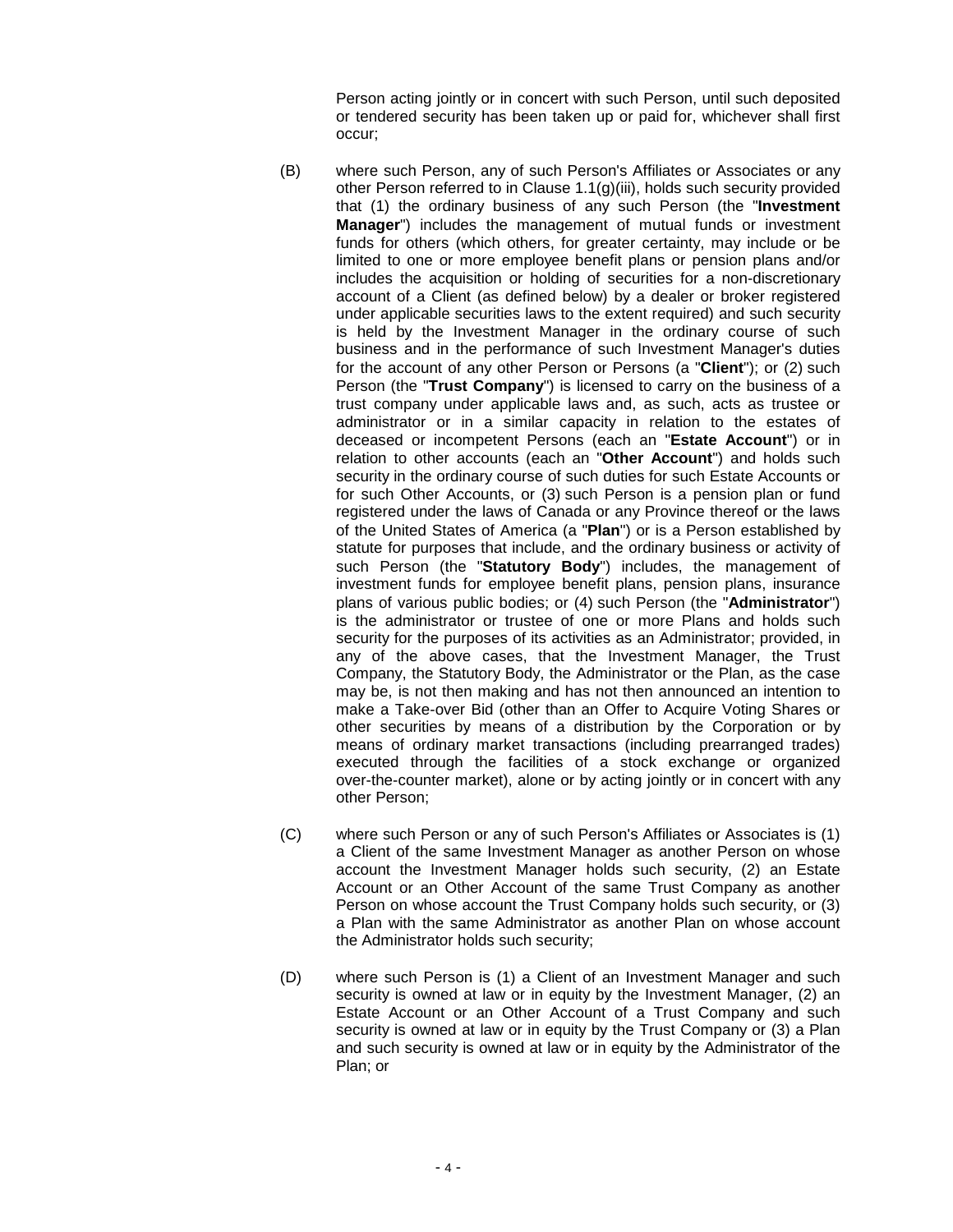- (E) where such person is the registered holder of securities as a result of carrying on the business of or acting as a nominee of a securities depository.
- (h) "**Board of Directors**" shall mean the board of directors of the Corporation or any duly constituted and empowered committee thereof;
- (i) "**Business Day**" shall mean any day other than a Saturday, Sunday or a day on which banking institutions in Calgary, Alberta are authorized or obligated by law to close;
- (j) "**Canada Business Corporations Act**" shall mean the Canada Business Corporations Act, as amended, and the regulations made thereunder and any comparable or successor laws or regulations thereto;
- (k) "**Canadian Dollar Equivalent**" of any amount which is expressed in United States dollars shall mean on any day the Canadian dollar equivalent of such amount determined by reference to the U.S.- Canadian Exchange Rate in effect on such date;
- (l) "**close of business**" on any given date shall mean the time on such date (or, if such date is not a Business Day, the time on the next succeeding Business Day) at which the transfer office of the transfer agent for the Shares (or, after the Separation Time, the principal transfer office of the Rights Agent) is closed to the public in the city in which such transfer agent or rights agent has an office for the purposes of this Agreement;
- (m) "**Competing Permitted Bid**" shall mean a Take-over Bid that:
	- (i) is made after a Permitted Bid or another Competing Permitted Bid has been made and prior to the expiry, termination or withdrawal of such Permitted Bid or Competing Permitted Bid;
	- (ii) satisfies all of the provisions of a Permitted Bid other than the condition set forth in Clause (iii) of the definition of a Permitted Bid; and
	- (iii) contains, and the take-up and payment for securities tendered or deposited is subject to, an irrevocable and unqualified provision that no Voting Shares will be taken up or paid for pursuant to the Take-over Bid prior to the close of business on the date that is no earlier than the later of (A) 35 days after the date of the Take-over Bid constituting the Competing Permitted Bid; and (B) 60 days following the date on which the earliest Permitted Bid or Competing Permitted Bid which preceded the Competing Permitting Bid was made;
- (n) "**controlled**" a Person is considered to control another Person if the Person, directly or indirectly, has the power to direct the management and policies of the other Person by virtue of:
	- (i) the ownership or direction of a majority of the voting securities of the other Person,
	- (ii) a written agreement or trust instrument,
	- (iii) being the general partner or controlling the general partner of the other Person, or
	- (iv) being the trustee of the other Person,
	- (v) and "**controls**", "**controlling**" and "**under common control with**" shall be interpreted accordingly;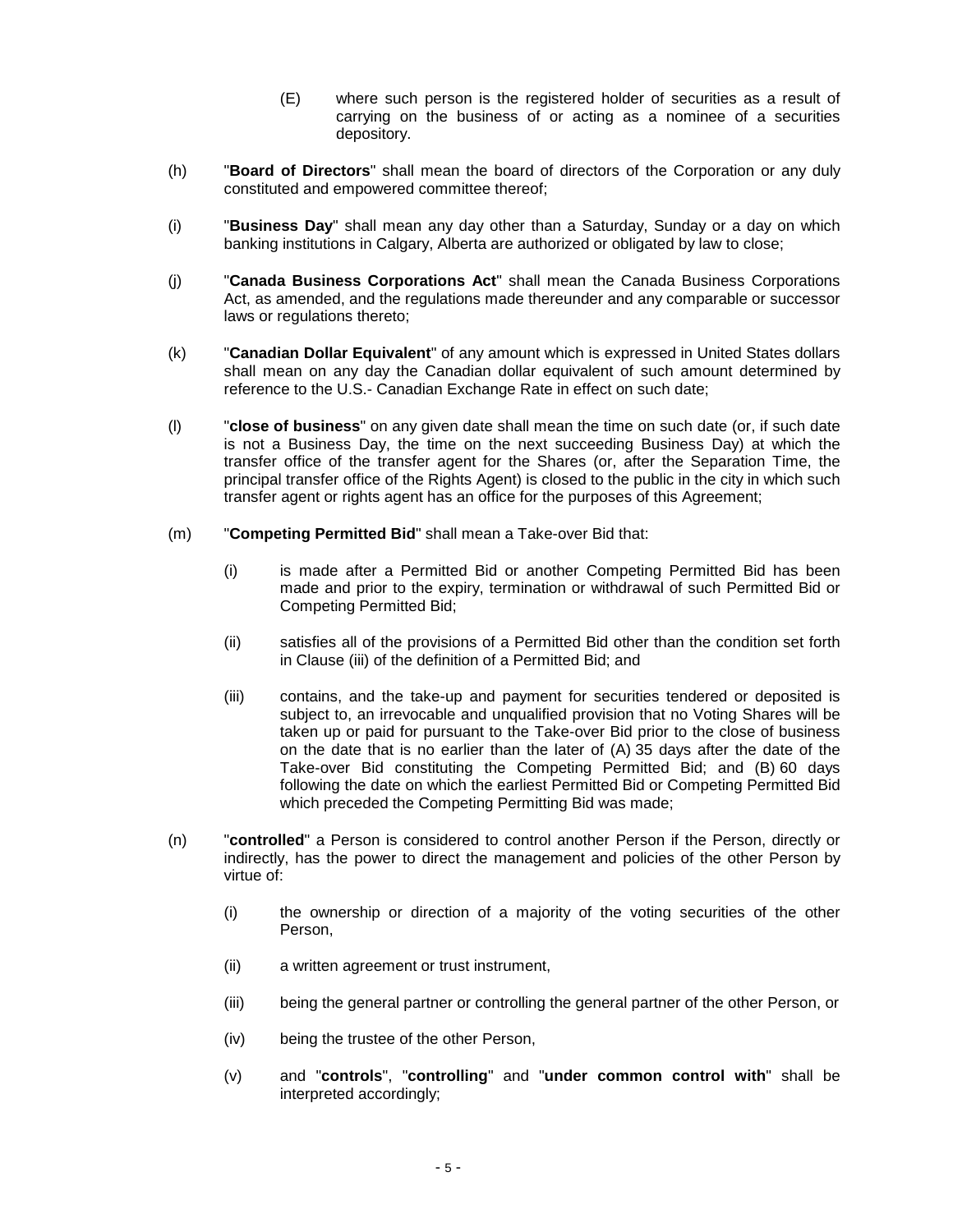- (o) "**Convertible Security**" shall mean a security convertible, exercisable or exchangeable into a Voting Share and a "**Convertible Security Acquisition**" shall mean an acquisition by a Person of Voting Shares upon the exercise, conversion or exchange of a Convertible Security received by a Person pursuant to a Permitted Bid Acquisition, an Exempt Acquisition or a Pro Rata Acquisition;
- (p) "**Co-Rights Agents**" shall have the meaning ascribed thereto in Subsection 4.1(a);
- (q) "**Disposition Date**" shall have the meaning ascribed thereto in Subsection 5.1(d);
- (r) "**Dividend Reinvestment Acquisition**" shall mean an acquisition of Voting Shares of any class pursuant to a Distribution Reinvestment Plan;
- (s) "**Dividend Reinvestment Plan**" shall mean a regular dividend reinvestment or other plan of the Corporation made available by the Corporation to holders of its securities where such plan permits the holder to direct that some or all of:
	- (i) dividends paid in respect of shares of any class of the Corporation;
	- (ii) proceeds of redemption of shares of the Corporation;
	- (iii) interest paid on evidences of indebtedness of the Corporation; or
	- (iv) optional cash payments;

be applied to the purchase from the Corporation of Shares;

- (t) "**early warning requirements**" shall have the meaning ascribed thereto under National Instrument 62-103 The Early Warning System promulgated under the Securities Act;
- (u) "**Effective Date**" shall mean February 16, 2012;
- (v) "**Election to Exercise**" shall have the meaning ascribed thereto in Clause 2.2(d)(ii);
- (w) "**Exempt Acquisition**" shall mean an acquisition by a Person of Voting Shares and/or Convertible Securities (i) in respect of which the Board of Directors has waived the application of Section 3.1 pursuant to the provisions of Subsection 5.1(b), (c) or (d); (ii) pursuant to a distribution of Voting Shares and/or Convertible Securities made by the Corporation: (A) to the public pursuant to a prospectus, provided that such Person does not thereby become the Beneficial Owner of a greater percentage of Voting Shares so offered than the percentage of Voting Shares Beneficially Owned by such Person immediately prior to such distribution; or (B) pursuant to a private placement provided that: (x) all necessary stock exchange approvals for such private placement have been obtained and such private placement complies with the terms and conditions of such approvals; and (y) such Person does not thereby become the Beneficial Owner of Voting Shares equal in number to more than 25% of the Voting Shares outstanding immediately prior to the private placement and, in making this determination, the securities to be issued to such Person on the private placement shall be deemed to be held by such Person but shall not be included in the aggregate number of Voting Shares outstanding immediately prior to the private placement; or (iii) pursuant to an amalgamation, merger, arrangement or other statutory procedure requiring shareholder approval;
- (x) "**Exercise Price**" shall mean, as of any date, the price at which a holder may purchase the securities issuable upon exercise of one whole Right which, until adjustment thereof in accordance with the terms hereof, shall be:
	- (i) until the Separation Time, an amount equal to three times the Market Price, from time to time, per Share; and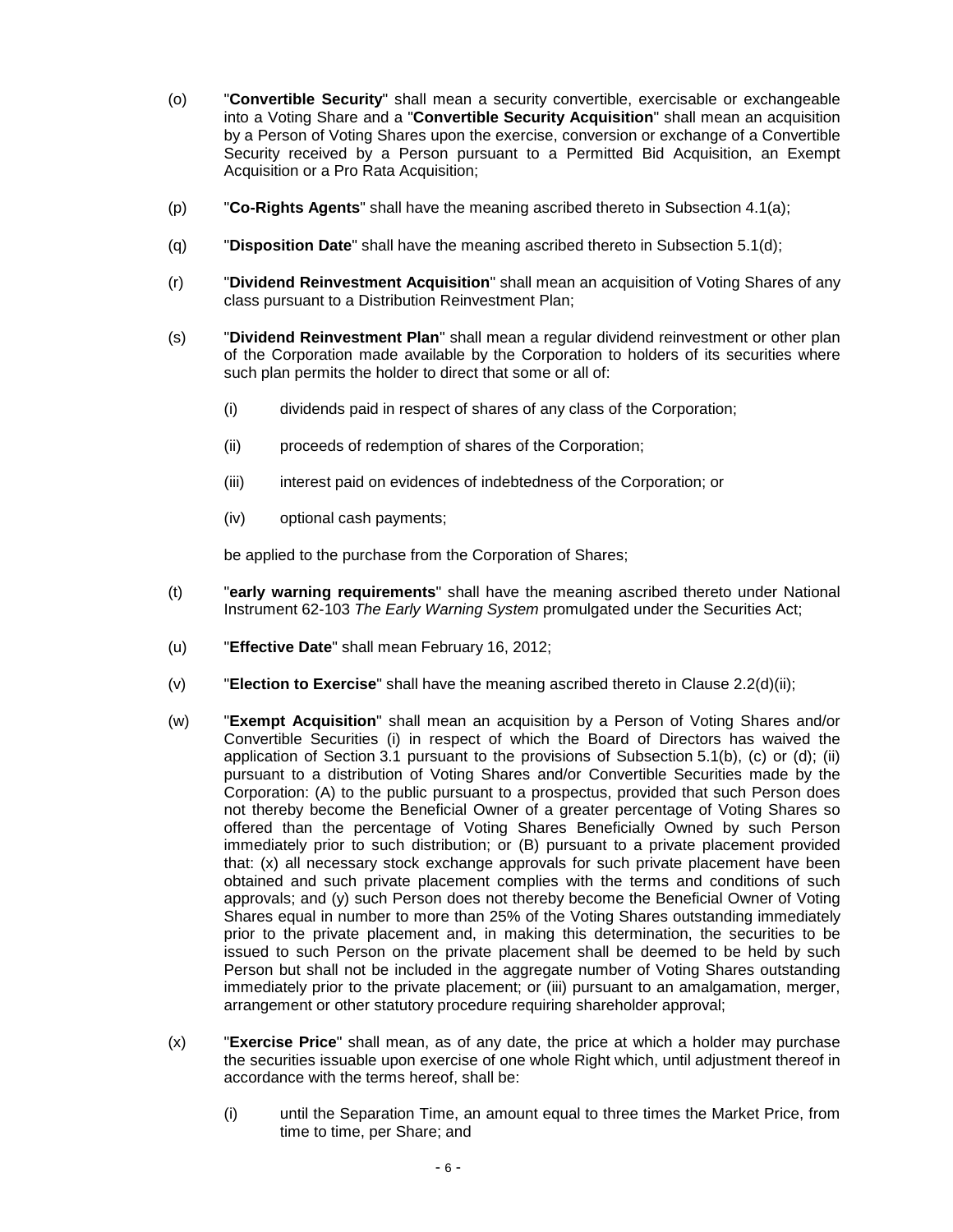- (ii) from and after the Separation Time, an amount equal to three times the Market Price, as at the Separation Time, per Share;
- (y) "**Expansion Factor**" shall have the meaning ascribed thereto in Clause 2.3(a)(x);
- (z) "**Expiration Time**" shall have the meaning ascribed thereto in Clause 5.15(a);
- (aa) "**Flip-in Event**" shall mean a transaction in or pursuant to which any Person becomes an Acquiring Person;
- (bb) "**holder**" shall have the meaning ascribed thereto in Section 2.8;
- (cc) "**Independent Shareholders**" shall mean holders of Voting Shares, other than:
	- (i) any Acquiring Person;
	- (ii) any Offeror, other than a Person referred to in Clause  $1.1(g)(B)$ ;
	- (iii) any Affiliate or Associate of such Acquiring Person or Offeror;
	- (iv) any Person acting jointly or in concert with such Acquiring Person or Offeror; and
	- (v) any employee benefit plan, deferred profit sharing plan, stock participation plan and any other similar plan or trust for the benefit of employees of the Corporation or a Subsidiary of the Corporation, unless the beneficiaries of the plan or trust direct the manner in which the Voting Shares are to be voted or direct whether the Voting Shares are to be tendered to a Take-over Bid;
- (dd) "**Market Price**" per share of any securities on any date of determination shall mean the average of the daily closing prices per share of such securities (determined as described below) on each of the 20 consecutive Trading Days through and including the Trading Day immediately preceding such date; provided, however, that if an event of a type analogous to any of the events described in Section 2.3 hereof shall have caused the closing prices used to determine the Market Price on any Trading Days not to be fully comparable with the closing price on such date of determination or, if the date of determination is not a Trading Day, on the immediately preceding Trading Day, each such closing price so used shall be appropriately adjusted in a manner analogous to the applicable adjustment provided for in Section 2.3 hereof in order to make it fully comparable with the closing price on such date of determination or, if the date of determination is not a Trading Day, on the immediately preceding Trading Day. The closing price per share of any securities on any date shall be:
	- (i) the closing board lot sale price or, in case no such sale takes place on such date, the average of the closing bid and asked prices for each of such securities as reported by the principal Canadian stock exchange on which such securities are listed or admitted to trading;
	- (ii) if for any reason none of such prices is available on such day or the securities are not listed or admitted to trading on a Canadian stock exchange, the last sale price or, in case no such sale takes place on such date, the average of the high bid and low asked prices for each of such securities in the Canadian over-the-counter market, as quoted by any reporting system then in use; or
	- (iii) if for any reason none of such prices is available on such day or the securities are not listed or admitted to trading on a Canadian stock exchange or quoted by any such reporting system, the average of the closing bid and asked prices as furnished by a professional market maker making a market in the securities selected in good faith by the Board of Directors;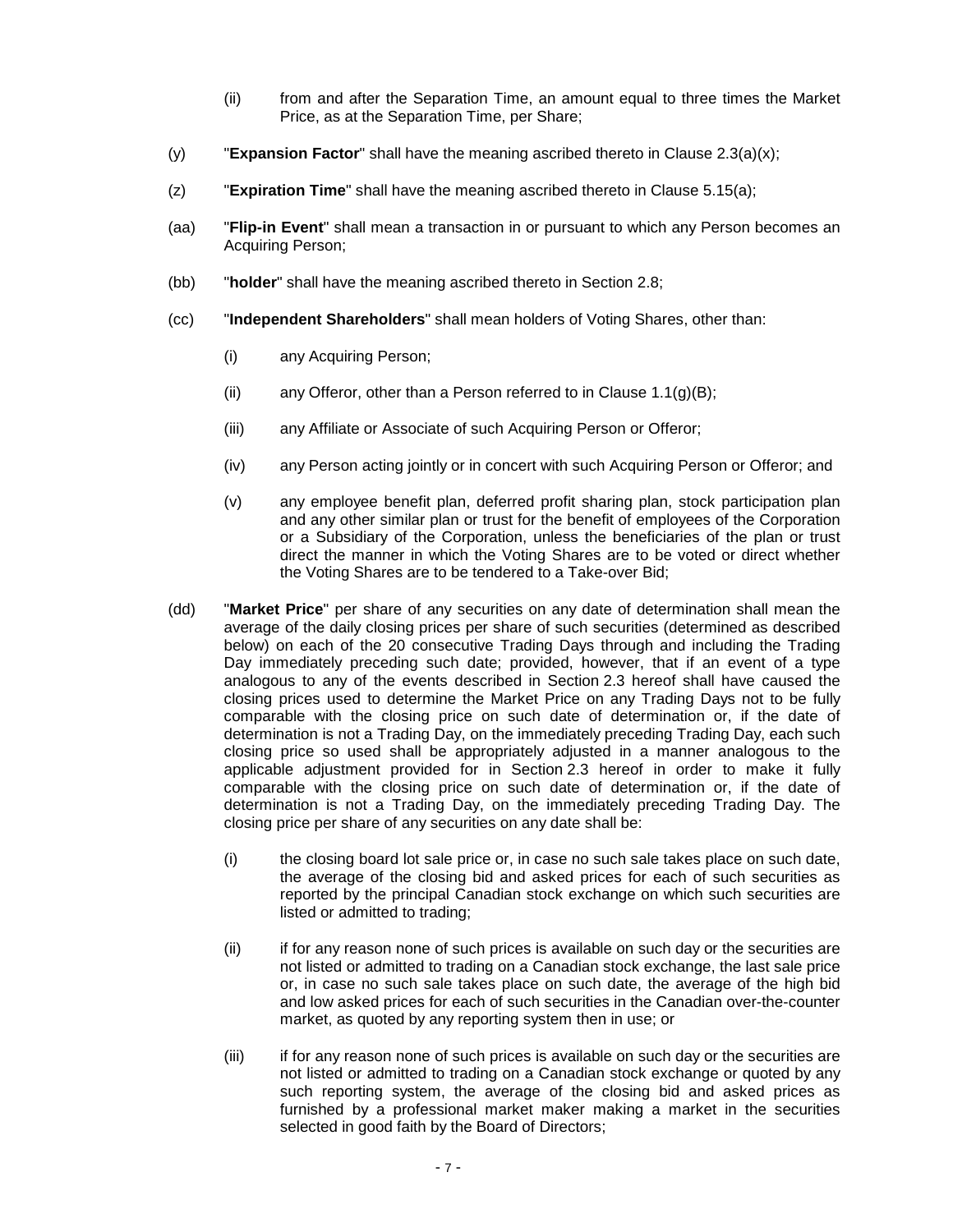- (iv) provided, however, that if for any reason none of such prices is available on such day, the closing price per share of such securities on such date means the fair value per share of such securities on such date as determined by a nationally or internationally recognized investment dealer or investment banker with respect to the fair value per share of such securities. The Market Price shall be expressed in Canadian dollars and, if initially determined in respect of any day forming part of the 20 consecutive Trading Day period in question in United States dollars, such amount shall be translated into Canadian dollars on such date at the Canadian Dollar Equivalent thereof;
- (ee) "**Nominee**" shall have the meaning ascribed thereto in Subsection 2.2(c);
- (ff) "**Offer to Acquire**" shall include:
	- (i) an offer to purchase or a solicitation of an offer to sell or a public announcement of an intention to make such an offer or solicitation; and
	- (ii) an acceptance of an offer to sell, whether or not such offer to sell has been solicited;

or any combination thereof, and the Person accepting an offer to sell shall be deemed to be making an Offer to Acquire to the Person that made the offer to sell;

- (gg) "**Offeror**" shall mean a Person who has made a public announcement of a current intention to make or who is making a Take-over Bid but only so long as the Take-over Bid so announced or made has not been withdrawn or terminated or has not expired;
- (hh) "**Permitted Bid**" shall mean a Take-over Bid made by an Offeror by way of take-over bid circular which also complies with the following additional provisions:
	- (i) the Take-over Bid is made to all holders of Voting Shares on the books of the Corporation, other than the Offeror;
	- (ii) no Voting Shares are taken up or paid for pursuant to the Take-over Bid unless more than 50% of the Voting Shares held by Independent Shareholders shall have been deposited or tendered pursuant to the Take-over Bid and not withdrawn;
	- (iii) the Take-over Bid contains, and the take-up and payment for securities tendered or deposited is subject to, an irrevocable and unqualified provision that no Voting Shares will be taken up or paid for pursuant to the Take-over Bid prior to the close of business on the date which is not less than 60 days following the date of the Take-over Bid;
	- (iv) the Take-over Bid contains an irrevocable and unqualified provision that unless the Take-over Bid is withdrawn, Voting Shares may be deposited pursuant to such Take-over Bid at any time during the period of time between the date of the Take-over Bid and the date on which Voting Shares may be taken up and paid for and that any Voting Shares deposited pursuant to the Take-over Bid may be withdrawn until taken up and paid for; and
	- (v) the Take-over Bid contains an irrevocable and unqualified provision that if, on the date on which Voting Shares may be taken up and paid for, more than 50% of the Voting Shares held by Independent Shareholders shall have been deposited pursuant to the Take-over Bid and not withdrawn, the Offeror will make a public announcement of that fact and the Take-over Bid will remain open for deposits and tenders of Voting Shares for not less than ten Business Days from the date of such public announcement;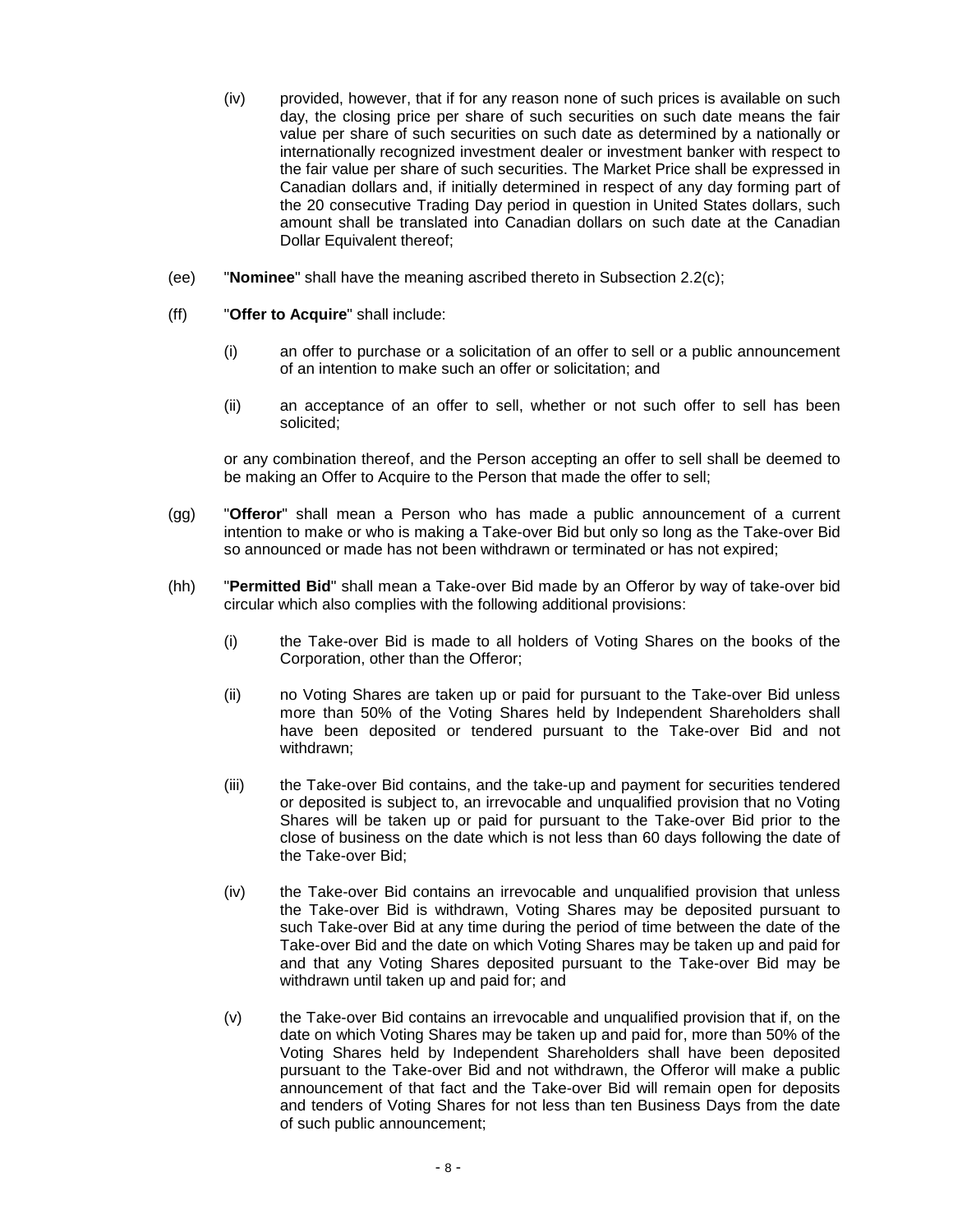For purposes of this Agreement, (A) should a Take-over Bid which qualified as a Permitted Bid cease to be a Permitted Bid because it ceases to meet any or all of the requirements mentioned above prior to the time it expires (after giving effect to any extension) or is withdrawn, any acquisition of Voting Shares made pursuant to such Takeover Bid shall not be a Permitted Bid Acquisition and (B) the term "**Permitted Bid**" shall include a Competing Permitted Bid.

- (ii) "**Permitted Bid Acquisition**" shall mean an acquisition of Voting Shares made pursuant to a Permitted Bid or a Competing Permitted Bid;
- (jj) "**Permitted Lock-Up Agreement**" shall mean an agreement between a Person and one or more holders of Voting Shares pursuant to which such holders (each a "**Locked-Up Person**") agree to deposit or tender Voting Shares to a Take-Over Bid (the "**Lock-Up Bid**") made or to be made by such Person or any of such Person's Affiliates or Associates or any other Person with which such Person is acting jointly or in concert, provided that:
	- (i) the terms of such agreement are publicly disclosed and a copy of such agreement is made available to the public (including the Corporation) not later than the date of the Lock-Up Bid or, if the Lock-Up Bid has been made prior to the date on which such agreement is entered into, not later than the first business day following the date of such agreement;
	- (ii) the agreement permits a Locked-Up Person to terminate its obligation to deposit or tender Voting Shares to or not to withdraw such Voting Shares from the Lock-Up Bid, and to terminate any obligation with respect to the voting of such Voting Shares, in order to tender or deposit the Voting Shares to another Take-over Bid or to support another transaction:
		- (A) where the price or value of the consideration per Voting Share offered under such other Take-over Bid or transaction:
			- (1) is greater than the price or value of the consideration per Voting Share at which the Locked-Up Person has agreed to deposit or tender Voting Shares to the Lock-Up Bid; or
			- (2) exceeds by as much as or more than a specified amount (the "**Specified Amount**") the price or value of the consideration per Voting Share at which the Locked-Up Person has agreed to deposit or tender Voting Shares to the Lock-Up Bid, provided that such Specified Amount is not greater than 7% of the price or value of the consideration per Voting Share at which the Locked-Up Person has agreed to deposit or tender Voting Shares to the Lock-Up Bid; and
		- (B) if the number of Voting Shares offered to be purchased under the Lock-Up Bid is less than 100% of the Voting Shares held by Independent Shareholders, where the number of Voting Shares to be purchased under such other Take-over Bid or transaction at a price or value per Voting Share that is not less than the price or value per Voting Share offered under the Lock-Up Bid:
			- (1) is greater than the number of Voting Shares that the Offeror has offered to purchase under the Lock-Up Bid; or
			- (2) exceeds by as much as or more than a specified number (the "**Specified Number**") the number of Voting Shares that the Offeror has offered to purchase under the Lock-Up Bid, provided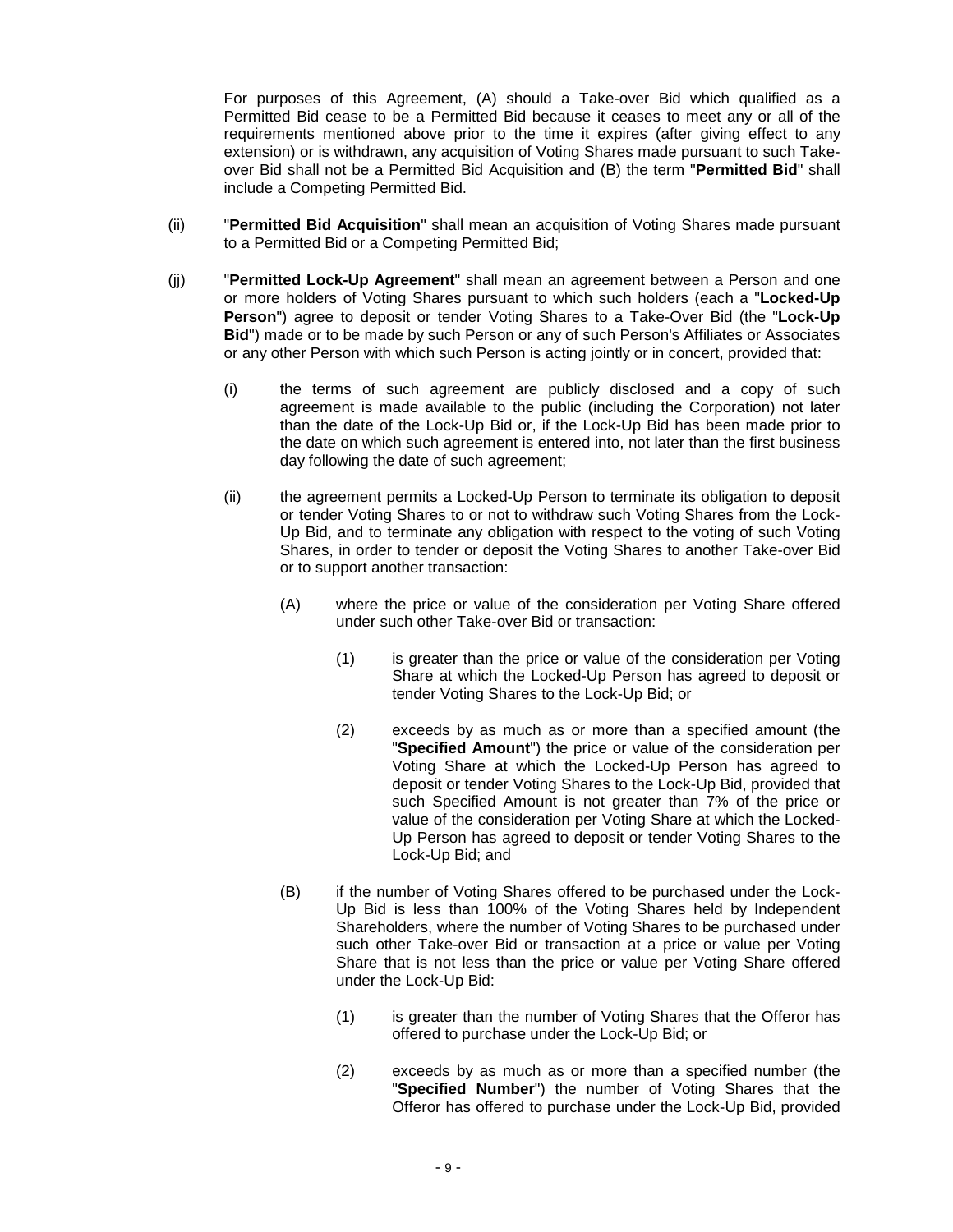that the Specified Number is not greater than 7% of the number of Voting Shares offered to purchased under the Lock-Up Bid,

and, for greater clarity, the agreement may contain a right of first refusal or require a period of delay to give such Person an opportunity to match a higher price in another Take-over Bid or transaction or other similar limitation on a Locked-up Person's right to withdraw Voting Shares from the agreement, so long as the limitation does not preclude the exercise by the Locked-up Person of the right to withdraw Voting Shares during the period of the other Take-over Bid or transaction; and

- (iii) no "**break-up**" fees, "**top-up**" fees, penalties, expenses or other amounts that exceed in aggregate the greater of:
	- (A) 2.5% of the price or value of the consideration payable under the Lock-Up Bid to a Locked-Up Person; and
	- (B) 50% of the amount by which the price or value of the consideration received by a Locked-Up Person under another Take-over Bid or transaction exceeds the price or value of the consideration that the Locked-Up Person would have received under the Lock-Up Bid,

shall be payable by such Locked-Up Person pursuant to the agreement if the Locked-Up Person fails to deposit or tender Voting Shares to the Lock-Up Bid, withdraws Voting Shares previously tendered thereto or supports another transaction;

- (kk) "**Person**" shall include an individual, body corporate, firm, partnership, syndicate or other form of unincorporated association, trust, trustee, executor, administrator, legal personal representative, group, unincorporated organization, a government and its agencies or instrumentalities, or other entity whether or not having legal personality;
- (ll) "**Pro Rata Acquisition**" shall mean an acquisition by a Person of Voting Shares pursuant to:
	- (i) a Dividend Reinvestment Acquisition;
	- (ii) a stock dividend, stock split or other event in respect of securities of the Corporation of one or more particular classes or series pursuant to which such Person becomes the Beneficial Owner of Voting Shares on the same pro rata basis as all other holders of securities of the particular class, classes or series; or
	- (iii) the acquisition or the exercise by the Person of rights to purchase Voting Shares issued by the Corporation to all holders of securities of the Corporation (other than holders resident in any jurisdiction where such issuance is restricted or impractical as a result of applicable law) of one or more particular classes or series pursuant to a rights offering or pursuant to a prospectus, provided that such rights are acquired directly from the Corporation and not from any other Person and the Person does not thereby acquire a greater percentage of such Voting Shares than the Person's percentage of Voting Shares Beneficially Owned immediately prior to such acquisition;
- (mm) "**Record Time**" has the meaning set forth in the recitals hereto;
- (nn) "**Redemption Price**" shall have the meaning attributed thereto in Subsection 5.1(a);
- (oo) "**Right**" shall mean a right to purchase a Share of the Corporation, upon the terms and subject to the conditions set forth in this Agreement;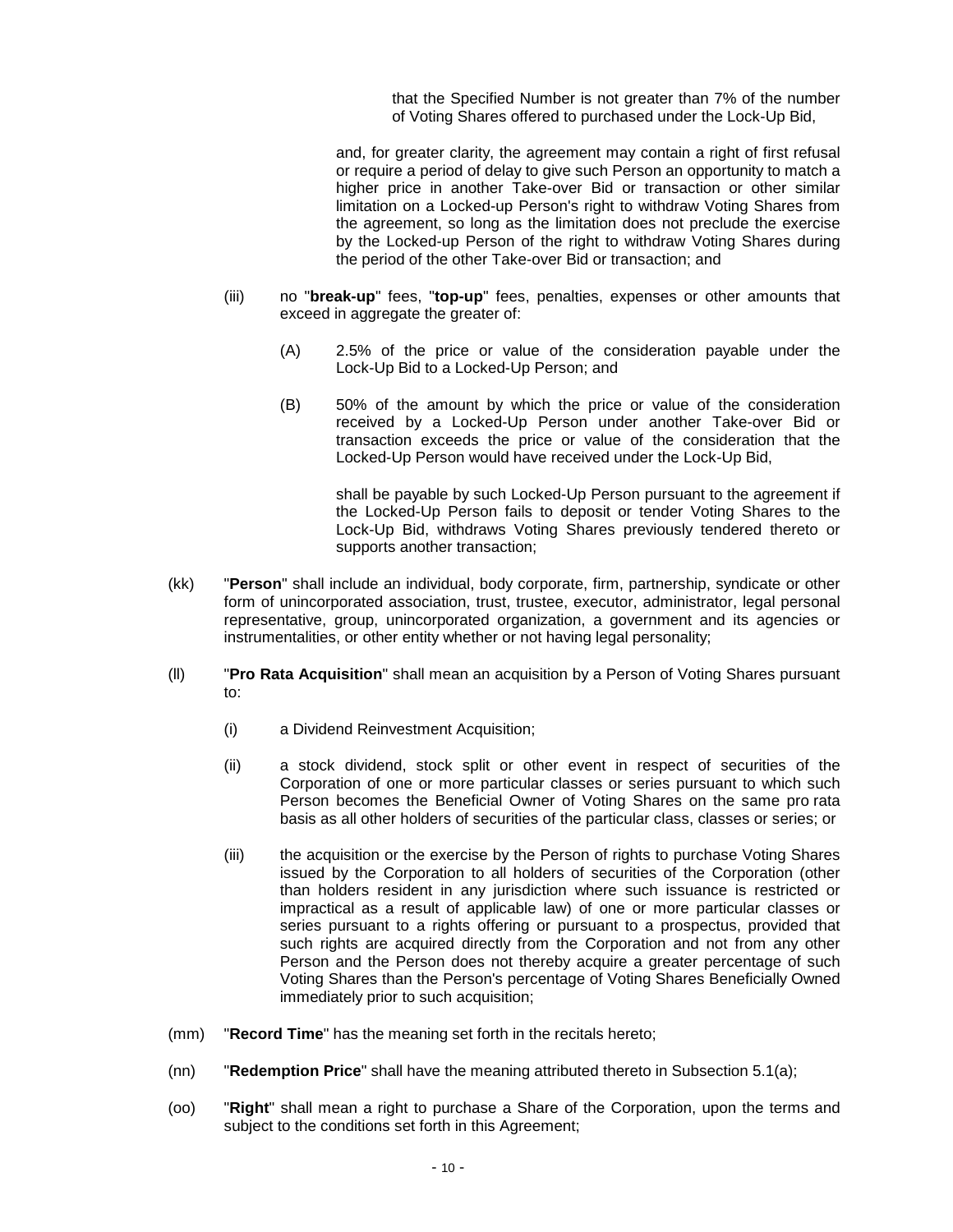- (pp) "**Rights Certificate**" shall mean a certificate representing the Rights after the Separation Time, which shall be substantially in the form attached hereto as Attachment 1;
- (qq) "**Rights Register**" shall have the meaning ascribed thereto in Subsection 2.6(a);
- (rr) "**Securities Act**" shall mean the Securities Act (Alberta), as amended, and the regulations thereunder, and any comparable or successor laws or regulations thereto;
- (ss) "**Separation Time**" shall mean, subject to Subsection 5.1(d), the close of business on the tenth Trading Day after the earlier of:
	- (i) the Share Acquisition Date;
	- (ii) the date of the commencement of or first public announcement of the intent of any Person (other than the Corporation or any Subsidiary of the Corporation) to commence a Take-over Bid (other than a Permitted Bid or a Competing Permitted Bid); and
	- (iii) the date on which a Permitted Bid or Competing Permitted Bid ceases to qualify as such;

or such later time as may be determined by the Board of Directors, provided that, if any Take-over Bid referred to in clause (ii) above expires, is not made, is cancelled, terminated or otherwise withdrawn prior to the Separation Time, such Take-over Bid shall be deemed, for the purposes of this definition, never to have been commenced, made or announced and further provided that if the Board of Directors determines, pursuant to Section 5.1, to waive the application of Section 3.1 to a Flip-In Event, then the Separation Time in respect of such Flip-In Event shall be deemed never to have occurred and further provided that if the foregoing results in the Separation Time being prior to the Record Time, the Separation Time shall be the Record Time;

- (tt) "**Share Acquisition Date**" shall mean the first date of public announcement (which, for purposes of this definition, shall include, without limitation, a report filed pursuant to early warning requirements under applicable securities laws) by the Corporation or an Acquiring Person of facts indicating that a Person has become an Acquiring Person;
- (uu) "**Shares**" shall mean the common shares in the capital of the Corporation as presently constituted, as such shares may be subdivided, consolidated, reclassified or otherwise changed from time to time;
- (vv) "**Subsidiary**": a Person is a Subsidiary of another Person if:
	- (i) it is controlled by:
		- (A) that other; or
		- (B) that other and one or more Persons each of which is controlled by that other; or
		- (C) two or more Persons each of which is controlled by that other; or
	- (ii) it is a Subsidiary of a Person that is that other's Subsidiary;
- (ww) "**Take-over Bid**" shall mean an Offer to Acquire Voting Shares or Convertible Securities, if, assuming that the Voting Shares or Convertible Securities subject to the Offer to Acquire are acquired and are Beneficially Owned at the date of such Offer to Acquire by the Person making such Offer to Acquire, the Voting Shares Beneficially Owned by the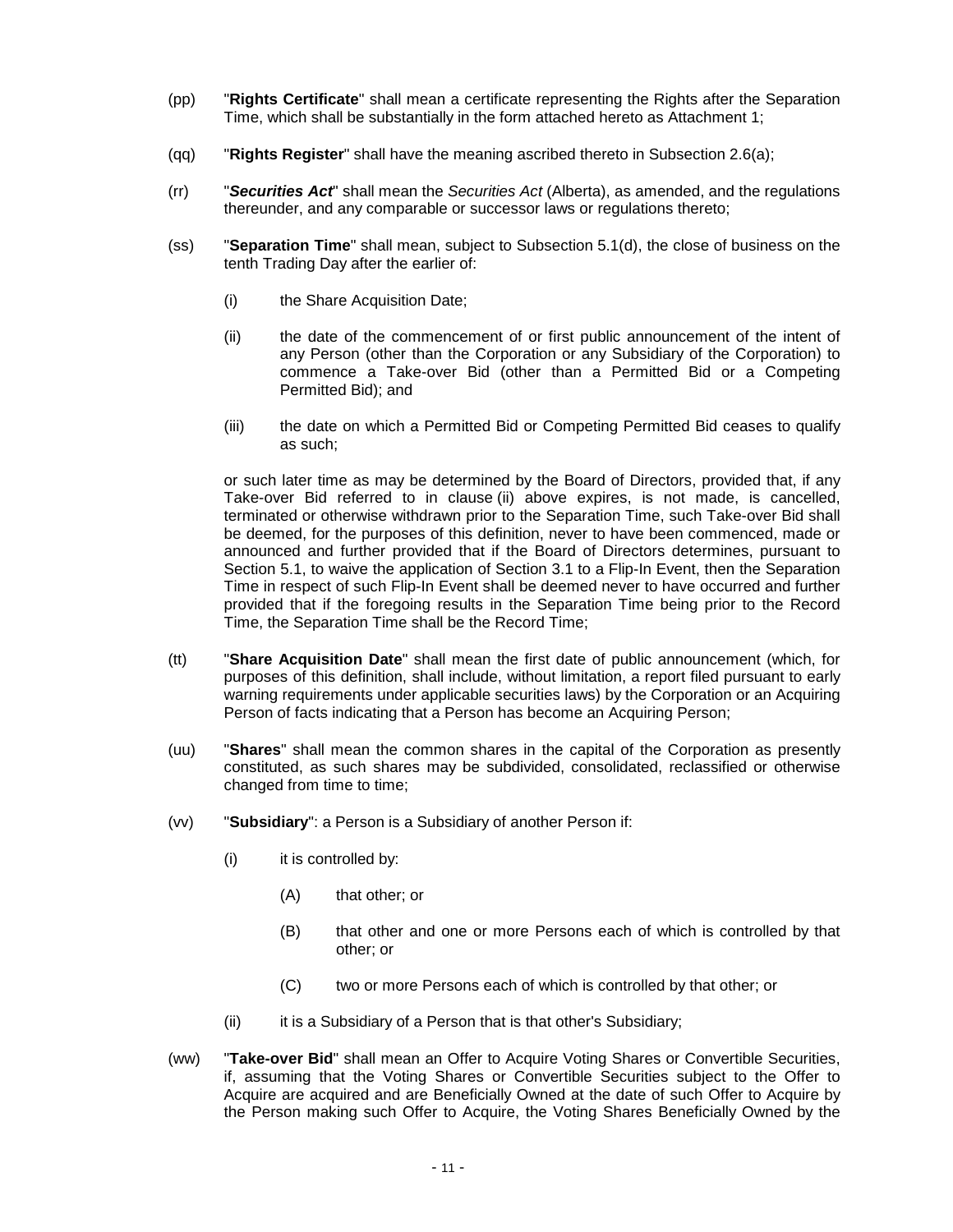Person making the Offer to Acquire would constitute in the aggregate 20% or more of the outstanding Voting Shares at the date of the Offer to Acquire;

- (xx) "**Termination Time**" shall mean the time at which the right to exercise Rights shall terminate pursuant to Section 5.1(g);
- (yy) "**Trading Day**", when used with respect to any securities, shall mean a day on which the principal Canadian stock exchange on which such securities are listed or admitted to trading is open for the transaction of business or, if the securities are not listed or admitted to trading on any Canadian stock exchange, a Business Day;
- (zz) "**U.S. Canadian Exchange Rate**" on any date shall mean:
	- (i) if on such date the Bank of Canada sets an average noon spot rate of exchange for the conversion of one United States dollar into Canadian dollars, such rate; and
	- (ii) in any other case, the rate for such date for the conversion of one United States dollar into Canadian dollars which is calculated in the manner which shall be determined by the Board of Directors from time to time acting in good faith;
- (aaa) "**Voting Share Reduction**" shall mean an acquisition or redemption by the Corporation of Voting Shares which, by reducing the number of Voting Shares outstanding, increases the percentage of outstanding Voting Shares Beneficially Owned by any Person to 20% or more of the Voting Shares then outstanding; and
- (bbb) "**Voting Shares**" shall mean the Shares and any other shares in the capital of the Corporation entitled to vote generally in the election of all directors of the Corporation.

#### **1.2 Currency**

All sums of money which are referred to in this Agreement are expressed in lawful money of Canada, unless otherwise specified.

#### **1.3 Headings**

The division of this Agreement into Articles, Sections, Subsections, Clauses, Paragraphs, Subparagraphs or other portions hereof and the insertion of headings, subheadings and a table of contents are for convenience of reference only and shall not affect the construction or interpretation of this Agreement.

#### **1.4 Calculation of Number and Percentage of Beneficial Ownership of Outstanding Voting Shares**

- (a) For purposes of this Agreement, in determining the percentage of outstanding Voting Shares with respect to which a Person is or is deemed to be the Beneficial Owner, all unissued Voting Shares of which such person is deemed to be the Beneficial Owner shall be deemed to be outstanding.
- (b) For purposes of this Agreement, the percentage of Voting Shares Beneficially Owned by any Person shall be and be deemed to be the product (expressed as a percentage) determined by the formula:

100 x A/B

where: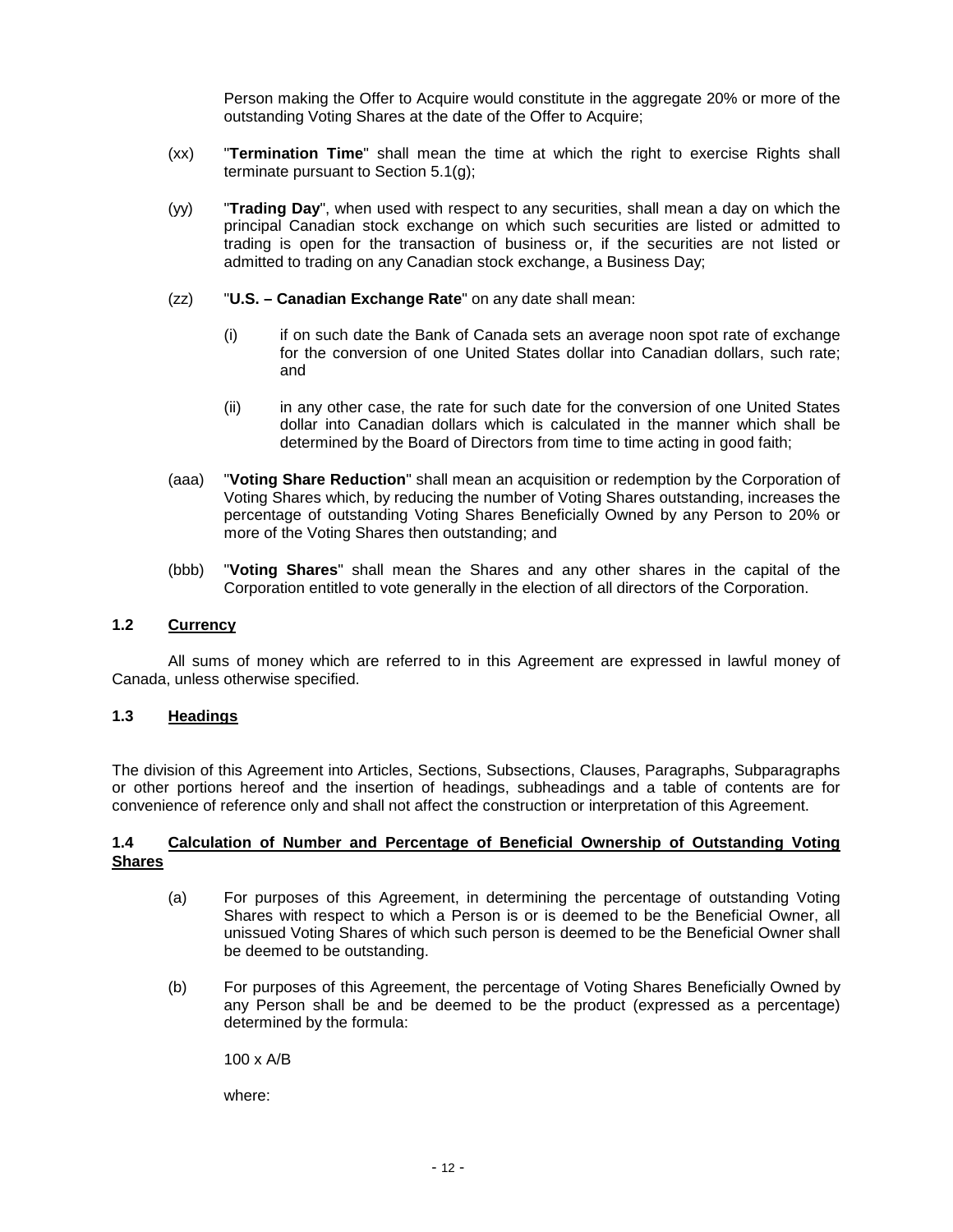- $A =$  the number of votes for the election of all directors of the Corporation generally attaching to the Voting Shares Beneficially Owned by such Person; and
- B = the number of votes for the election of all directors of the Corporation generally attaching to all outstanding Voting Shares.

The percentage of outstanding Voting Shares represented by any particular group of Voting Shares acquired or held by any Person shall be determined in like manner mutatis mutandis.

#### **1.5 Acting Jointly or in Concert**

For purposes of this Agreement a Person is acting jointly or in concert with every Person who is a party to an agreement, commitment, arrangement or understanding, whether formal or informal or written or unwritten, with the first Person to acquire or Offer to Acquire any Voting Shares or Convertible Securities (other than (x) customary agreements with and between underwriters and/or banking group members and/or selling group members with respect to a distribution of securities by the Corporation, (y) pledges of securities in the ordinary course of business, and (z) Permitted Lock-Up Agreements).

#### **1.6 Generally Accepted Accounting Principles**

Wherever in this Agreement reference is made to generally accepted accounting principles, such reference shall be deemed to be the recommendations at the relevant time of the Canadian Institute of Chartered Accountants, or any successor institute, applicable on a consolidated basis (unless otherwise specifically provided herein to be applicable on an unconsolidated basis) and which incorporates International Financial Reporting Standards as adopted by the Canadian Accounting Standards Board for periods beginning on or after January 1, 2011, as at the date on which a calculation is made or required to be made in accordance with generally accepted accounting principles. Where the character or amount of any asset or liability or item of revenue or expense is required to be determined, or any consolidation or other accounting computation is required to be made for the purpose of this Agreement or any document, such determination or calculation shall, to the extent applicable and except as otherwise specified herein or as otherwise agreed in writing by the parties, be made in accordance with such generally accepted accounting principles applied on a consistent basis.

#### **ARTICLE 2 THE RIGHTS**

#### **2.1 Legend on Share Certificates**

Certificates representing Shares which are issued after the Record Time but prior to the earlier of the Separation Time and the Expiration Time, shall also evidence one Right for each Share represented thereby until the earlier of the Separation Time or the Expiration Time and shall have impressed on, printed on, written on or otherwise affixed to them the following legend:

Until the earlier of the Separation Time or the Expiration Time (as both terms are defined in the Shareholder Rights Agreement referred to below), this certificate also evidences and entitles the holder hereof to certain Rights as set forth in a Shareholder Rights Plan Agreement dated as of February 16, 2012, as may be amended or supplemented from time to time (the "**Shareholder Rights Agreement**"), between Superior Plus Corporation (the "**Corporation**") and Computershare Trust Company of Canada, as Rights Agent, the terms of which are incorporated herein by reference and a copy of which is on file at the principal executive offices of the Corporation. Under certain circumstances set out in the Shareholder Rights Agreement, the rights may be amended or redeemed, may expire or may become void (if, in certain cases they are "**Beneficially Owned**" by an "**Acquiring Person**" as such terms are defined in the Shareholder Rights Agreement, whether currently held by or on behalf of such Person or a subsequent holder) or may be evidenced by separate certificates and no longer evidenced by this certificate. The Corporation will mail or arrange for the mailing of a copy of the Shareholder Rights Agreement to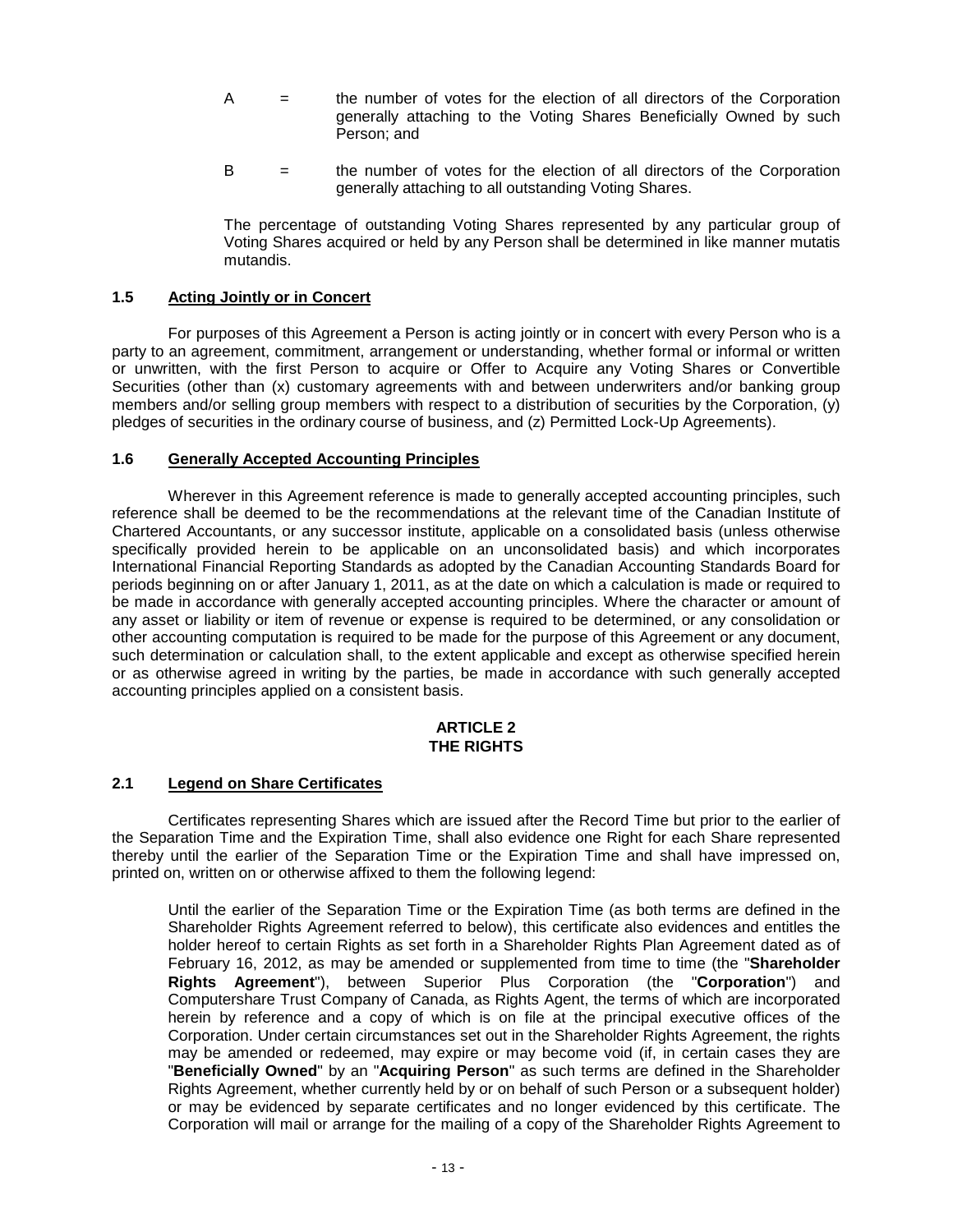the holder of this certificate without charge as soon as practicable after the receipt of a written request therefor.

Certificates representing Shares that are issued and outstanding at the Record Time shall also evidence one Right for each Share represented thereby notwithstanding the absence of the foregoing legend, until the earlier of the Separation Time and the Expiration Time.

#### **2.2 Initial Exercise Price; Exercise of Rights; Detachment of Rights**

- (a) Subject to adjustment as herein set forth, each Right will entitle the holder thereof, from and after the Separation Time and prior to the Expiration Time, to purchase one Share for the Exercise Price as at the Business Day immediately preceding the day of exercise of the Right (which Exercise Price and number of Shares are subject to adjustment as set forth below). Notwithstanding any other provision of this Agreement, any Rights held by the Corporation or any of its Subsidiaries shall be void.
- (b) Until the Separation Time,
	- (i) the Rights shall not be exercisable and no Right may be exercised; and
	- (ii) each Right will be evidenced by the certificate for the associated Voting Share registered in the name of the holder thereof (which certificate shall also be deemed to represent a Rights Certificate) and will be transferable only together with, and will be transferred by a transfer of, such associated Voting Share.
- (c) From and after the Separation Time and prior to the Expiration Time:
	- (i) the Rights shall be exercisable; and
	- (ii) the registration and transfer of Rights shall be separate from and independent of Voting Shares.

Promptly following the Separation Time, the Corporation will prepare or cause to be prepared and the Rights Agent will mail to each holder of record of Voting Shares as of the Separation Time and, in respect of each Convertible Security converted into Voting Shares after the Separation Time and prior to the Expiration Time, promptly after such conversion, the Corporation will prepare or cause to be prepared and the Rights Agent will mail to the holder so converting (other than in either case an Acquiring Person and any Transferee whose rights are or become null and void pursuant to Section 3.1(b) and, in respect of any Rights Beneficially Owned by such Acquiring Person or Transferee which are not held of record by such Acquiring Person or Transferee, the holder of record of such Rights (a "**Nominee**")), at such holder's address as shown by the records of the Corporation (the Corporation hereby agreeing to furnish copies of such records to the Rights Agent for this purpose):

- (x) a Rights Certificate appropriately completed, representing the number of Rights held by such holder at the Separation Time or at the time of conversion, as applicable, and having such marks of identification or designation and such legends, summaries or endorsements printed thereon as the Corporation may deem appropriate and as are not inconsistent with the provisions of this Agreement, or as may be required to comply with any law, rule or regulation or judicial or administrative order made pursuant thereto or with any rule or regulation of any self-regulatory organization, stock exchange or quotation system on which the Rights may from time to time be listed or traded, or to conform to usage; and
- (y) disclosure statement describing the Rights,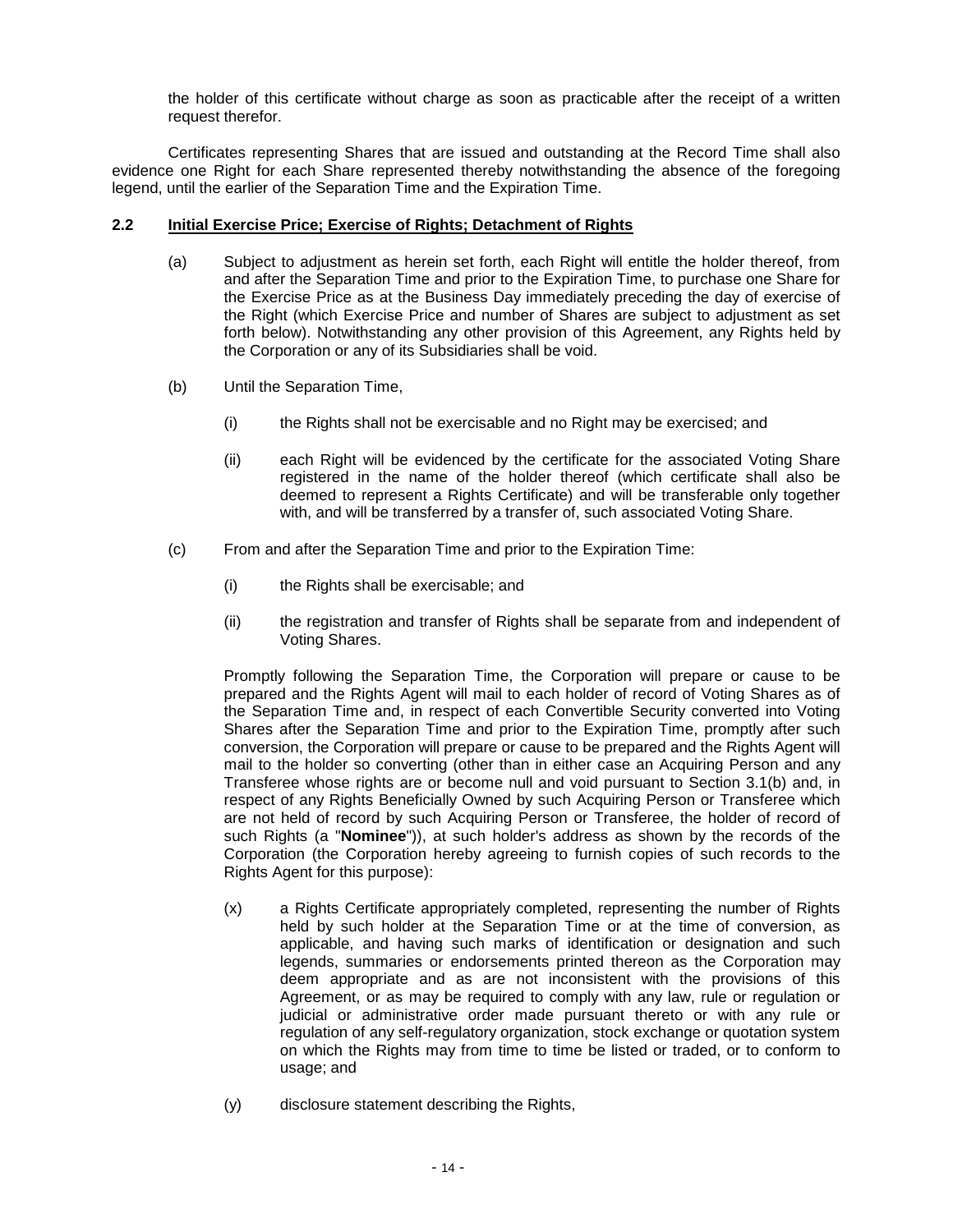provided that a Nominee shall be sent the materials provided for in (x) and (y) only in respect of all Shares held of record by it which are not Beneficially Owned by an Acquiring Person. In order for the Corporation to determine whether any Person is holding Shares which are Beneficially Owned by another Person, the Corporation may require such first Person to furnish such information and documentation as the Corporation deems necessary.

- (d) Rights may be exercised, in whole or in part, on any Business Day after the Separation Time and prior to the Expiration Time by submitting to the Rights Agent at its office in Calgary, Canada or any other office of the Rights Agent in cities designated from time to time for that purpose by the Corporation with the approval of the Rights Agent:
	- (i) the Rights Certificate evidencing such Rights;
	- (ii) an election to exercise such Rights (an "**Election to Exercise**") substantially in the form attached to the Rights Certificate appropriately completed and duly executed by the holder or such holder's executors or administrators or other personal representatives or such holder's or their legal attorney duly appointed by an instrument in writing in form and executed in a manner satisfactory to the Rights Agent; and
	- (iii) payment by certified cheque, banker's draft, money order or wire transfer payable to the order of the Rights Agent, of a sum equal to the Exercise Price multiplied by the number of Rights being exercised and a sum sufficient to cover any transfer tax or charge which may be payable in respect of any transfer involved in the transfer or delivery of Rights Certificates or the issuance or delivery of certificates for Shares in a name other than that of the holder of the Rights being exercised.
- (e) Upon receipt of a Rights Certificate, together with a completed Election to Exercise executed in accordance with Clause 2.2(d)(ii), which does not indicate that such Right is null and void as provided by Subsection 3.1(b), and payment as set forth in Clause 2.2(d)(iii), the Rights Agent (unless otherwise instructed by the Corporation in the event that the Corporation is of the opinion that the Rights cannot be exercised in accordance with this Agreement) will thereupon as soon as practicable:
	- (i) requisition from the transfer agent certificates representing the number of such Shares to be purchased (the Corporation hereby irrevocably authorizing its transfer agent to comply with all such requisitions);
	- (ii) when appropriate, requisition from the Corporation the amount of cash to be paid in lieu of issuing fractional Shares;
	- (iii) after receipt of the certificates referred to in Clause  $2.2(e)(i)$ , deliver the same to or upon the order of the registered holder of such Rights Certificates, registered in such name or names as may be designated by such holder;
	- (iv) when appropriate, after receipt, deliver the cash referred to in Clause 2.2(e)(ii) to or to the order of the registered holder of such Rights Certificate; and
	- (v) remit to the Corporation all payments received on the exercise of Rights.
- (f) In case the holder of any Rights shall exercise less than all the Rights evidenced by such holder's Rights Certificate, a new Rights Certificate evidencing the Rights remaining unexercised (subject to the provisions of Subsection 5.5(a)) will be issued by the Rights Agent to such holder or to such holder's duly authorized assigns.
- (g) The Corporation covenants and agrees that it will: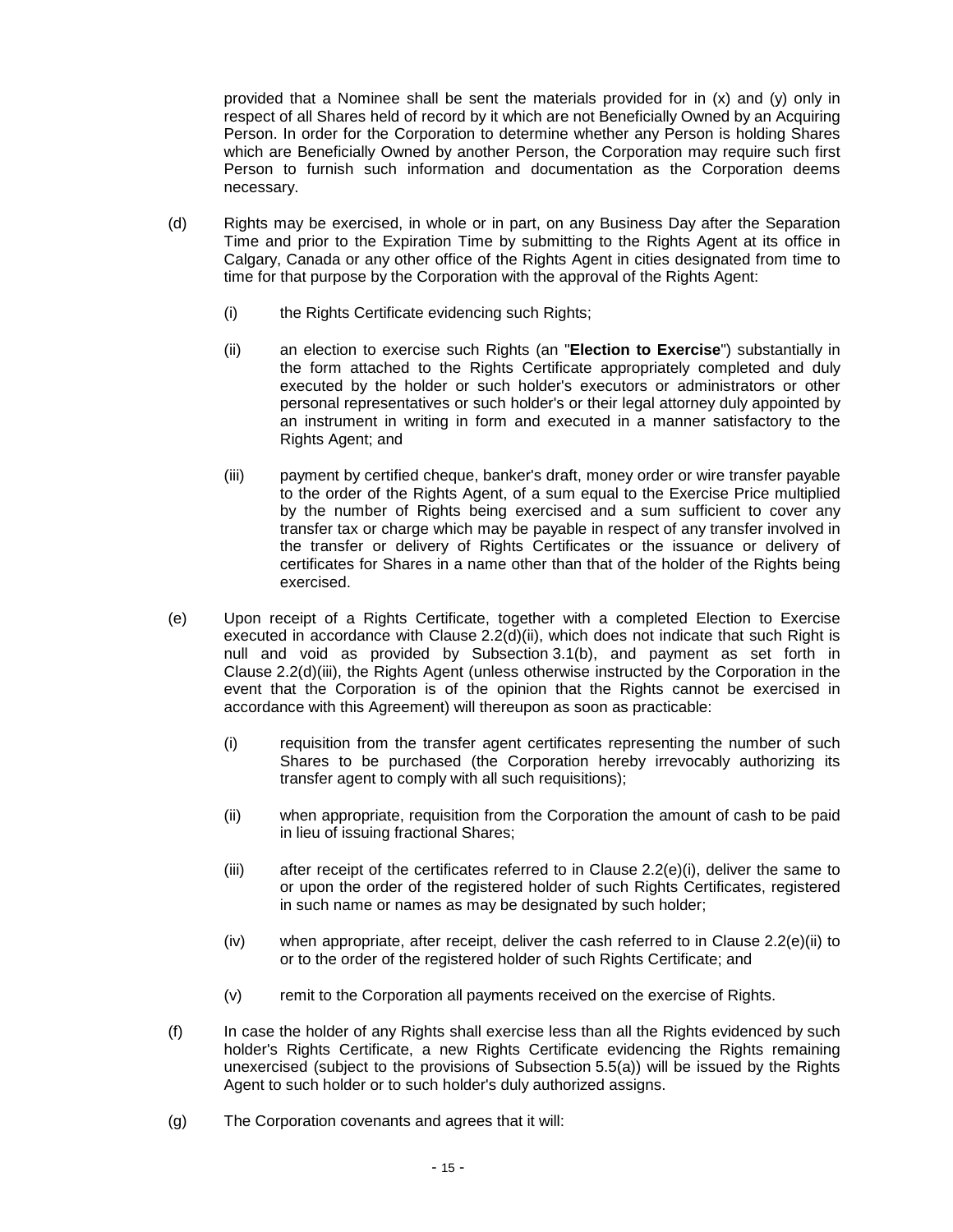- (i) take all such action as may be necessary and within its power to ensure that all Shares delivered upon exercise of Rights shall, at the time of delivery of the certificates for such Shares (subject to payment of the Exercise Price), be duly and validly authorized, executed, issued and delivered as fully paid and non-assessable;
- (ii) take all such action as may be necessary and within its power to comply with the requirements of the Canada Buinsess Corporations Act, the Securities Act and the securities laws or comparable legislation of each of the provinces of Canada, and any other applicable law, rule or regulation, in connection with the issuance and delivery of the Rights Certificates and the issuance of any Shares upon exercise of Rights;
- (iii) use reasonable efforts to cause all Shares issued upon exercise of Rights to be listed on the stock exchanges and markets on which such Shares were traded immediately prior to the Separation Time;
- (iv) pay when due and payable, if applicable, any and all federal, provincial and municipal transfer taxes and charges (not including any income or capital taxes of the holder or exercising holder or any liability of the Corporation to withhold tax) which may be payable in respect of the original issuance or delivery of the Rights Certificates, or certificates for Shares to be issued upon exercise of any Rights, provided that the Corporation shall not be required to pay any transfer tax or charge which may be payable in respect of any transfer involved in the transfer or delivery of Rights Certificates or the issuance or delivery of certificates for Shares in a name other than that of the holder of the Rights being transferred or exercised; and
- (v) after the Separation Time, except as permitted by Sections 5.1 and 5.4, not take (or permit any Subsidiary to take) any action if at the time such action is taken it is reasonably foreseeable that such action will diminish substantially or otherwise eliminate the benefits intended to be afforded by the Rights.

## **2.3 Adjustments to Exercise Price; Number of Rights**

The Exercise Price, the number and kind of securities subject to purchase upon exercise of each Right and the number of Rights outstanding are subject to adjustment from time to time as provided in this Section 2.3.

- (a) In the event the Corporation shall at any time after the Record Time and prior to the Expiration Time:
	- (i) declare or pay a dividend on Shares payable in Shares or Convertible Securities in respect thereof other than pursuant to any Dividend Reinvestment Plan;
	- (ii) subdivide or change the then outstanding Shares into a greater number of Shares;
	- (iii) consolidate or change the then outstanding Shares into a smaller number of Shares; or
	- (iv) issue any Shares (or Convertible Securities in respect thereof) in respect of, in lieu of or in exchange for existing Shares except as otherwise provided in this Section 2.3,

then the Exercise Price and the number of Rights outstanding (or, if the payment or effective date therefor shall occur after the Separation Time, the securities purchasable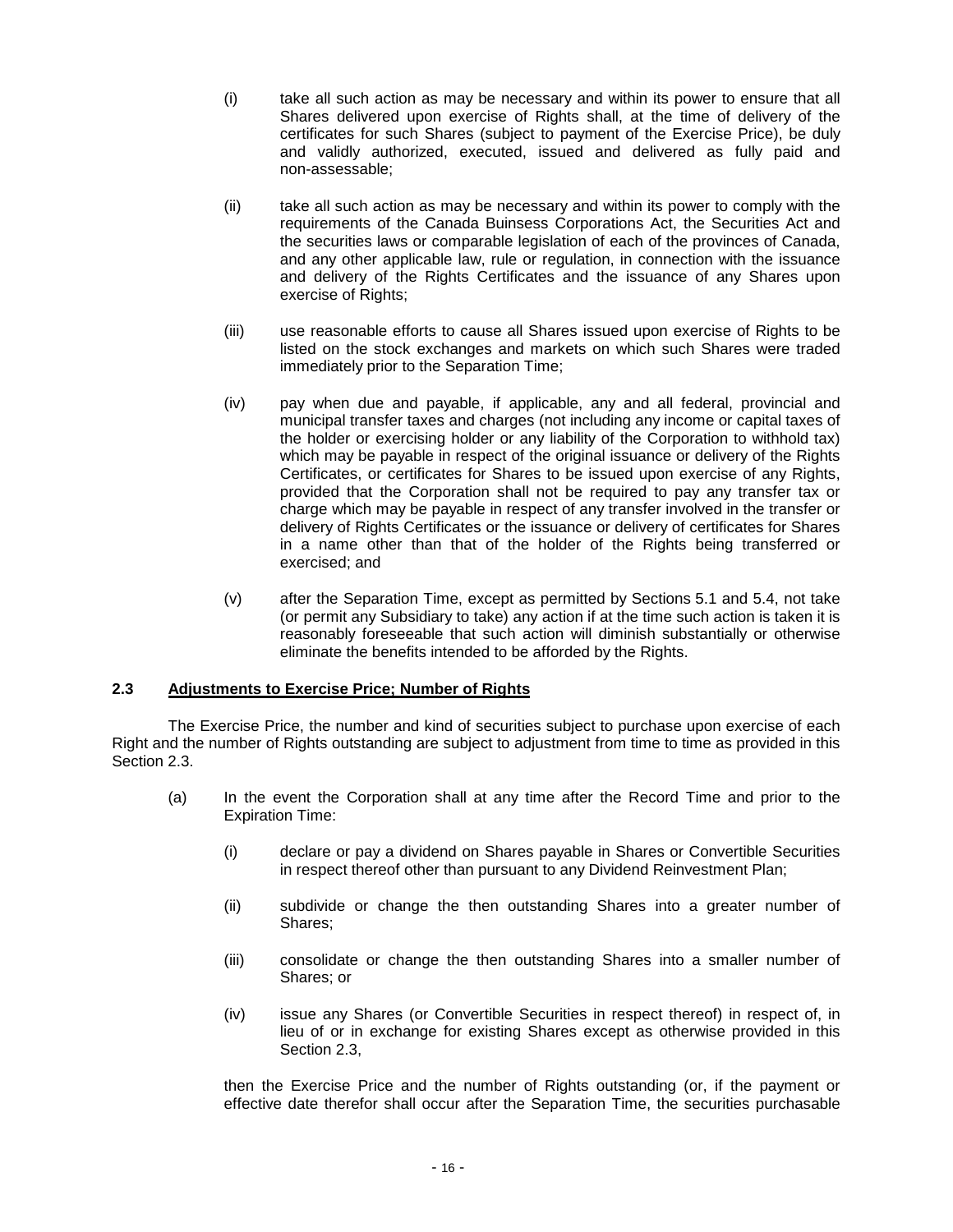upon exercise of Rights) shall be adjusted as of the payment or effective date in the manner set forth below.

If the Exercise Price and number of Rights outstanding are to be adjusted:

- (x) the Exercise Price in effect after such adjustment will be equal to the Exercise Price in effect immediately prior to such adjustment divided by the number of Shares (or other capital stock) (the "**Expansion Factor**") that a holder of one Share immediately prior to such distribution, subdivision, change, consolidation or issuance would hold thereafter as a result thereof; and
- (y) each Right held prior to such adjustment will become that number of Rights equal to the Expansion Factor,

and the adjusted number of Rights will be deemed to be distributed among the Shares with respect to which the original Rights were associated (if they remain outstanding) and the Shares issued in respect of such dividend, subdivision, change, consolidation or issuance, so that each such Share (or other capital stock) will have exactly one Right associated with it.

For greater certainty, if the securities purchasable upon exercise of Rights are to be adjusted, the securities purchasable upon exercise of each Right after such adjustment will be the securities that a holder of the securities purchasable upon exercise of one Right immediately prior to such dividend, subdivision, change, consolidation or issuance would hold thereafter as a result of such dividend, subdivision, change, consolidation or issuance.

If, after the Record Time and prior to the Expiration Time, the Corporation shall issue any shares of capital stock other than Shares in a transaction of a type described in Clause  $2.3(a)(i)$  or (iv), such shares of capital stock shall be treated herein as nearly equivalent to Shares as may be practicable and appropriate under the circumstances and the Corporation and the Rights Agent agree to amend this Agreement in order to effect such treatment.

If an event occurs which would require an adjustment under both this Section 2.3 and Section 3.1, the adjustment provided for in this Section 2.3 shall be in addition to, and shall be made prior to, any adjustment required under Section 3.1.

In the event the Corporation shall at any time after the Record Time and prior to the Separation Time issue any Shares otherwise than in a transaction referred to in this Subsection 2.3(a), each such Share so issued shall automatically have one new Right associated with it, which Right shall be evidenced by the certificate representing such associated Share.

- (b) In the event the Corporation shall at any time after the Record Time and prior to the Separation Time fix a record date for the issuance of rights, options or warrants to all holders of Shares entitling them (for a period expiring within 45 calendar days after such record date) to subscribe for or purchase Shares (or Convertible Securities in respect of Shares) at a price per Share (or, in the case of a Convertible Security, having a conversion, exchange or exercise price per share, including the price required to be paid to purchase such Convertible Security) less than the Market Price per Share on such record date, the Exercise Price to be in effect after such record date shall be determined by multiplying the Exercise Price in effect immediately prior to such record date by a fraction:
	- (i) the numerator of which shall be the number of Shares outstanding on such record date plus the number of Shares that the aggregate offering price of the total number of Shares so to be offered (and/or the aggregate initial conversion,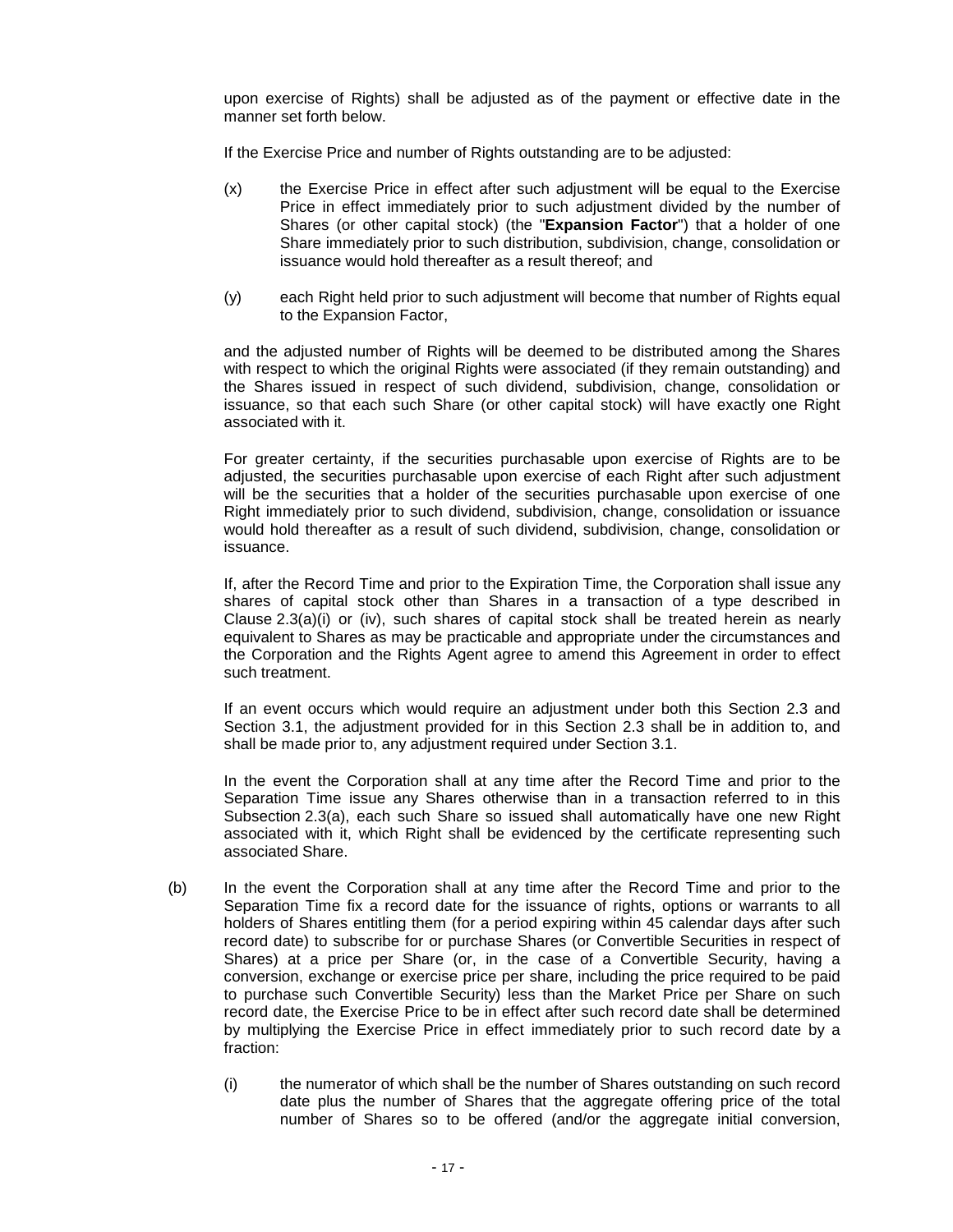exchange or exercise price of the Convertible Securities, including the price required to be paid to purchase such Convertible Securities) would purchase at such Market Price per Share; and

(ii) the denominator of which shall be the number of Shares outstanding on such record date plus the number of additional Shares to be offered for subscription or purchase (or into which the Convertible Securities so to be offered are initially convertible, exchangeable or exercisable).

In case such subscription price may be paid by delivery of consideration, part or all of which may be in a form other than cash, the value of such consideration shall be as determined in good faith by the Board of Directors, whose determination shall be described in a statement filed with the Rights Agent and shall be binding on the Rights Agent and the holders of Rights. Such adjustment shall be made successively whenever such a record date is fixed, and in the event that such rights, options or warrants are not so issued, or if issued, are not exercised prior to the expiration thereof, the Exercise Price shall be readjusted to the Exercise Price which would then be in effect if such record date had not been fixed, or to the Exercise Price which would be in effect based upon the number of Shares (or securities convertible into, or exchangeable or exercisable for Shares) actually issued upon the exercise of such rights, options or warrants, as the case may be.

For purposes of this Agreement, the granting of the right to purchase Shares (whether from treasury or otherwise) pursuant to any Dividend Reinvestment Plan or any employee benefit plan, stock option plan or any similar plan shall be deemed not to constitute an issue of rights, options or warrants by the Corporation; provided, however, that, in the case of any Dividend Reinvestment Plan or share purchase plan, the right to purchase Shares is at a price per Share of not less than 90% of the current market price per share (determined as provided in such plans) of the Shares.

- (c) In the event the Corporation shall at any time after the Record Time and prior to the Separation Time fix a record date for the making of a distribution to all holders of Shares (including any such distribution made in connection with a merger or amalgamation) of evidences of indebtedness, cash (other than an annual cash dividend or a dividend paid in Common Shares, but including any dividend payable in securities other than Common Shares), assets or rights, options or warrants (excluding rights, options or warrants expiring within 45 calendar days after such record date) to purchase Shares or Convertible Securities in respect of Shares, the Exercise Price in effect after such record date shall be equal to the Exercise Price in effect immediately prior to such record date less the fair market value (as determined in good faith by the Board of Directors) of the portion of the evidences of indebtedness, cash, assets, rights, options or warrants so to be distributed applicable to the securities purchasable upon exercise of one Right.
- (d) Notwithstanding anything herein to the contrary, no adjustment in the Exercise Price shall be required unless such adjustment would require an increase or decrease of at least one per cent in the Exercise Price; provided, however, that any adjustments which by reason of this Subsection 2.3(d) are not required to be made shall be carried forward and taken into account in any subsequent adjustment. All calculations under Section 2.3 shall be made to the nearest cent or to the nearest ten-thousandth of a Share. Any adjustment required by Section 2.3 shall be made as of:
	- (i) the payment or effective date for the applicable dividend, subdivision, change, combination or issuance, in the case of an adjustment made pursuant to Subsection 2.3(a); or
	- (ii) the record date for the applicable dividend or distribution, in the case of an adjustment made pursuant to Subsection 2.3(b) or (c), subject to readjustment to reverse the same if such dividend or distribution shall not be made.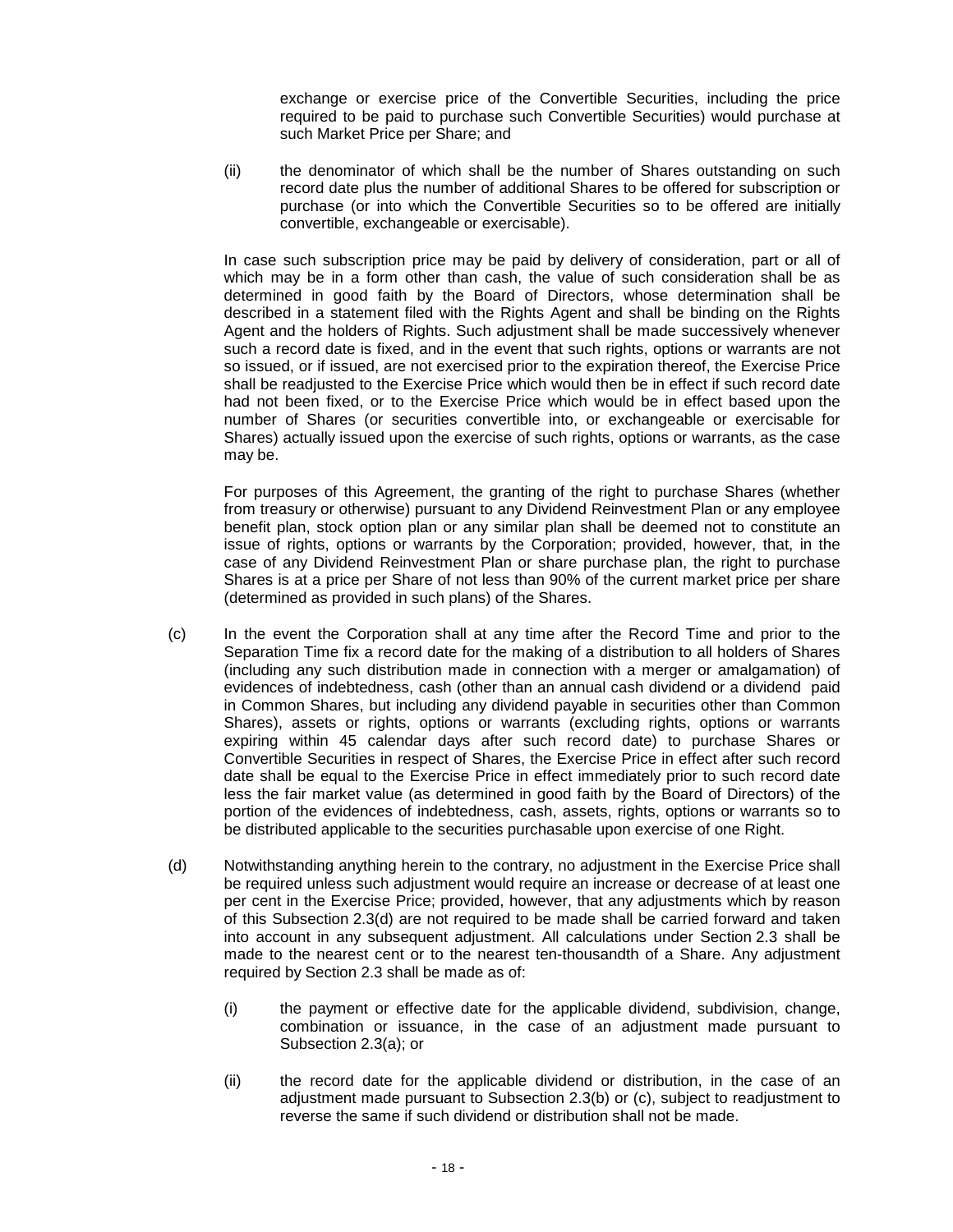- (e) In the event the Corporation shall at any time after the Record Time and prior to the Separation Time issue any shares (other than Shares), or rights, options or warrants to subscribe for or purchase any such shares, or securities convertible into or exchangeable for any such shares, in a transaction referred to in Clause  $2.3(a)(i)$  or (iv) or Subsections 2.3(b) or (c), if the Board of Directors acting in good faith determines that the adjustments contemplated by Subsections 2.3(a), (b) and (c) in connection with such transaction will not appropriately protect the interests of the holders of Rights, the Board of Directors may determine what other adjustments to the Exercise Price, number of Rights and/or securities purchasable upon exercise of Rights would be appropriate and, notwithstanding Subsections 2.3(a), (b) and (c), such adjustments, rather than the adjustments contemplated by Subsections 2.3(a), (b) and (c), shall be made. Subject to Subsection 5.4(b) and (c), the Corporation and the Rights Agent may, with the prior approval of the holders of the Shares amend this Agreement as appropriate to provide for such adjustments.
- (f) Each Right originally issued by the Corporation subsequent to any adjustment made to the Exercise Price hereunder shall evidence the right to purchase, at the adjusted Exercise Price, the number of Shares purchasable from time to time hereunder upon exercise of a Right immediately prior to such issue, all subject to further adjustment as provided herein.
- (g) Irrespective of any adjustment or change in the Exercise Price or the number of Shares issuable upon the exercise of the Rights, the Rights Certificates theretofore and thereafter issued may continue to express the Exercise Price per Share and the number of Shares which were expressed in the initial Rights Certificates issued hereunder.
- (h) In any case in which this Section 2.3 shall require that an adjustment in the Exercise Price be made effective as of a record date for a specified event, the Corporation may elect to defer until the occurrence of such event the issuance to the holder of any Right exercised after such record date the number of Shares and other securities of the Corporation, if any, issuable upon such exercise over and above the number of Shares and other securities of the Corporation, if any, issuable upon such exercise on the basis of the Exercise Price in effect prior to such adjustment; provided, however, that the Corporation shall deliver to such holder an appropriate instrument evidencing such holder's right to receive such additional shares (fractional or otherwise) or other securities upon the occurrence of the event requiring such adjustment.
- (i) Notwithstanding anything contained in this Section 2.3 to the contrary, the Corporation shall be entitled to make such reductions in the Exercise Price, in addition to those adjustments expressly required by this Section 2.3, as and to the extent that in their good faith judgment the Board of Directors shall determine to be advisable, in order that any:
	- (i) consolidation or subdivision of Shares;
	- (ii) issuance (wholly or in part for cash) of Shares or securities that by their terms are convertible into or exchangeable for Shares;
	- (iii) stock dividends; or
	- (iv) issuance of rights, options or warrants referred to in this Section 2.3,

hereafter made by the Corporation to holders of its Shares, subject to applicable taxation laws, shall not be taxable to such shareholders or shall subject such shareholders to a lesser amount of tax.

(j) Whenever an adjustment to the Exercise Price is made pursuant to this Section 2.3, the Corporation shall: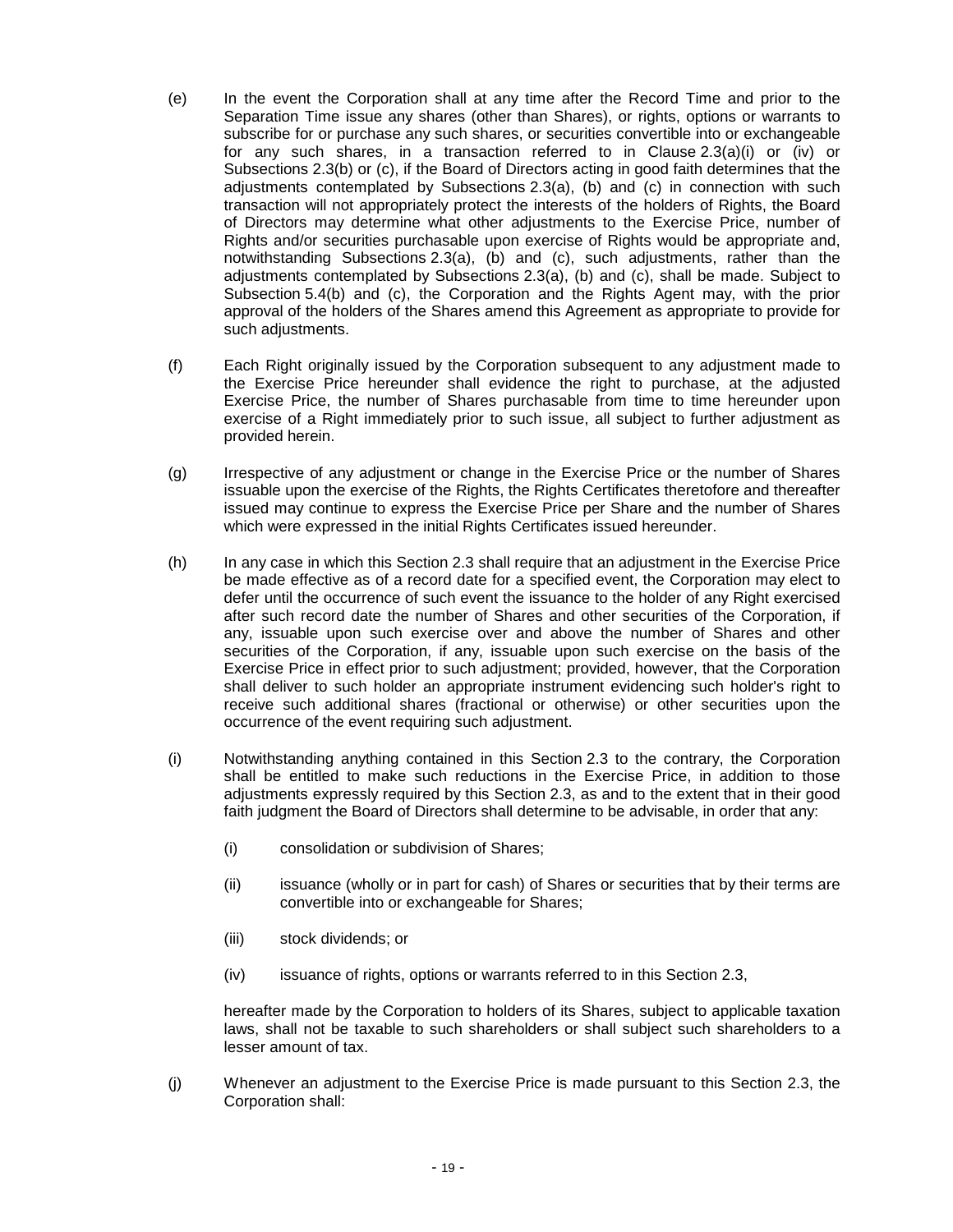- (i) promptly prepare a certificate setting forth such adjustment and a brief statement of the facts accounting for such adjustment; and
- (ii) promptly file with the Rights Agent and with each transfer agent for the Shares a copy of such certificate and mail a brief summary thereof to each holder of Rights who requests a copy;

Failure to file such certificate or to cause such notice to be given as aforesaid, or any defect therein, shall not affect the validity of any such adjustment or change.

#### **2.4 Date on Which Exercise Is Effective**

Each Person in whose name any certificate for Shares or other securities, if applicable, is issued upon the exercise of Rights shall for all purposes be deemed to have become the absolute holder of record of the Shares or other securities, if applicable, represented thereon, and such certificate shall be dated the date upon which the Rights Certificate evidencing such Rights was duly surrendered in accordance with Subsection 2.2(d) (together with a duly completed Election to Exercise) and payment of the Exercise Price for such Rights (and any applicable transfer taxes and other governmental charges payable by the exercising holder hereunder) was made; provided, however, that if the date of such surrender and payment is a date upon which the Share transfer books of the Corporation are closed, such Person shall be deemed to have become the record holder of such Shares on, and such certificate shall be dated, the next succeeding Business Day on which the Share transfer books of the Corporation are open.

#### **2.5 Execution, Authentication, Delivery and Dating of Rights Certificates**

- (a) The Rights Certificates shall be executed on behalf of the Corporation by any of its Chairman of the Board, President, Chief Executive Officer and Chief Financial Officer. The signature of any of these officers on the Rights Certificates may be manual or facsimile. Rights Certificates bearing the manual or facsimile signatures of individuals who were at any time the proper officers of the Corporation shall bind the Corporation, notwithstanding that such individuals or any of them have ceased to hold such offices either before or after the countersignature and delivery of such Rights Certificates.
- (b) Promptly after the Corporation learns of the Separation Time, the Corporation will notify the Rights Agent of such Separation Time and will deliver Rights Certificates executed by the Corporation to the Rights Agent for countersignature, and the Rights Agent shall countersign (manually or by facsimile signature in a manner satisfactory to the Corporation) and send such Rights Certificates to the holders of the Rights pursuant to Subsection 2.2(c) hereof. No Rights Certificate shall be valid for any purpose until countersigned by the Rights Agent as aforesaid.
- (c) Each Rights Certificate shall be dated the date of countersignature thereof.

## **2.6 Registration, Transfer and Exchange**

(a) The Corporation will cause to be kept a register (the "**Rights Register**") in which, subject to such reasonable regulations as it may prescribe, the Corporation will provide for the registration and transfer of Rights. The Rights Agent, at its office in the City of Calgary, is hereby appointed registrar for the Rights (the "**Rights Registrar**") for the purpose of maintaining the Rights Register for the Corporation and registering Rights and transfers of Rights as herein provided and the Rights Agent hereby accepts such appointment. In the event that the Rights Agent shall cease to be the Rights Registrar, the Rights Agent will have the right to examine the Rights Register at all reasonable times.

After the Separation Time and prior to the Expiration Time, upon surrender for registration of transfer or exchange of any Rights Certificate, and subject to the provisions of Subsection 2.6(c), the Corporation will execute, and the Rights Agent will countersign and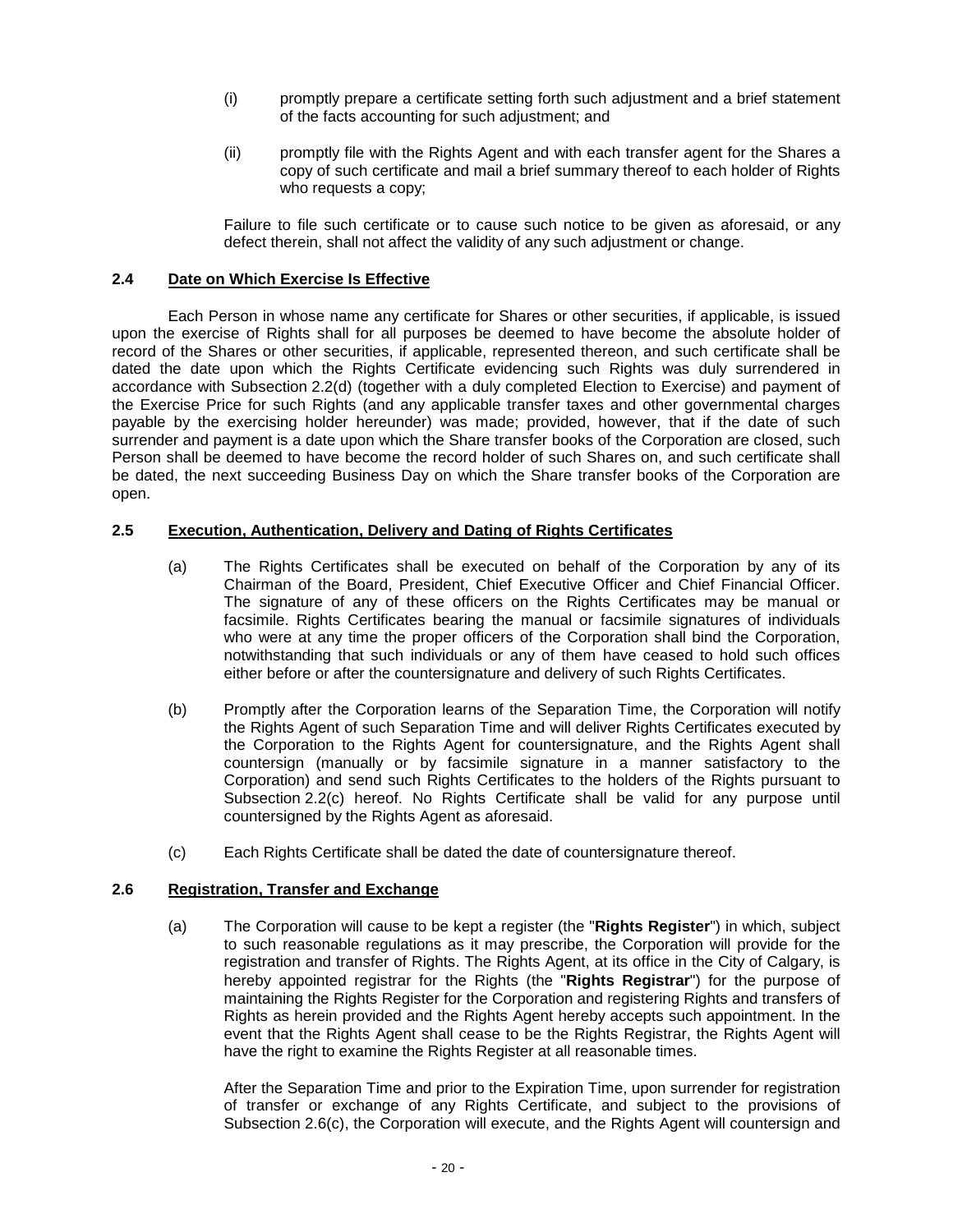deliver, in the name of the holder or the designated transferee or transferees, as required pursuant to the holder's instructions, one or more new Rights Certificates evidencing the same aggregate number of Rights as did the Rights Certificates so surrendered.

- (b) All Rights issued upon any registration of transfer or exchange of Rights Certificates shall be the valid obligations of the Corporation, and such Rights shall be entitled to the same benefits under this Agreement as the Rights surrendered upon such registration of transfer or exchange.
- (c) Every Rights Certificate surrendered for registration of transfer or exchange shall be duly endorsed, or be accompanied by a written instrument of transfer in form satisfactory to the Corporation or the Rights Agent, as the case may be, duly executed by the holder thereof or such holder's attorney duly authorized in writing. As a condition to the issuance of any new Rights Certificate under this Section 2.6, the Corporation may require the payment of a sum sufficient to cover any tax or other governmental charge that may be imposed in relation thereto and any other expenses (including the reasonable fees and expenses of the Rights Agent) connected therewith.

#### **2.7 Mutilated, Destroyed, Lost and Stolen Rights Certificates**

- (a) If any mutilated Rights Certificate is surrendered to the Rights Agent prior to the Expiration Time, the Corporation shall execute and the Rights Agent shall countersign and deliver in exchange therefor a new Rights Certificate evidencing the same number of Rights as did the Rights Certificate so surrendered.
- (b) If there shall be delivered to the Corporation and the Rights Agent prior to the Expiration Time:
	- (i) evidence to their reasonable satisfaction of the destruction, loss or theft of any Rights Certificate; and
	- (ii) such security or indemnity as may be reasonably required by them to save each of them and any of their agents harmless,

then, in the absence of notice to the Corporation or the Rights Agent that such Rights Certificate has been acquired by a bona fide purchaser, the Corporation shall execute and upon the Corporation's request the Rights Agent shall countersign and deliver, in lieu of any such destroyed, lost or stolen Rights Certificate, a new Rights Certificate evidencing the same number of Rights as did the Rights Certificate so destroyed, lost or stolen.

- (c) As a condition to the issuance of any new Rights Certificate under this Section 2.7, the Corporation may require the payment of a sum sufficient to cover any tax or other governmental charge that may be imposed in relation thereto and any other expenses (including the reasonable fees and expenses of the Rights Agent) connected therewith.
- (d) Every new Rights Certificate issued pursuant to this Section 2.7 in lieu of any destroyed, lost or stolen Rights Certificate shall evidence the contractual obligation of the Corporation, whether or not the destroyed, lost or stolen Rights Certificate shall be at any time enforceable by anyone, and shall be entitled to all the benefits of this Agreement equally and proportionately with any and all other Rights duly issued hereunder.

#### **2.8 Persons Deemed Owners of Rights**

The Corporation, the Rights Agent and any agent of the Corporation or the Rights Agent may deem and treat the Person in whose name a Rights Certificate (or, prior to the Separation Time, the associated Share certificate) is registered as the absolute owner thereof and of the Rights evidenced thereby for all purposes whatsoever. As used in this Agreement, unless the context otherwise requires,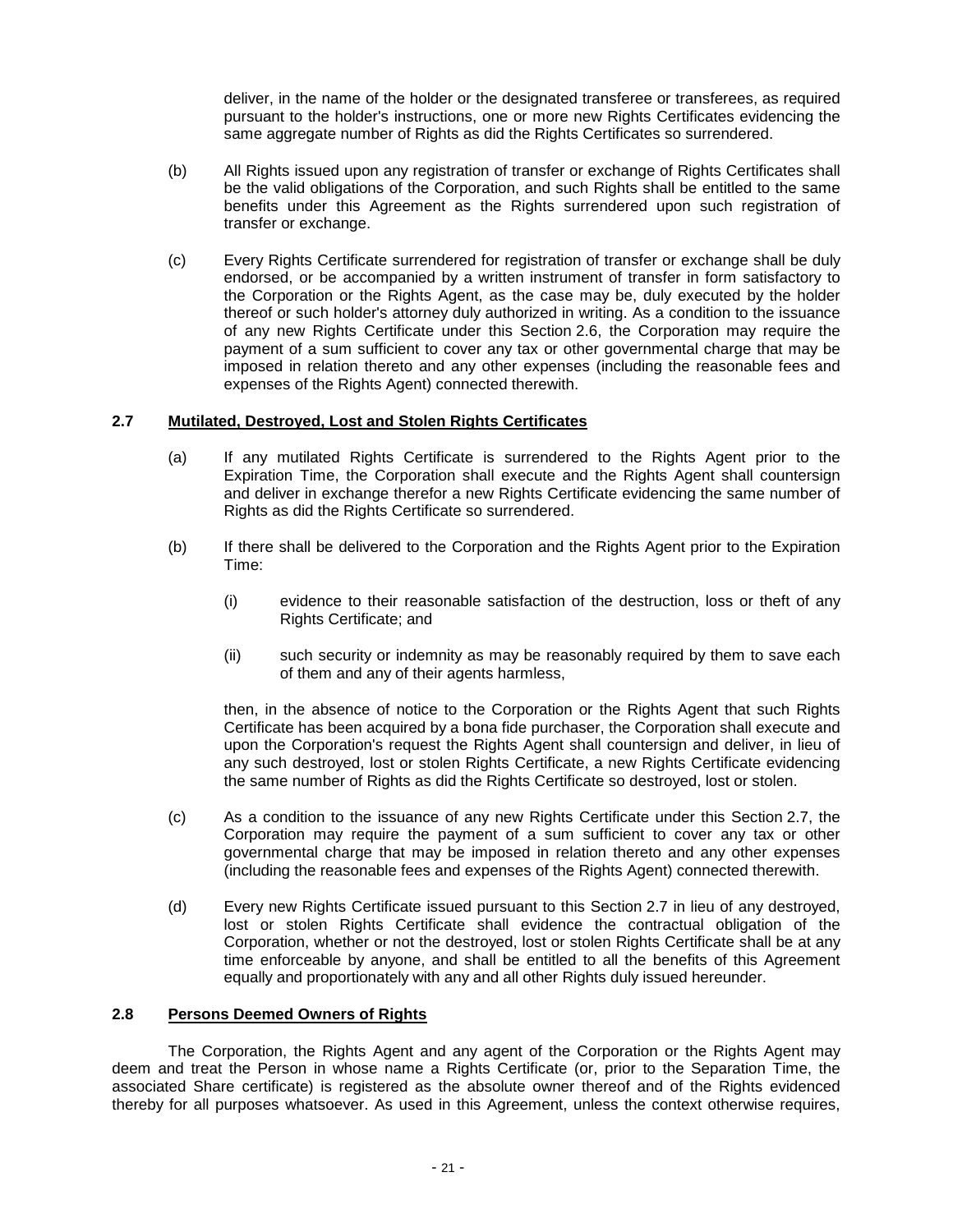the term "**holder**" of any Right shall mean the registered holder of such Right (or, prior to the Separation Time, of the associated Share).

## **2.9 Delivery and Cancellation of Certificates**

All Rights Certificates surrendered upon exercise or for redemption, registration of transfer or exchange shall, if surrendered to any Person other than the Rights Agent, be delivered to the Rights Agent and, in any case, shall be promptly cancelled by the Rights Agent. The Corporation may at any time deliver to the Rights Agent for cancellation any Rights Certificates previously countersigned and delivered hereunder which the Corporation may have acquired in any manner whatsoever, and all Rights Certificates so delivered shall be promptly cancelled by the Rights Agent. No Rights Certificate shall be countersigned in lieu of or in exchange for any Rights Certificates cancelled as provided in this Section 2.9, except as expressly permitted by this Agreement. The Rights Agent shall, subject to applicable laws, destroy all cancelled Rights Certificates and deliver a certificate of destruction to the Corporation.

## **2.10 Agreement of Rights Holders**

Every holder of Rights, by accepting the same, consents and agrees with the Corporation and the Rights Agent and with every other holder of Rights:

- (a) to be bound by and subject to the provisions of this Agreement, as amended from time to time in accordance with the terms hereof, in respect of all Rights held;
- (b) that prior to the Separation Time, each Right will be transferable only together with, and will be transferred by a transfer of, the associated Voting Share certificate representing such Right:
- (c) that after the Separation Time, the Rights Certificates will be transferable only on the Rights Register as provided herein;
- (d) that prior to due presentment of a Rights Certificate (or, prior to the Separation Time, the associated Voting Share certificate) for registration of transfer, the Corporation, the Rights Agent and any agent of the Corporation or the Rights Agent may deem and treat the Person in whose name the Rights Certificate (or, prior to the Separation Time, the associated Voting Share certificate) is registered as the absolute owner thereof and of the Rights evidenced thereby (notwithstanding any notations of ownership or writing on such Rights Certificate or the associated Voting Share certificate made by anyone other than the Corporation or the Rights Agent) for all purposes whatsoever, and neither the Corporation nor the Rights Agent shall be affected by any notice to the contrary;
- (e) that such holder of Rights has waived his right to receive any fractional Rights or any fractional shares or other securities upon exercise of a Right (except as provided herein);
- (f) that, subject to the provisions of Section 5.4, without the approval of any holder of Rights or Voting Shares and upon the sole authority of the Board of Directors, acting in good faith, this Agreement may be supplemented or amended from time to time pursuant to and as provided herein; and
- (g) that notwithstanding anything in this Agreement to the contrary, neither the Corporation nor the Rights Agent shall have any liability to any holder of a Right or any other Person as a result of its inability to perform any of its obligations under this Agreement by reason of preliminary or permanent injunctions or other order, decree or ruling issued by a court of competent jurisdiction or by a governmental, regulatory or administrative agency or commission, or any statute, rule, regulations or executive order promulgated or enacted by any governmental authority prohibiting or otherwise restraining performance of such obligation.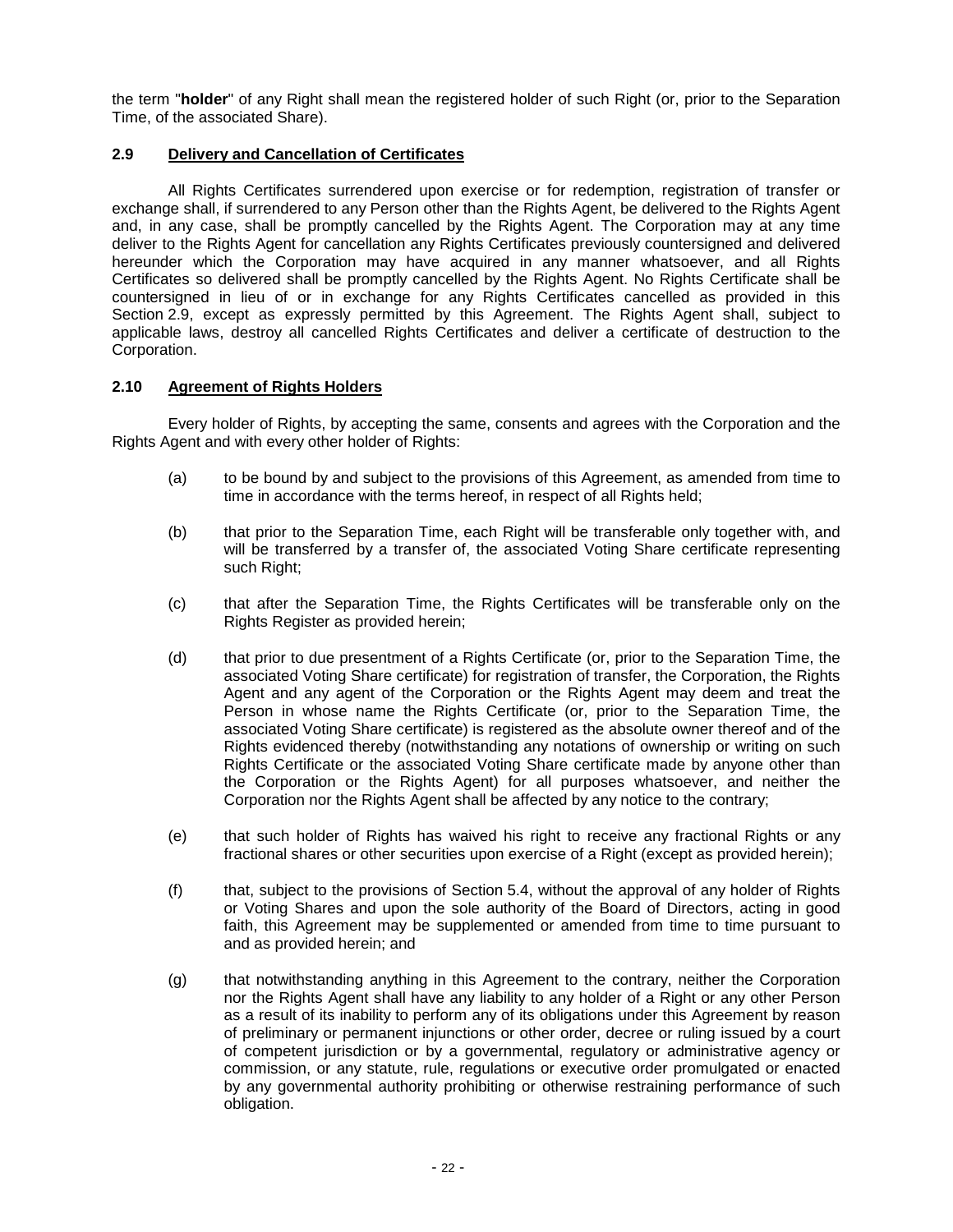#### **2.11 Rights Certificate Holder Not Deemed a Shareholder**

No holder, as such, of any Rights or Rights Certificate shall be entitled to vote, receive dividends or be deemed for any purpose whatsoever the holder of any Share or any other share or security of the Corporation which may at any time be issuable on the exercise of the Rights represented thereby, nor shall anything contained herein or in any Rights Certificate be construed or deemed or confer upon the holder of any Right or Rights Certificate, as such, any right, title, benefit or privilege of a holder of Shares or any other shares or securities of the Corporation or any right to vote at any meeting of shareholders of the Corporation whether for the election of directors or otherwise or upon any matter submitted to holders of Shares or any other shares of the Corporation at any meeting thereof, or to give or withhold consent to any action of the Corporation, or to receive notice of any meeting or other action affecting any holder of Shares or any other shares of the Corporation except as expressly provided herein, or to receive dividends, distributions or subscription rights, or otherwise, until the Right or Rights evidenced by Rights Certificates shall have been duly exercised in accordance with the terms and provisions hereof.

## **ARTICLE 3 ADJUSTMENTS TO THE RIGHTS**

#### **3.1 Flip-in Event**

- (a) Subject to Subsection 3.1(b) and Section 5.1, in the event that prior to the Expiration Time a Flip-in Event shall occur, each Right shall constitute, effective at the close of business on the tenth Trading Day after the Share Acquisition Date, the right to purchase from the Corporation, upon exercise thereof in accordance with the terms hereof, that number of Shares having an aggregate Market Price on the date of consummation or occurrence of such Flip-in Event equal to twice the Exercise Price for an amount in cash equal to the Exercise Price (such right to be appropriately adjusted in a manner analogous to the applicable adjustment provided for in Section 2.3 in the event that after such consummation or occurrence, an event of a type analogous to any of the events described in Section 2.3 shall have occurred).
- (b) Notwithstanding anything in this Agreement to the contrary, upon the occurrence of any Flip-in Event, any Rights that are or were Beneficially Owned on or after the earlier of the Separation Time or the Share Acquisition Date by:
	- (i) an Acquiring Person (or any Affiliate or Associate of an Acquiring Person or any other Person acting jointly or in concert with an Acquiring Person or any Affiliate or Associate of such other Person); or
	- (ii) a transferee or other successor in title, directly or indirectly, (a "**Transferee**") of Rights held by an Acquiring Person (or any Affiliate or Associate of an Acquiring Person or any other Person acting jointly or in concert with an Acquiring Person or any Affiliate or Associate of such other Person), where such Transferee becomes a transferee concurrently with or subsequent to the Acquiring Person becoming such in a transfer that the Board of Directors acting in good faith has determined is part of a plan, arrangement or scheme of an Acquiring Person (or any Affiliate or Associate of an Acquiring Person or any other Person acting jointly or in concert with an Acquiring Person or any Affiliate or Associate of such other Person), that has the purpose or effect of avoiding Clause 3.1(b)(i),

shall become null and void without any further action, and any holder of such Rights (including any Transferee) shall thereafter have no right to exercise such Rights under any provision of this Agreement and further shall thereafter not have any other rights whatsoever with respect to such Rights, whether under any provision of this Agreement or otherwise. The holder of any Rights represented by a Rights Certificate which is submitted to the Rights Agent upon exercise or for registration or transfer or exchange which does not contain the necessary certifications set forth in the Rights Certificate establishing that such Rights are not null and void under this Clause 3.1(b) shall be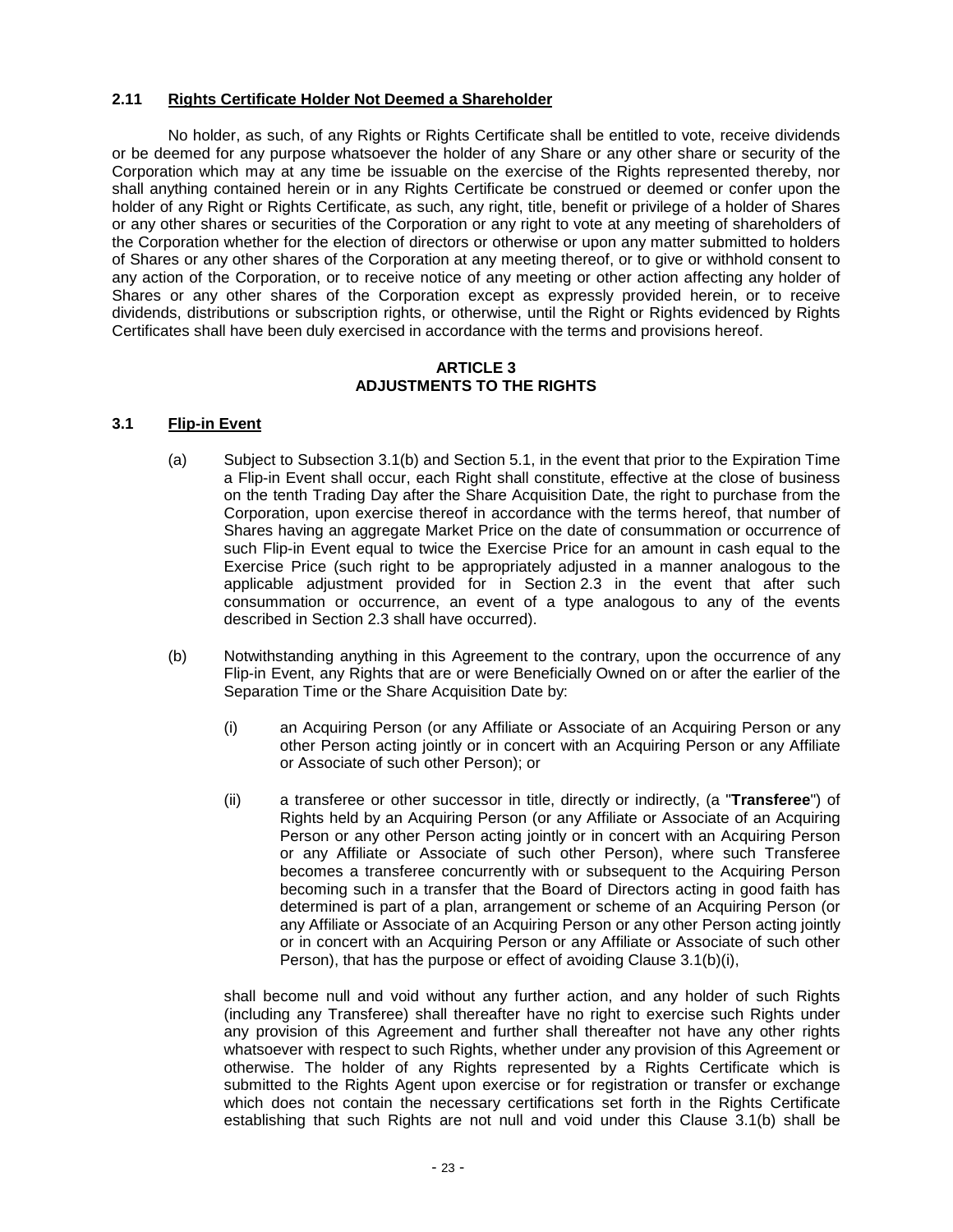deemed to be an Acquiring Person for the purposes of this Clause 3.1 and such Rights shall become null and void.

- (c) From and after the Separation Time, the Corporation shall do all such acts and things as shall be necessary and within its power to ensure compliance with the provisions of this Section 3.1, including without limitation, all such acts and things as may be required to satisfy the requirements of the Canada Business Corporations Act, the Securities Act and the securities laws or comparable legislation of each of the provinces of Canada in respect of the issue of Shares upon the exercise of Rights in accordance with this Agreement.
- (d) Any Rights Certificate that represents Rights Beneficially Owned by a Person described in either Clause 3.1(b)(i) or (ii) or transferred to any nominee of any such Person, and any Rights Certificate issued upon transfer, exchange, replacement or adjustment of any other Rights Certificate referred to in this sentence, shall contain the following legend:

"The Rights represented by this Rights Certificate were issued to a Person who was an Acquiring Person or an Affiliate or an Associate of an Acquiring Person (as such terms are defined in the Shareholder Rights Agreement) or a Person who was acting jointly or in concert with an Acquiring Person or an Affiliate or Associate of such Person. This Rights Certificate and the Rights represented hereby are void or shall become void in the circumstances specified in Subsection 3.1(b) of the Shareholder Rights Agreement."

provided, however, that the Rights Agent shall not be under any responsibility to ascertain the existence of facts that would require the imposition of such legend but shall impose such legend only if instructed to do so by the Corporation in writing or if a holder fails to certify upon transfer or exchange in the space provided on the Rights Certificate that such holder is not a Person described in such legend and provided further that the fact that such legend does not appear on a certificate is not determinative of whether any Rights represented thereby are void under this Section.

## **ARTICLE 4 THE RIGHTS AGENT**

#### **4.1 General**

(a) The Corporation hereby appoints the Rights Agent to act as agent for the Corporation in accordance with the terms and conditions hereof, and the Rights Agent hereby accepts such appointment. The Corporation may from time to time appoint such co-Rights Agents ("**Co-Rights Agents**") as it may deem necessary or desirable. In the event the Corporation appoints one or more Co-Rights Agents, the respective duties of the Rights Agent and Co-Rights Agents shall be as the Corporation may determine with the approval of the Rights Agent and the Co-Rights Agent. The Corporation agrees to pay to the Rights Agent reasonable compensation for all services rendered by it hereunder and, from time to time, on demand of the Rights Agent, its reasonable expenses and counsel fees and other disbursements incurred in the administration and execution of this Agreement and the exercise and performance of its duties hereunder (including the fees and disbursements of any expert or advisor retained by the Rights Agent). The Corporation also agrees to indemnify the Rights Agent, and its officers, directors, employees and agents for, and to hold it and them harmless against, any loss, liability or expense, incurred without negligence, bad faith or wilful misconduct on the part of the Rights Agent or such persons, for anything done or omitted by the Rights Agent or such persons in connection with the acceptance and administration of this Agreement, including legal costs and expenses, which right to indemnification will survive the termination of this Agreement and the resignation or removal of the Rights Agent.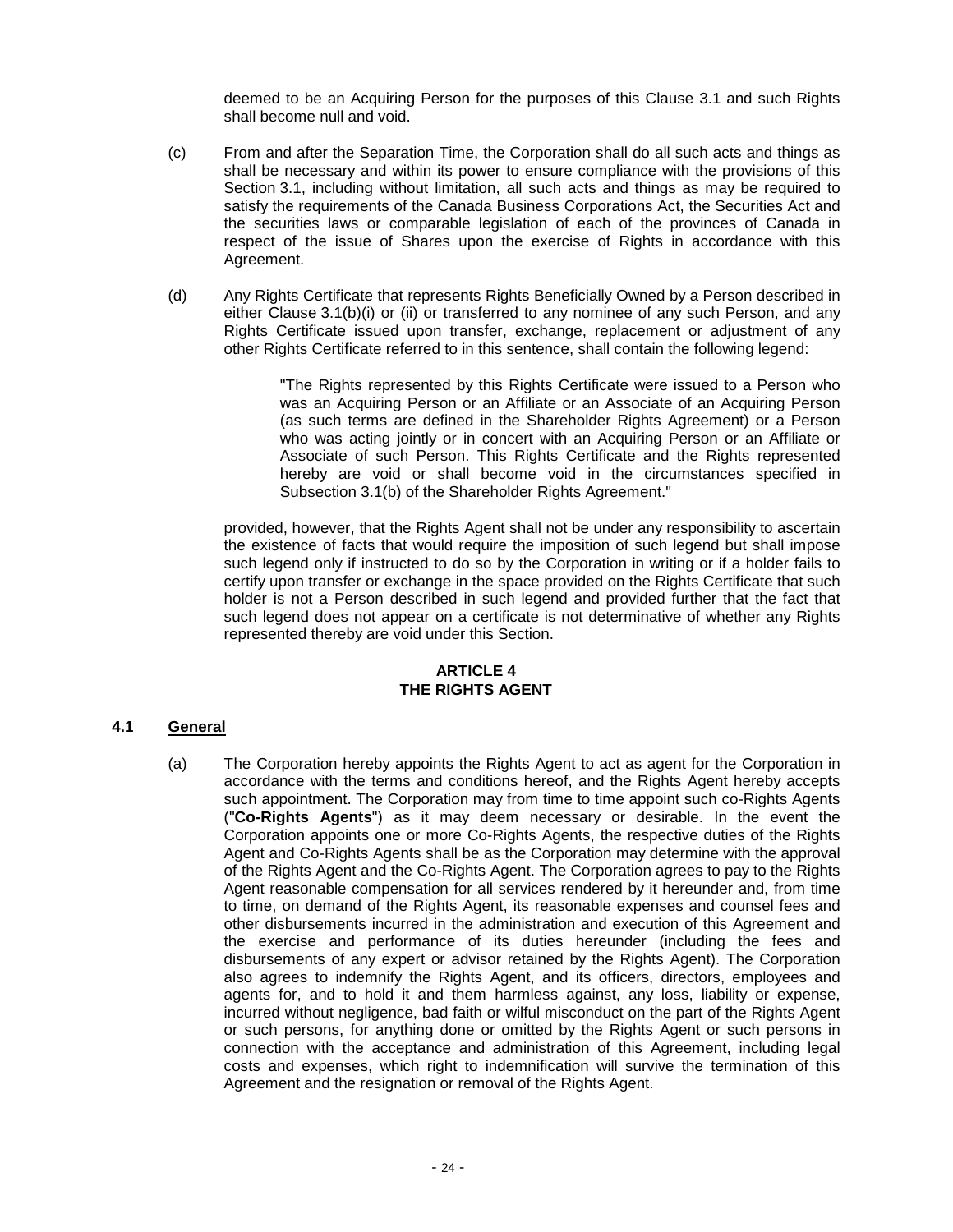- (b) The Rights Agent shall be protected and shall incur no liability for or in respect of any action taken, suffered or omitted by it in connection with its administration of this Agreement in reliance upon any certificate for Shares, Rights Certificate, certificate for other securities of the Corporation, instrument of assignment or transfer, power of attorney, endorsement, affidavit, letter, notice, direction, consent, certificate, statement, or other paper or document believed by it to be genuine and to be signed, executed and, where necessary, verified or acknowledged, by the proper Person or Persons.
- (c) The Corporation shall inform the Rights Agent in a reasonably timely manner of events which may materially affect the administration of this Agreement by the Rights Agent and, at any time upon request, shall provide to the Rights Agent an incumbency certificate certifying the then current officers of the Corporation.
- (d) No provision contained in this Agreement shall require the Rights Agent to expend or risk its own funds or otherwise incur financial liability in the performance of any of its duties or in the exercise of any of its rights or powers.

## **4.2 Merger, Amalgamation or Consolidation or Change of Name of Rights Agent**

- (a) Any corporation into which the Rights Agent may be merged or amalgamated or with which it may be consolidated, or any corporation resulting from any merger, amalgamation, statutory arrangement or consolidation to which the Rights Agent is a party, or any corporation succeeding to the shareholder or stockholder services business of the Rights Agent, will be the successor to the Rights Agent under this Agreement without the execution or filing of any paper or any further act on the part of any of the parties hereto, provided that such corporation would be eligible for appointment as a successor Rights Agent under the provisions of Section 4.4 hereof. In case at the time such successor Rights Agent succeeds to the agency created by this Agreement any of the Rights Certificates have been countersigned but not delivered, any successor Rights Agent may adopt the countersignature of the predecessor Rights Agent and deliver such Rights Certificates so countersigned; and in case at that time any of the Rights have not been countersigned, any successor Rights Agent may countersign such Rights Certificates in the name of the predecessor Rights Agent or in the name of the successor Rights Agent; and in all such cases such Rights Certificates will have the full force provided in the Rights Certificates and in this Agreement.
- (b) In case at any time the name of the Rights Agent is changed and at such time any of the Rights Certificates shall have been countersigned but not delivered, the Rights Agent may adopt the countersignature under its prior name and deliver Rights Certificates so countersigned; and in case at that time any of the Rights Certificates shall not have been countersigned, the Rights Agent may countersign such Rights Certificates either in its prior name or in its changed name; and in all such cases such Rights Certificates shall have the full force provided in the Rights Certificates and in this Agreement.

## **4.3 Duties of Rights Agent**

The Rights Agent undertakes the duties and obligations imposed by this Agreement upon the following terms and conditions, all of which the Corporation and the holders of certificates for Shares and the holders of Rights Certificates, by their acceptance thereof, shall be bound:

(a) the Rights Agent may retain and consult with legal counsel (who may be legal counsel for the Corporation) and the opinion of such counsel will be full and complete authorization and protection to the Rights Agent as to any action taken or omitted by it in good faith and in accordance with such opinion and the Rights Agent may also consult with such other experts as the Rights Agent may reasonably consider necessary or appropriate to properly carry out the duties and obligations imposed under this Agreement (at the expense of the Corporation) and the Rights Agent shall be entitled to act and rely in good faith on the advice of any such expert;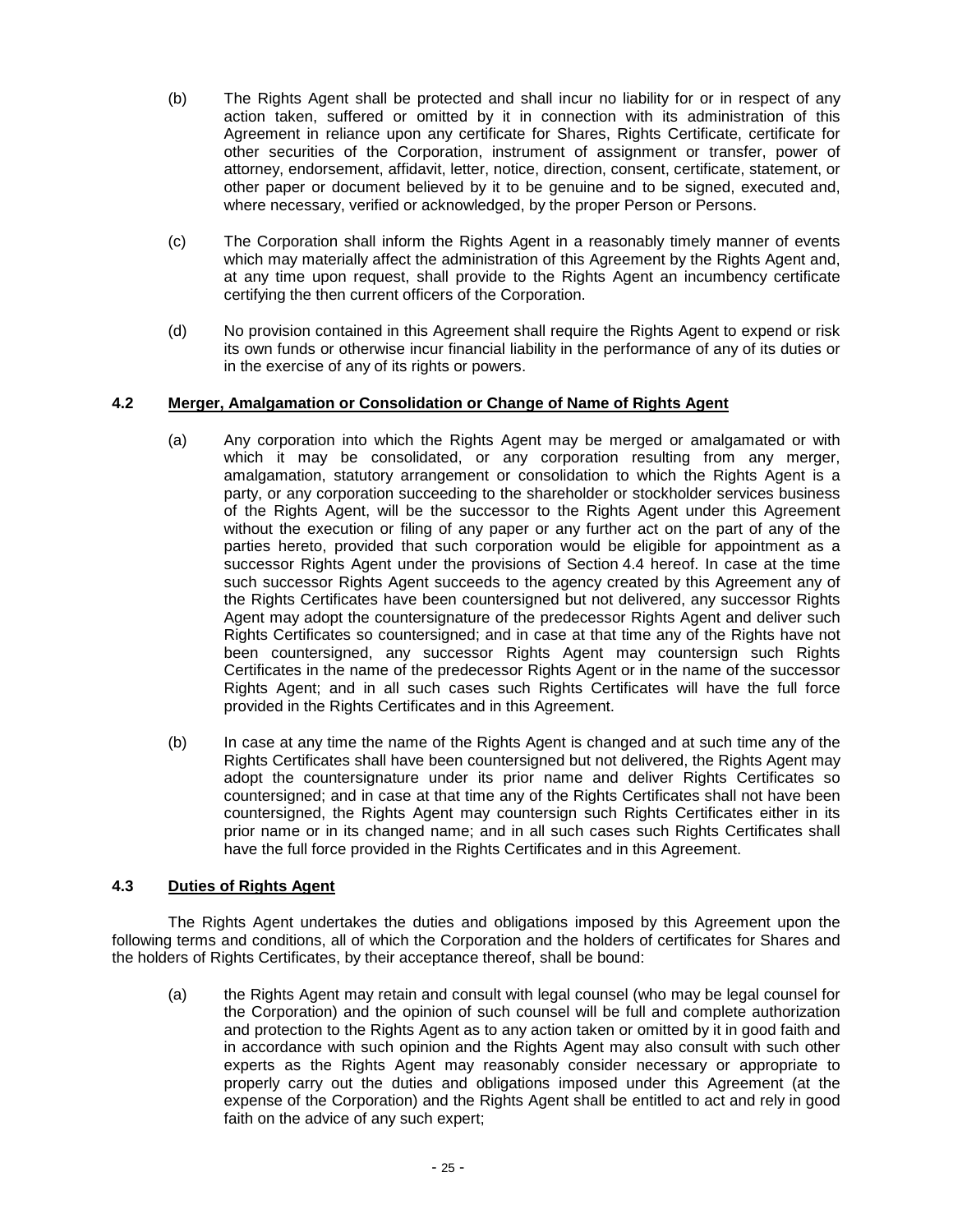- (b) whenever in the performance of its duties under this Agreement, the Rights Agent deems it necessary or desirable that any fact or matter be proved or established by the Corporation prior to taking or suffering any action hereunder, such fact or matter (unless other evidence in respect thereof be herein specifically prescribed) may be deemed to be conclusively proved and established by a certificate signed by a Person believed by the Rights Agent to be the Chairman of the Board, President, Chief Executive Officer or Chief Financial Officer of the Corporation and delivered to the Rights Agent; and such certificate will be full authorization to the Rights Agent for any action taken or suffered in good faith by it under the provisions of this Agreement in reliance upon such certificate;
- (c) the Rights Agent will be liable hereunder only for its own negligence, bad faith or wilful misconduct;
- (d) the Rights Agent will not be liable for or by reason of any of the statements of fact or recitals contained in this Agreement or in the certificates for Shares, or the Rights Certificates (except its countersignature thereof) or be required to verify the same, but all such statements and recitals are and will be deemed to have been made by the Corporation only;
- (e) the Rights Agent will not be under any responsibility in respect of the validity of this Agreement or the execution and delivery hereof (except the due authorization, execution and delivery hereof by the Rights Agent) or in respect of the validity or execution of any certificate for a Share or Rights Certificate (except its countersignature thereof); nor will it be responsible for any breach by the Corporation of any covenant or condition contained in this Agreement or in any Rights Certificate; nor will it be responsible for any change in the exercisability of the Rights (including the Rights becoming void pursuant to Subsection 3.1(b) hereof) or any adjustment required under the provisions of Section 2.3 hereof or responsible for the manner, method or amount of any such adjustment or the ascertaining of the existence of facts that would require any such adjustment (except with respect to the exercise of Rights after receipt of the certificate contemplated by Section 2.3 describing any such adjustment); nor will it by any act hereunder be deemed to make any representation or warranty as to the authorization of any Shares to be issued pursuant to this Agreement or any Rights or as to whether any Shares will, when issued, be duly and validly authorized, executed, issued and delivered and fully paid and non-assessable;
- (f) the Corporation agrees that it will perform, execute, acknowledge and deliver or cause to be performed, executed, acknowledged and delivered all such further and other acts, instruments and assurances as may reasonably be required by the Rights Agent for the carrying out or performing by the Rights Agent of the provisions of this Agreement;
- (g) the Rights Agent is hereby authorized and directed to accept instructions in writing with respect to the performance of its duties hereunder from any individual believed by the Rights Agent to be the Chairman of the Board, President, Chief Executive Officer or Chief Financial Officer of the Corporation, and to apply to such individuals for advice or instructions in connection with its duties, and it shall not be liable for any action taken or suffered by it in good faith in accordance with instructions of any such individual. It is understood that instructions to the Rights Agent shall, except where circumstances make it impractical or the Rights Agent otherwise agrees, be given in writing and, where not in writing, such instructions shall be confirmed in writing as soon as practicable after the giving of such instructions;
- (h) the Rights Agent and any shareholder or stockholder, director, officer or employee of the Rights Agent may buy, sell or deal in Shares, Rights or other securities of the Corporation or become pecuniarily interested in any transaction in which the Corporation may be interested, or contract with or lend money to the Corporation or otherwise act as fully and freely as though it were not Rights Agent under this Agreement. Nothing herein shall preclude the Rights Agent from acting in any other capacity for the Corporation or for any other legal entity; and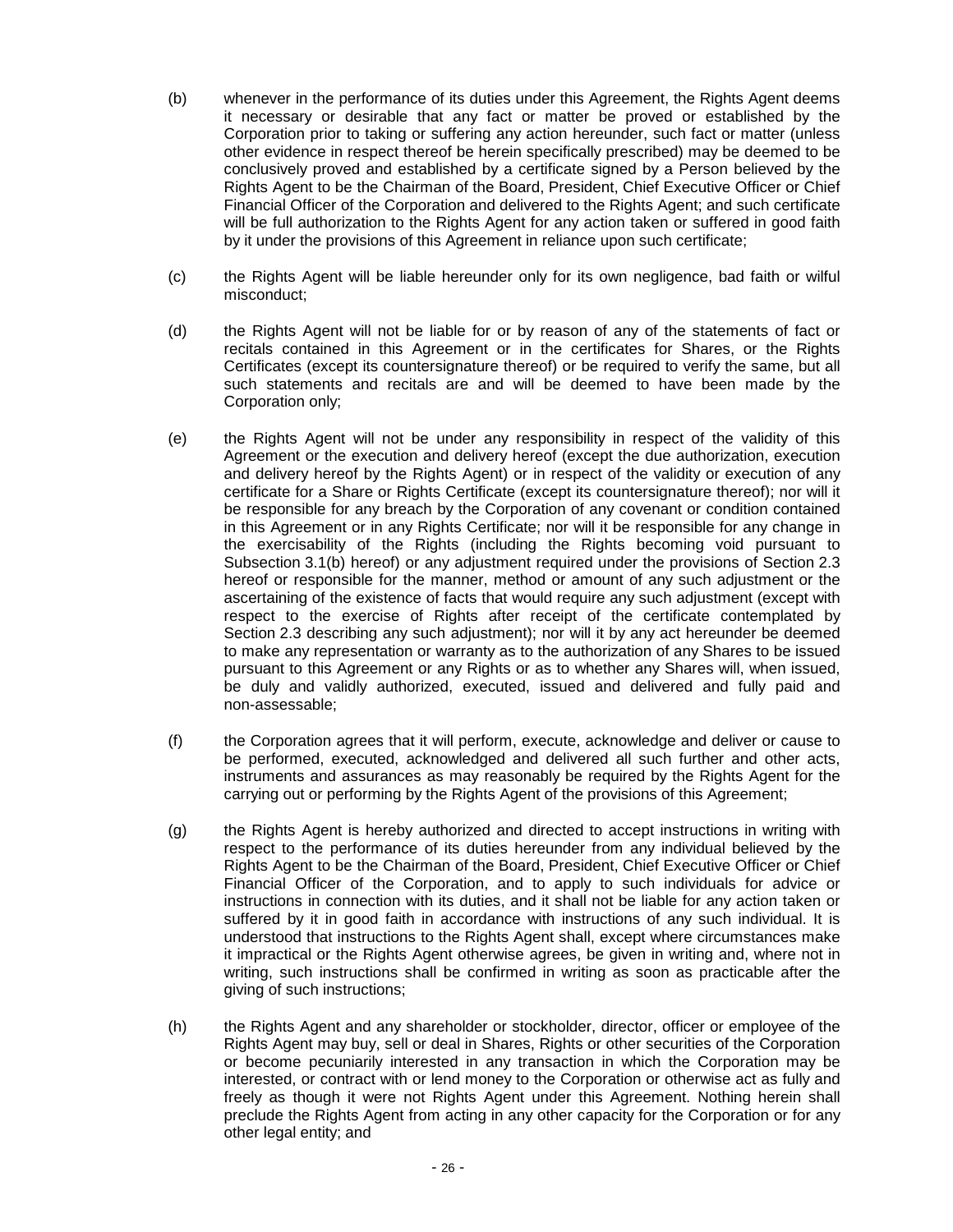(i) the Rights Agent may execute and exercise any of the rights or powers hereby vested in it or perform any duty hereunder either itself or by or through its attorneys or agents, and the Rights Agent will not be answerable or accountable for any act, default, neglect or misconduct of any such attorneys or agents or for any loss to the Corporation resulting from any such act, default, neglect or misconduct, provided reasonable care was exercised in the selection and continued employment thereof.

## **4.4 Change of Rights Agent**

The Rights Agent may resign and be discharged from its duties under this Agreement upon 60 days' notice (or such lesser notice as is acceptable to the Corporation) in writing mailed to the Corporation and to each transfer agent of Shares by registered or certified mail and to the holders of Rights in accordance with Section 5.9. The Corporation may remove the Rights Agent upon 30 days' notice in writing, mailed to the Rights Agent and to each transfer agent of the Shares by registered or certified mail and to the holders of Rights in accordance with Section 5.9. If the Rights Agent should resign or be removed or otherwise become incapable of acting, the Corporation will appoint a successor to the Rights Agent. If the Corporation fails to make such appointment within a period of 30 days after such removal or after it has been notified in writing of such resignation or incapacity by the resigning or incapacitated Rights Agent, then by prior written notice to the Corporation the resigning Rights Agent or the holder of any Rights (which holder shall, with such notice, submit such holder's Rights Certificate, if any, for inspection by the Corporation), may apply, at the Corporation's expense, to any court of competent jurisdiction for the appointment of a new Rights Agent. Any successor Rights Agent, whether appointed by the Corporation or by such a court, shall be a corporation incorporated under the laws of Canada or a province thereof authorized to carry on the business of a trust company in the Province of Alberta. After appointment, the successor Rights Agent will be vested with the same powers, rights, duties and responsibilities as if it had been originally named as Rights Agent without further act or deed; but the predecessor Rights Agent shall, upon payment in full of any outstanding amounts owing by the Corporation to the Rights Agent under this Agreement, deliver and transfer to the successor Rights Agent any property at the time held by it hereunder, and execute and deliver any further assurance, conveyance, act or deed necessary for the purpose. Not later than the effective date of any such appointment, the Corporation will file notice thereof in writing with the predecessor Rights Agent and each transfer agent of the Shares, and mail a notice thereof in writing to the holders of the Rights in accordance with Section 5.9. Failure to give any notice provided for in this Section 4.4, however, or any defect therein, shall not affect the legality or validity of the resignation or removal of the Rights Agent or the appointment of any successor Rights Agent, as the case may be.

#### **ARTICLE 5 MISCELLANEOUS**

#### **5.1 Redemption and Waiver**

- (a) The Board of Directors acting in good faith may, with the prior approval of the holders of Voting Shares or of the holders of Rights given in accordance with Section 5.1(i) or (j), as the case may be, at any time prior to the occurrence of a Flip-in Event as to which the application of Section 3.1 has not been waived pursuant to the provisions of this Section 5.1, elect to redeem all but not less than all of the then outstanding Rights at a redemption price of \$0.00001 per Right appropriately adjusted in a manner analogous to the applicable adjustment provided for in Section 2.3 in the event that an event of the type analogous to any of the events described in Section 2.3 shall have occurred (such redemption price being herein referred to as the "**Redemption Price**").
- (b) The Board of Directors acting in good faith may, with the prior approval of the holders of Voting Shares given in accordance with Section 5.1(i), determine, at any time prior to the occurrence of a Flip-in Event as to which the application of Section 3.1 has not been waived pursuant to this Section 5.1, if such Flip-in Event would occur by reason of an acquisition of Voting Shares otherwise than pursuant to a Take-over Bid made by means of a take-over bid circular to all holders of record of Voting Shares and otherwise than in the circumstances set forth in Subsection 5.1(d), to waive the application of Section 3.1 to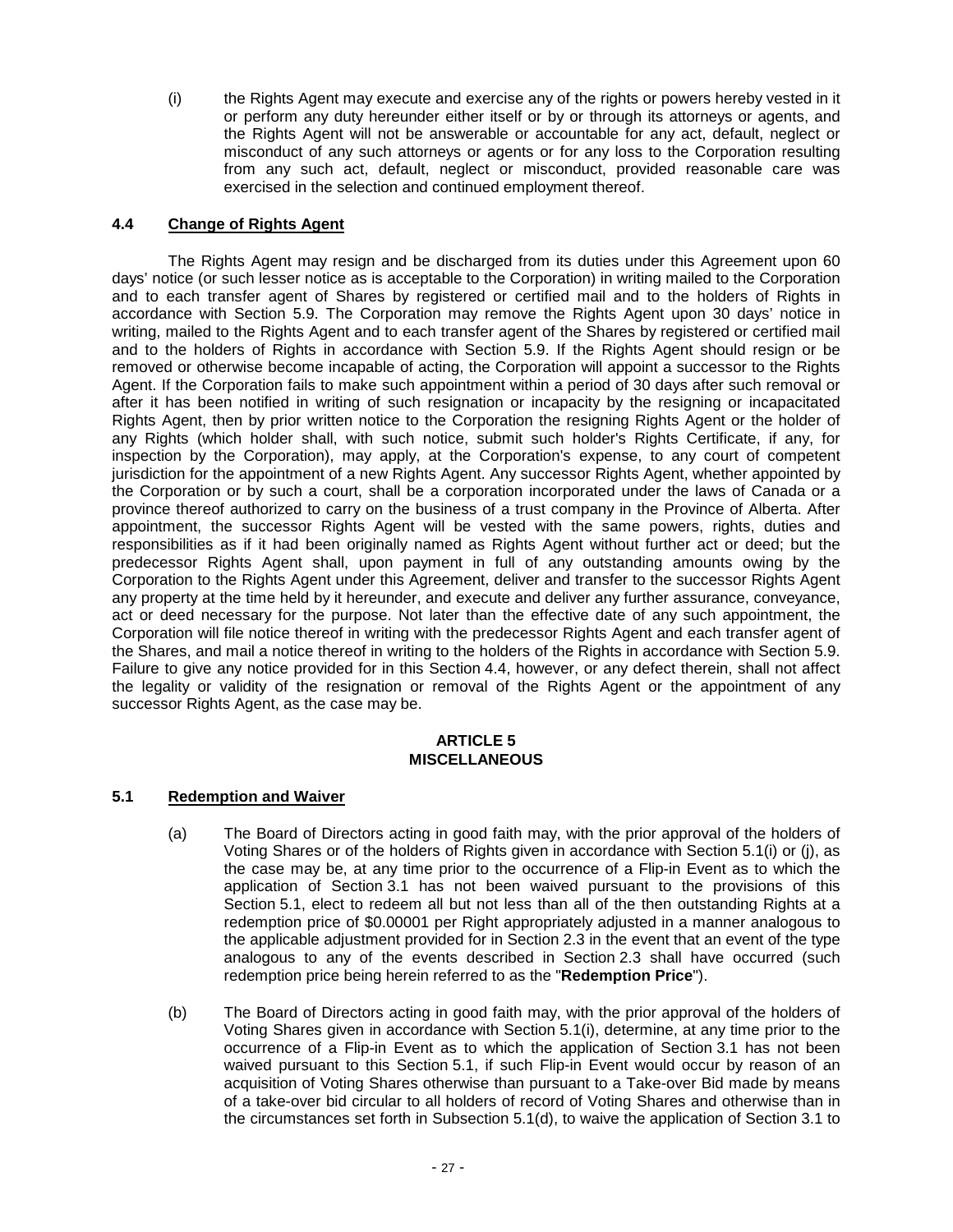such Flip-in Event. In the event that the Board of Directors proposes such a waiver, the Board of Directors shall extend the Separation Time to a date subsequent to and not more than ten Business Days following the meeting of shareholders called to approve such waiver.

- (c) The Board of Directors acting in good faith may, until the occurrence of a Flip-in Event and upon prior written notice delivered to the Rights Agent, determine to waive the application of Section 3.1 to such particular Flip-in Event provided that the Flip-in Event would occur by reason of a Take-over Bid made by way of take-over bid circular sent to all holders of Voting Shares (which for greater certainty shall not include the circumstances described in Subsection 5.1(d)); provided that if the Board of Directors waives the application of Section 3.1 to a particular Flip-in Event pursuant to this Subsection 5.1(c), the Board of Directors shall be deemed to have waived the application of Section 3.1 to any other Flip-in Event subsequently occurring by reason of any Takeover Bid which is made by means of a take-over bid circular to all holders of Voting Shares prior to the expiry of any Take-over Bid in respect of which a waiver is, or is deemed to have been, granted under this Subsection 5.1(c).
- (d) Notwithstanding the provisions of Subsections 5.1(b) and (c) hereof, the Board of Directors may waive the application of Section 3.1 in respect of the occurrence of any Flip-in Event if the Board of Directors has determined within ten Trading Days following a Stock Acquisition Date that a Person became an Acquiring Person by inadvertence and without any intention to become, or knowledge that it would become, an Acquiring Person under this Agreement, and in the event such waiver is granted by the Board of Directors, such Stock Acquisition Date shall be deemed not to have occurred. Any such waiver pursuant to this Subsection 5.1(d) must be on the condition that such Person, within 14 days after the foregoing determination by the Board of Directors or such earlier or later date as the Board of Directors may determine (the "**Disposition Date**"), has reduced its Beneficial Ownership of Voting Shares such that the Person is no longer an Acquiring Person. If the Person remains an Acquiring Person at the close of business on the Disposition Date, the Disposition Date shall be deemed to be the date of occurrence of a further Stock Acquisition Date and Section 3.1 shall apply thereto.
- (e) The Board of Directors, shall, without further formality, be deemed to have elected to redeem the Rights at the Redemption Price on the date that a Person which has made a Permitted Bid, a Competing Permitted Bid or a Take-Over Bid in respect of which the Board of Directors has waived, or is deemed to have waived, pursuant to Subsection 5.1(c) the application of Section 3.1, takes up and pays for Voting Shares in connection with such Permitted Bid, Competing Permitted Bid or Take-over bid, as the case may be.
- (f) Where a Take-over Bid that is not a Permitted Bid Acquisition is withdrawn or otherwise terminated after the Separation Time has occurred and prior to the occurrence of a Flip-in Event, the Board of Directors may elect to redeem all the outstanding Rights at the Redemption Price. Upon the Rights being redeemed pursuant to this Subsection 5.1(f), all the provisions of this Agreement shall continue to apply as if the Separation Time had not occurred and Rights Certificates representing the number of Rights held by each holder of record of Shares as of the Separation Time had not been mailed to each such holder and for all purposes of this Agreement the Separation Time shall be deemed not to have occurred.
- (g) If the Board of Directors elects or is deemed to have elected to redeem the Rights, and, in circumstances in which Subsection 5.1(a) is applicable, such redemption is approved by the holders of Voting Shares or the holders of Rights in accordance with Subsection 5.1(i) or (j), as the case may be, the right to exercise the Rights, will thereupon, without further action and without notice, terminate and the only right thereafter of the holders of Rights shall be to receive the Redemption Price.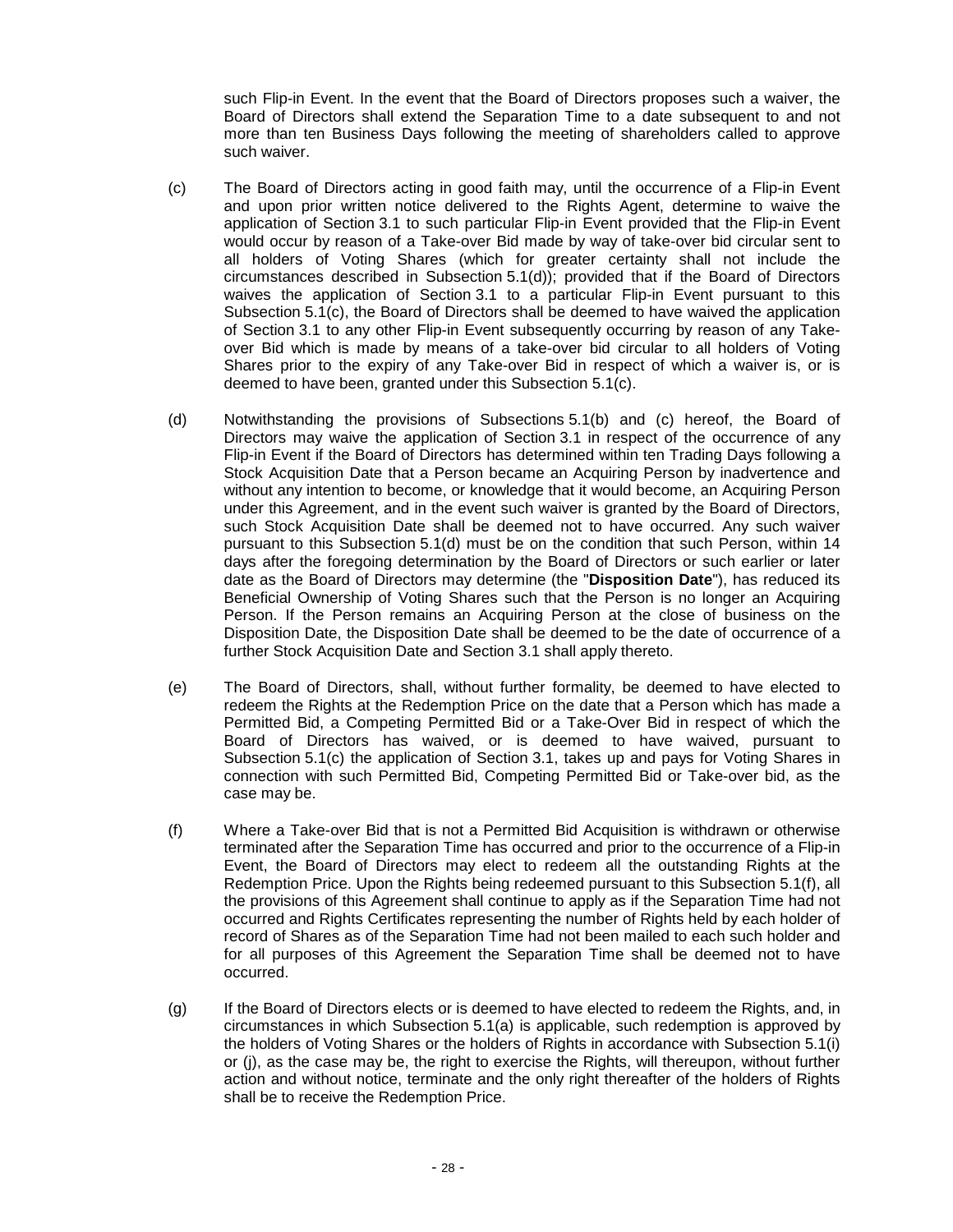- (h) Within 10 Business Days after the Board of Directors elects or is deemed to elect, to redeem the Rights or if Subsection 5.1(a) is applicable within 10 Business Days after the holders of Shares of the holders of Rights have approved a redemption of Rights in accordance with Section 5.1(i) or (j), as the case may be, the Corporation shall give notice of redemption to the holders of the then outstanding Rights by mailing such notice to each such holder at his last address as it appears upon the registry books of the Rights Agent or, prior to the Separation Time, on the registry books of the transfer agent for the Voting Shares. Any notice which is mailed in the manner herein provided shall be deemed given, whether or not the holder receives the notice. Each such notice of redemption will state the method by which the payment of the Redemption Price will be made. The Corporation may not redeem, acquire or purchase for value any Rights at any time in any manner other than specifically set forth in this Section 5.1 or in connection with the purchase of Shares prior to the Separation Time.
- (i) If a redemption of Rights pursuant to Subsection 5.1(a) or a waiver of a Flip-in Event pursuant to Section 5.1(b) is proposed at any time prior to the Separation Time, such redemption or waiver shall be submitted for approval to the holders of Voting Shares. Such approval shall be deemed to have been given if the redemption or waiver is approved by the affirmative vote of a majority of the votes cast by Independent Shareholders represented in person or by proxy at a meeting of such holders duly held in accordance with applicable laws.
- (j) If a redemption of Rights pursuant to Subsection 5.1(a) is proposed at any time after the Separation Time, such redemption shall be submitted for approval to the holders of Rights. Such approval shall be deemed to have been given if the redemption is approved by holders of Rights by a majority of the votes cast by the holders of Rights represented in person or by proxy at and entitled to vote at a meeting of such holders. For the purposes hereof, each outstanding Right (other than Rights which are Beneficially Owned by any Person referred to in clauses (i) to (v) inclusive of the definition of Independent Shareholders) shall be entitled to one vote, and the procedures for the calling, holding and conduct of the meeting shall be those, as nearly as may be, which are provided in the Corporation's by-laws and the Canada Business Corporations Act with respect to meetings of shareholders of the Corporation.

## **5.2 Expiration**

No Person shall have any rights whatsoever pursuant to this Agreement or in respect of any Right after the Expiration Time, except the Rights Agent as specified in Section 4.1 of this Agreement.

## **5.3 Issuance of New Rights Certificates**

Notwithstanding any of the provisions of this Agreement or the Rights to the contrary, the Corporation may, at its option, issue new Rights Certificates evidencing Rights in such form as may be approved by the Board of Directors to reflect any adjustment or change in the number or kind or class of securities purchasable upon exercise of Rights made in accordance with the provisions of this Agreement.

#### **5.4 Supplements and Amendments**

(a) The Corporation may make amendments to this Agreement to correct any clerical or typographical error or which are required to maintain the validity of this Agreement as a result of any change in any applicable legislation or regulations or rules thereunder. The Corporation may, prior to the date of the shareholders' meeting referred to in Section 5.15(c), supplement, amend, vary, rescind or delete any of the provisions of this Agreement and the Rights (whether or not such action would materially adversely affect the interests of the holders of the Rights generally) without the approval of any holders of Rights or Voting Shares in order to make any changes which the Board of Directors acting in good faith may deem necessary or desirable. Notwithstanding anything in this Section 5.4 to the contrary, no such supplement or amendment shall be made to the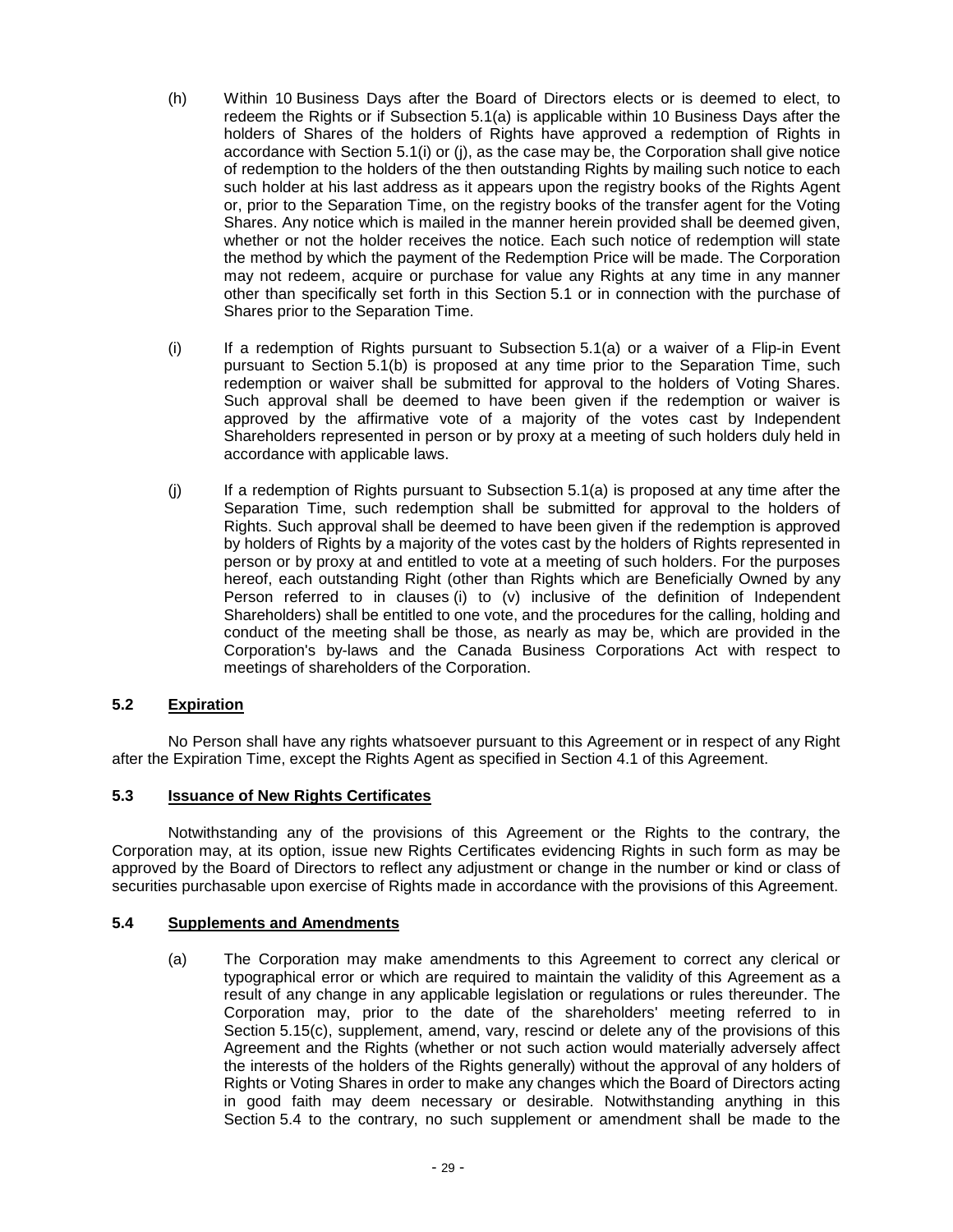provisions of Article 4 except with the written concurrence of the Rights Agent to such supplement or amendment.

- (b) Subject to Subsection 5.4(a) and the prior approval of the Toronto Stock Exchange (if required), the Corporation may, with the prior approval of the holders of Voting Shares obtained as set forth below, at any time before the Separation Time, supplement, amend, vary, rescind or delete any of the provisions of this Agreement and the Rights (whether or not such action would materially adversely affect the interests of the holders of Rights generally). Such consent shall be deemed to have been given if the action requiring such approval is authorized by the affirmative vote of a majority of the votes cast by Independent Shareholders present or represented at and entitled to be voted at a meeting of the holders of Voting Shares duly called and held in compliance with applicable laws and the articles and by-laws of the Corporation.
- (c) Subject to Subsection 5.4(a), the Corporation may, with the prior approval of the holders of Rights, at any time on or after the Separation Time, supplement, amend, vary, rescind or delete any of the provisions of this Agreement and the Rights (whether or not such action would materially adversely affect the interests of the holders of Rights generally), provided that no such amendment, variation or deletion shall be made to the provisions of Article 4 except with the written concurrence of the Rights Agent thereto.
- (d) Any approval of the holders of Rights shall be deemed to have been given if the action requiring such approval is authorized by the affirmative votes of the holders of Rights present or represented at and entitled to be voted at a meeting of the holders of Rights and representing a majority of the votes cast in respect thereof. For the purposes hereof, each outstanding Right (other than Rights which are void pursuant to the provisions hereof) shall be entitled to one vote, and the procedures for the calling, holding and conduct of the meeting shall be those, as nearly as may be, which are provided in the Corporation's by-laws with respect to meetings of shareholders of the Corporation.
- (e) Any amendments made by the Corporation to this Agreement pursuant to Subsection 5.4(a) which are required to maintain the validity of this Agreement as a result of any change in any applicable legislation or regulations or rules thereunder shall:
	- (i) if made before the Separation Time, be submitted to the shareholders of the Corporation at the next meeting of shareholders and the shareholders may, by the majority referred to in Subsection 5.4(b), confirm or reject such amendment;
	- (ii) if made after the Separation Time, be submitted to the holders of Rights at a meeting to be called for on a date not later than immediately following the next meeting of shareholders of the Corporation and the holders of Rights may, by resolution passed by the majority referred to in Subsection 5.4(d), confirm or reject such amendment.

Any such amendment shall be effective from the date of the resolution of the Board of Directors adopting such amendment, until it is confirmed or rejected or until it ceases to be effective (as described in the next sentence) and, where such amendment is confirmed, it continues in effect in the form so confirmed. If such amendment is rejected by the shareholders or the holders of Rights or is not submitted to the shareholders or holders of Rights as required, then such amendment shall cease to be effective from and after the termination of the meeting (or any adjournment of such meeting) at which it was rejected or to which it should have been but was not submitted or from and after the date of the meeting of holders of Rights that should have been but was not held, and no subsequent resolution of the Board of Directors to amend this Agreement to substantially the same effect shall be effective until confirmed by the shareholders or holders of Rights as the case may be.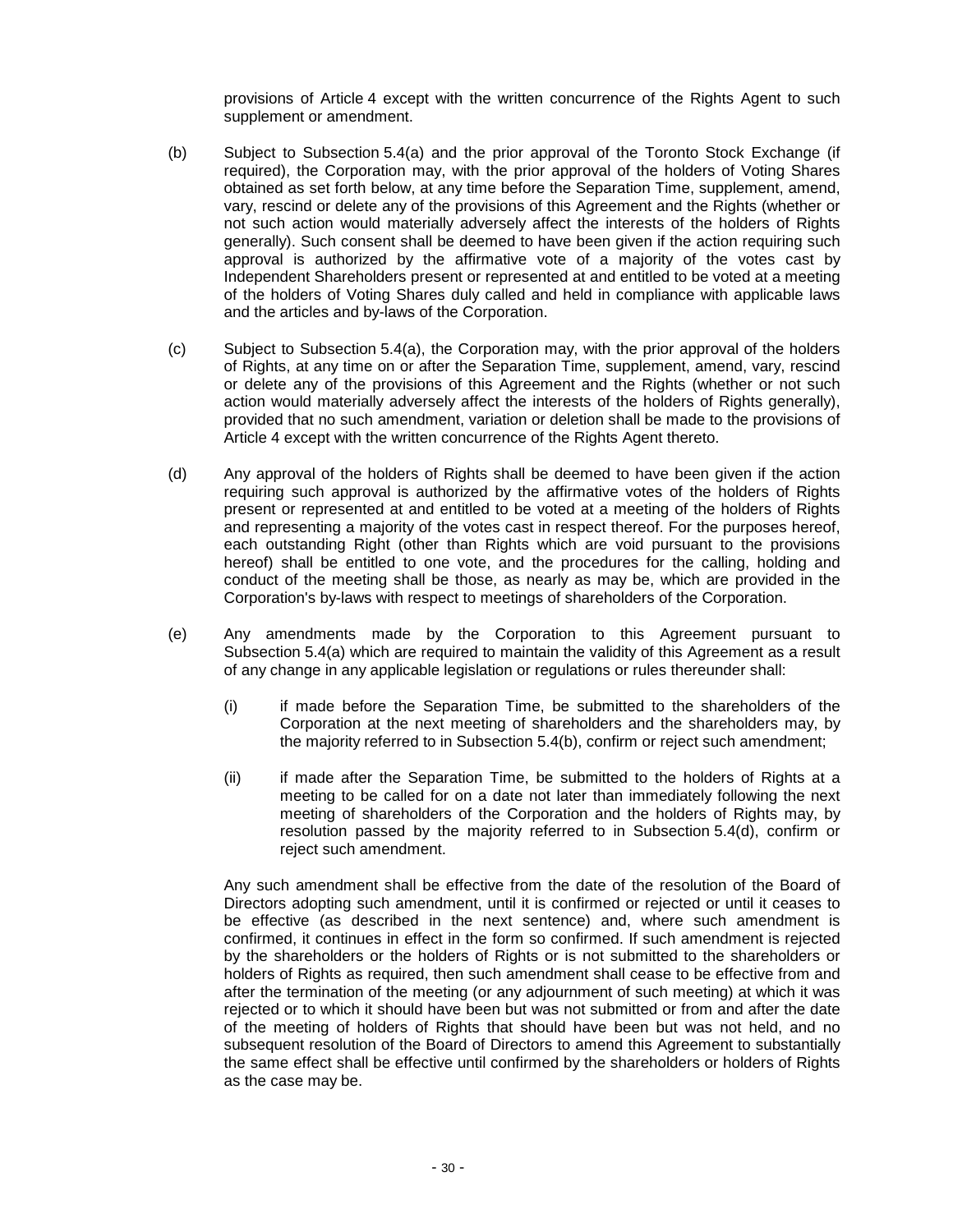## **5.5 Fractional Rights and Fractional Shares**

- (a) The Corporation shall not be required to issue fractions of Rights or to distribute Rights Certificates which evidence fractional Rights. After the Separation Time, in lieu of issuing fractional Rights, the Corporation shall pay to the holders of record of the Rights Certificates (provided the Rights represented by such Rights Certificates are not void pursuant to the provisions of Subsection 3.1(b), at the time such fractional Rights would otherwise be issuable), an amount in cash equal to the fraction of the Market Price of one whole Right that the fraction of a Right that would otherwise be issuable is of one whole Right.
- (b) The Corporation shall not be required to issue fractions of Shares upon exercise of Rights or to distribute certificates which evidence fractional Shares. In lieu of issuing fractional Shares, the Corporation shall pay to the registered holders of Rights Certificates, at the time such Rights are exercised as herein provided, an amount in cash equal to the fraction of the Market Price of one Share that the fraction of a Share that would otherwise be issuable upon the exercise of such Right is of one whole Share at the date of such exercise.

#### **5.6 Rights of Action**

Subject to the terms of this Agreement, all rights of action in respect of this Agreement, other than rights of action vested solely in the Rights Agent, are vested in the respective holders of the Rights. Any holder of Rights, without the consent of the Rights Agent or of the holder of any other Rights, may, on such holder's own behalf and for such holder's own benefit and the benefit of other holders of Rights enforce, and may institute and maintain any suit, action or proceeding against the Corporation to enforce such holder's right to exercise such holder's Rights, or Rights to which such holder is entitled, in the manner provided in such holder's Rights Certificate and in this Agreement. Without limiting the foregoing or any remedies available to the holders of Rights, it is specifically acknowledged that the holders of Rights would not have an adequate remedy at law for any breach of this Agreement and will be entitled to specific performance of the obligations under, and injunctive relief against actual or threatened violations of the obligations of any Person subject to, this Agreement.

## **5.7 Regulatory Approvals**

Any obligation of the Corporation or action or event contemplated by this Agreement shall be subject to the receipt of any requisite approval or consent from any governmental or regulatory authority, including without limiting the generality of the foregoing, any necessary approvals of The Toronto Stock Exchange, or any other applicable stock exchange or market.

#### **5.8 Notice of Proposed Actions**

In case the Corporation shall propose after the Separation Time and prior to the Expiration Time to effect the liquidation, dissolution or winding up of the Corporation or the sale of all or substantially all of the Corporation's assets, then, in each such case, the Corporation shall give to each holder of a Right, in accordance with Section 5.9 hereof, a notice of such proposed action, which shall specify the date on which such Flip-in Event, liquidation, dissolution, or winding up is to take place, and such notice shall be so given at least 20 Business Days prior to the date of taking of such proposed action by the Corporation.

#### **5.9 Notices**

(a) Notices or demands authorized or required by this Agreement to be given or made by the Rights Agent or by the holder of any Rights to or on the Corporation shall be sufficiently given or made if delivered, sent by registered or certified mail, postage prepaid (until another address is filed in writing with the Rights Agent), or sent by facsimile or other form of recorded electronic communication, charges prepaid and confirmed in writing, as follows: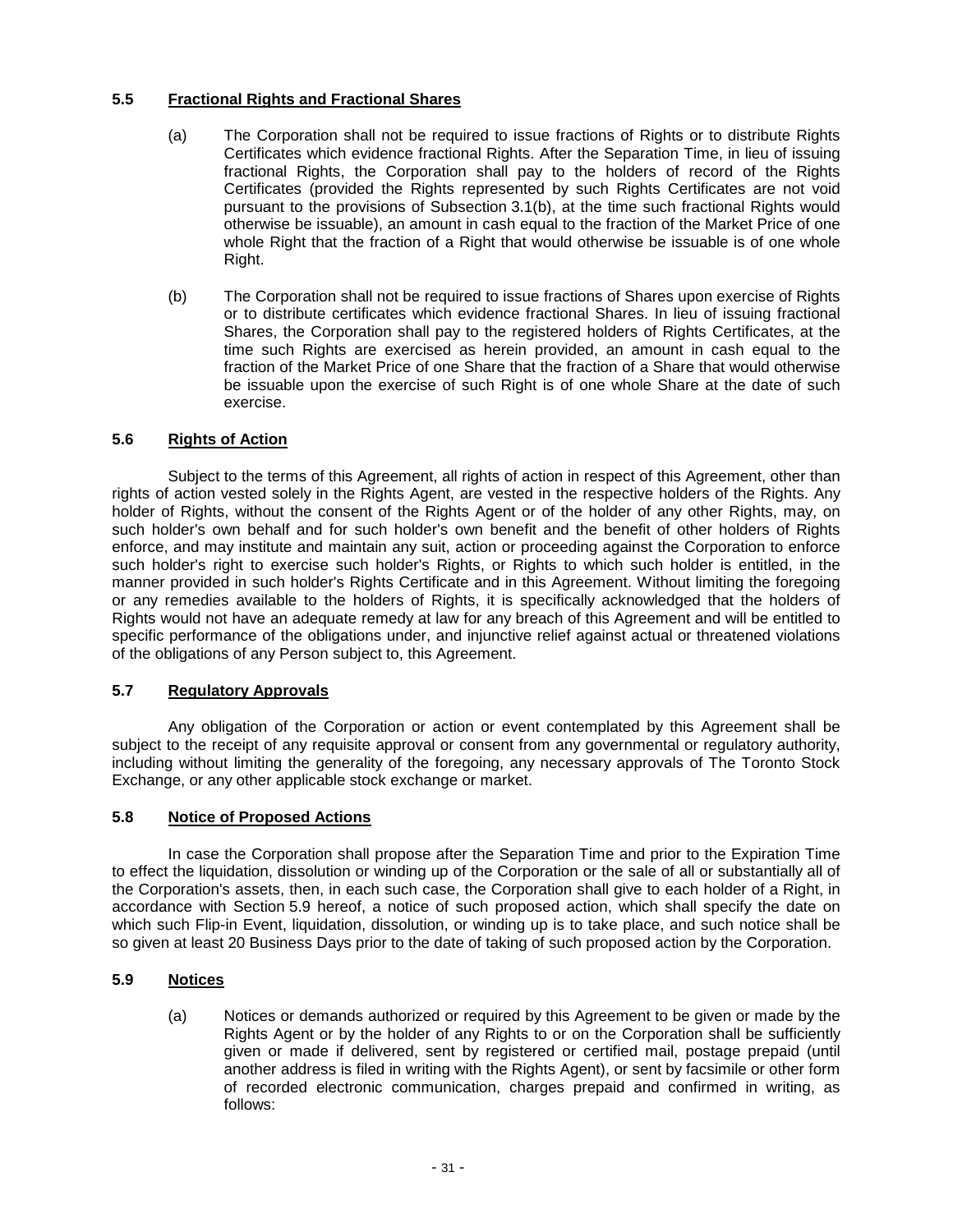Superior Plus Corporation 1400, 840 - 7 Avenue SW Calgary, Alberta T2P 3G2

Attention: President<br>Facsimile: (403) 218-(403) 218-2973

(b) Notices or demands authorized or required by this Agreement to be given or made by the Corporation or by the holder of any Rights to or on the Rights Agent shall be sufficiently given or made if delivered, sent by registered or certified mail, postage prepaid (until another address is filed in writing with the Corporation), or sent by facsimile or other form of recorded electronic communication, charges prepaid and confirmed in writing, as follows:

> Computershare Trust Company of Canada 600, 530 - 8th Avenue S.W. Calgary, AB T2P 3S8

 Attention: General Manager, Client Services Facsimile: (403) 267-6529

- (c) Notices or demands authorized or required by this Agreement to be given or made by the Corporation or the Rights Agent to or on the holder of any Rights shall be sufficiently given or made if delivered or sent by first class mail, postage prepaid, addressed to such holder at the address of such holder as it appears upon the register of the Rights Agent or, prior to the Separation Time, on the register of the Corporation for its Shares. Any notice which is mailed or sent in the manner herein provided shall be deemed given, whether or not the holder receives the notice.
- (d) Any notice given or made in accordance with this Section 5.9 shall be deemed to have been given and to have been received on the day of delivery, if so delivered, on the third Business Day (excluding each day during which there exists any general interruption of postal service due to strike, lockout or other cause) following the mailing thereof, if so mailed, and on the day of telegraphing, telecopying or sending of the same by other means of recorded electronic communication (provided such sending is during the normal business hours of the addressee on a Business Day and if not, on the first Business Day thereafter). Each of the Corporation and the Rights Agent may from time to time change its address for notice by notice to the other given in the manner aforesaid.

#### **5.10 Costs of Enforcement**

The Corporation agrees that if the Corporation fails to fulfil any of its obligations pursuant to this Agreement, then the Corporation will reimburse the holder of any Rights for the costs and expenses (including legal fees) incurred by such holder, on a solicitor and his own client basis, to enforce his rights pursuant to any Rights or this Agreement.

## **5.11 Successors**

All the covenants and provisions of this Agreement by or for the benefit of the Corporation or the Rights Agent shall bind and enure to the benefit of their respective successors and assigns hereunder.

#### **5.12 Benefits of this Agreement**

Nothing in this Agreement shall be construed to give to any Person other than the Corporation, the Rights Agent and the holders of the Rights any legal or equitable right, remedy or claim under this Agreement; further, this Agreement shall be for the sole and exclusive benefit of the Corporation, the Rights Agent and the holders of the Rights.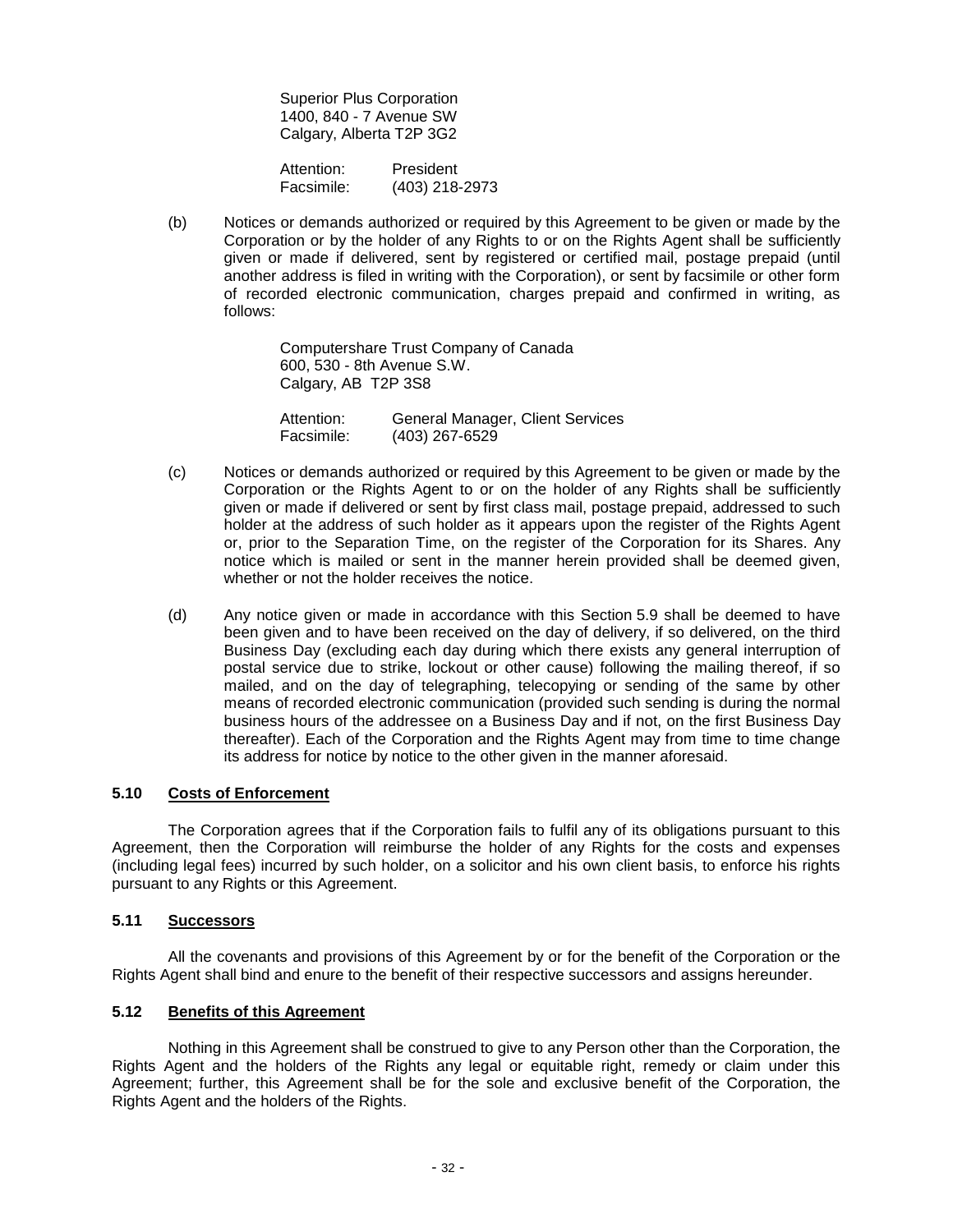## **5.13 Governing Law**

This Agreement and each Right issued hereunder shall be deemed to be a contract made under the laws of the Province of Alberta and for all purposes shall be governed by and construed in accordance with the laws of such Province applicable to contracts to be made and performed entirely within such Province.

#### **5.14 Severability**

If any term or provision hereof or the application thereof to any circumstance shall, in any jurisdiction and to any extent, be invalid or unenforceable, such term or provision shall be ineffective only as to such jurisdiction and to the extent of such invalidity or unenforceability in such jurisdiction without invalidating or rendering unenforceable or ineffective the remaining terms and provisions hereof in such jurisdiction or the application of such term or provision in any other jurisdiction or to circumstances other than those as to which it is specifically held invalid or unenforceable.

## **5.15 Effective Date**

- (a) Subject to Section 5.15(b), this Agreement:
	- (i) shall be effective and in full force and effect in accordance with its terms from and after the Effective Date, and shall constitute the entire agreement between the parties pertaining to the subject matter hereof, as of such time on the Effective Date; and
	- (ii) shall expire and be of no further force or effect from and after the earlier of (the "**Expiration Time**"): (i) the Termination Time, and (ii) the time at which the annual meeting of shareholders of the Corporation held in 2015 terminates.
- (b) Notwithstanding Section 5.15(a), if this Agreement is not confirmed by a resolution passed by a majority of the votes cast by Independent Shareholders who vote in respect of approval of this Agreement and the Rights Plan at a meeting of shareholders to be held not later than the Meeting Deadline Date, then this Plan and all outstanding Rights shall terminate and be null and void and of no further force and effect from and after the Close of Business on Meeting Deadline Date.

#### **5.16 Determinations and Actions by the Board of Directors**

All actions, calculations and determinations (including all omissions with respect to the foregoing) which are done or made or approved by the Board of Directors in connection herewith, in good faith, shall not subject the Board of Directors or any director of the Corporation to any liability to the holders of the Rights.

#### **5.17 Compliance With Money Laundering Legislation**

The Rights Agent shall retain the right not to act and shall not be liable for refusing to act if, due to a lack of information or for any other reason whatsoever, the Rights Agent reasonably determines that such an act might cause it to be in non-compliance with any applicable anti-money laundering or antiterrorist legislation, regulation or guideline. Further, should the Rights Agent reasonably determine at any time that its acting under this Agreement has resulted in it being in non-compliance with any applicable anti-money laundering or anti-terrorist legislation, regulation or guideline, then it shall have the right to resign on 10 days' written notice to the Corporation, provided: (i) that the Rights Agent's written notice shall describe the circumstances of such non-compliance; and (ii) that if such circumstances are rectified to the Rights Agent's satisfaction within such 10-day period, then such resignation shall not be effective.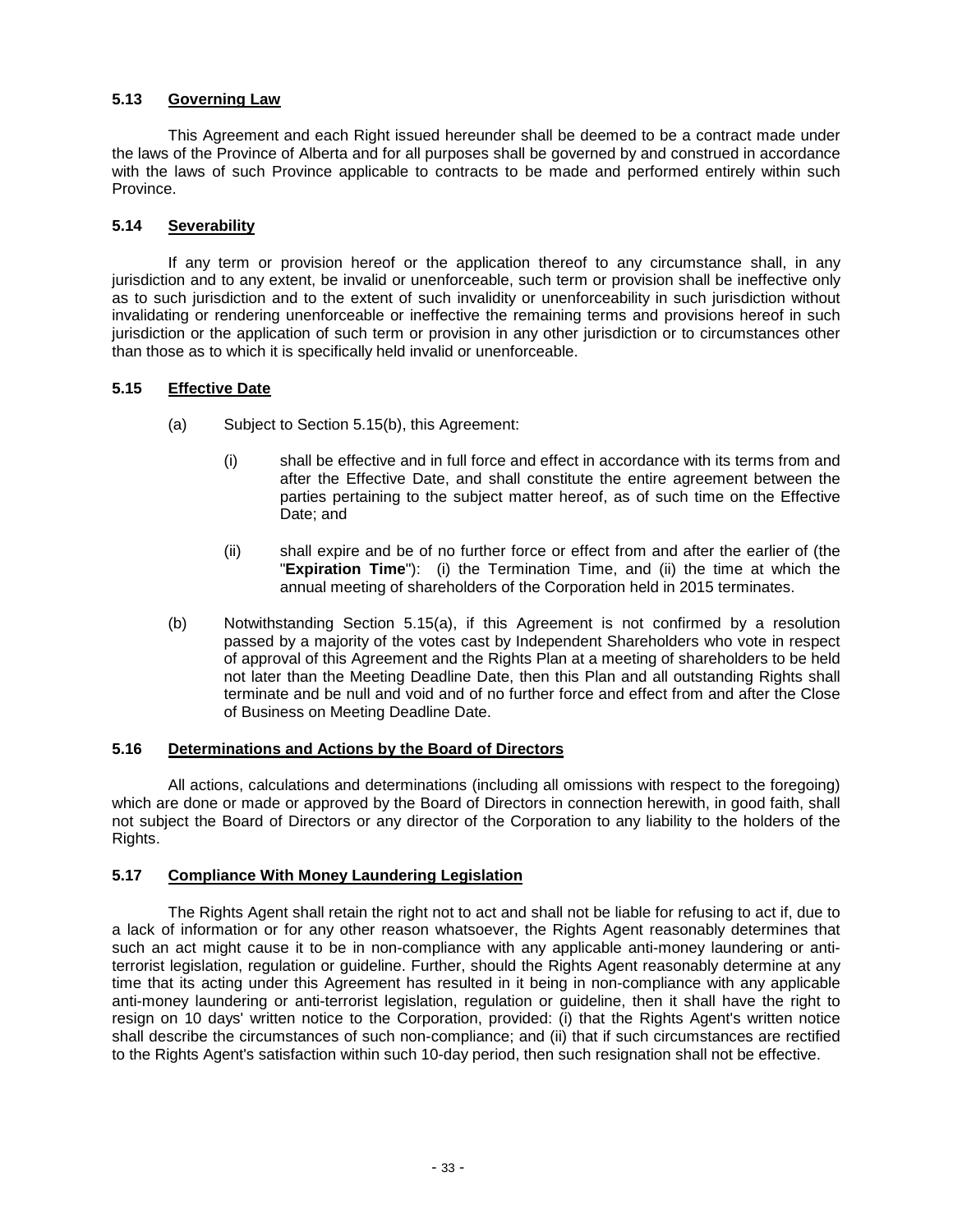## **5.18 Privacy Provision**

The parties acknowledge that federal and/or provincial legislation that addresses the protection of individual's personal information (collectively, "**Privacy Laws**") may apply to obligations and activities under this Agreement. Despite any other provision of this Agreement, neither party will take or direct any action that would contravene, or cause the other to contravene, applicable Privacy Laws. The Corporation will, prior to transferring or causing to be transferred personal information to the Rights Agent, obtain and retain required consents of the relevant individuals to the collection, use and disclosure of their personal information, or will have determined that such consents either have previously been given upon which the parties can rely or are not required under applicable Privacy Laws.

#### **5.19 Declaration as to Non-Canadian Holders**

If in the opinion of the Board of Directors (who may rely upon the advice of counsel) any action or event contemplated by this Agreement would require compliance by the Corporation with the securities laws or comparable legislation of a jurisdiction outside Canada or the United States, the Board of Directors acting in good faith shall take such actions as it may deem appropriate to ensure such compliance. In no event shall the Corporation or the Rights Agent be required to issue or deliver Rights or securities issuable on exercise of Rights to persons who are citizens, residents or nationals of any jurisdiction other than Canada or the United States, in which such issue or delivery would be unlawful without registration of the relevant Persons or securities for such purposes.

#### **5.20 Time of the Essence**

Time shall be of the essence in this Agreement.

#### **5.21 Execution in Counterparts**

This Agreement may be executed in any number of counterparts and each of such counterparts shall for all purposes be deemed to be an original, and all such counterparts shall together constitute one and the same instrument.

IN WITNESS WHEREOF, the parties hereto have caused this Agreement to be duly executed as of the date first above written.

#### **SUPERIOR PLUS CORPORATION**

- By: (signed) "**Luc Desjardins**" President and Chief Executive Officer
- By: (signed) "**Wayne M. Bingham**" Executive Vice-President and Chief Financial Officer

#### **COMPUTERSHARE TRUST COMPANY OF CANADA**

- By: (signed) "**Stephen Bandola**" Account Manager
- By: (signed) "**Connor Doyle**" Account Manager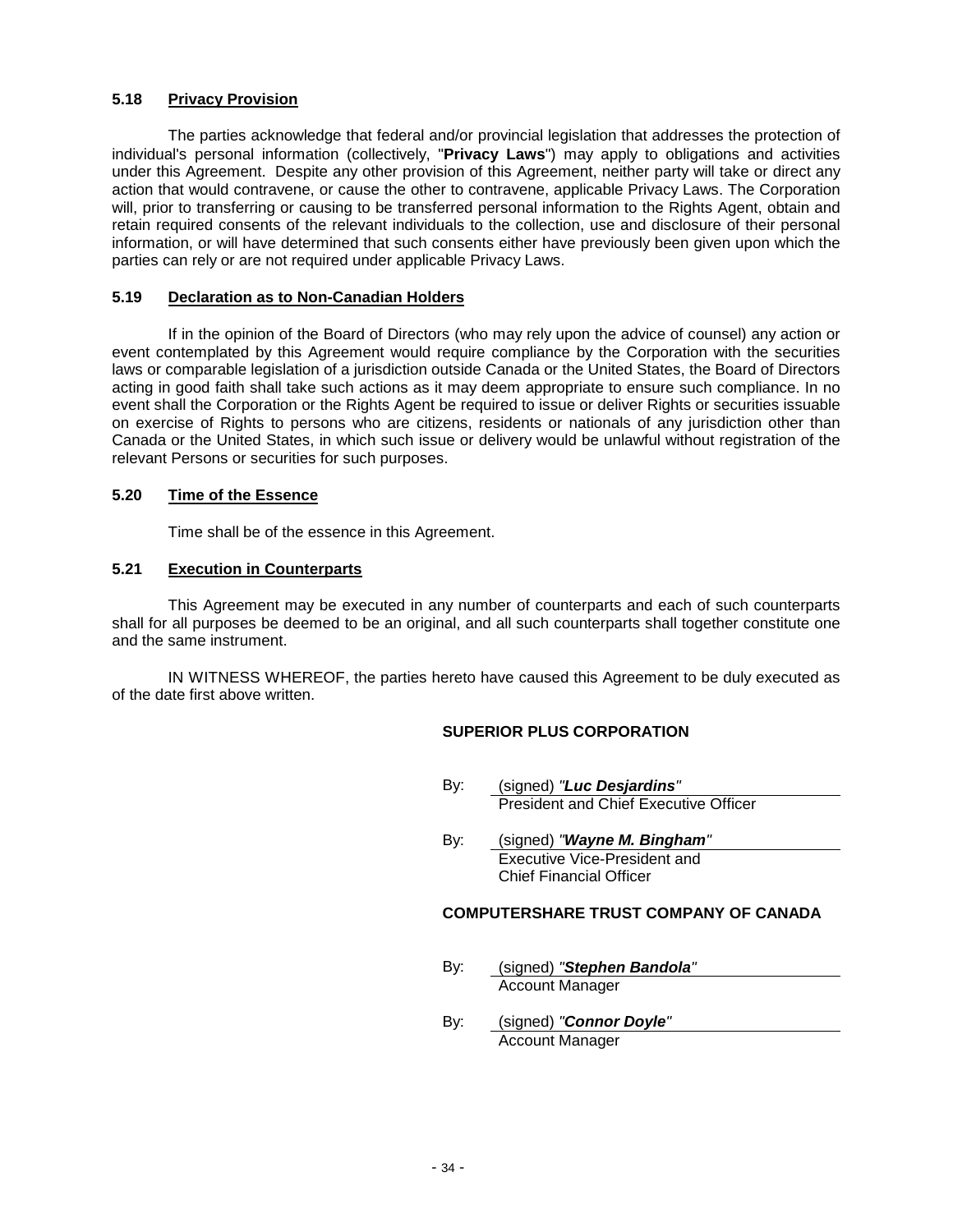#### **ATTACHMENT 1**

#### **SUPERIOR PLUS CORPORATION**

#### SHAREHOLDER RIGHTS PLAN AGREEMENT

#### **[Form of Rights Certificate]**

#### **Certificate No.** Rights **Certificate No. Rights Certificate No. Rights**

**THE RIGHTS ARE SUBJECT TO REDEMPTION, AT THE OPTION OF THE TRUST, AND AMENDMENT OR TERMINATION ON THE TERMS SET FORTH IN THE SHAREHOLDER RIGHTS PLAN AGREEMENT. UNDER CERTAIN CIRCUMSTANCES (SPECIFIED IN SUBSECTION 3.1(b) OF THE SHAREHOLDER RIGHTS PLAN AGREEMENT), RIGHTS BENEFICIALLY OWNED BY AN ACQUIRING PERSON OR CERTAIN RELATED PARTIES, OR TRANSFEREES OF AN ACQUIRING PERSON OR CERTAIN RELATED PARTIES, MAY BECOME VOID.**

#### **Rights Certificate**

This certifies that , or registered assigns, is the registered holder of the number of Rights set forth above, each of which entitles the registered holder thereof, subject to the terms, provisions and conditions of the Shareholder Rights Plan Agreement, dated as of February 16, 2012, as the same may be amended or supplemented from time to time (the "**Shareholder Rights Agreement**"), between Superior Plus Corporation, a corporation incorporated under the Canada Business Corporations Act, (the "**Corporation**") and Computershare Trust Company of Canada, a trust company incorporated under the laws of Canada (the "**Rights Agent**") (which term shall include any successor Rights Agent under the Shareholder Rights Agreement), to purchase from the Corporation at any time after the Separation Time (as such term is defined in the Shareholder Rights Agreement) and prior to the Expiration Time (as such term is defined in the Shareholder Rights Agreement), one fully paid common share of the Corporation (a "**Share**") at the Exercise Price referred to below, upon presentation and surrender of this Rights Certificate with the Form of Election to Exercise (in the form provided hereinafter) duly executed and submitted to the Rights Agent at its principal office in any of the cities of Calgary and Toronto. Until adjustment thereof in certain events as provided in the Shareholder Rights Agreement, the Exercise Price shall be:

- (a) until the Separation Time, an amount equal to three times the Market Price (as such term is defined in the Shareholder Rights Agreement), from time to time, per Share; and
- (b) from and after the Separation Time, an amount equal to three times the Market Price, as at the Separation Time, per Share.

In certain circumstances described in the Shareholder Rights Agreement, each Right evidenced hereby may entitle the registered holder thereof to purchase or receive assets, debt securities or shares of the Corporation other than Shares, or more or less than one Share, all as provided in the Shareholder Rights Agreement.

This Rights Certificate is subject to all of the terms and provisions of the Shareholder Rights Agreement, which terms and provisions are incorporated herein by reference and made a part hereof and to which Shareholder Rights Agreement reference is hereby made for a full description of the rights, limitations of rights, obligations, duties and immunities thereunder of the Rights Agent, the Corporation and the holders of the Rights Certificates. Copies of the Shareholder Rights Agreement are on file at the registered office of the Corporation and are available upon request.

This Rights Certificate, with or without other Rights Certificates, upon surrender at any of the offices of the Rights Agent designated for such purpose, may be exchanged for another Rights Certificate or Rights Certificates of like tenor and date evidencing an aggregate number of Rights equal to the aggregate number of Rights evidenced by the Rights Certificate or Rights Certificates surrendered. If this Rights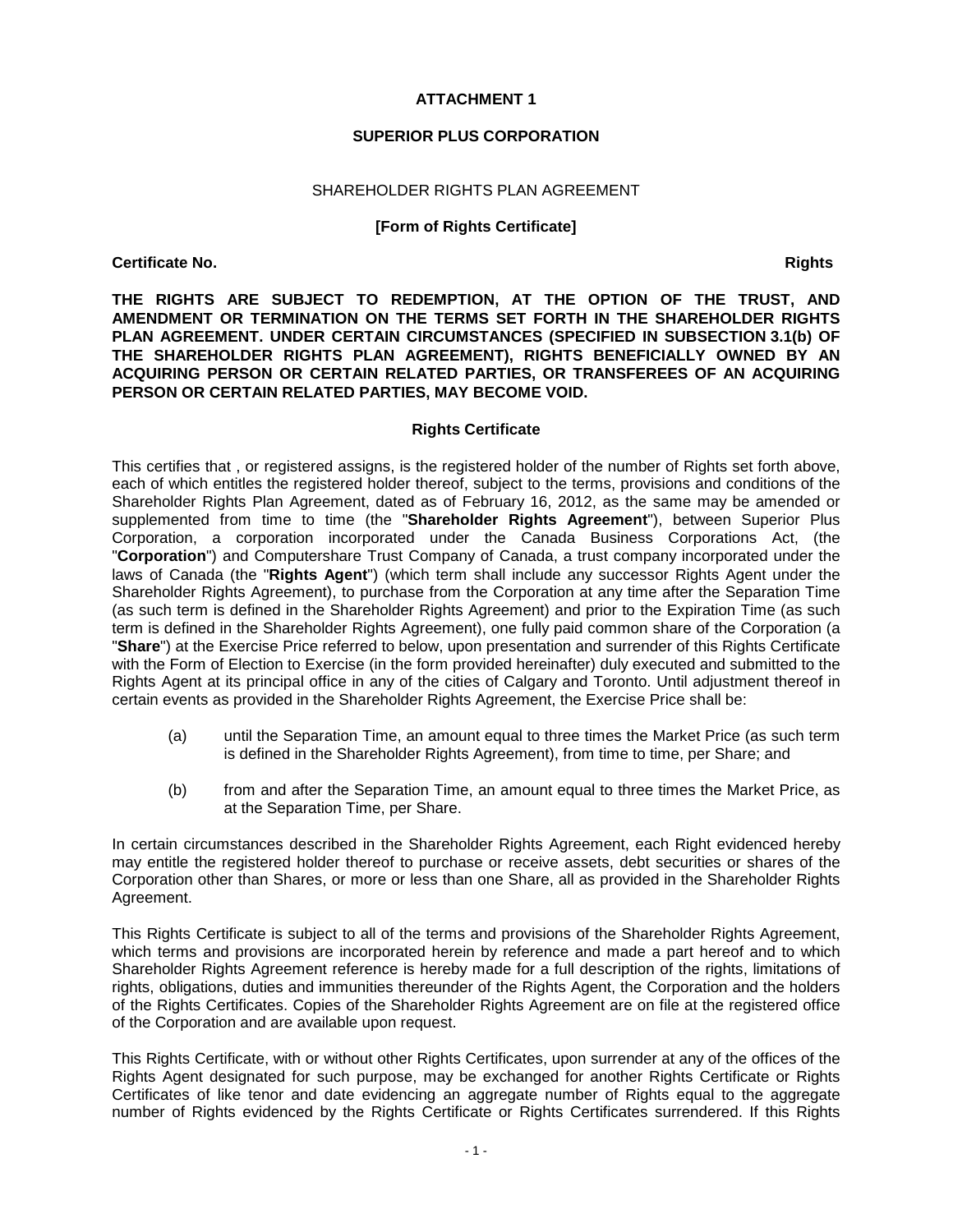Certificate shall be exercised in part, the registered holder shall be entitled to receive, upon surrender hereof, another Rights Certificate or Rights Certificates for the number of whole Rights not exercised.

Subject to the provisions of the Shareholder Rights Agreement, the Rights evidenced by this Rights Certificate may be, and under certain circumstances are required to be, redeemed by the Corporation at a redemption price of \$0.00001 per Right.

No fractional Shares will be issued upon the exercise of any Right or Rights evidenced hereby, but in lieu thereof a cash payment will be made, as provided in the Shareholder Rights Agreement.

No holder of this Rights Certificate, as such, shall be entitled to vote or receive dividends or be deemed for any purpose the holder of Shares or of any other securities which may at any time be issuable upon the exercise hereof, nor shall anything contained in the Shareholder Rights Agreement or herein be construed to confer upon the holder hereof, as such, any of the Rights of a shareholder of the Corporation or any right to vote for the election of directors or upon any matter submitted to shareholders at any meeting thereof, or to give or withhold consent to any corporate action, or to receive notice of meetings or other actions affecting shareholders (except as provided in the Shareholder Rights Agreement), or to receive dividends or subscription rights, or otherwise, until the Rights evidenced by this Rights Certificate shall have been exercised as provided in the Shareholder Rights Agreement.

This Rights Certificate shall not be valid or obligatory for any purpose until it shall have been countersigned by the Rights Agent.

WITNESS the facsimile signature of the proper officer of the Corporation and its corporate seal.

Date:

#### **SUPERIOR PLUS CORPORATION**

By:

By:

Countersigned:

## **COMPUTERSHARE TRUST COMPANY OF CANADA**

By: Authorized Signature

By: Authorized Signature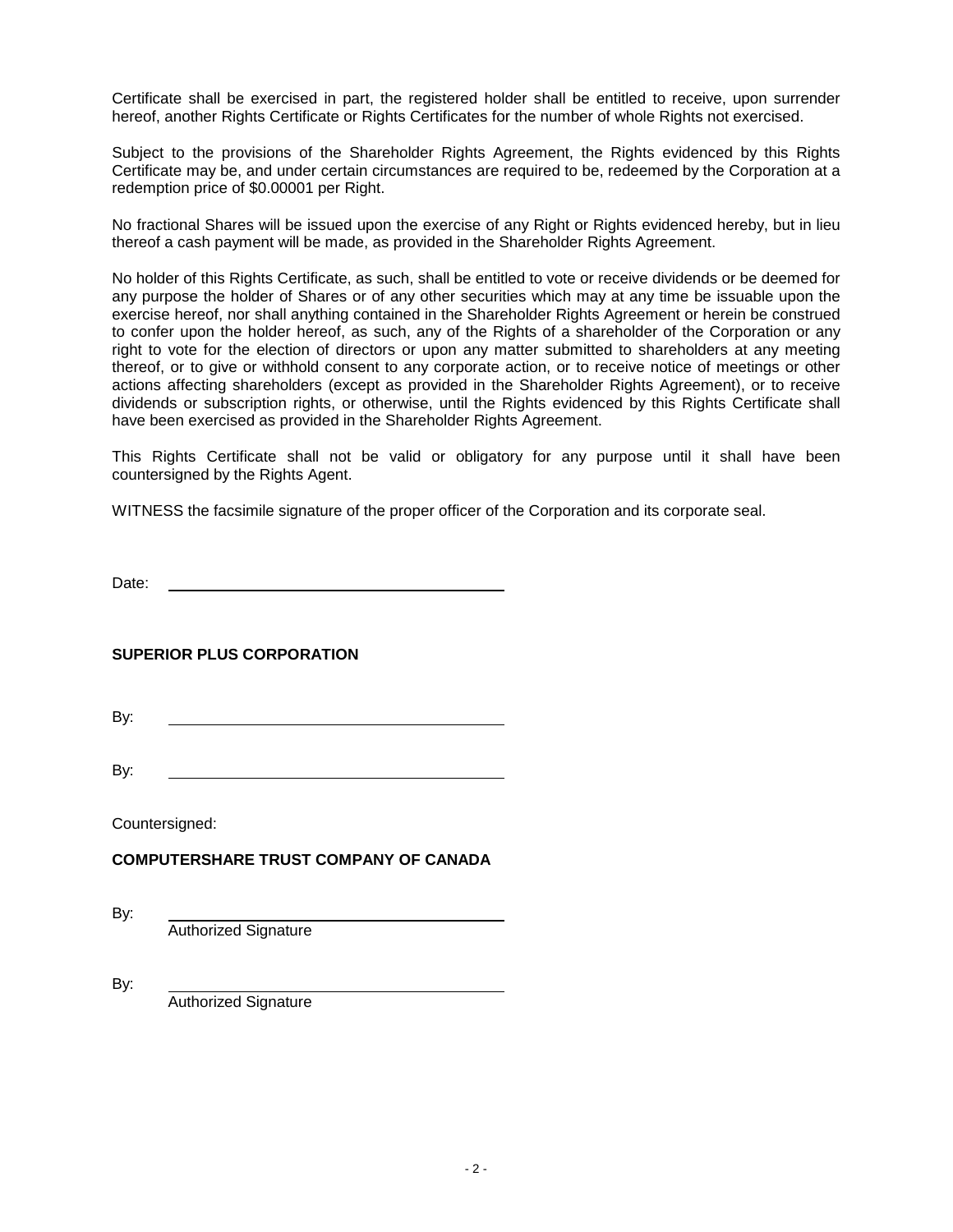#### **FORM OF ASSIGNMENT**

(To be executed by the registered holder if such holder desires to transfer the Rights Certificate.)

FOR VALUE RECEIVED **hereby** sells, assigns and transfers unto

,

(Please print name and address of transferee.)

the Rights represented by this Rights Certificate, together with all right, title and interest therein, and does hereby irrevocably constitute and appoint

as attorney, to transfer the within Rights on the books of the Corporation, with full power of substitution.

Dated:

 $\overline{a}$ 

**Signature** 

(Please print name of Signatory)

Signature Guaranteed: (Signature must correspond to name as written upon the face of this Rights Certificate in every particular, without alteration or enlargement or any change whatsoever.)

Signature must be guaranteed by a Canadian chartered bank or trust company, a member firm of a recognized stock exchange in Canada, a registered national securities exchange in the United States, a member of the Investment Dealers Association of Canada or National Association of Securities Dealers, Inc. or a commercial bank or trust company having an office or correspondent in Canada or the United States or a member of the Securities Transfer Association Medallion (Stamp) Program.

# . . . . . . . . . . . . . . . . . . . . . . . . . . . . . . . . . . . . . . . . . . . . . . . . . . . . . . . . . . . . . . . . . . . . . . . . . . . . . . .. . . . .. .

## **CERTIFICATE**

## (To be completed if true.)

The undersigned party transferring Rights hereunder, hereby represents, for the benefit of all holders of Rights and Shares, that the Rights evidenced by this Rights Certificate are not, and, to the knowledge of the undersigned, have never been, Beneficially Owned by an Acquiring Person or an Affiliate or Associate thereof or a Person acting jointly or in concert with any of the foregoing. Capitalized terms shall have the meaning ascribed thereto in the Shareholder Rights Agreement.

**Signature** 

(Please print name of Signatory)

. . . . . . . . . . . . . . . . . . . . . . . . . . . . . . . . . . . . . . . . . . . . . . . . . . . . . . . . . . . . . . . . . . . . . . . . . . . . . . .. . . . .. . (To be attached to each Rights Certificate.)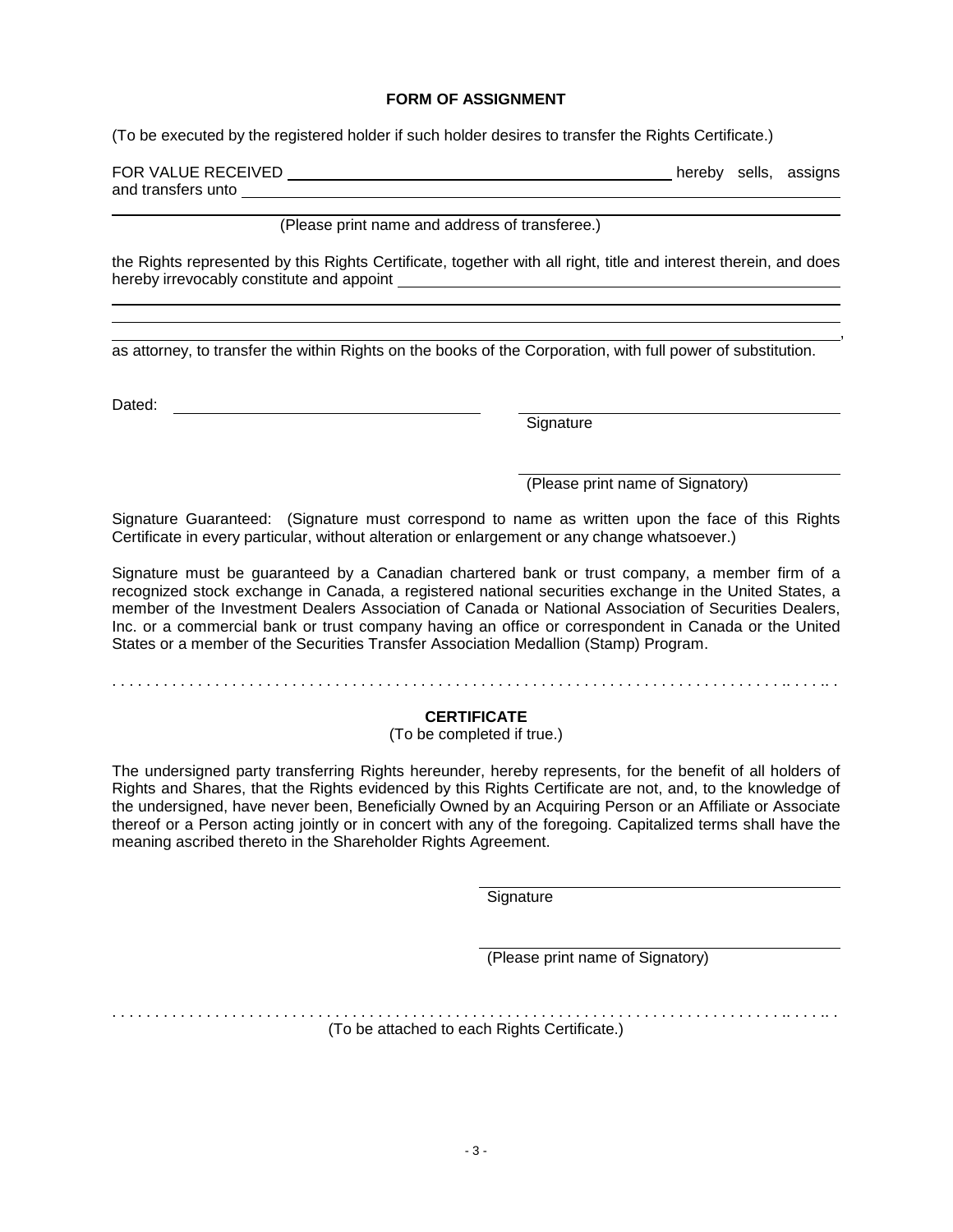## **FORM OF ELECTION TO EXERCISE**

(To be executed by the registered holder if such holder desires to exercise the Rights Certificate.)

TO:

The undersigned hereby irrevocably elects to exercise who whole Rights represented by the attached Rights Certificate to purchase the Shares or other securities, if applicable, issuable upon the exercise of such Rights and requests that certificates for such securities be issued in the name of:

(Name)

(Address)

(City and Province)

Social Insurance Number or other taxpayer identification number.

Dated:

Signature

(Please print name of Signatory)

If such number of Rights shall not be all the Rights evidenced by this Rights Certificate, a new Rights Certificate for the balance of such Rights shall be registered in the name of and delivered to:

(Name)

(Address)

(City and Province)

Social Insurance Number or other taxpayer identification number.

Dated: **Dated: Dated: Dated: Dated: Participally** 

Signature

(Please print name of Signatory)

Signature Guaranteed: (Signature must correspond to name as written upon the face of this Rights Certificate in every particular, without alteration or enlargement or any change whatsoever.)

Signature must be guaranteed by a Canadian chartered bank or trust company, a member firm of a recognized stock exchange in Canada a registered national securities exchange in the United States, a member of the Investment Dealers Association of Canada or National Association of Securities Dealers, Inc. or a commercial bank or trust company having an office or correspondent in Canada or the United States or a member of the Securities Transfer Association Medallion (Stamp) Program.

. . . . . . . . . . . . . . . . . . . . . . . . . . . . . . . . . . . . . . . . . . . . . . . . . . . . . . . . . . . . . . . . . . . . . . . . . . . . . . .. . . . .. .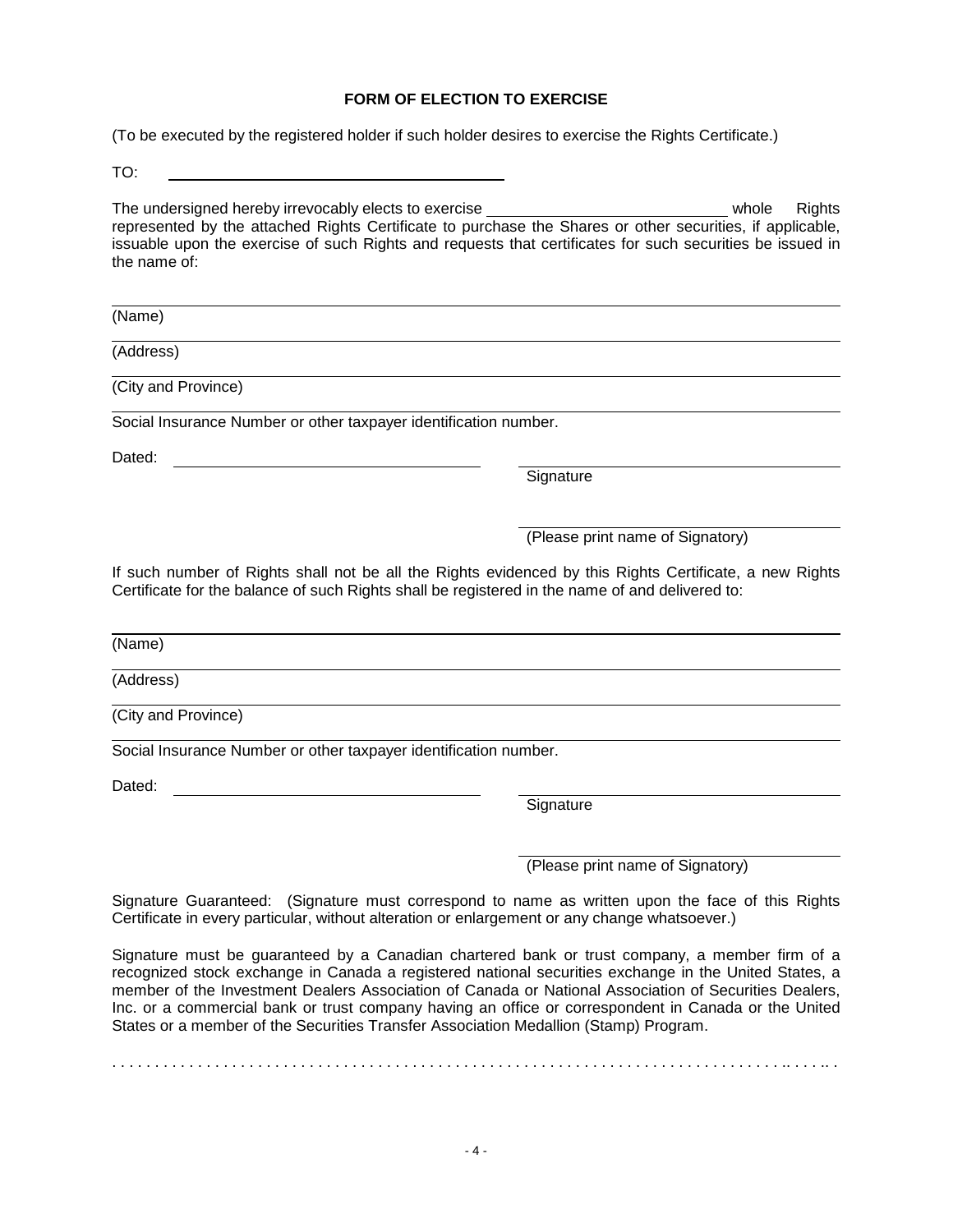# **CERTIFICATE**

## (To be completed if true.)

The undersigned party exercising Rights hereunder, hereby represents, for the benefit of all holders of Rights and Shares, that the Rights evidenced by this Rights Certificate are not, and, to the knowledge of the undersigned, have never been, Beneficially Owned by an Acquiring Person or an Affiliate or Associate thereof or a Person acting jointly or in concert with any of the foregoing. Capitalized terms shall have the meaning ascribed thereto in the Shareholder Rights Agreement.

**Signature** 

(Please print name of Signatory)

. . . . . . . . . . . . . . . . . . . . . . . . . . . . . . . . . . . . . . . . . . . . . . . . . . . . . . . . . . . . . . . . . . . . . . . . . . . . . . .. . . . .. .

(To be attached to each Rights Certificate.)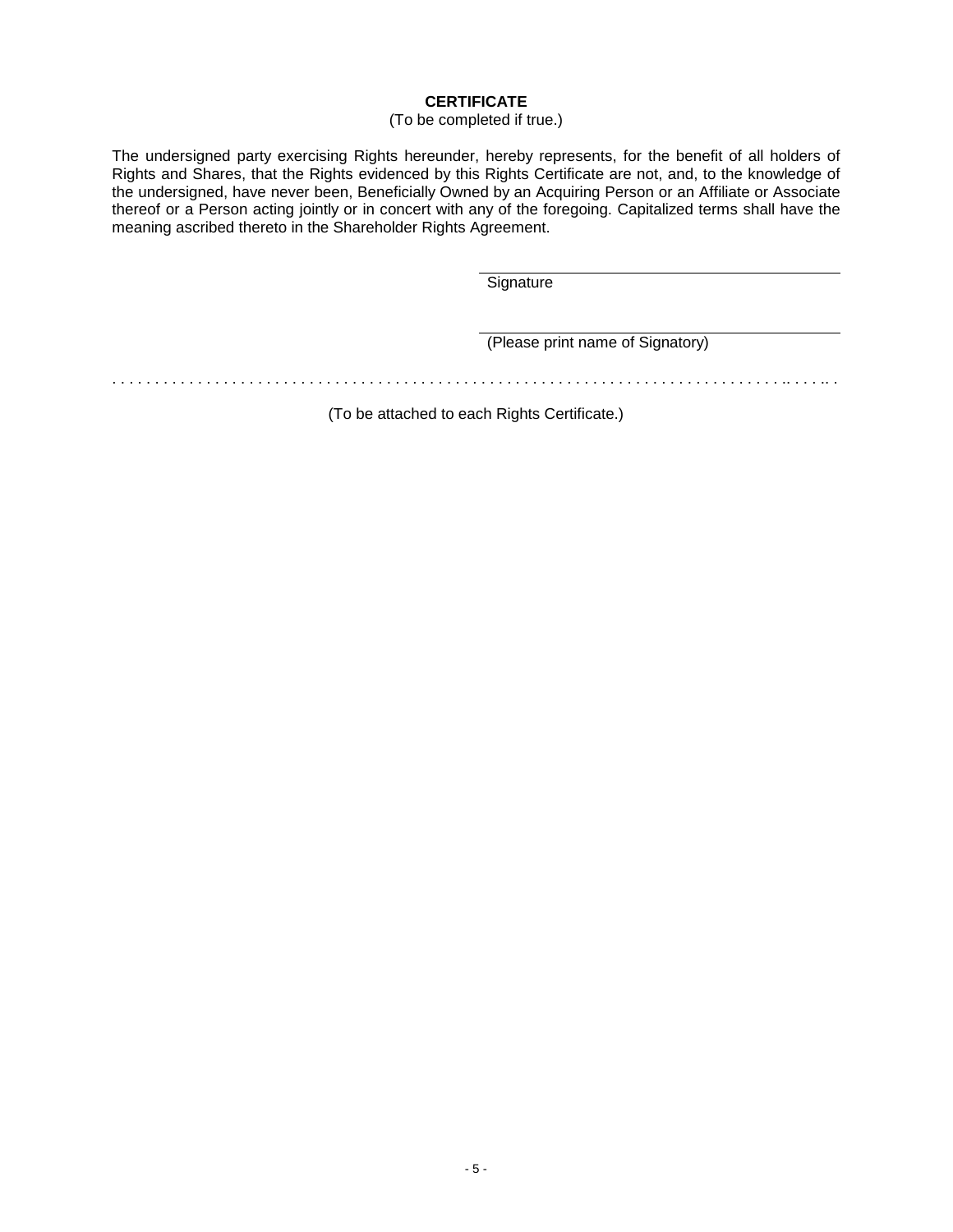## **NOTICE**

In the event the certification set forth above in the Forms of Assignment and Election to Exercise is not completed, the Corporation will deem the Beneficial Owner of the Rights evidenced by this Rights Certificate to be an Acquiring Person or an Affiliate or Associate thereof (as defined in the Shareholder Rights Agreement). No Rights Certificates shall be issued in exchange for a Rights Certificate owned or deemed to have been owned by an Acquiring Person or an Affiliate or Associate thereof, or by a Person acting jointly or in concert with an Acquiring Person or an Affiliate or Associate thereof.